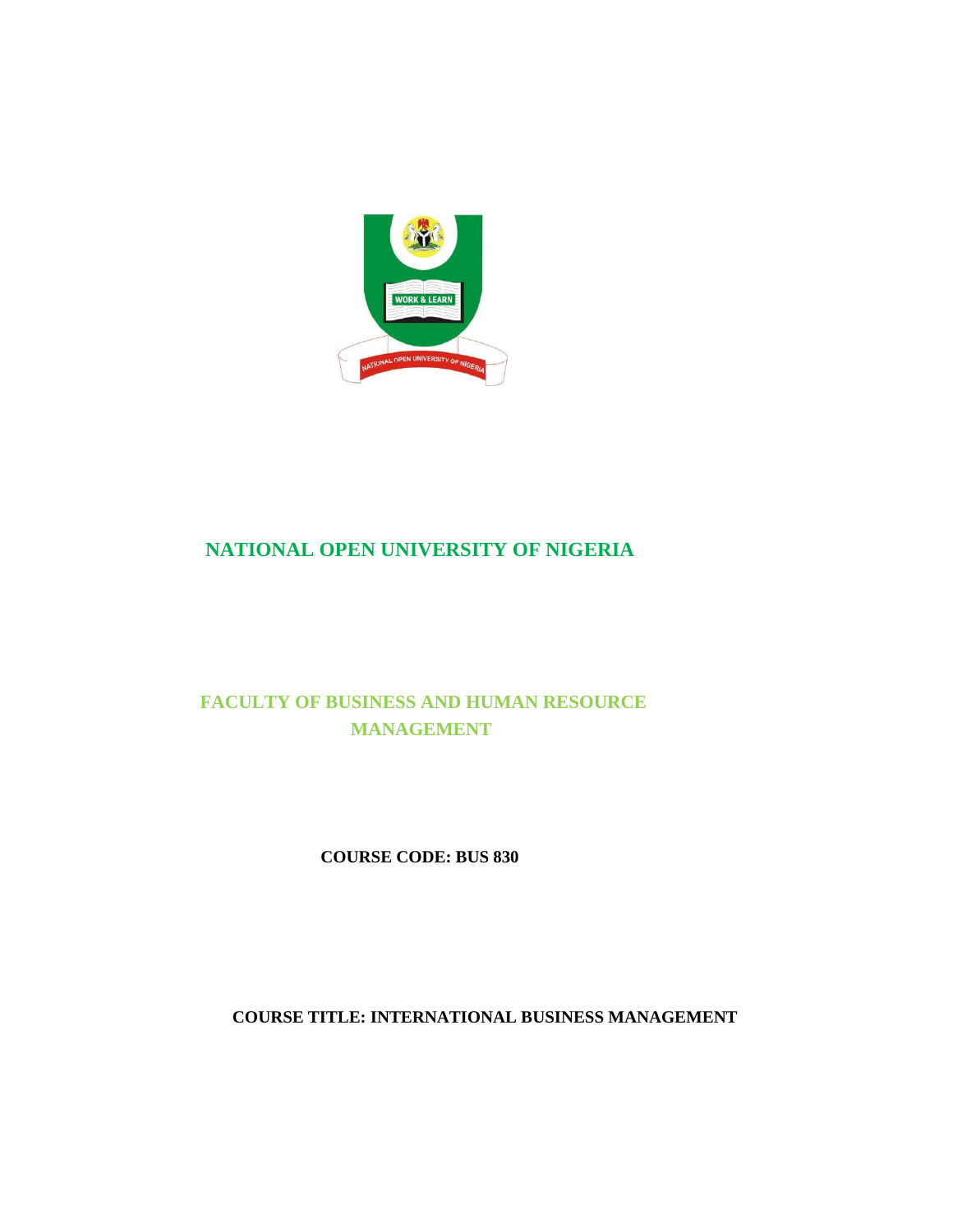# **BUS 830 INTERNATIONAL BUSINESS MANAGEMENT**

|                            | Course Developer/Writer DR (MRS) CAROLINE ATURU-AGHEDO |  |  |
|----------------------------|--------------------------------------------------------|--|--|
|                            | Department of Administration,                          |  |  |
|                            | National Open University of Nigeria,                   |  |  |
|                            | Victoria Island, Lagos.                                |  |  |
|                            | MR. H. D. KOCE () - BIDA POLY                          |  |  |
|                            |                                                        |  |  |
| <b>Content Editor</b>      | DR TIMOTHY ISHOLA                                      |  |  |
|                            | Faculty of Management Sciences,                        |  |  |
|                            | National Open University of Nigeria,                   |  |  |
|                            | Victoria Island, Lagos.                                |  |  |
|                            |                                                        |  |  |
|                            | Programme Coordinator: DR (MRS) CAROLINE ATURU-AGHEDO  |  |  |
|                            | Department of Administration,                          |  |  |
|                            | National Open University of Nigeria,                   |  |  |
|                            | Victoria Island, Lagos.                                |  |  |
|                            |                                                        |  |  |
| <b>Head of Department:</b> | DR (MRS) YEMISI I. OGUNLELA                            |  |  |
|                            | Department of Administration,                          |  |  |
|                            | National Open University of Nigeria,                   |  |  |
|                            | Victoria Island, Lagos.                                |  |  |
|                            |                                                        |  |  |
| <b>Dean of Faculty:</b>    | DR TIMOTHY ISHOLA                                      |  |  |
|                            | Faculty of Management Sciences,                        |  |  |
|                            | National Open University of Nigeria,                   |  |  |
|                            | Victoria Island, Lagos.                                |  |  |



# **NATIONAL OPEN UNIVERSITY OF NIGERIA**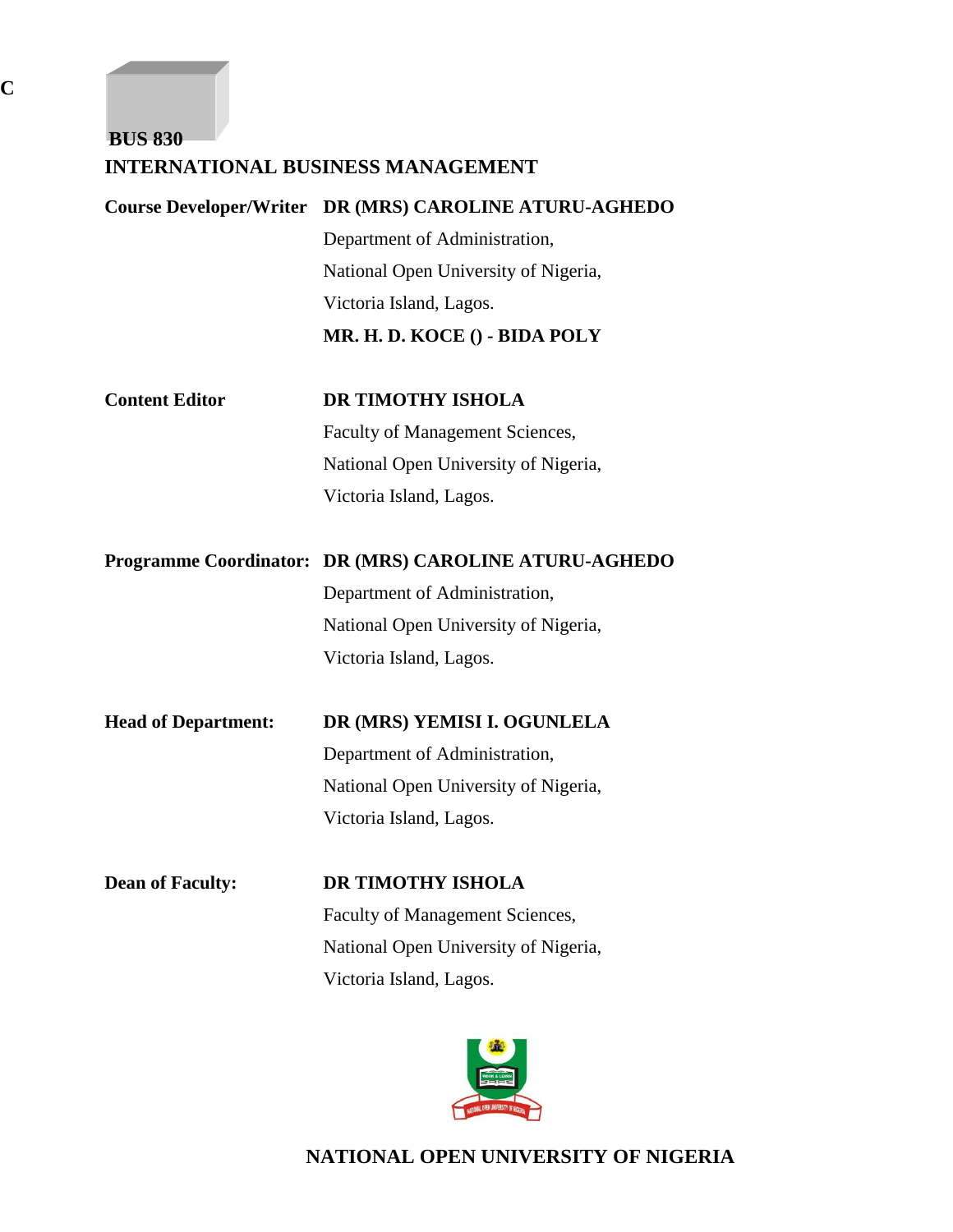National Open University of Nigeria Headquarters 14/16 Ahmadu Bello Way Victoria Island Lagos Abuja Office No. 5 Dar es Salaam Street Off Aminu Kano Crescent Wuse II, Abuja Nigeria e-mail: centralinfo@nou.edu.ng [URL:](mailto:centralinfo@nou.edu.ng) [www.nou.edu.ng](mailto:centralinfo@nou.edu.ng)

Published By: National Open University of Nigeria

First Printed 2011

ISBN: 978-058-968-6

All Rights Reserved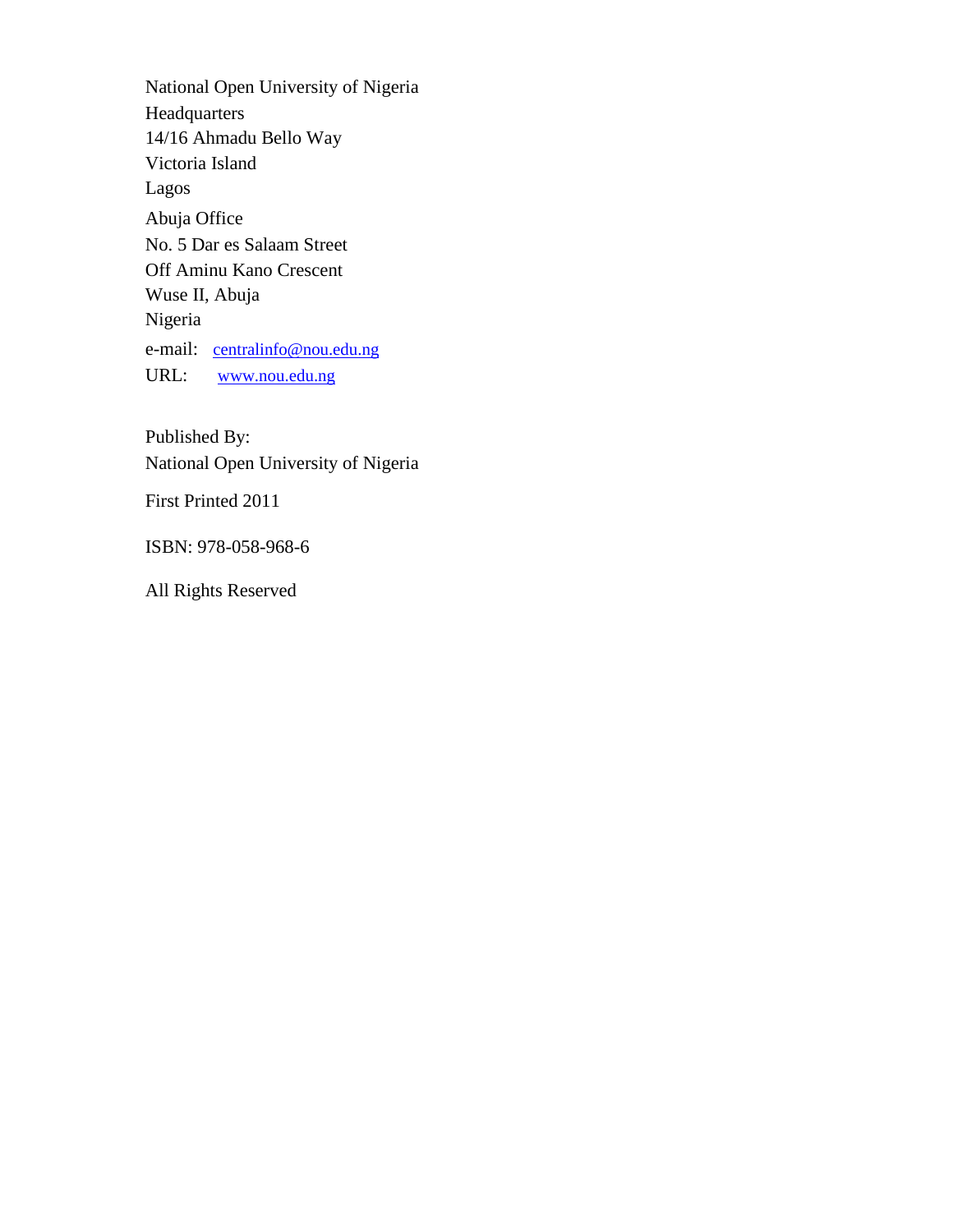#### **CONTENTS**

**PAGE** 

Introduction  $\langle \langle \phi \rangle \langle \phi \rangle$   $\langle \phi \rangle$   $\langle \phi \rangle$   $\langle \phi \rangle$   $\langle \phi \rangle$   $\langle \phi \rangle$   $\langle \phi \rangle$   $\langle \phi \rangle$   $\langle \phi \rangle$   $\langle \phi \rangle$   $\langle \phi \rangle$ What You Will Learn in This Course  $\Diamond \Diamond \Diamond \Diamond \Diamond \Diamond \Diamond \Diamond \Diamond \Diamond$ . Course Objectives �������������������� Working through this Course����������������� Textbooks and References ���������������� Assignment File ������������ \$^@ Assessment ����������������������� Tutor-Marked Assignments (TMAs) ������������. 4 Final Examination and Grading ��������������� Course Marking Scheme ���������������... 4 How to Get the Most from this Course  $\Diamond \Diamond \Diamond \Diamond \Diamond \Diamond \Diamond \Diamond \Diamond \Diamond \Diamond$ . Facilitators/Tutors and Tutorials  $\Diamond \Diamond \Diamond \Diamond \Diamond \Diamond \Diamond \Diamond \Diamond \Diamond \Diamond \Diamond \Diamond \Diamond \Diamond$ Summary ���������������. �. �����... 6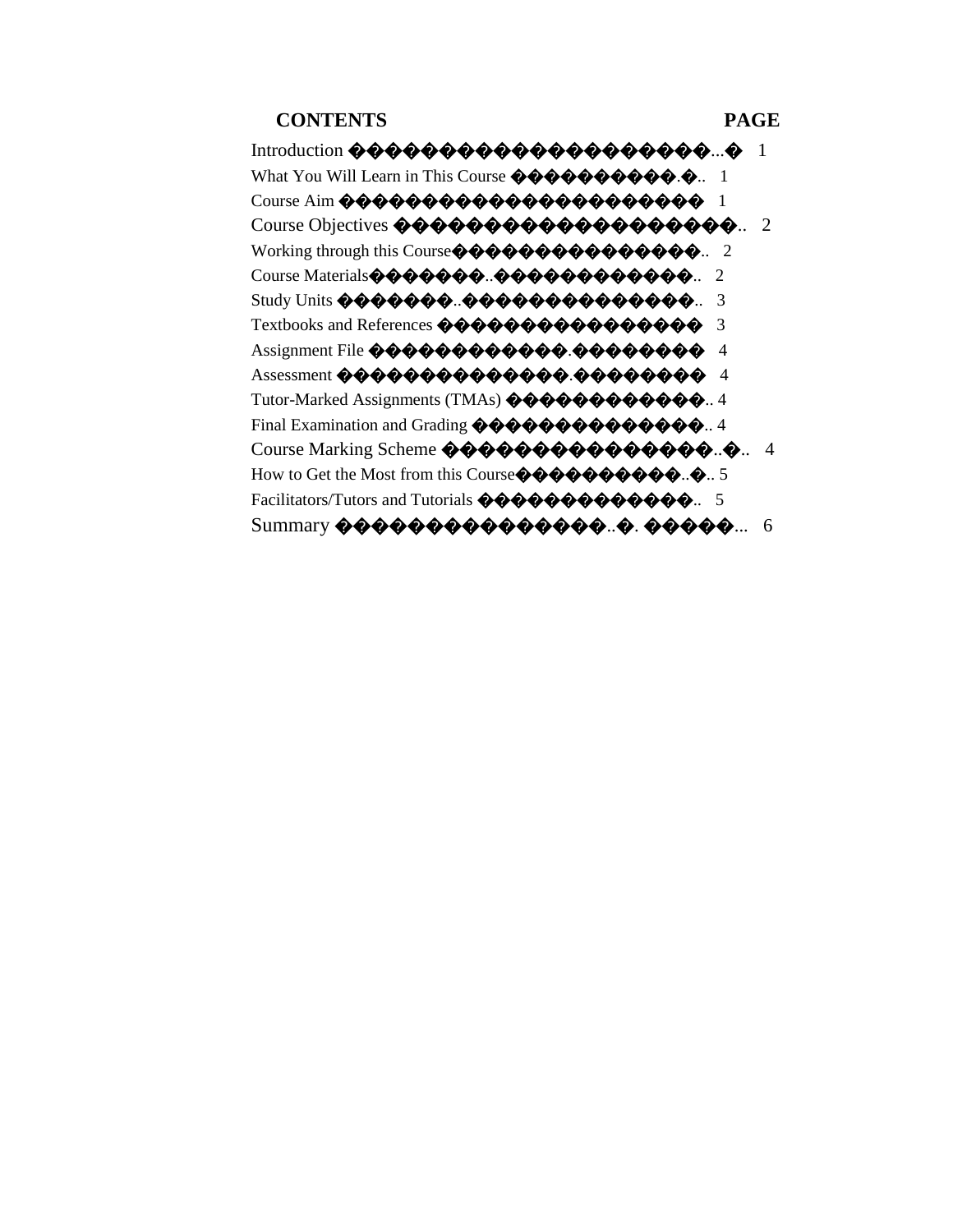# **Introduction**

BUS 830 - International Business management is a one semester, two credit unit course. It is available to all MBA students. The course covers such general areas as international trade, services and factors affecting international business.

This Course Guide tells you briefly what the course is about, relevant textbooks to consult and how you can work your way through these materials. It also contains some guidelines on your tutor-marked assignments.

# **What You Will Learn in this Course**

The major aim of BUS 830 is to introduce you to the field of international business.

In these days of unemployment, you will learn how to go international with your business. Factors that will affect you while going international like socio-cultural, political, physical, legal and labour forces will be discussed. You will equally learn that, in an international business, there is a difference in the accounting system. Before going international, there is the need for research as international services are becoming important worldwide.

#### **Course Aims**

The course aims to give you a broad idea of what international business is, the why and how of international business, the forces that affect international business and the knowledge of all those international and local organisations that assist in international business.

This will be achieved in the following ways.

- Introducing you to international business
- Discussing the forces that shape international business
- Demonstrating how you can be engaged in marketing
- internationally
	- Explaining the role of research in international business

Explaining the new trends in international services

- Discussing international and local organisations that assist international business
- Discussing current methods of recruiting workers for international business.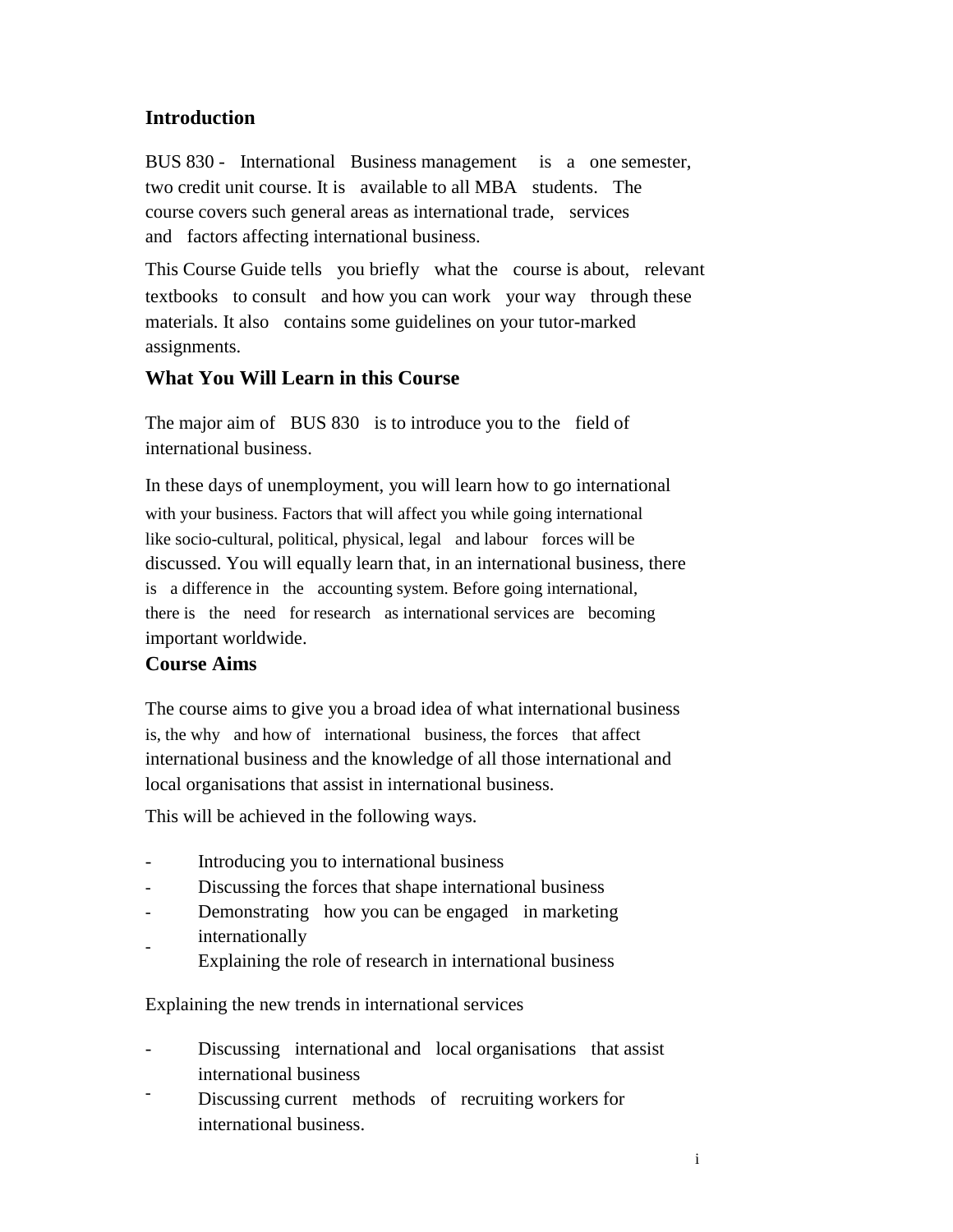# **Course Objectives**

In order to achieve the aims set out above, the course sets overall objectives. You will also realise that each course unit objectives is always included at the beginning of each unit.

It is advisable to read through the specific objectives before studying the unit.

The following are the broad objectives of the course. By striving to meet these objectives, you would have achieved the aims of the course as a whole.

On successful completion of the course, you should be able to:

- $\bullet$ explain the background history of international business
- $\bullet$ discuss various international trade theories
- $\bullet$ discuss various ways of going into international business
- $\bullet$ discuss the financial influence on international business
- $\bullet$ discuss international business environment i.e. physical, sociocultural, political, legal, labour and competitive forces
- $\bullet$  $\bullet$ explain the role of international organisations on international business
- $\bullet$ list the roles of Nigerian organisations on international business
- $\bullet$ explain how international business research is carried out
- $\bullet$ discuss the ways and methods of international marketing
- $\bullet$ explain the export and import practices
- $\bullet$ analyse the human resources management in international business
- $\bullet$ explain how accounting taxation affects international business
- $\bullet$ explain the processes of international service business explain how international business product policy decisions are taken.

#### **Working through this Course**

It will be very essential that you thoroughly read the study units, consult the suggested texts and other relevant materials at your disposal. Most of the units contain Self Assignment Exercises and Tutor-Marked Assignments, which will be assessed by your tutor.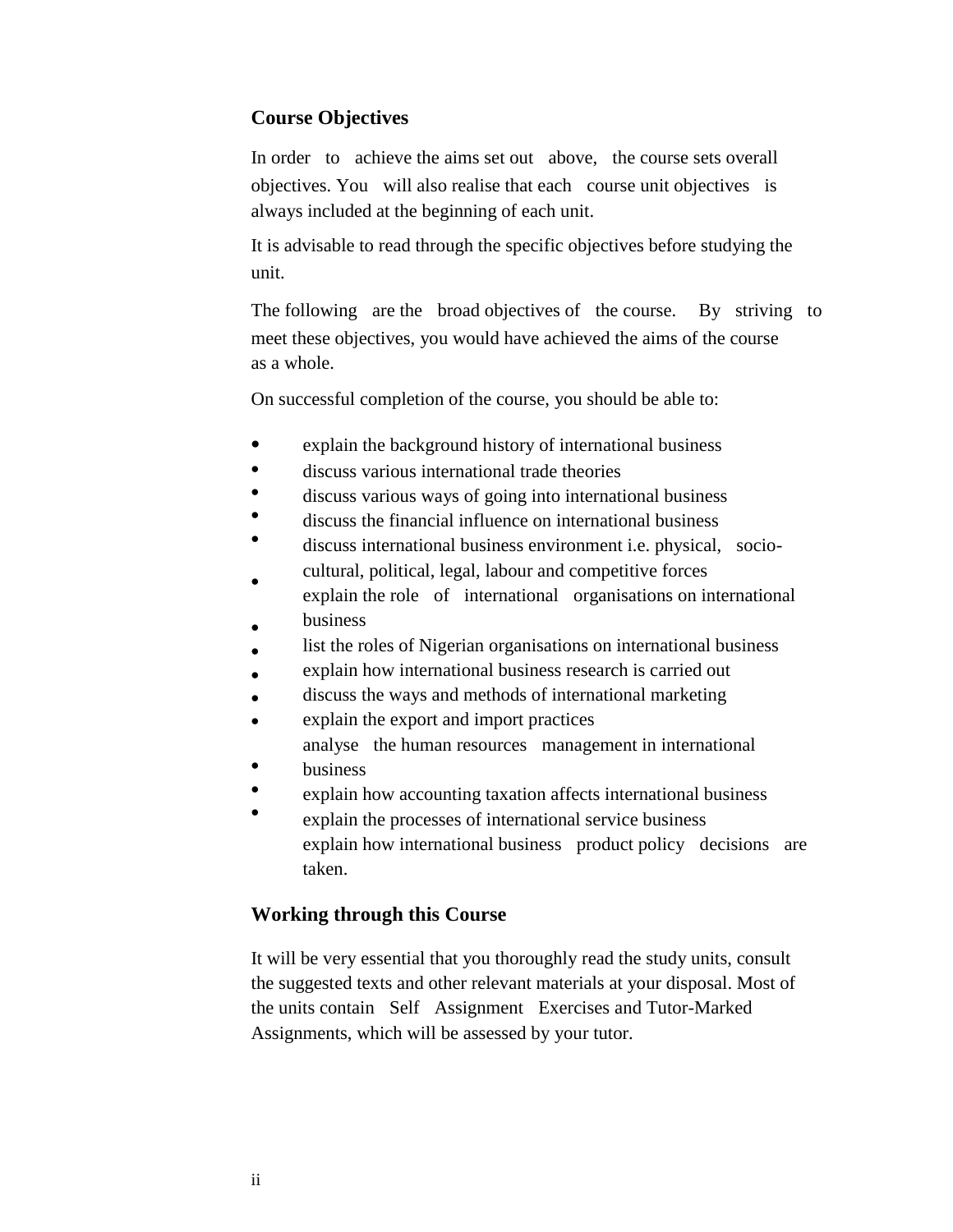# **Course Materials**

Major components of the course are:

- 1. Course Guide
- 2. Study Units
- 3. Assignment File
- 4. Presentation Schedule

# **Study Units**

There are 15-study units in this course, they are as follows.

# **Module 1**

| Unit 1 | Introduction to International Business Management        |  |  |
|--------|----------------------------------------------------------|--|--|
| Unit 2 | <b>International Trade</b>                               |  |  |
| Unit 3 | Why and How? International Business Management           |  |  |
| Unit 4 | Financial Influence on International Business Management |  |  |
| Unit 5 | International Business Environment (I)                   |  |  |
|        |                                                          |  |  |

### **Module 2**

| Unit 1 | International Business Environment (II)                          |  |
|--------|------------------------------------------------------------------|--|
| Unit 2 | International Organisation and International Business Management |  |
| Unit 3 | <b>International Business Research</b>                           |  |
| Unit 4 | <b>International Marketing</b>                                   |  |
| Unit 5 | Export and Import Practices (American Example)                   |  |
|        |                                                                  |  |

# **Module 3**

| Unit 1 | Human Resources Management and International Business Management |
|--------|------------------------------------------------------------------|
| Unit 2 | International Accounting and Taxation                            |
| Unit 3 | <b>International Services</b>                                    |
| Unit 4 | Product Policy Decision in an International Business Management  |
| Unit 5 | Nigerian Organisations and International Business Management     |

# **Textbooks and References**

There is no compulsory book for the course. However, you are encouraged to consult some of those listed for further reading at the end of each unit.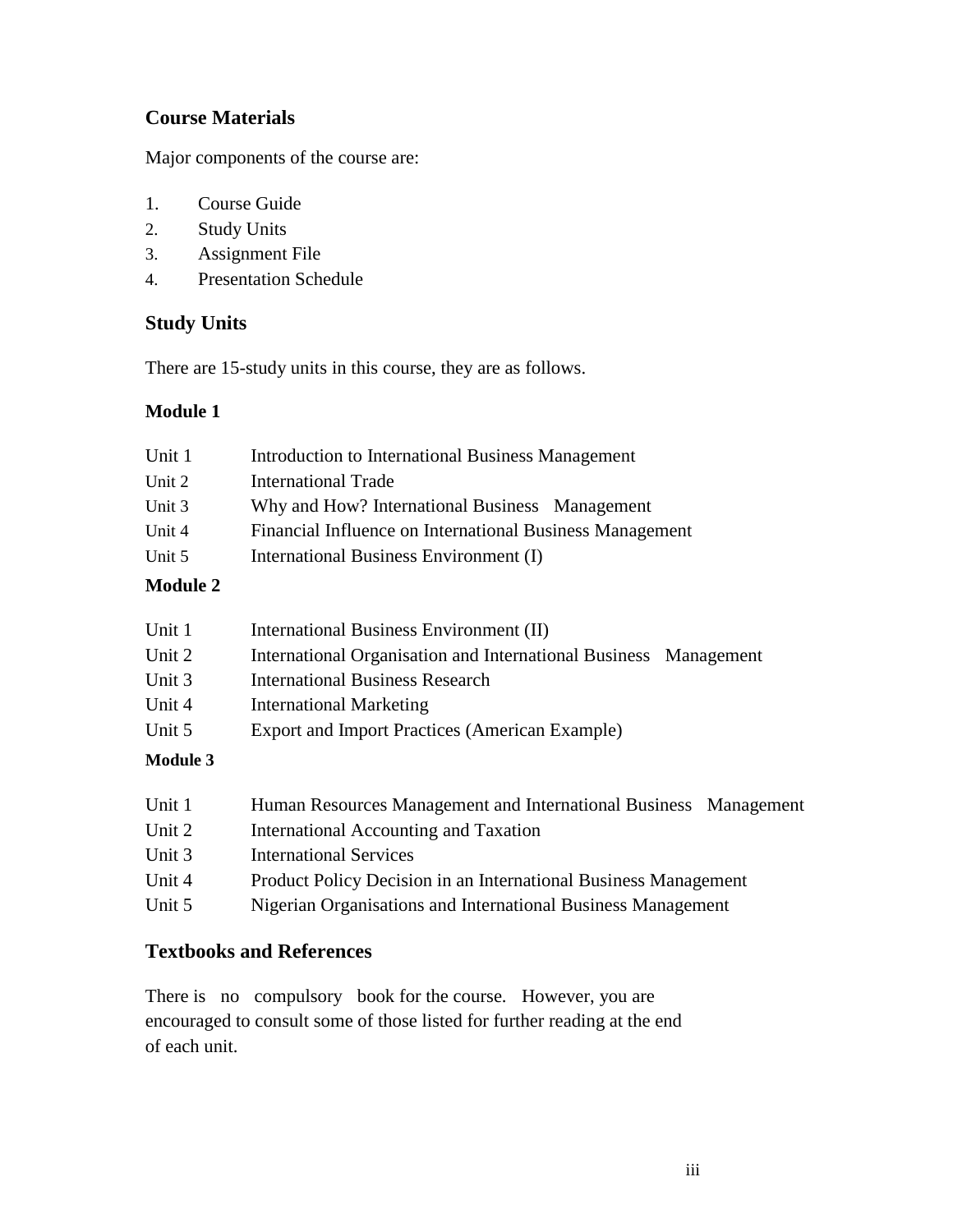#### **Assignment File**

The assignment file will be made available to you. You will find all the details of the work you must submit to your tutor for marks. The marks you obtain for this assignment will count towards the final mark you will obtain for this course. Any further information on assignment will be found in the assignment file.

#### **Assessment**

Your performance in this course will be based on two major approaches. First is the Tutor-Marked Assignments (TMAs). The second method is through a written examination.

#### **Tutor-Marked Assignments (TMAs)**

With respect to TMAs, you are expected to apply the information, knowledge and techniques gathered during the course. The assignments must be submitted to your tutor for formal assessment in accordance with the laid down rules. The total score obtained in the TMAs will account for 30% of your overall course marks.

There are many TMAs in the course. You should submit any four to your tutor for assessment. The highest three of the four assessments will be counted and these will be credited to your overall course marks.

#### **Final Examination and Grading**

At the end of the course, you will need to sit for a final written examination of three hours� duration. This examination will also count for 70% of your overall course marks. The examination will consist of questions, which reflect the types of self-testing, practice exercise and TMAs you have previously encountered. You are advised to prepare adequately for the examination; since the general broad area of the course will be assessed.

#### **Course Marking Scheme**

The following table lays out how the actual course marking is broken down:

| Assessment                 | MARKS                                                                                                                                   |
|----------------------------|-----------------------------------------------------------------------------------------------------------------------------------------|
| Four assignments submitted | Best 3 of the four count $@10\%$<br>$\alpha$ <sup>2004</sup> of $\alpha$ <sup>1</sup>                                                   |
| Final examination          | 770 ΟΙ COUIDC ΠΙΩΓΙΝΩ<br>and the control of the control of the control of the control of the control of the control of the control of t |
| Total                      | <u>UVULAH UUULSU HIAHAS</u>                                                                                                             |
|                            | TWC% OF COUTSE MATKS                                                                                                                    |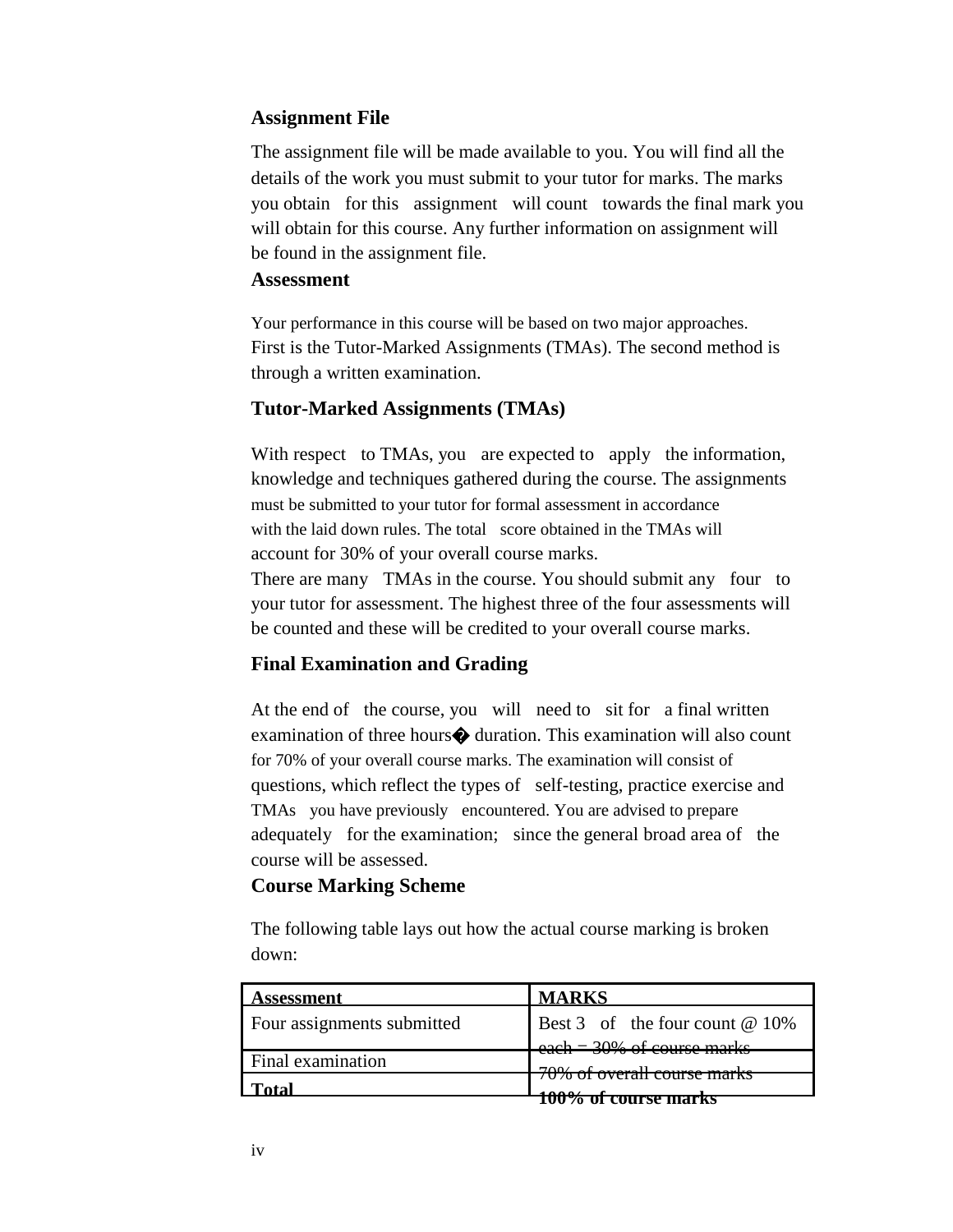#### **How to Get the Most from this Course**

The distance learning system of education is quite different from the traditional university system. Here, the study units replace the university lecturer, thus conferring a unique advantage on you. For instance, you can read and work through specially designed study materials at your own pace, and at a time and place that suit you best. Hence, instead of listening to a lecturer, all you need do is reading.

You should understand right from the on-set that the contents of the course are to be worked at and understood step by step, and not to be read like a novel. The best way is to read a unit quickly in order to see the general run of the content and then to re-read it carefully, making sure that the content is understood step by step. You should be prepared at this stage to spend useful time with your reading.

#### **Facilitators/Tutors and Tutorials**

Detailed information about the number of tutorial contact hours provided in support of this course will be communicated to you. You will also be notified of the dates, times, and location of these tutorials, together with the name and phone number of your tutor, as soon as you are allocated to a tutorial group. Your tutor will mark and comment on your assignments, keep a close watch on your progress and on any difficulties you might encounter, and provide assistance to you during the course.

Please do not hesitate to contact your tutor by telephone or e-mail if you need help. The following might be circumstances in which you would find help necessary:

if you do not understand any part of the study units.

if you have difficulty with the self-test or exercises

if you have a question or problem with an assignment or with the grading of an assignment.

You should endeavour to attend tutorial classes, since this is the only opportunity at your disposal to experience a physical and personal contact with your tutor and to ask questions, which are promptly answered. Before attending tutorial classes, you are advised to thoroughly go through the study units and then prepare a question list. This will afford you the opportunity of participating very actively in the discussions.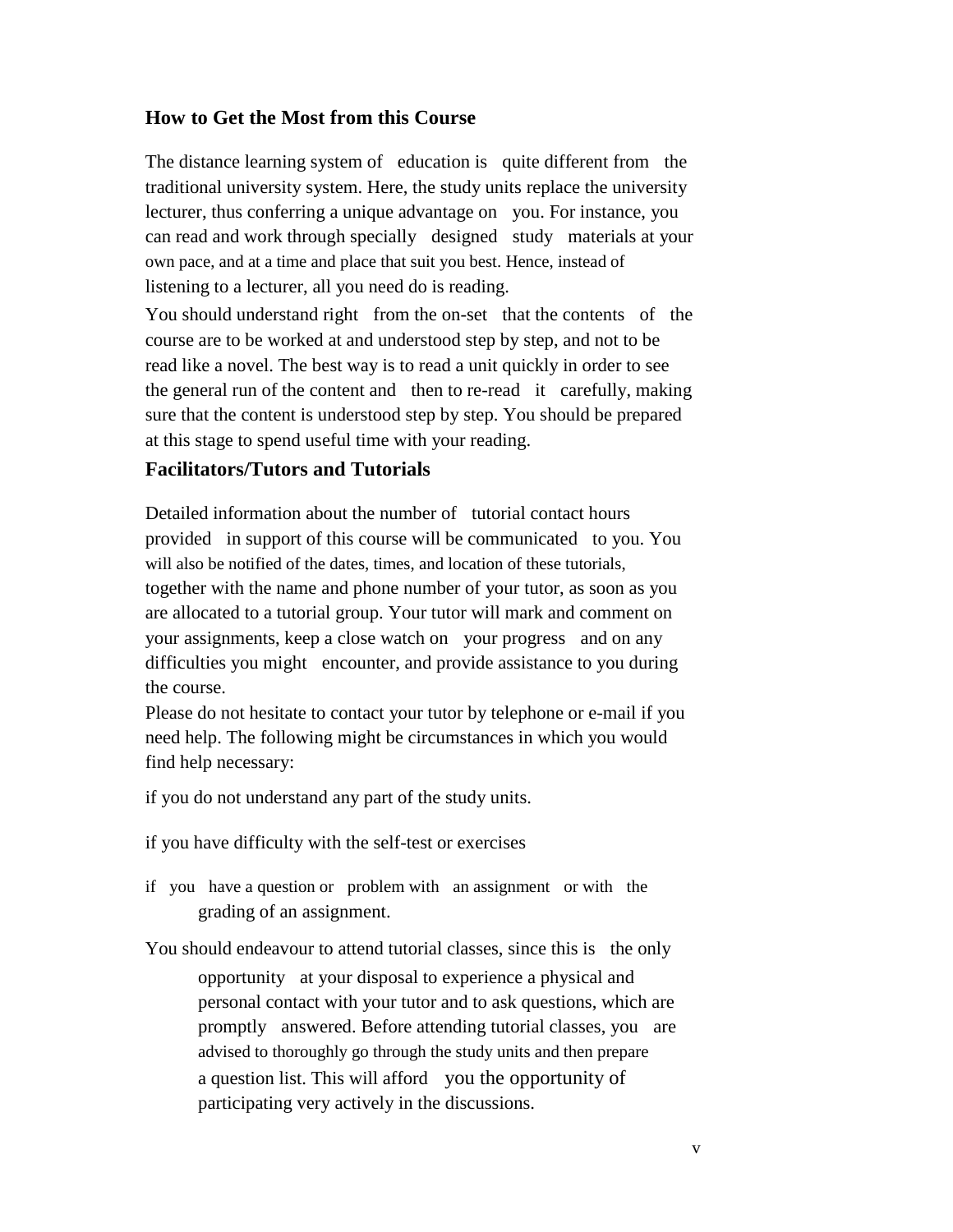#### Summary

Marketing is the business function that identifies customer needs and wants, determines which target markets the organisation can serve best and designs appropriate products, services, and programme to serve these markets. However, marketing is much more than just an isolated business function-it is a philosophy that guides the entire organisation. Actually, the goal of marketing is to create customer satisfaction profitably by building value-laden relationships with important customers. The marketing department cannot accomplish this goal by itself. It must team up closely with other departments in the company and partner with other organisations throughout its entire value-delivery system to provide superior value to customers. Hence, marketing calls upon everyone in the organisation to  $\bigcirc$  think customer $\bigcirc$ , and to do all they can to help create and deliver superior customer value and satisfaction.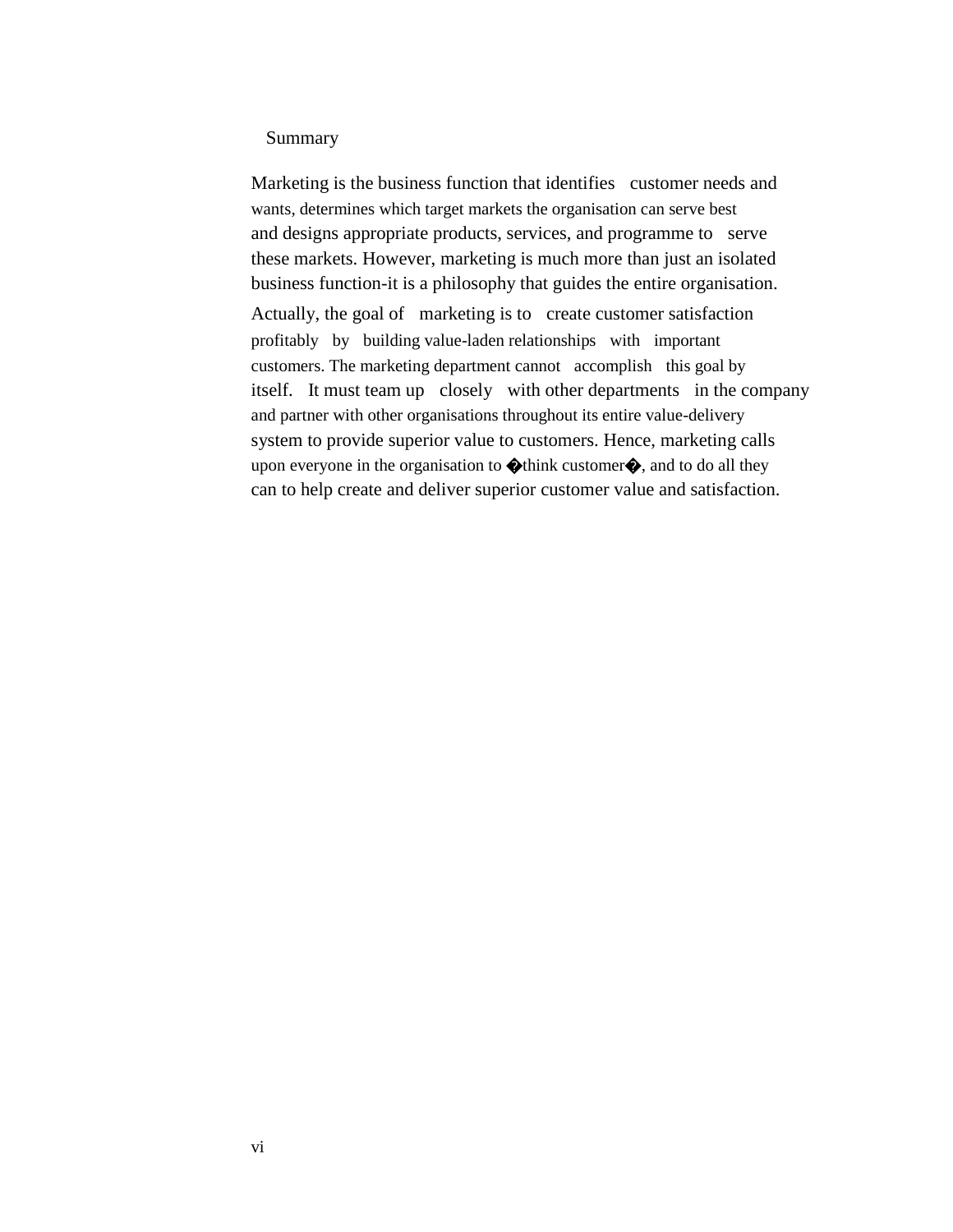| Course Code  | <b>BUS 830</b>                                  |
|--------------|-------------------------------------------------|
| Course Title | <b>International Business Management</b>        |
|              |                                                 |
|              |                                                 |
| Course Team  | Mr. H. D. Koce (Developer/Writer) - BIDA POLY   |
|              |                                                 |
|              | Mr. M. A. Gana (Co-writer) - NOUN               |
|              | Dr. O. J. Onwe (Editor/Programme Leader) - NOUN |
|              |                                                 |

Mr. T. Ishola (Coordinator) - NOUN



**NATIONAL OPEN UNIVERSITY OF NIGERIA**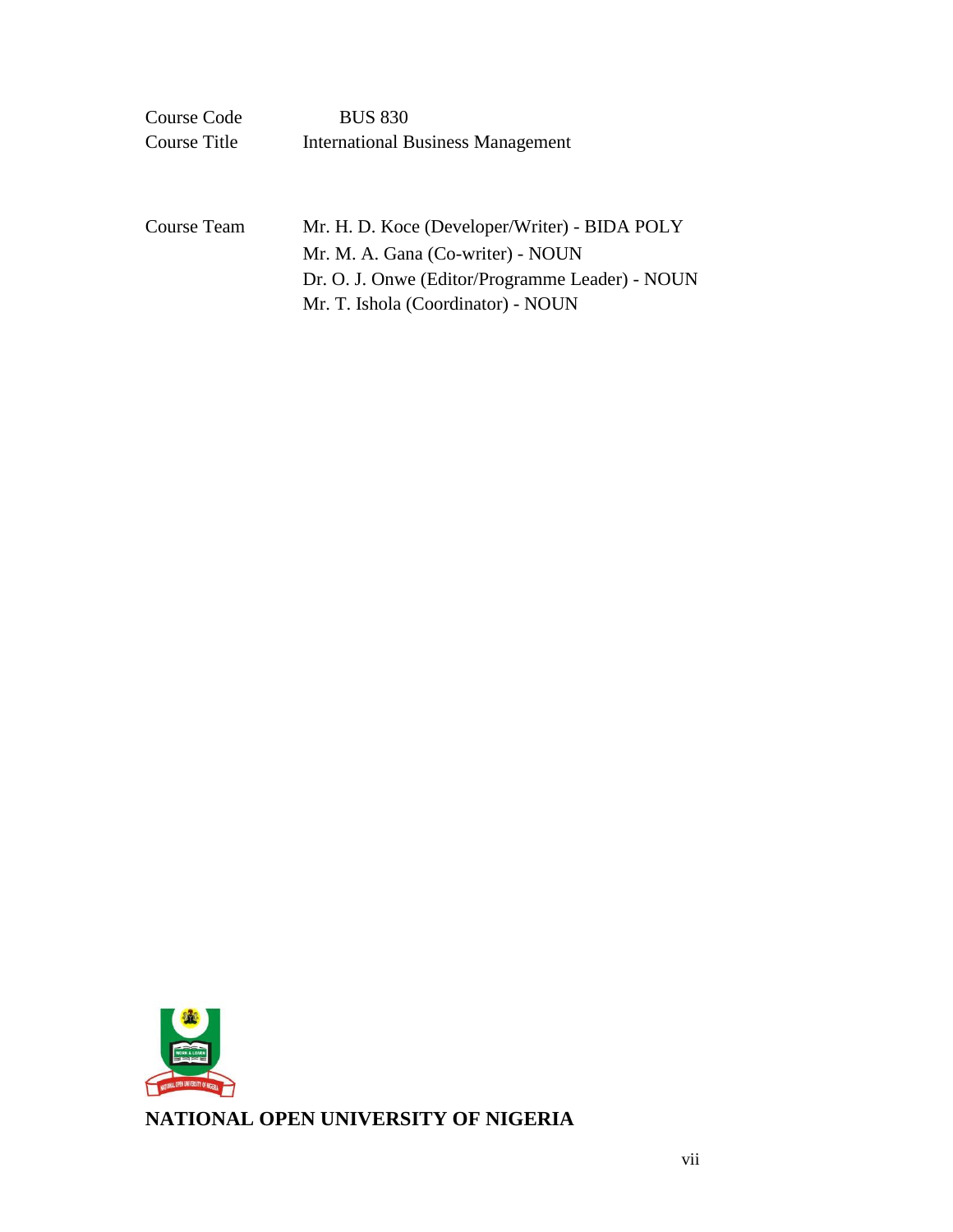National Open University of Nigeria Headquarters 14/16 Ahmadu Bello Way Victoria Island Lagos Abuja Office No. 5 Dar es Salaam Street Off Aminu Kano Crescent Wuse II, Abuja Nigeria e-mail: centralinfo@nou.edu.ng [URL: www.nou.edu.ng](mailto:centralinfo@nou.edu.ng)

Published By: National Open University of Nigeria

First Printed 2011

ISBN: 978-058-968-6

All Rights Reserved

Printed by: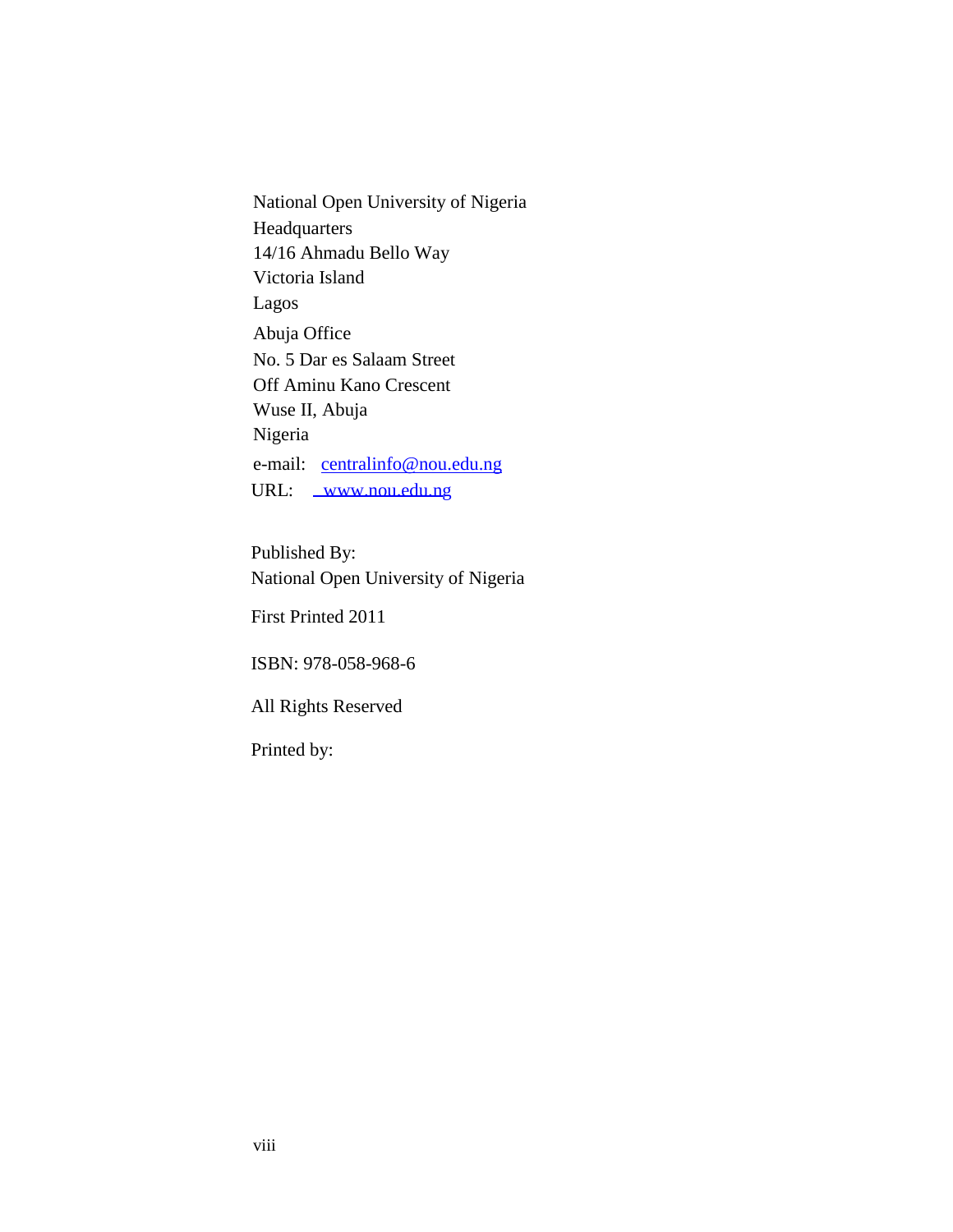# **CONTENTS**

# Module 1  $\odot$   $\odot$   $\odot$   $\odot$   $\odot$   $\odot$   $\odot$   $\odot$   $\odot$   $\odot$   $\odot$   $\odot$   $\odot$   $\odot$   $\odot$   $\odot$   $\odot$   $\odot$   $\odot$   $\odot$   $\odot$   $\odot$   $\odot$   $\odot$   $\odot$   $\odot$   $\odot$   $\odot$   $\odot$   $\odot$   $\odot$   $\odot$   $\odot$   $\odot$   $\odot$   $\$

| Unit 1 | Introduction to International Business Management                                                       |     |  |
|--------|---------------------------------------------------------------------------------------------------------|-----|--|
| Unit 2 | International Trade �����������.<br>8                                                                   |     |  |
| Unit 3 | Why and How? International Business Management.                                                         |     |  |
| Unit 4 | Financial Influence on International Business Management                                                | -25 |  |
| Unit 5 | International Business Environment (I) $\Diamond \Diamond \Diamond \Diamond \Diamond \Diamond$ .<br>-31 |     |  |

# 

| Unit 1 | International Business Environment (II) $\circ \bullet \bullet \bullet \bullet$<br>37 |     |  |
|--------|---------------------------------------------------------------------------------------|-----|--|
| Unit 2 | International Organisation and International                                          |     |  |
|        |                                                                                       | 44  |  |
| Unit 3 | International Business Research ���������                                             | 53  |  |
| Unit 4 | International Marketing ������������                                                  | 62. |  |
| Unit 5 | Export and Import Practices (American Examples).                                      | 72  |  |

# Module 3  $\odot$   $\odot$   $\odot$   $\odot$   $\odot$   $\odot$   $\odot$   $\odot$   $\odot$   $\odot$   $\odot$   $\odot$   $\odot$   $\odot$   $\odot$   $\odot$   $\odot$   $\odot$   $\odot$   $\odot$   $\odot$   $\odot$   $\odot$   $\odot$   $\odot$   $\odot$   $\odot$   $\odot$   $\odot$   $\odot$   $\odot$   $\odot$   $\odot$   $\odot$   $\odot$   $\$

| Unit 1 | Human Resources Management and International                                                 |
|--------|----------------------------------------------------------------------------------------------|
|        | Business Management������������<br>- 82                                                      |
| Unit 2 | International Accounting and Taxation $\Diamond \Diamond \Diamond \Diamond \Diamond$ .<br>91 |
| Unit 3 | International Services �������������. 100                                                    |
| Unit 4 | Product Policy Decision in an International Business                                         |
|        |                                                                                              |
| Unit 5 | Nigerian Organisations and International Business                                            |
|        |                                                                                              |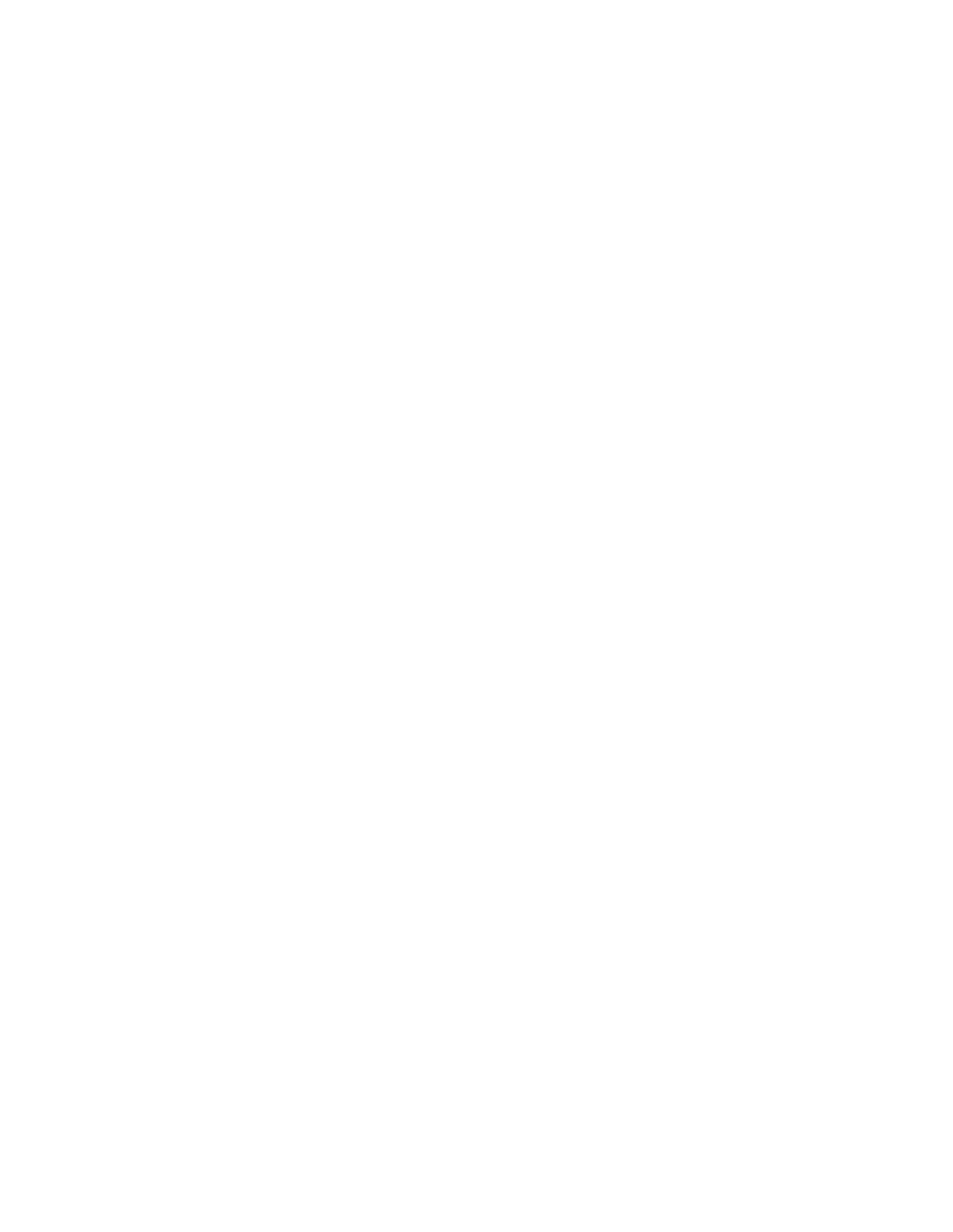# **MODULE 1**

| Unit 1 | Introduction to International Business Management        |
|--------|----------------------------------------------------------|
| Unit 2 | <b>International Trade</b>                               |
| Unit 3 | Why and How? International Business Management           |
| Unit 4 | Financial Influence on International Business Management |
| Unit 5 | International Business Environment (I)                   |
|        |                                                          |

#### **UNIT 1 INTRODUCTION TO INTERNATIONAL BUSINESS MANAGEMENT**

### **CONTENTS**

- 1.0 Introduction
- 2.0 Objectives
- 3.0 Main Content
	- 3.1 What is International Business Management?
	- 3.2 Need for International Business Management
	- 3.3 History of International Business Management
	- 3.4 Differences in International Business Management
		- 3.4.1 Forces in Environment
		- 3.4.2 Domestic Environments
		- 3.4.3 International Environment
		- 3.4.4 Decision Making More Complex
	- 3.5 Globalisation
- 4.0 Conclusion
- 5.0 Summary
- 6.0 Tutor-Marked Assignment
- 7.0 References/Further Reading

#### **1.0 INTRODUCTION**

Doing business between two countries is international business Management. A lot of students are always confused as to what international business is. The belief that doing business between a black nation (Nigeria) and a European country (Britain) is what we only refer to as international business is not correct. Business between Nigeria and Ghana is an international business. So, international business is business between one country and another country or countries. There are so many reasons why countries are involved in business and various factors affect their activities. This unit examines international business and its environment.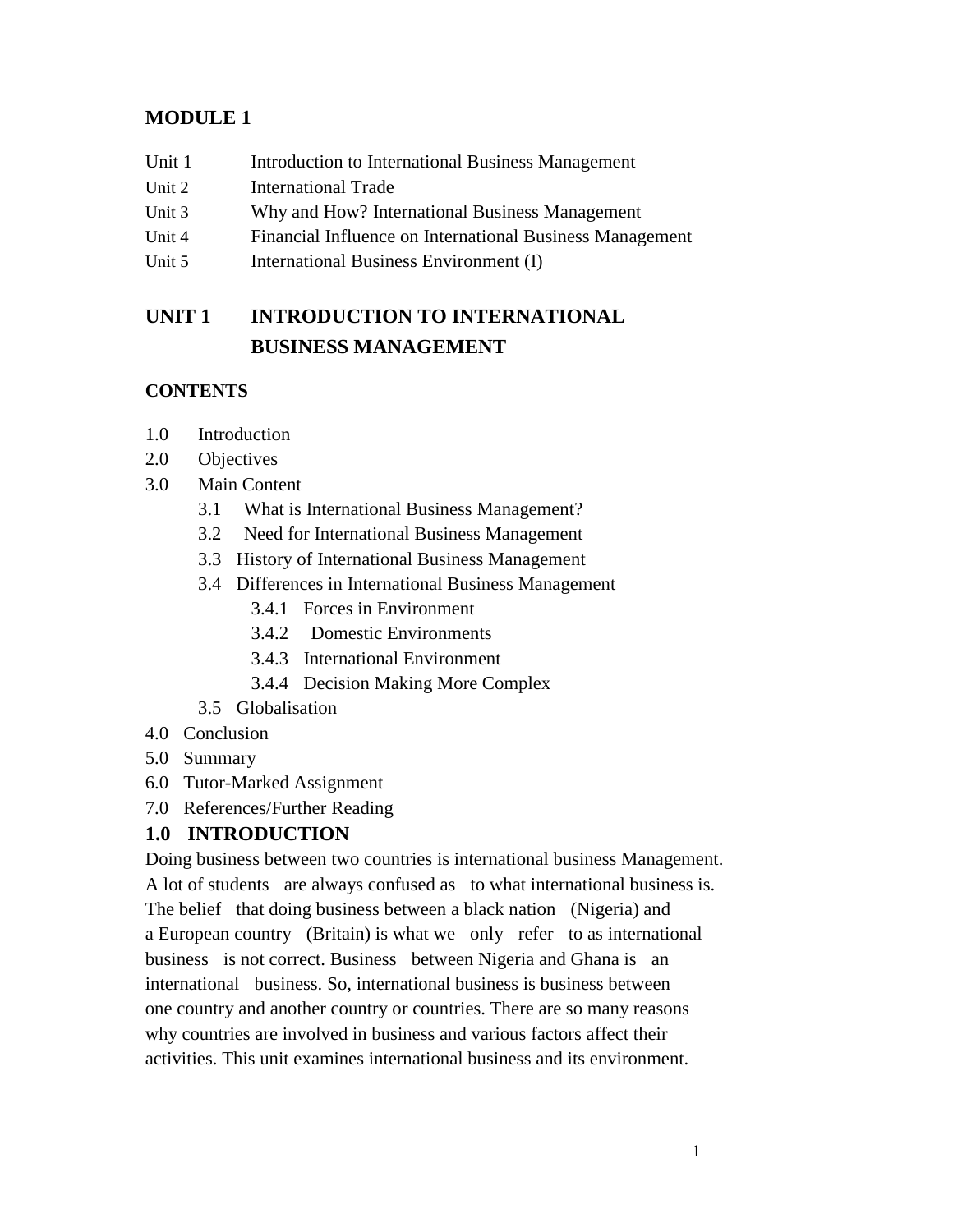# **2.0 OBJECTIVES**

At the end of this unit, you should be able to:

- $\bullet$ explain international business Management
- $\bullet$ give reasons for international business Management
- $\bullet$ trace the origin of international business Management
- $\bullet$ explain the forces in business environment and international environment
- $\bullet$ explain decision making process in international business Management.

### **3.0 MAIN CONTENT**

#### **3.1 What is International Business?**

International business consists of transactions that are devised and carried out across national borders to satisfy the objectives of individuals, companies and organisations as well as countries.

Czinkota et al (2002) says international business could be and is always interrelated; it involves export and import trade or direct foreign investment. International business could take the form of owning a subsidiary company fully, joint ventures, licensing, and franchising or management contract.

Definition of international business borders on two issues, namely:

- $\bullet$ National boundaries
- $\bullet$ **Transactions**

Nations have borders; it therefore means that transacting business across borders is an international business, whether the business is among nations in the same region or across two different regions.

#### **3.2 Need for International Business**

International business as a course of study is necessary for students of business management and others because every businessman needs to take advantage of the following:

 $\bullet$ you need international experience to equally manage your business at home, because the whole world is now a global village.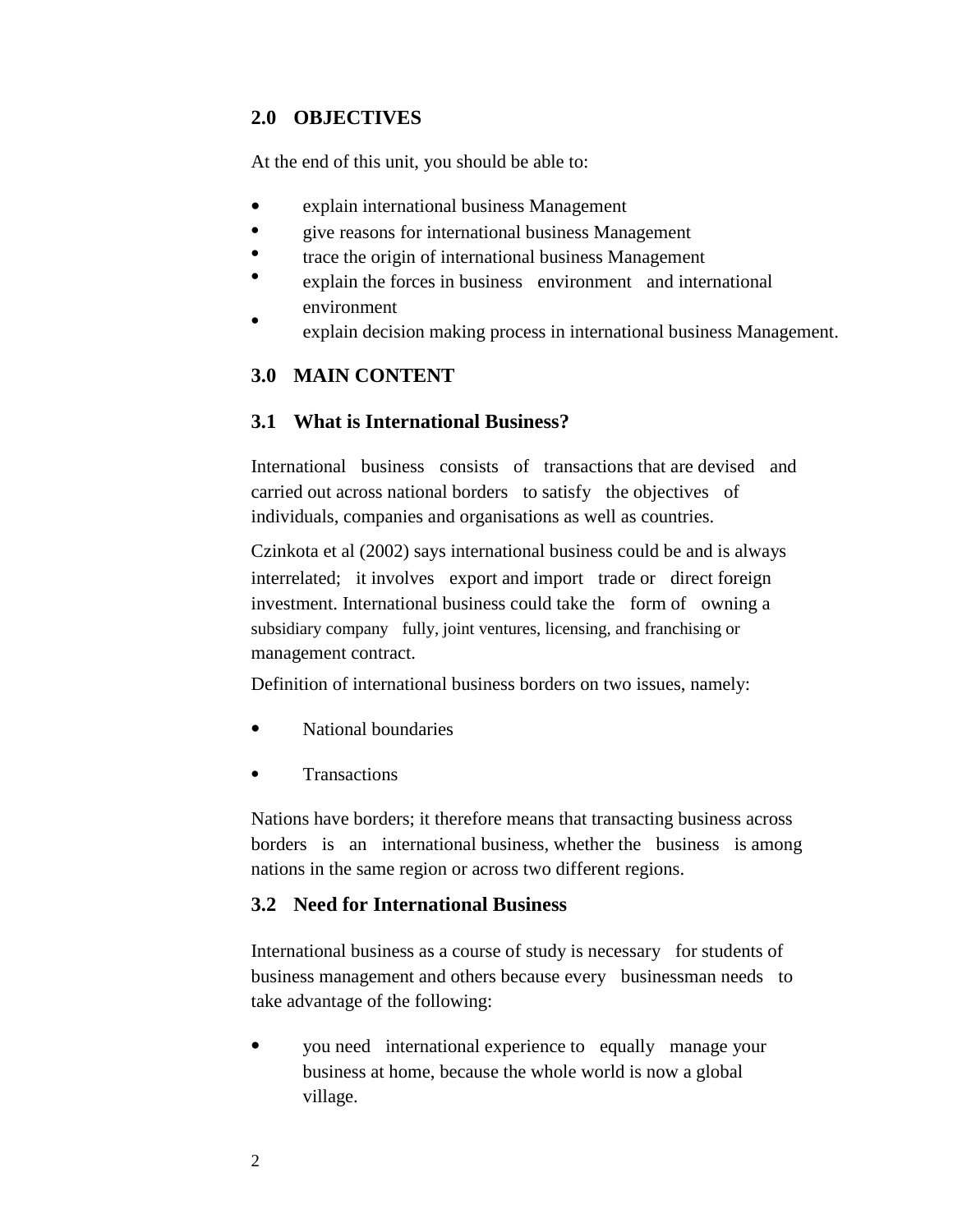- $\bullet$ the chief executive officers and managing directors need courses in international business to cope with human resources management.
- $\bullet$ international business is needed for managers to become familiar with other markets, culture and customs of other business markets.
- $\bullet$ it will equally increase the involvement of the firm in international business, thus its procedures and practices need to be studied.

# **3.3 History of International Business**

Ball et al (2002), believe that international business as a discipline is relatively new but international business practice is not. It is believed that international business practice started before Christ. Phoenician and Greek merchants used to send their representatives abroad to sell their goods. In 1960, British East India Company had established branches in Asia; within this same period, American traders were involved in international trade in Asia. Dutch companies later joined British East Company at the same period and were involved in international business.

In 1868, Singer sewing machine built its foreign factory in Scotland and its branches grew in other countries. J and P Coats (UK) and Ford followed suit with companies in other foreign countries; since then foreign businesses started springing up. In Nigeria, foreign business can be traced to the period of slave trade. However, Europeans traded in Nigeria with their business even before independence. Some of the noticeable companies that were present in Nigeria in early 1970s include UAC, John Holt and host of others. Today, Nigeria too has established business in other foreign countries.

#### **SELF ASSESSMENT EXERCISE 1**

- 1. Name five foreign businesses in Nigeria.
- 2. Name five Nigerian businesses abroad.

# **3.4 Differences in International Business**

International business and domestic business differ for the fact that international business has three forces to contend with once it operates outside the shores of its country. They include:

- $\bullet$ domestic
- $\bullet$ foreign
- $\bullet$ international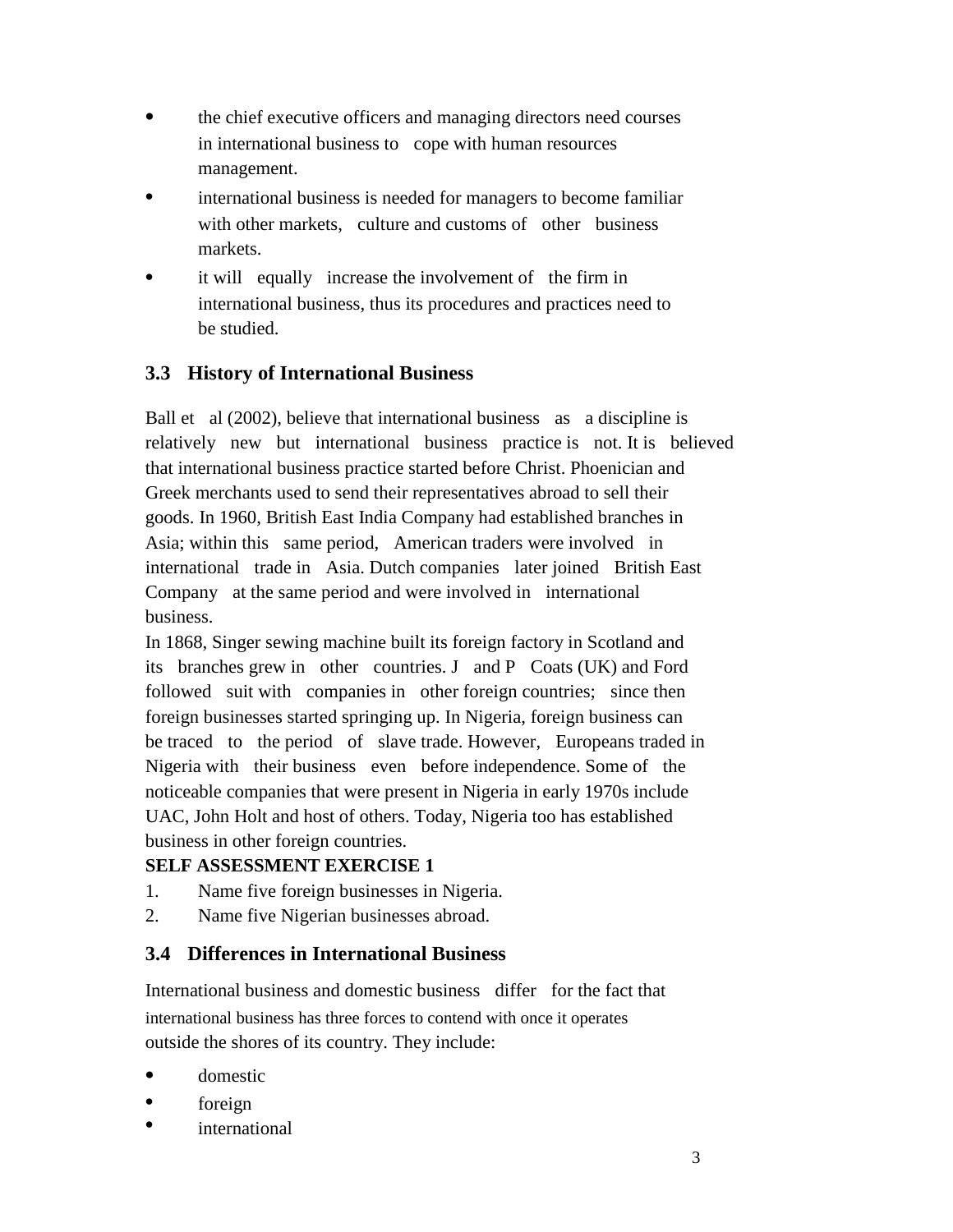While domestic business contends only majorly with domestic issues, it sometimes faces foreign or external business issues. The international business environments are critically examined below.

#### **3.4.1 Forces in Business Environment**

Environment could be classified into two, i.e. internal and external environment or controllable and uncontrollable environment, Ball et al (2002), reported that environment is the sum of all forces surrounding and influencing life and development of the firm. The external environment is composed of these elements.

- i. Competition
- ii. **Distribution**
- iii. Economy
- iv. Socio economic
- v. Financial
- vi. Legal
- vii. Physical
- viii. Political
- ix. Socio cultural
- x. Labour and
- xi. Technology.

The controllable factors as observed by Ball et al (2002) are elements over which management do have some control, such as factors of production (capital, raw materials, and people) and the activities of the organisation (personnel, finance, production and marketing).

#### **3.4.2 Domestic Environment**

This comprises of uncontrollable forces that have their roots in the home country and these influence the cycle and development of the firm. For instance, Nigeria could be suffering from shortage of foreign currency flow. It is possible that Nigerian government will place a restriction on overseas investments to reduce inflow.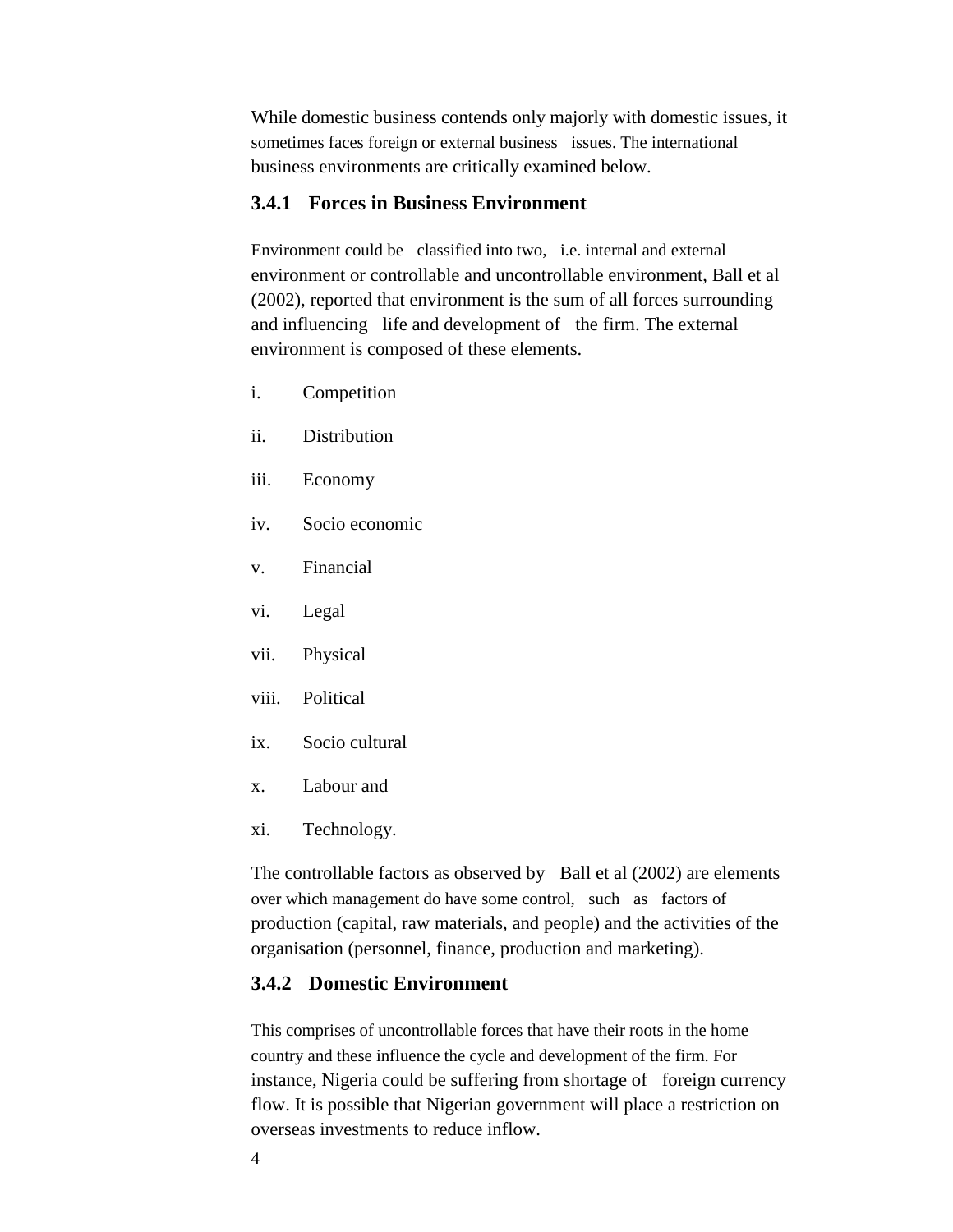# **3.4.3 The Foreign Environment**

This environment is the same with that of the above 3.4.2; the difference is that the foreign environment is emanating from the foreign country. However they operate differently for several reasons which include:

### **Different force values**

Some forces may look identical in the two environments yet they may be opposed to each other.

### **Change difficult to assess**

Forces like political and legal forces are difficult to assess. Some laws may be passed to appease a section of the population.

# **Forces interrelated**

All forces are interrelated. An example could be the combination of high cost capital and abundance of unskilled labour in many developing countries which may lead to the use of a lower level of technology than would be employed in the more industrialised nations.

# **SELF ASSESSMENT EXERCISE 2**

Pick one factor which affects international business each from domestic and foreign and show how they are interrelated

# **3.4.4 International Environment**

Ball et al (2002) opined that international environment is the interactions:

- $\bullet$ between the domestic environmental forces and the foreign environmental forces
- $\bullet$ between the foreign environmental forces of two countries where an affiliate in one country does business with customers in another.

# **3.4.5 Decision-Making More Complex**

There is no doubt that a decision involving business that is international is more complex than business that is domestic. A good example is that if management accepts a salary increase demand in a subsidiary, it is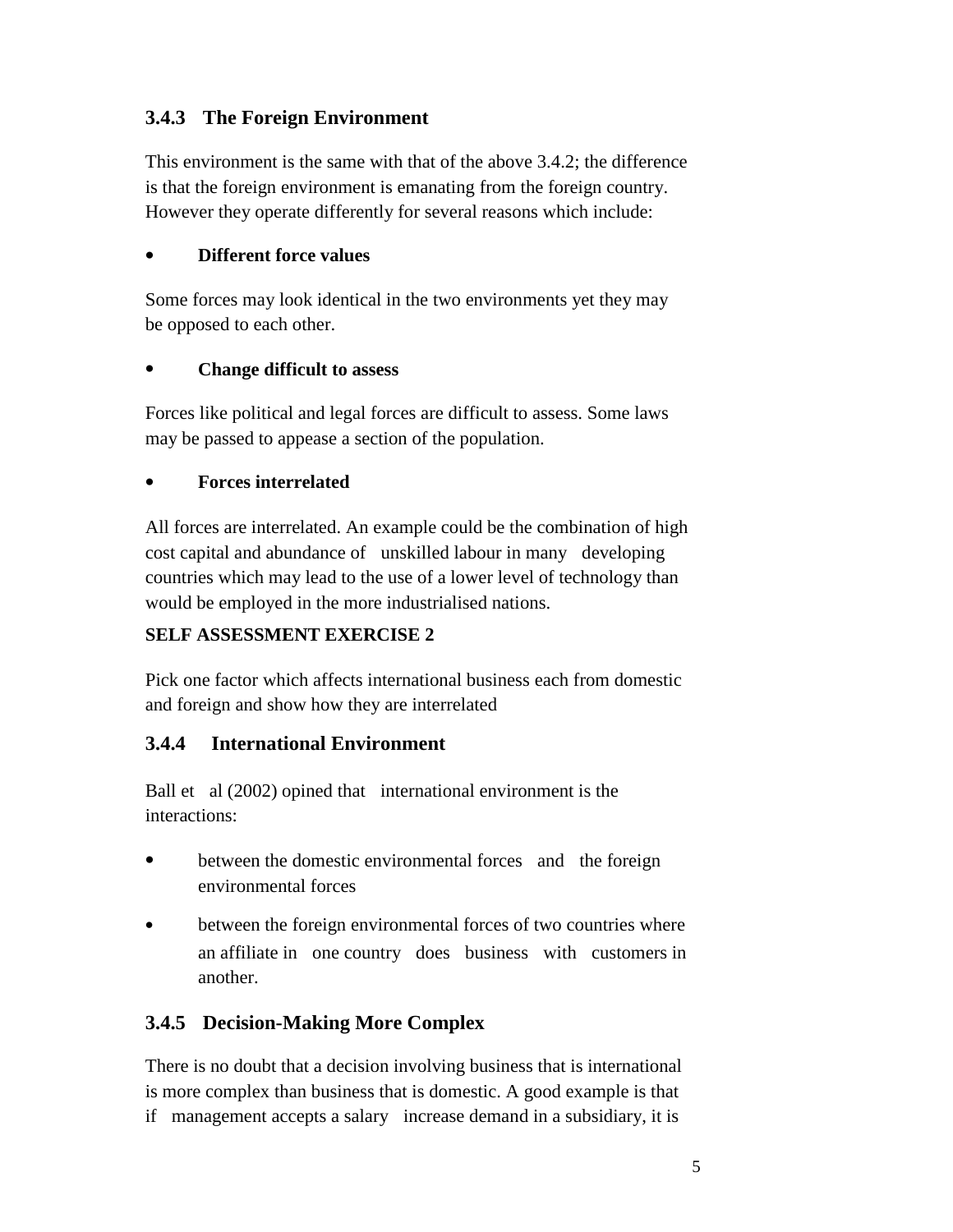possible because of change of information idea, another subsidiary will demand for increase equally.

#### **3.5 Globalisation**

It is believed that it is difficult to come to agreement as to what actually is globalisation. In fact, it is interesting in the sense that every day on television shows, internet chat rooms, practical demonstrations, parliaments, management boardrooms and labour union meetings, people discuss globalisation; the definition that is acceptable is elusive. Social scientists discuss globalisation according to area of interest i.e. political globalisation, technological globalisation etc. All the same, politics, society, environment, history, geography, and culture have some implications in globalisation. Ball et al (2002) are of the opinion that globalisation is that aspect of

economic globalisation, the international integration of goods, technology, labour, and capital; that is, firms implement global strategies which link and coordinate their international activities on a worldwide basis.

Globalisation forces have five major kinds of elements, they include:

#### **i. Politics**

It is a trend toward the unification and socialisation of the global community.

#### **ii. Technology**

Advances in computers and communications technology have permitted increased flow of ideas and information across borders, enabling customers to learn about foreign goods.

#### **iii. Markets**

As companies globalise, they also become global customers. Example could be seen in Nigerian banking industry, Zenith Bank, First Bank, Intercontinental Bank, have gone global with global customers.

#### **iv. Cost**

Economics of scale which seek to reduce costs are always a management goal; you could achieve this through global product lines so as to reduce development, production and investing costs.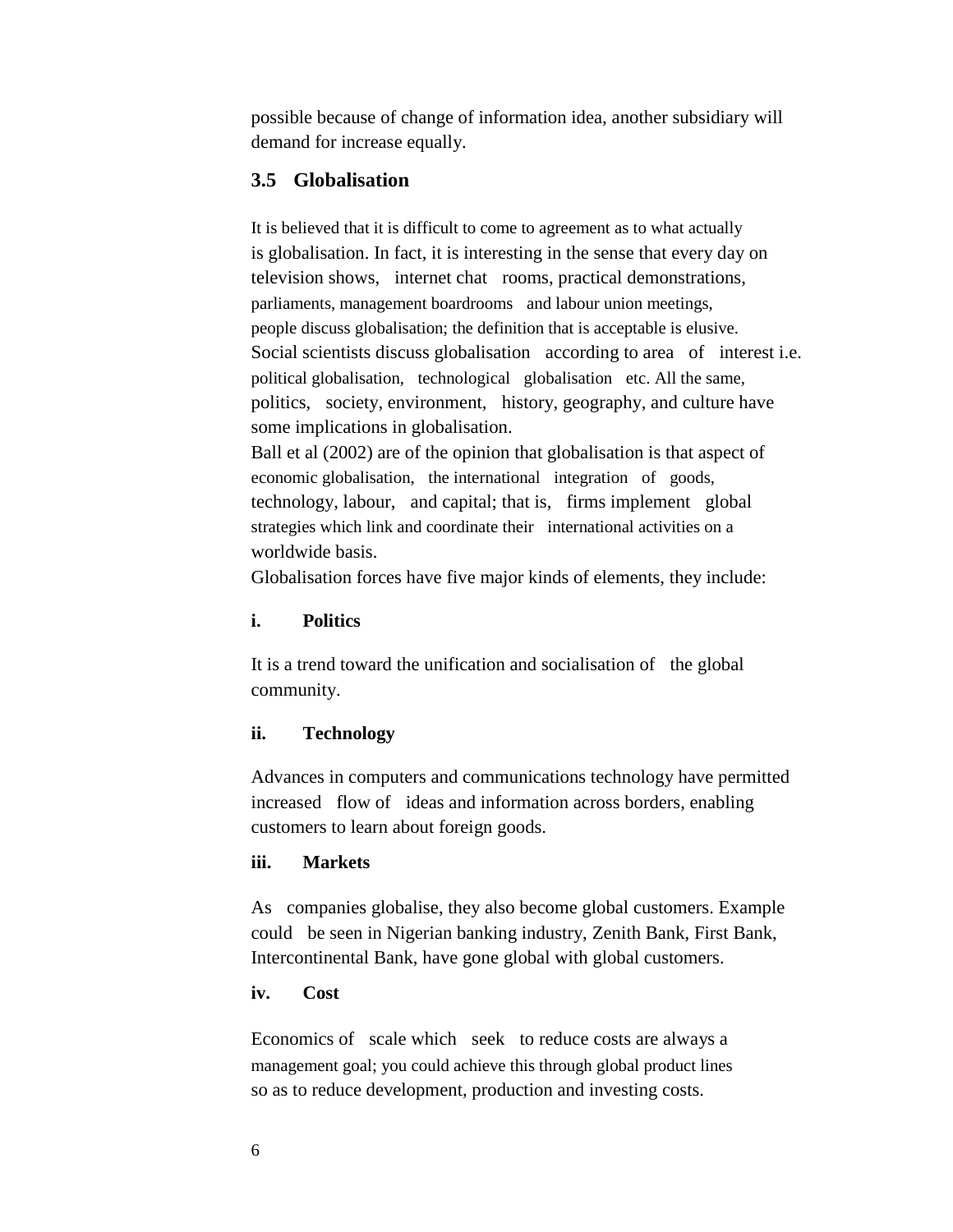#### **v. Competitiveness**

Competition in the international market is keener than home markets, because of diverse products/services and as well as different marketing strategies in entering international market.

#### **SELF ASSESSMENT EXERCISE 3**

What are the effects of globalisation on Nigerian economy?

### **4.0 CONCLUSION**

International business and global business have some characteristics in common, yet they are different. The international business is affected by some factors such as domestic, foreign and international variables, while domestic business is affected only by domestic variables. International business studies are essential for managers and stake holders in the international environment for competition, efficient and effective management.

# **5.0 SUMMARY**

In this unit, you studied:

- $\bullet$ International business
- $\bullet$ Reasons for international business
- $\bullet$ Factors that affect international business
- $\bullet$ International business environment.

# **6.0 TUTOR-MARKED ASSIGNMENT**

Discuss globalisation and five major devices that affect business in Nigeria.

# **7.0 REFERENCES/FURTHER READING**

- Ball, A D, Wendell, *et al* (2002). *International Business: The Challenge*  of Global Competition, (8<sup>th</sup> ed.). McGraw-Hill Irwin.
- Czinkotta, M. R, Ikka, A. R, and Michael, H. M. (2002). *International Business*, (6<sup>th</sup> ed.). USA: Southwestern Thompson.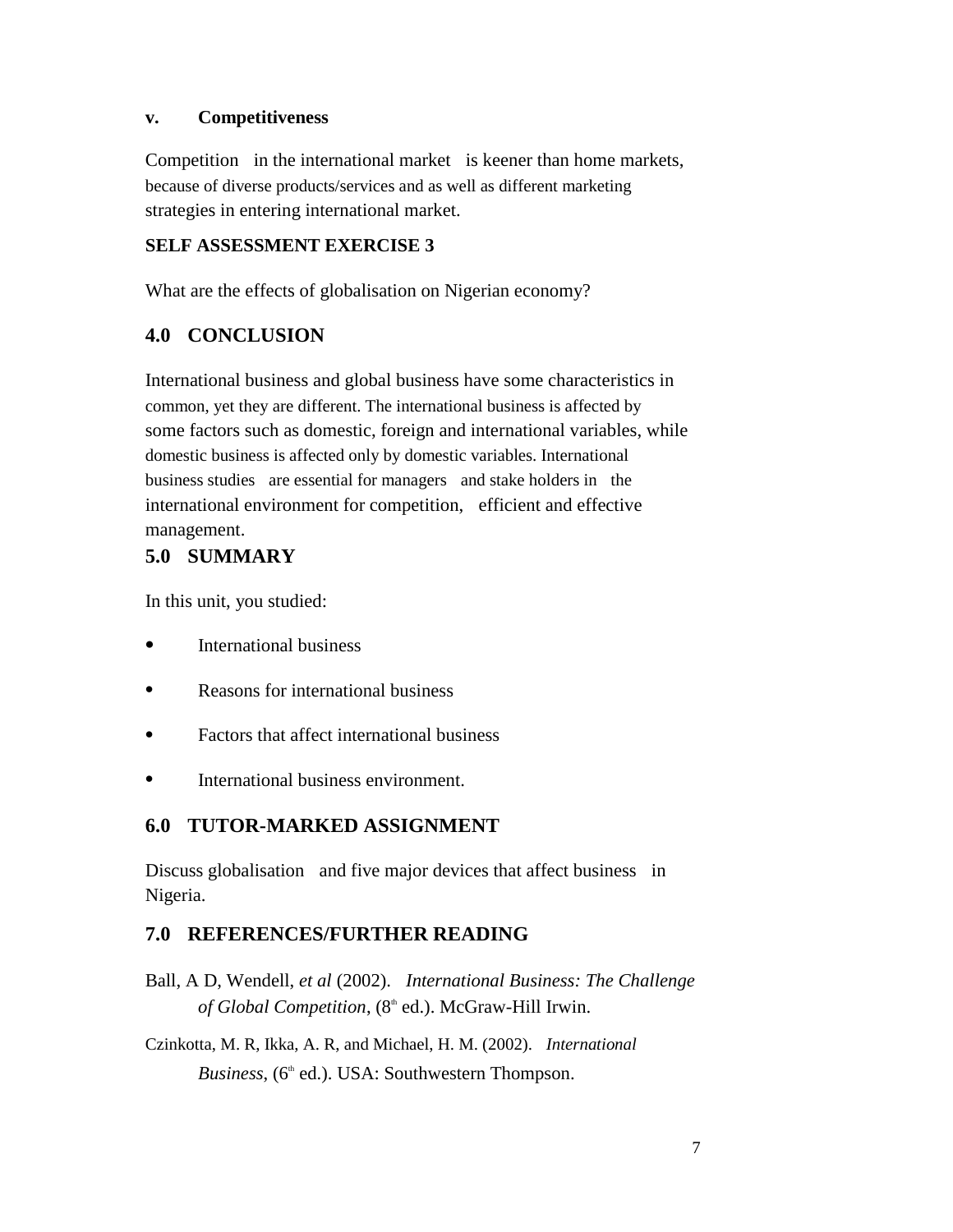### **UNIT 2 INTERNATIONAL TRADE**

#### **CONTENTS**

- 1.0 Introduction
- 2.0 Objectives
- 3.0 Main Content
	- 3.1 International Trade
	- 3.2 International Trade Theories
		- 3.2.1 Mercantilism
		- 3.2.2 Theories of Absolute Advantage
		- 3.2.3 Hecksler�Ohlin Theory of Factor Endowment
		- 3.2.4 Gravity Model
		- 3.2.5 Regulation of International Trade
		- 3.2.6 International Product Life Cycle
		- 3.2.7 Newer Explanation for the Direction of Trade
- 4.0 Conclusion
- 5.0 Summary
- 6.0 Tutor-Marked Assignment
- 7.0 References/Further Reading

#### **1.0 INTRODUCTION**

International trade as defined by *Oxford Advanced Learners Dictionary* has various definitions, among these are:

- **(a) Noun**
- 1. The activity of buying and selling or of exchanging goods or services among people or countries.
- 2. A particular type of business.
- 3. A particular area of business and the people or companies that are connected with it.
- 4. The amount of goods or services that you sell.
- 5. A job, especially one that involved working with your hands and that requires special training and skills.
- **(b) Verb**
- 1. To buy and sell things.
- 2. To exist and operate as a business or company.
- 3. To be bought and sold or to buy and sell something.
- 4. To exchange something that you have for something that somebody else has.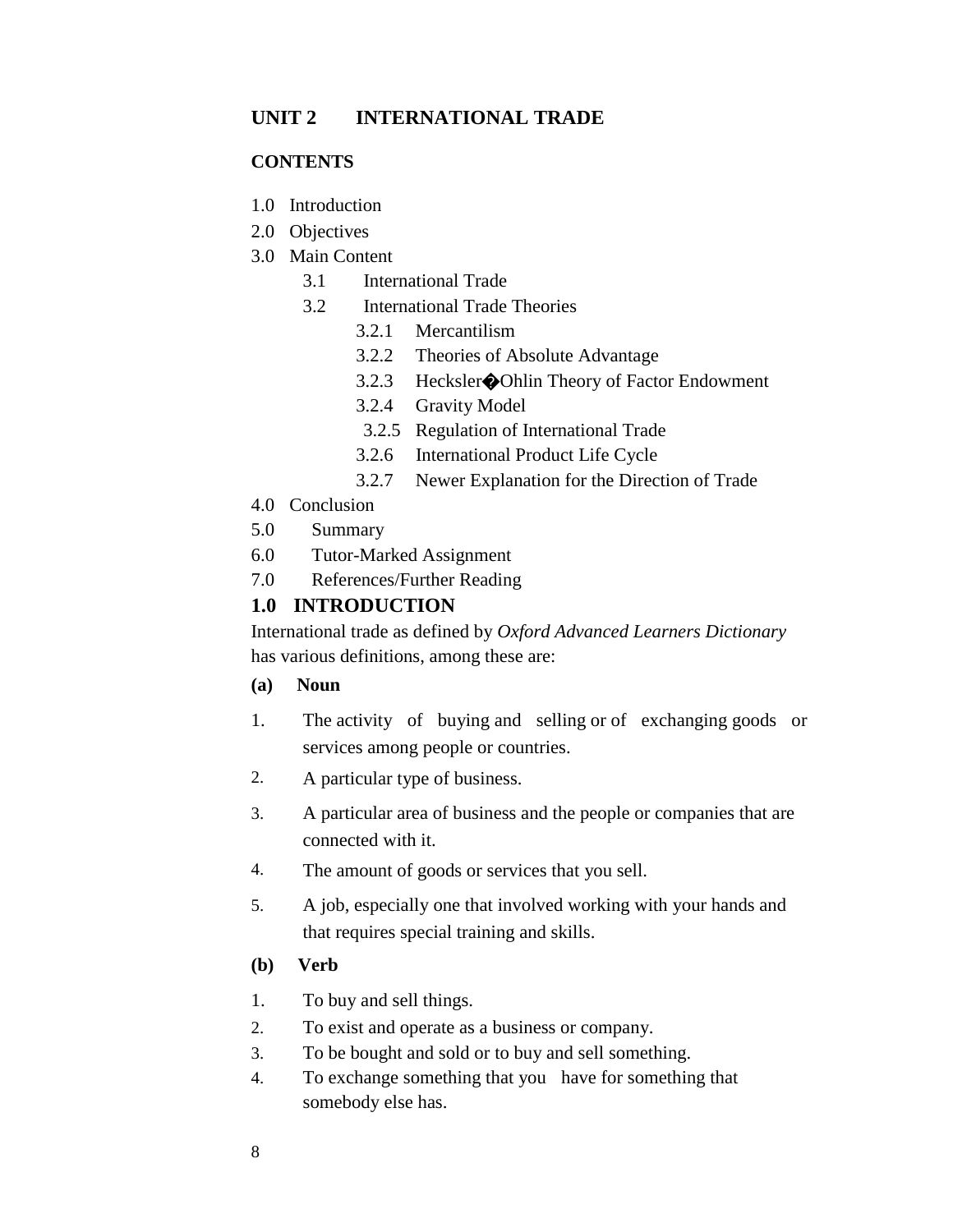However, trade could compose of almost all of the above. But the first definition fits our purpose. When  $\bullet$  international  $\bullet$  is added to it, it becomes the stated activity in definition noun (a) that cuts across boundaries.

Is there any difference between business and trade? As we progress along, you should be able to provide correct answer to the question.

Business trade has some principles. For instance mercantilism, absolute advantage, environment factors have some impact on business transactions.

### **2.0 OBJECTIVES**

At the end of this unit, you should be able to:

- $\bullet$ define international trade
- $\bullet$ explain various theories of trade
- $\bullet$ explain international product life cycle.

#### **3.0 MAIN CONTENT**

#### **3.1 International Trade**

International trade in Nigeria includes exports and imports. In 1990, some achievements were made; international trade on goods and services were measured in dollars which surpassed \$4 million. After the year, it reached \$6.8 billion. Since then the world trade has been increasing.

In Nigeria, we have been witnessing trade deficits mostly because we have been importing refined fuel from other countries. Therefore, international trade is the exchange of goods and services across international boundaries or territories. In most countries, it represents a significant share of gross domestic product. International trades as seen presently, although based on historical records, in economic and political importance, have been in the rise in recent times. Industrialisation, advanced transportation, globalisation, multinational corporations and outsourcing are all having a major impact on the international trade. International trade is crucial to the continuance of globalisation. International trade is a major source of economic revenue for any nation that is considered a world super power. Without international trade, nations would be limited to the goods and services produced within their own borders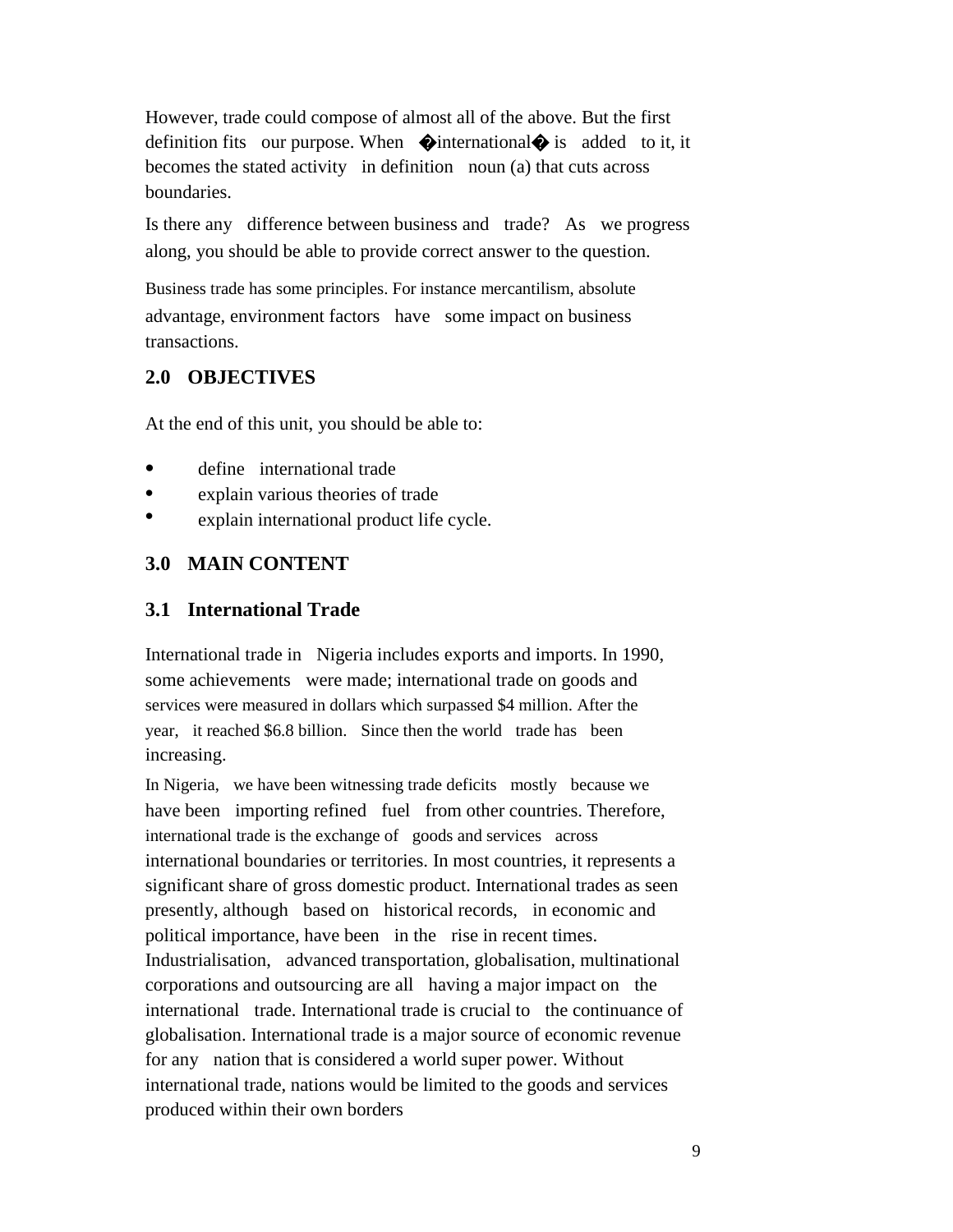International trade is also a branch of economics which together with international finance form the longer branch of international economy. (Source: www. Wikipedia.com.)

### **3.2 International Trade Theories**

A question: Why do nations trade? Ball et al (2002) attempt this question and they equally provide important proposition of predicting the direction, composition and volume of goods traded which are what international trade theories attempt to address. Interestingly as the case with numerous economic postulations or theories, the first formulation of international trade theories were politically motivated. Adam Smith, incensed by government intervention and control over the domestic and foreign trades, published an inquiry which examined the nature and causes of the wealth of nations, in which he tried to destroy the mercantilist philosophy.

International trade theory addresses the following.

- $\bullet$ Mercantilism
- $\bullet$ Theory of absolute advantage
- $\bullet$ Theory of comparative advantage
- $\bullet$ Hecksler-Ohlin theory of factor-environment-factor.
- $\bullet$ Gravity model, e.t.c**.**

# **3.2.1 Mercantilism**

This is an economic philosophy based on the belief that:

- $\bullet$ a nation�s wealth depends on accumulated treasure usually gold, and
- $\bullet$ to increase wealth, government policies should promote exports and discourage imports

Mercantilism era ended in the late 1700s but its arguments live on. Nations are encouraged to increase their exports and limit imports. Mercantilists were able to achieve this through more export and less import. Surpluses were left to be used to replace imports of precious stones like gold. For example, since England had no gold mine, the only solution was to import.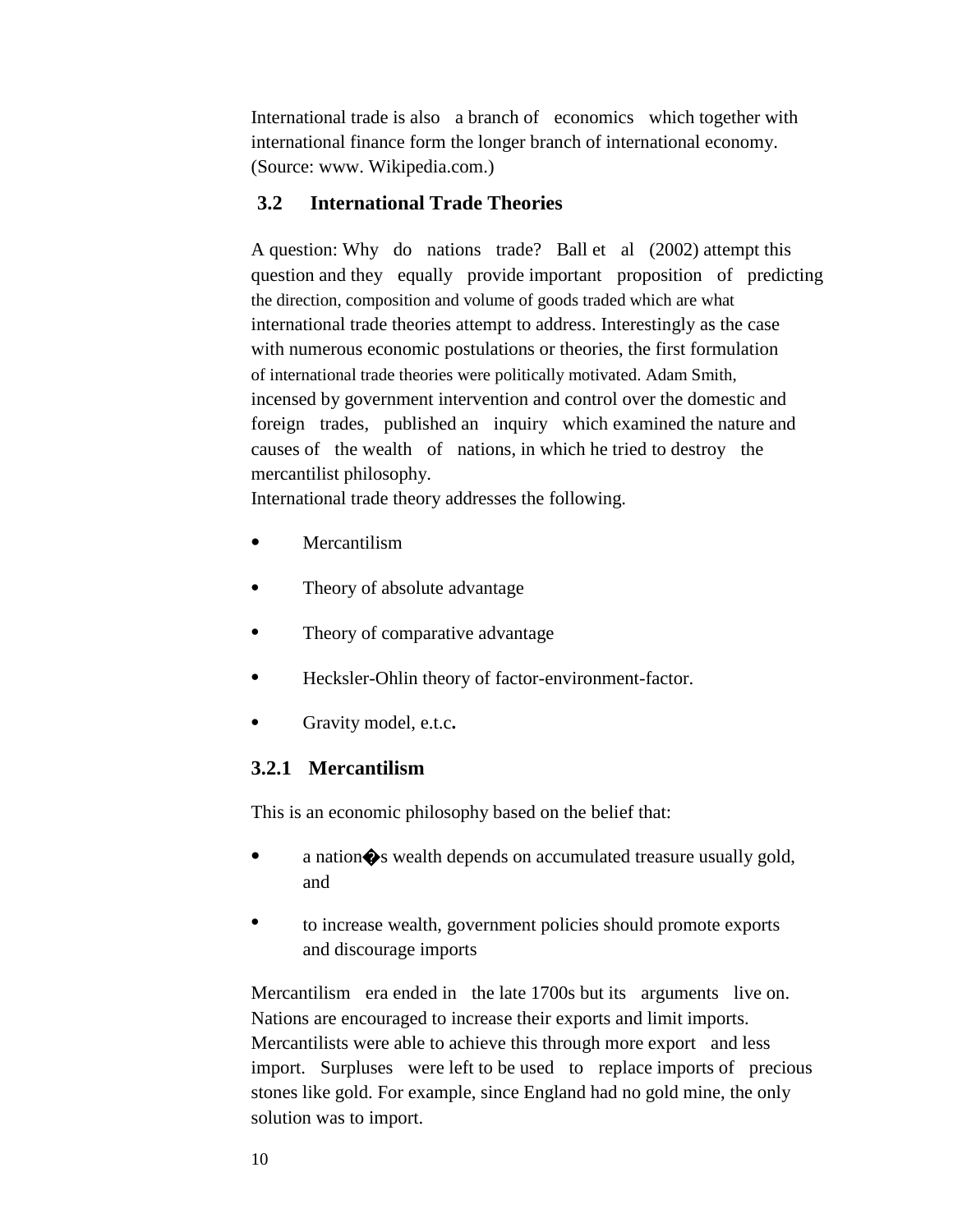Modern day mercantilism is called economic nationalism. What is happening is that nations and their industries should benefit from their economies i.e. industries and banks should be able to use the power of the state as both:

- $\bullet$ stockholder and financier and
- $\bullet$ customer and marketer, to revitalise the nation�s economic base.

One may be tempted to say Nigeria is into modern day mercantilism.

#### **3.2.2 Theory of Absolute Advantage**

Ball et al (2002) reported Adam Smith as claiming that market forces should determine the direction, volume and composition of international trade. Adam Smith argued that under free unregulated trade, each nation should specialise in producing those goods it could produce most efficiently (had an absolute advantages), either natural or acquired. Some of these goods would be exported to pay for imports of goods that could be produced more efficiently elsewhere. Smith showed by his example of absolute advantage that both nations would gain from trade. Below is an example of Nigeria and Ghana that produce rice and cocoa.

| <b>Commodity</b> | <b>Nigeria</b> | ~<br><b>Ghana</b> | Total |
|------------------|----------------|-------------------|-------|
| Rice             |                |                   |       |
| Cocoa            |                |                   |       |

**Table 1** 

Without looking at comparative advantage, each country can produce the quantity of rice and cocoa shown in the table above. If each country is to specialise in production of what it can produce more by channeling its production capacity, the production will increase to what is shown below.

Each country will specialise in:

| <b>Lavit</b> $\boldsymbol{\mu}$ |     |              |       |
|---------------------------------|-----|--------------|-------|
|                                 |     |              |       |
| <b>Commodity</b>                | Nig | <b>Ghana</b> | Total |
| Rice                            |     |              |       |
| Cocoa                           |     |              |       |

**Table 2**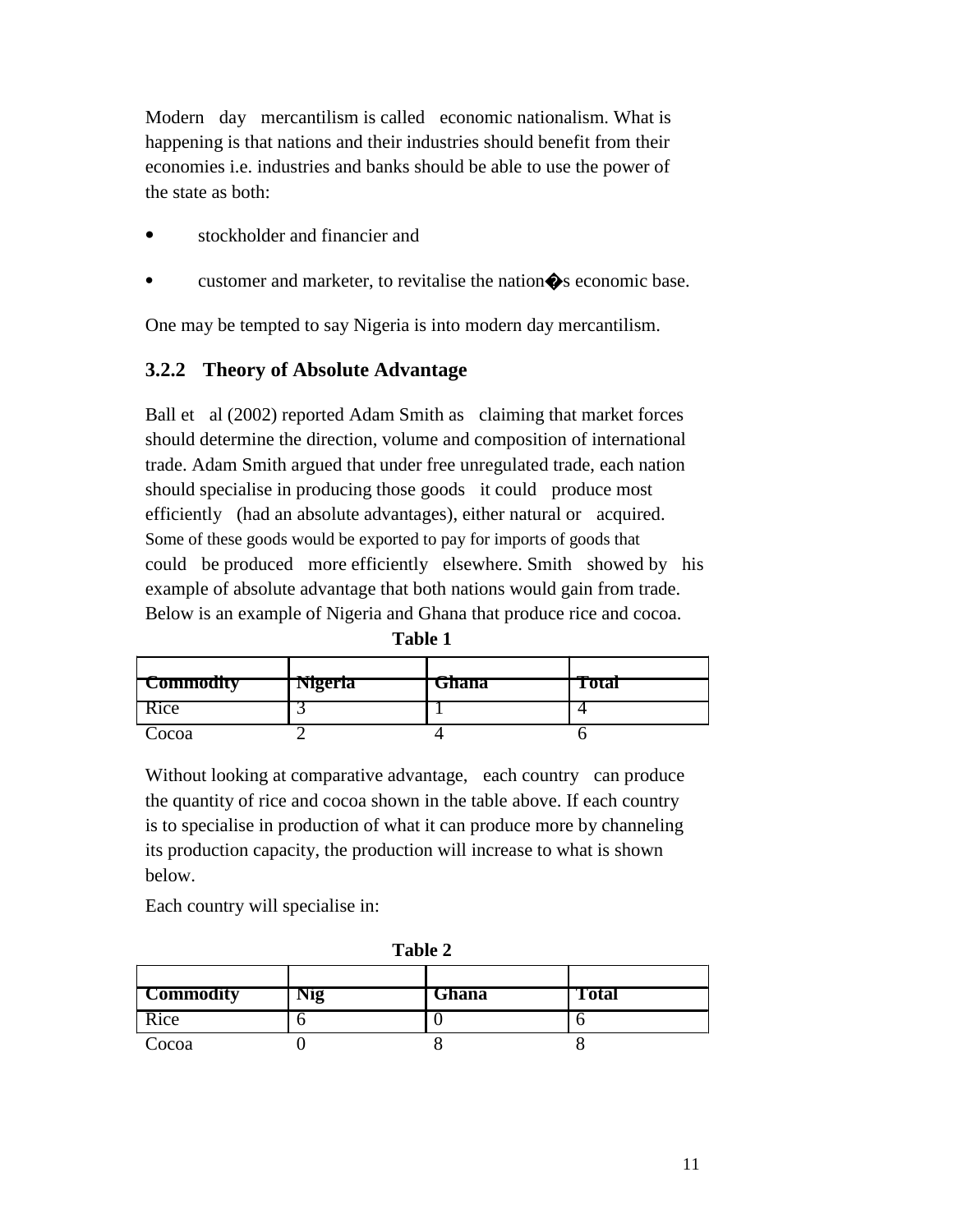From the table above, since the resources are geared towards production of rice or cocoa, the output increases from 4 to 6 for rice and 6 to 8 for cocoa.

#### **3.2.3 Heckscher-Ohlin Model**

The Heckscher  $\bigcirc$  Ohlin model was produced as an alternative to the Ricadian model of basic comparative advantage. Despite its greater complexity, it did not prove much more accurate in its predictions. However, from a theoretical point of view, it did provide an elegant solution by incorporating the neoclassical price mechanism into international trade theory.

The theory argues that the pattern of international trade is determined by difference in factor endowments. It predicts that countries will export those goods that make intensive use of factors that are locally scarce. Empirical problems with the HO model, known as the Leontief paradox, were exposed in empirical tests by Wassily Leontief who found out that the United States tended to export labour-intensive goods despite having a capital abundance.

#### **Activity**

List five products in which you feel Nigeria can have comparative advantage over Ghana:

- $\bullet$ (i)
- $\bullet$ (ii)
- $\bullet$ (iii)
- $\bullet$ (iv)
- $\bullet$ (v)

#### **SELF ASSESSMENT EXERCISE 1**

From your own opinion, discuss the international trade theory Nigeria is practising.

#### **3.2.4 Gravity Model**

The gravity model of trade presents a more empirical analysis of trading patterns rather than the more theoretical models discussed above. The gravity model, in its basic form, predicts trade based on the distance between countries and the interaction of the countries  $\diamond$  economic sizes. The model mimics the Newtonian law of gravity which also considered distance and physical size between two objects. The model has been proven to be empirically strong through econometric analysis of other 12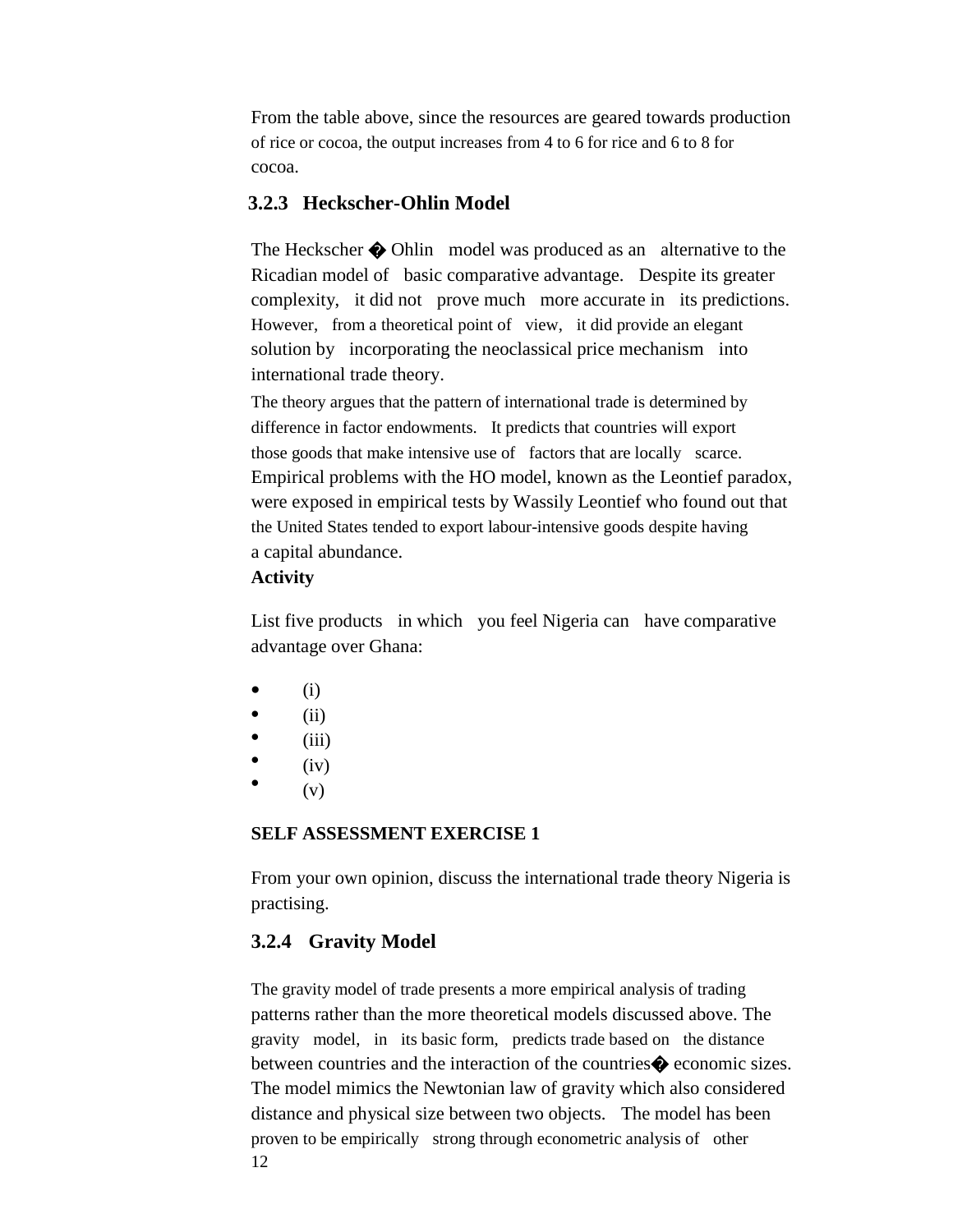factors such as income level, diplomatic relationships between countries. Trade policies are also included in expanded version of the model. **(Source:** www.wikipedia. com).

#### **3.2.4 Regulation of International Trade**

Bilateral treaties were used as a regulating mechanism between two nations. High tariffs become another method during the period of mercantilism. Free trade becomes main regulatory method of international trade in the 1990s. General agreement on trade treaties (GATT) and world trade organisation are basically the method of regulating international trade world-wide. This has caused problems between nations, sometimes leading to dissatisfaction and discontent among nations. Most nations that are economically powerful support free trade. However, they go into what is called  $\bigcirc$  protectionism $\bigcirc$  where some goods/industries are of utmost importance to them. Some years ago, Netherlands and the UK supported free trade but today, the USA, Australia, Japan and even the UK are the greatest proponents of free trade. Countries like India, China and Russia are strong advocates of free trade today, because they are dominating the world economy. As tariff levels fall, there is also an increasing willingness to negotiate nontariff measures including foreign direct investment procurement and trade facilitation. The latter looks at the transaction cost associated with meeting trade and customs procedures. (**Source:**www wikkipedia. com.) Agricultural products are mostly in favour of free trade, while manufacturing sector prefers protectionism. This system is changing in recent times; agricultural products produced by some countries were classified under international trade treaties which allow for more protectionist measure.

During Depression, domestic economy tries to favour increased tariff. World trade organisation is directly the organ that is used in regulating the international trade.

### **3.3.6 International Product Life Cycle (IPLC) (American Example)**

The international product life cycle, is related to product life cycle. The IPLC passes through four stages in America.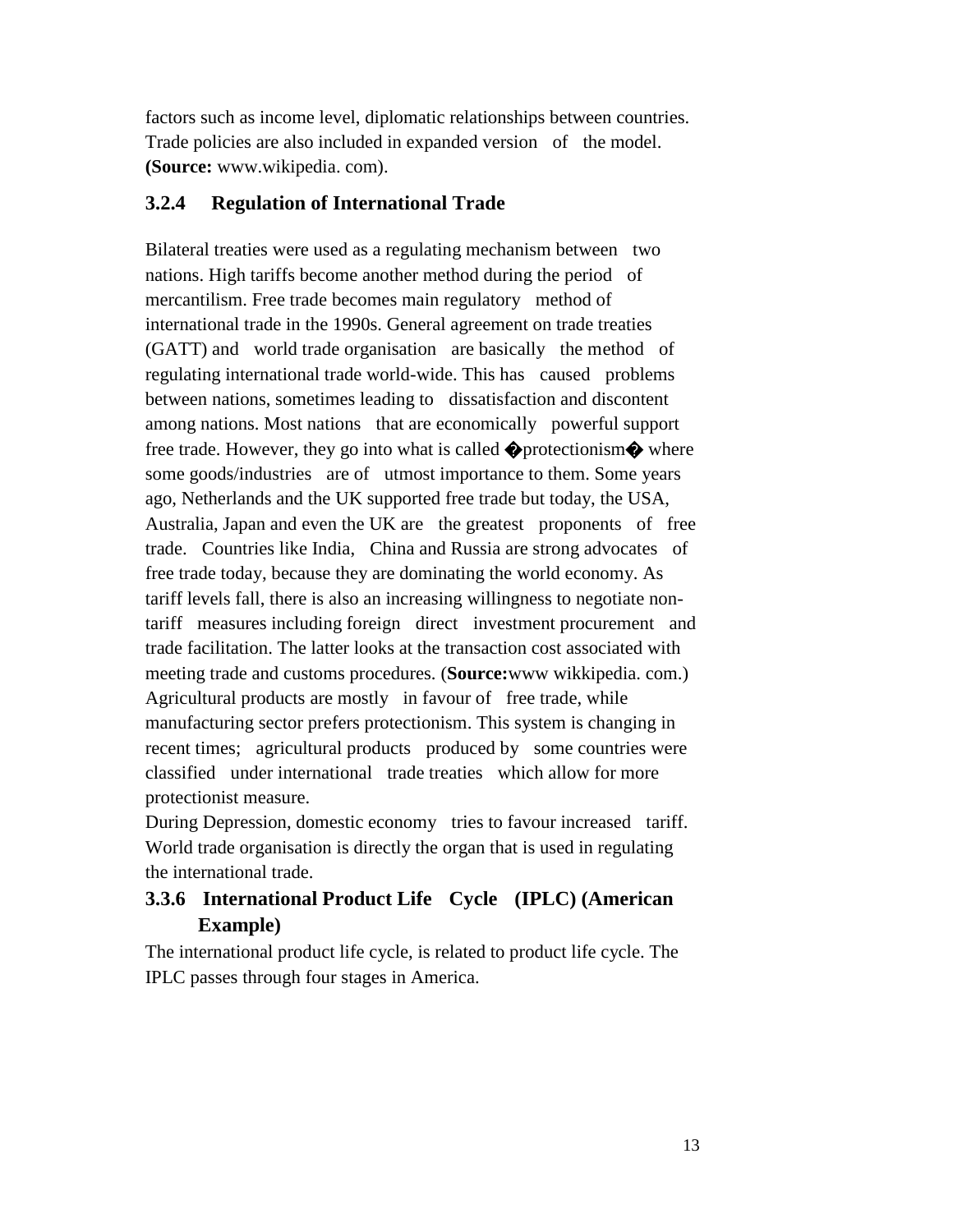

*A sequential process of researching foreign market potentials* 

**Adopted From:** Michael R Acziniota; ikka a ronkainan Michael G Moffeh.

International Business. (USA Government Western thompsorn leaving)

The four stages include:

#### **1. United States Exports**

It is believed that the US has the largest population of high income consumers in the world; competition for their patronage is high. Manufactures look for ways of satisfying their consumers, because of this, they invest in research and development. Consequently, the design and the production methods are up to date always. In essence, America has the highest number of new products because of the above factors, hence export market develops.

#### **2. Foreign Production Regions**

Ball et al  $(2002)$  opined that  $\diamondsuit$  overseas consumers especially those in the developed nations, have similar needs and the ability to purchase end products. Export volume grows and becomes large enough to support production $\blacklozenge$ . He further stressed that  $\blacklozenge$  if the innovator is a multinational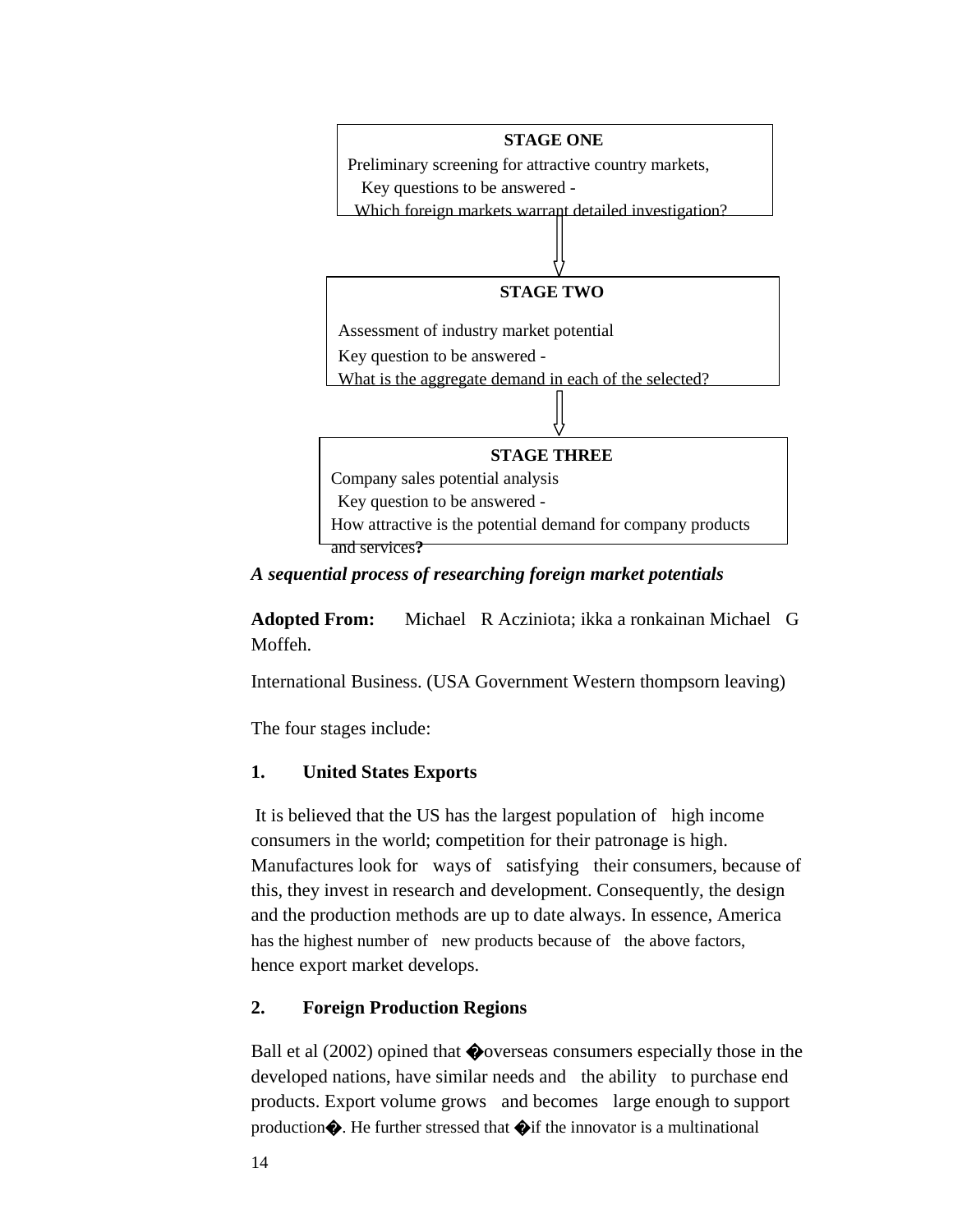firm, it will be sending its subsidiaries new product information with complete details on how to produce it. $\bigcirc$  If the company has no affiliate foreign business people, as other countries learn about the production of these products, they will obtain licence for its production, foreign production begins. The America firm will still be exporting to those markets where there is no production, but its export growth will diminish.

### **3. Foreign Competition in Exports**

Foreign firms are gaining experience. In marketing and production, the cost of production will fall. Because their market is getting saturated, they look for buyers elsewhere. If there is an advantage in labour or raw materials cost, they will under sell the parent company  $\diamond$ s products. At this level foreign firms are competing in export market, because of this American export, sales will continue to decline.

### **4. Import Competition in the United States**

Ball et al  $(2002)$  are of the view that  $\bigcirc$  if domestic and exports sales enable foreign producers to attain the economies of scale enjoyed by the American firms, they may reach a point where they can compete in quality and undersell American firms in the American market e.g. the US market is serviced by imports only.

# **3.2.7 Latest Explanations on the Direction of Trade**

# **1. Economies of Scale and the Experience Curve**

As production increases the cost of production lowers and as the companies gain experience in production the cost of production equally continues to go down. Economies of scales and the experience curve affect international trade because they permit a nation  $\bullet$ s industries to become low-cost producers without gaining much advantage of production factors.

# **2. First Mover Theory**

Some management theories argued that the firm that enters the market first (first movers) will soon dominate it. New research however indicates that previous studies were flawed because they were based on surveys of few firms and did not include a large numbers of the true pioneers.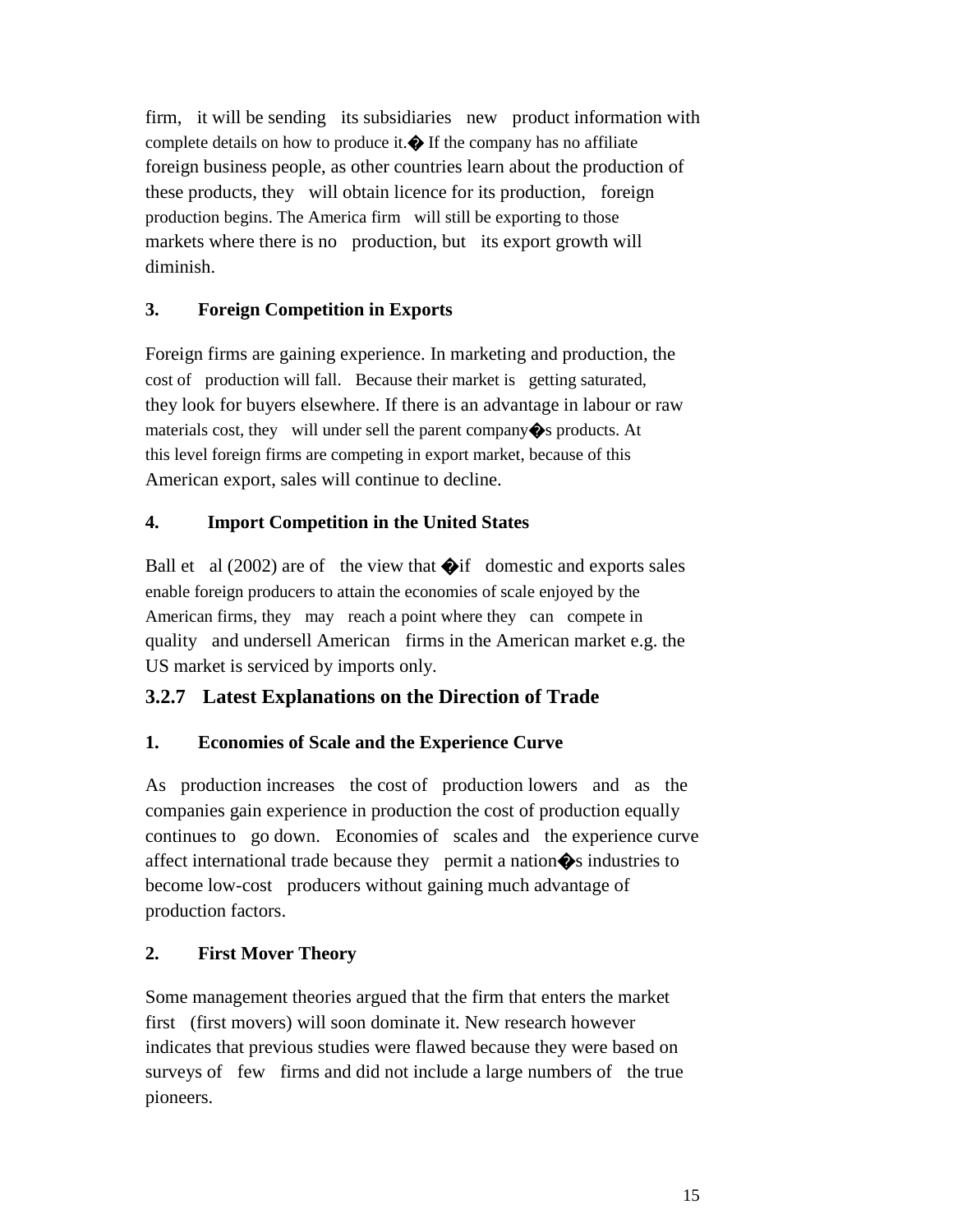#### **3. The Linder Theory of Overlapping Demand**

The Linder Theory says that international trade in manufactured goods will be greater between nations with similar levels of per capita income than between those with dissimilar levels of per capita income.

#### **SELF ASSESSMENT EXERCISE 2**

International trade is considered by the developing nations as �exploitation of the advanced nations�. What is your view of this statement?

#### **4.0 CONCLUSION**

International trade has been viewed as the buying and selling of goods and or services between two or more countries. It also includes bilateral agreements among nations. The relationship of one country with another is examined from the international trade theories. The belief in Mercantilism is that a nation  $\diamondsuit$ s wealth depends on accumulated treasures usually gold and a nation must continually strive to increase its wealth, while under the absolute advantage, it is believed that a country should produce goods in which it has better advantage over other products. While Heckscher-Ohlin model believes that international trade is restricted by tariff and non-tariff factors, international trade equally has a life cycle which is similar to a product life cycle.

#### **5.0 SUMMARY**

In this unit, you have learnt about:

- $\bullet$ International trade practice
- $\bullet$ Various theories of international trade
- $\bullet$ International product cycle.

#### **6.0 TUTOR-MARKED ASSIGNMENT**

Relate the international product life cycle to Nigerian situation.

### **7.0 REFERENCES/FURTHER READING**

Ball, A. D, *et al* (2002). *International Business: The Challenge of Global Competition,* (8<sup>th</sup> ed.). McGraw-Hill Irwin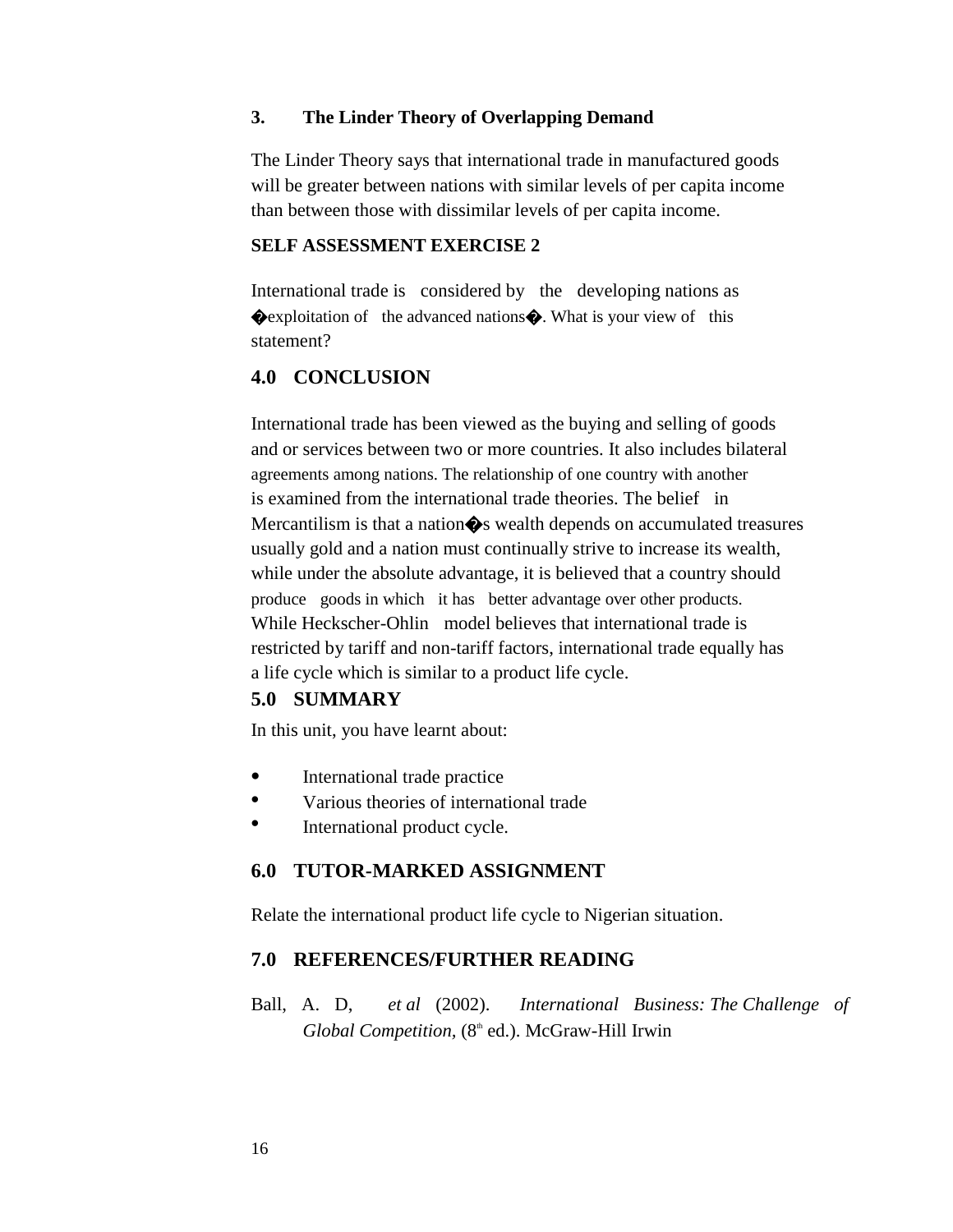# **UNIT 3 WHY AND HOW OF INTERNATIONAL BUSINESS**

### **CONTENTS**

- 1.0 Introduction
- 2.0 Objectives
- 3.0 Main Content
	- 3.1 Why International Business?
		- 3.1.1 Increasing Profits and Sales
		- 3.1.2 Protecting Markets, Profits and Sales
	- 3.2 How of International Business
		- 3.2.1 Exporting
		- 3.2.2 Indirect Exporting
		- 3.2.3 Direct Exporting
	- 3.3 Foreign Manufacturing
		- 3.3.1 Wholly-Owned Subsidiary
		- 3.3.3 Joint Venture
		- 3.3.4 Licensing Agreement
		- 3.3.5 Franchising
		- 3.3.6 Contract Manufacturing
- 4.0 Conclusion
- 5.0 Summary
- 6.0 Tutor-Marked Assignment
- 7.0 References/Further Reading

# **1.0 INTRODUCTION**

The question we should ask ourselves here is why does one need to go overseas in search of greener pastures when one is doing well in business at home? This is the question that this unit will attempt to answer. From our simple understanding of international business, one will want to go abroad for so many reasons among which are to expand one�s business, to see new ways of doing business etc. If we all agree that there is need to go abroad, how do we do that? In this regard, one can start by exporting goods go into manufacturing or buying a company abroad or connecting with others.

# **2.0 OBJECTIVES**

At the end of this unit, you should be able to:

- $\bullet$ explain reasons for going abroad
- $\bullet$ state various ways of going abroad.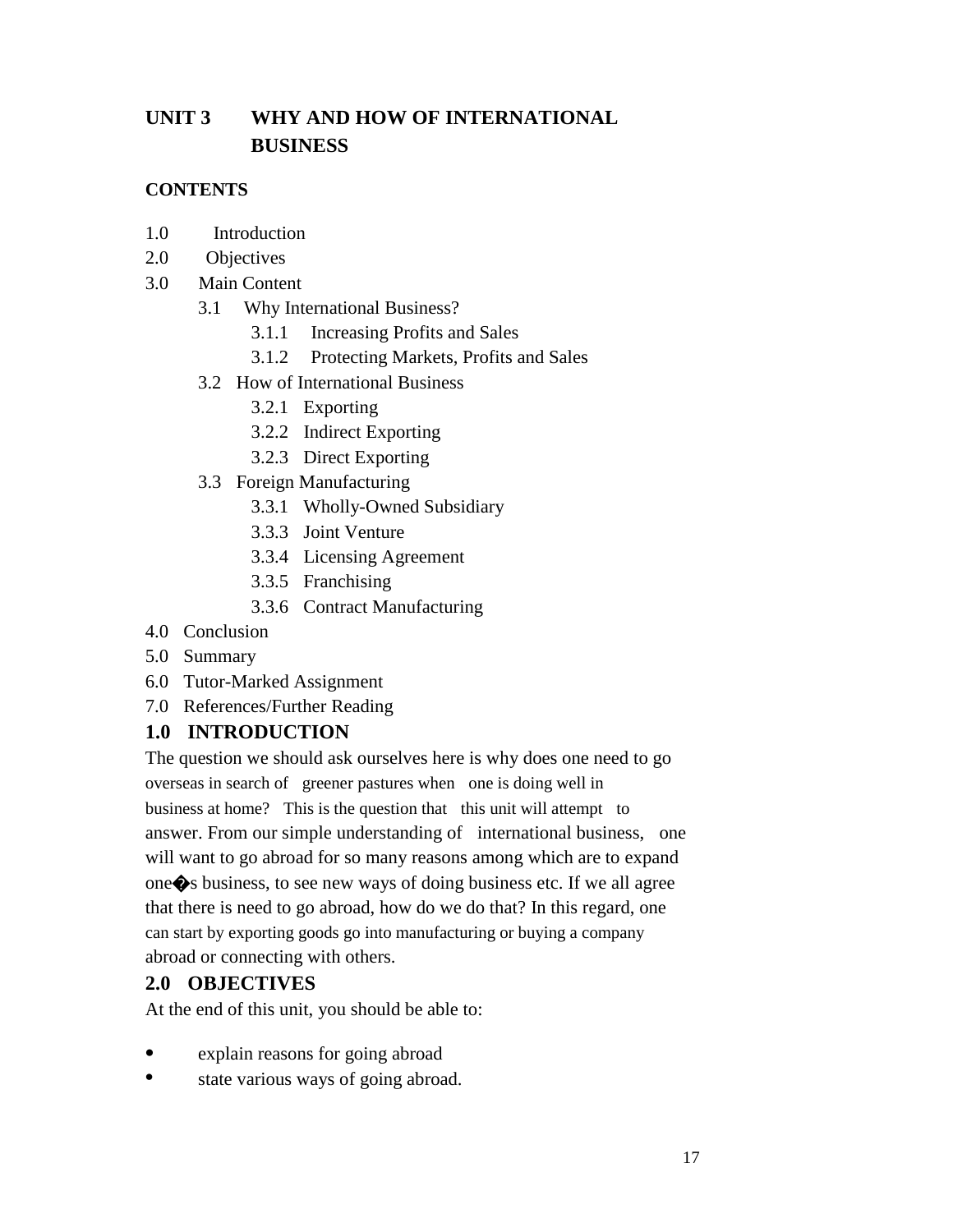# **3.0 MAIN CONTENT**

### **3.1 Why International Business**

Going international shows that you want to:

- $\bullet$ increase profits and sales of your company
- $\bullet$ protect markets and sales and for political reasons.

#### **Ways of Going International Include**

- (i) Exporting goods
- (ii) Foreign manufacturing
- (iii) Wholly owned subsidiary
- (iv) Joint venture
- (v) License agreement
- (vi) Franchising
- (vii) Contract manufacturing

#### **3.1.1 Increasing Profits and Sales of Your Company**

A lot of managers are under pressure to increase their company  $\diamond$  sales and profits. Because of this, they continue to search for new markets. They look for markets with growth in GDP and population or an economy with high growth rate but which business is not growing at the same rate.

In increasing your company�s profit and sales you must be able to:

- create new market- This is created where the GDP per capital is increasing.
- identify where there are preferential trading arrangements.
- seek an agreement with a small group of nations to establish free trade among them while maintaining with restriction with all other nations. ECOWAS is a good example.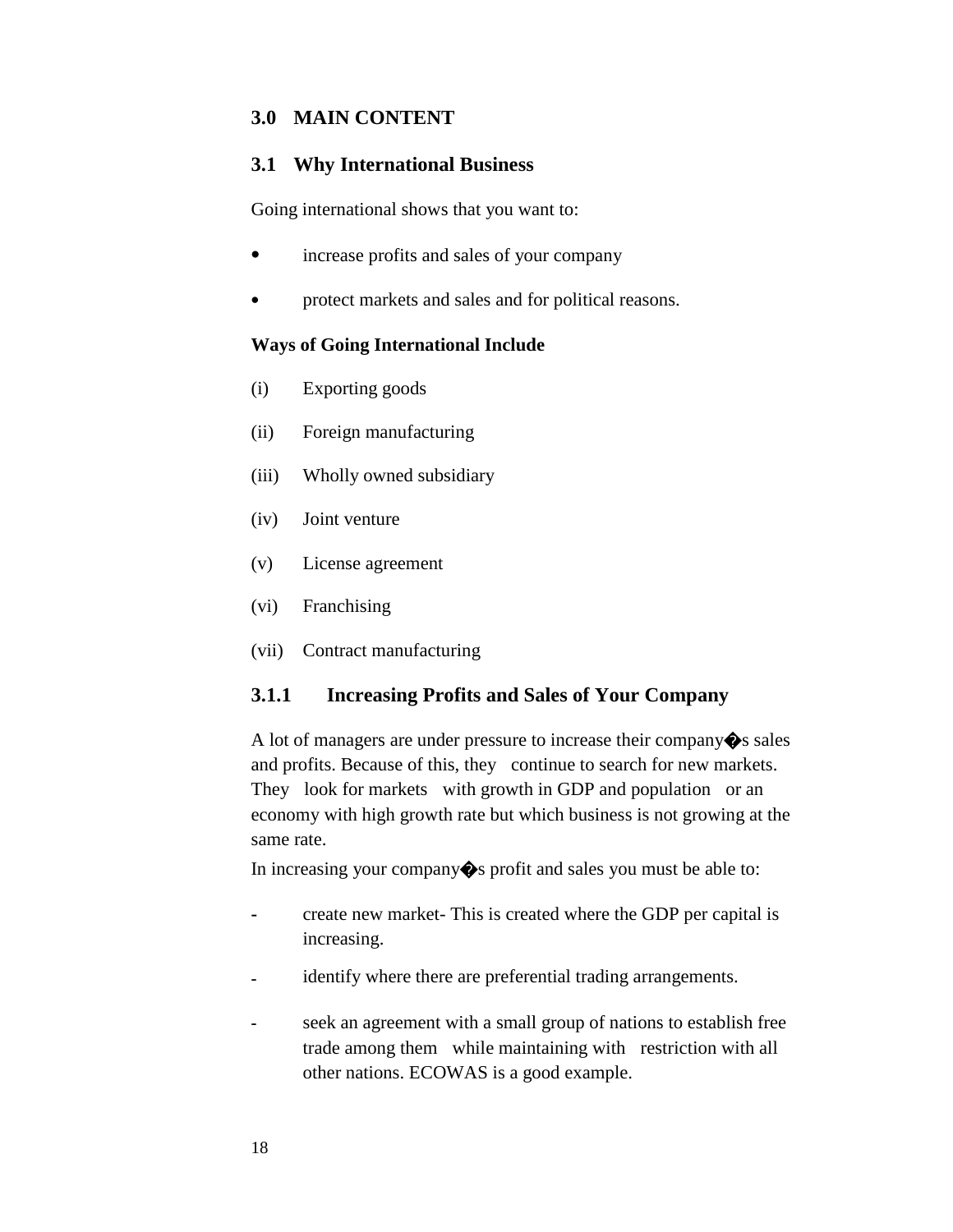- create a faster growing market- This is another way of increasing profit and sales. Because of the fast growing marketing, local companies may be willing to invest there to improve on the profit, example is Liberia.
- improve communication - It is a supporting reason for opening up new markets overseas because certainly the ability to communicate rapidly and less cost with customers and subordinates by electronic mail and video conferencing has given managers confidence in their ability to control or influence foreign operations.

Improving on profits is by obtaining greater revenues. To obtain greater revenues, you need to simultaneously introduce products into foreign markets and as well as domestic markets and also to enhance the globalisation of their operations. In addition to going international, is to reduce costs of goods sold and higher overseas profits as an investment motive.

Test marketing is another way of increasing profit because test marketing a product in a foreign location is less important to the company than its home market and major overseas markets.

# **SELF ASSESSMENT EXERCISE 1**

Critically assess  $\Diamond$  profits $\Diamond$  as a motivator for international business/trade.

# **3.1.2 Protecting Markets, Profits and Sales**

Some of the reasons for going international are to:

- $\bullet$ protect domestic market- By this, the company monitors its customers abroad. A company that has its customers scattered around the globe should go international in order to protect such markets and the long-term effect is that it protects both the profits and sales.
- $\bullet$ protect foreign market- This implies that the company critically examines the economic activities, whereby in the domestic market, there are:
- a) Less/Lack of foreign exchange
- b) Local production by competitors
- c) Down stream markets- like NNPC building mega stations.
- d) Protectionism- erecting import barriers to reduce competition.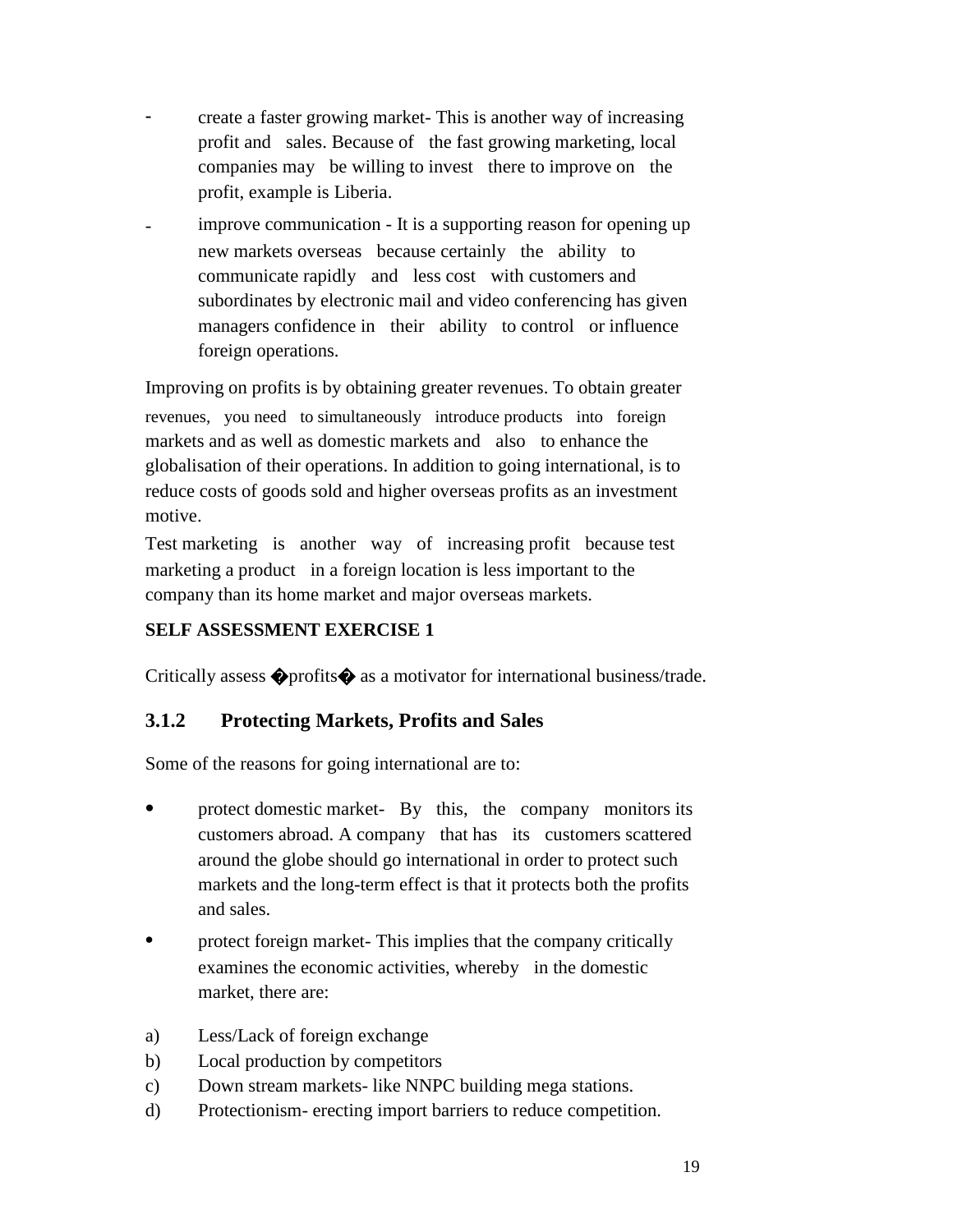- **-** Protecting company  $\diamondsuit$ s profits, sales and markets, this could be achieved by:
- $\bullet$ guaranteeing supply of raw material
- $\bullet$ acquiring technology and management know-how
- $\bullet$ geographic diversification
- $\bullet$ satisfying management desire for expansion.

#### **SELF ASSESSMENT EXERCISE 2**

List factors that you consider could influence a Nigerian manufacturer to relocate abroad while there are existing customers at home.

# **3.2 How of International Trade**

Having known why businesses go international, you may now ask yourself whether a company could suddenly wake up one day and start selling abroad. No; there are varieties of ways by which a company could enter into foreign markets. They include:

# **3.2.1 Exporting**

This is a method of selling regular products abroad. It requires little investment and the risk is less. Exporting could be direct or indirect.

# **3.2.2 Indirect Exporting**

Ball et al 2002 observe that indirect exporting �requires neither special expertise nor large cash out-lays. However, you may employ the services of the following.

- **- Manufacturers� export agents -** They sell for various manufacturers.
- **- Export commission agents -** They buy for their customers overseas.
- **- Export merchants -** They purchase and sell on their own accounts.
- **- International firms -** They specialise in international business activities.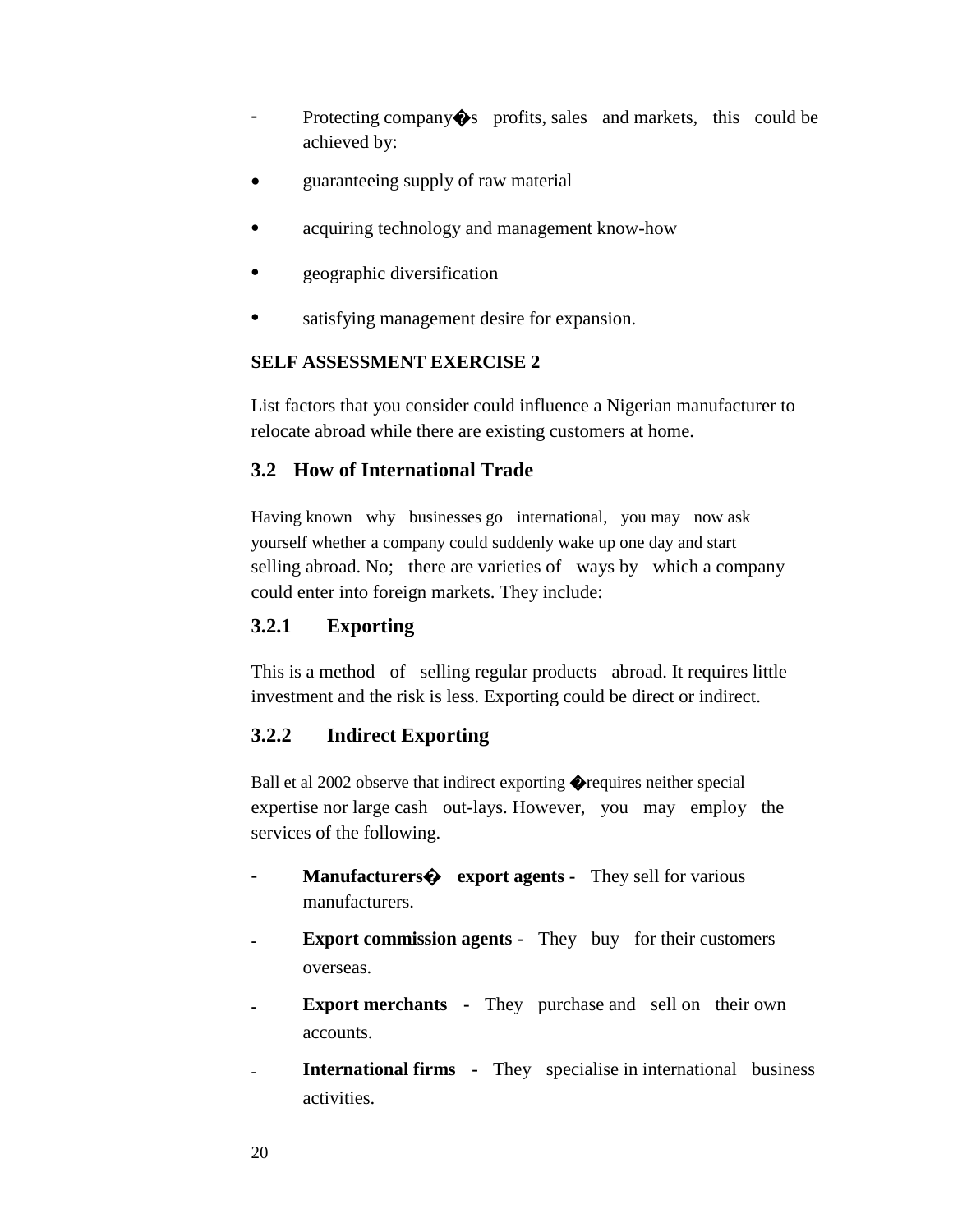# **3.2.3 Direct Exporting**

Direct exportation of goods and services by the firm that produces the goods: Management normally sets up a sales company. Dangote in Nigeria can set up Dangote distributing outlets in Ghana and its goods are distributed through that outlet.

# **3.3 Foreign Manufacturing**

For companies that decide on foreign manufacturing, five methods are open for them to choose from: they include, wholly owned subsidiary, joint venture, licensing agreement, franchising and contract manufacturing.

# **3.3.1 Wholly Owned Subsidiary**

A company that wants to start international business this ways can:

- acquire a going concern (existing business)
- start afresh by building a new plant
- purchase new distribution networks.

In the past dispensation, some foreign companies came to Nigeria and acquired some going concerns i.e. Ajaokuta Steel Company, former NITEL, Oku Iboku Paper Mill, Sheraton Hotel, Abuja, etc.

# **3.3.2 Joint Venture**

This is a cooperative effort between two or more organisations that share common interests in a business enterprise or undertaking. A joint venture could be in any of the following ways.

- (i) A corporate entity formed by an international company and local owners.
- (ii) A corporate entity formed by two international companies for the purpose of doing business in a third market.
- (iii) A corporate entity formed by a government agency (usually in the control of investment) and an international firm.
- (iv) A corporate undertaking between two or more firms of a limited duration.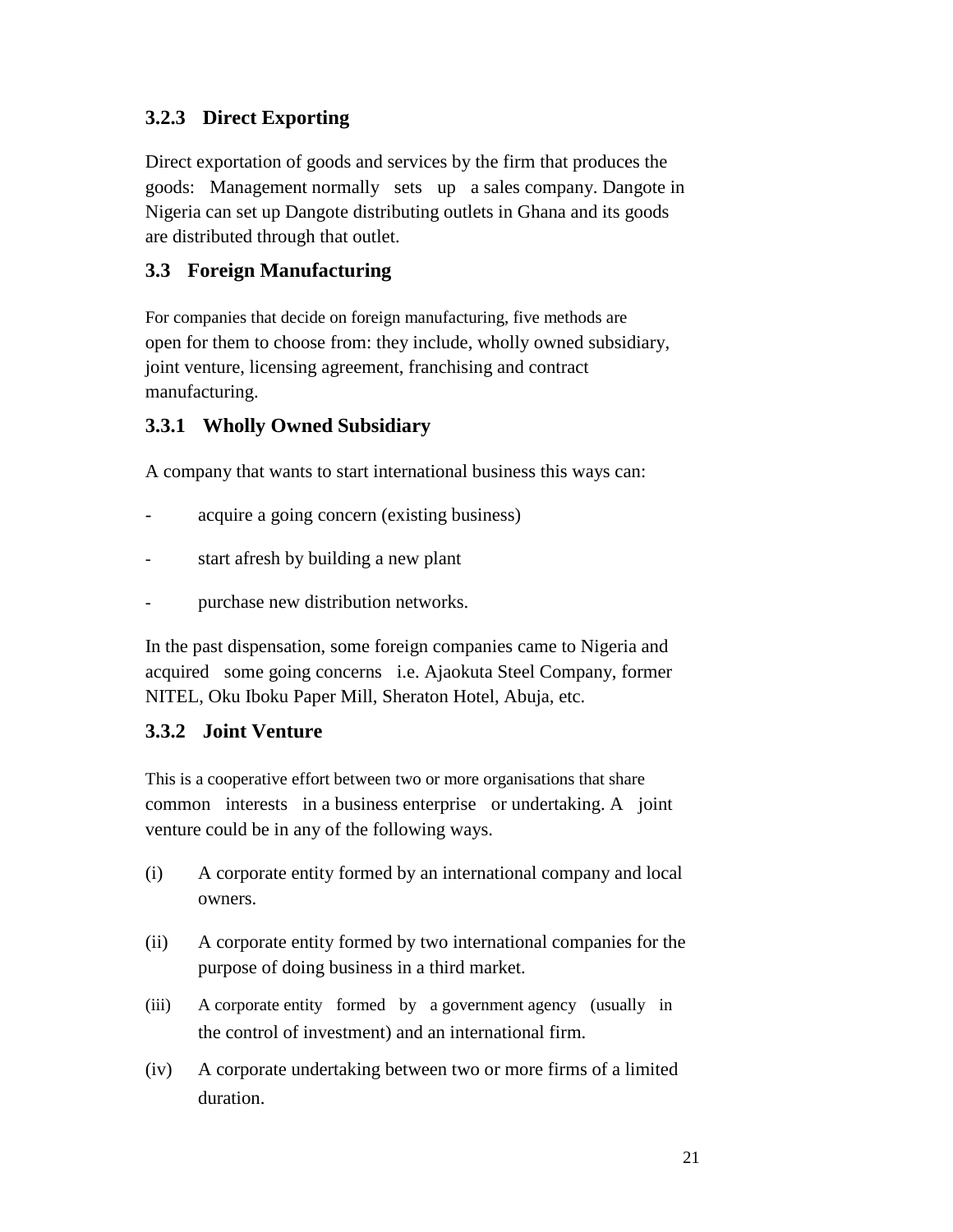Some basic advantages of joint venture are that it creates:

- (i) strong passion for the company.
- (ii) expertise on tax and other benefits are acquired.

Disadvantages of this type of business are that:

- (i) Profit is shared.
- (ii) Lack of control over joint venture.
- (iii) Government laws do affect this type of business; for instance, the Indigenisation Decree of 1972 is a good example in Nigeria.

#### **SELF ASSESSMENT EXERCISE 2**

List five companies in Nigeria that are joint ventures and state the types.

#### **3.3.3 Licensing Agreement**

Licensing agreement is a contractual agreement in which one firm grants access to its patent, trade secrets, or technology to another for a fee. The definition states that it is an agreement between one firm (the licensor) who grants to another firm (the licenser) the right to use any kind of expertise, such as manufacturing procedures and trade markets for one or more of the licensor�s products. Examples are Hyundai Electronics and Sensory Electronics granting license to Texas Instrument for a fee of one billion dollars.

#### **3.3.4 Franchising**

Ball et al (2002) define it as a form of licensing in which one firm contracts another to operate a certain type of business under an established name according to specific rules. Franchising permits the franchisee to sell products or services under a highly published brand name and a clearly given set of procedures with a carefully developed and controlled strategy.

In the area of soft drinks, Coca Cola had such an agreement with a company that sells Canada Dry.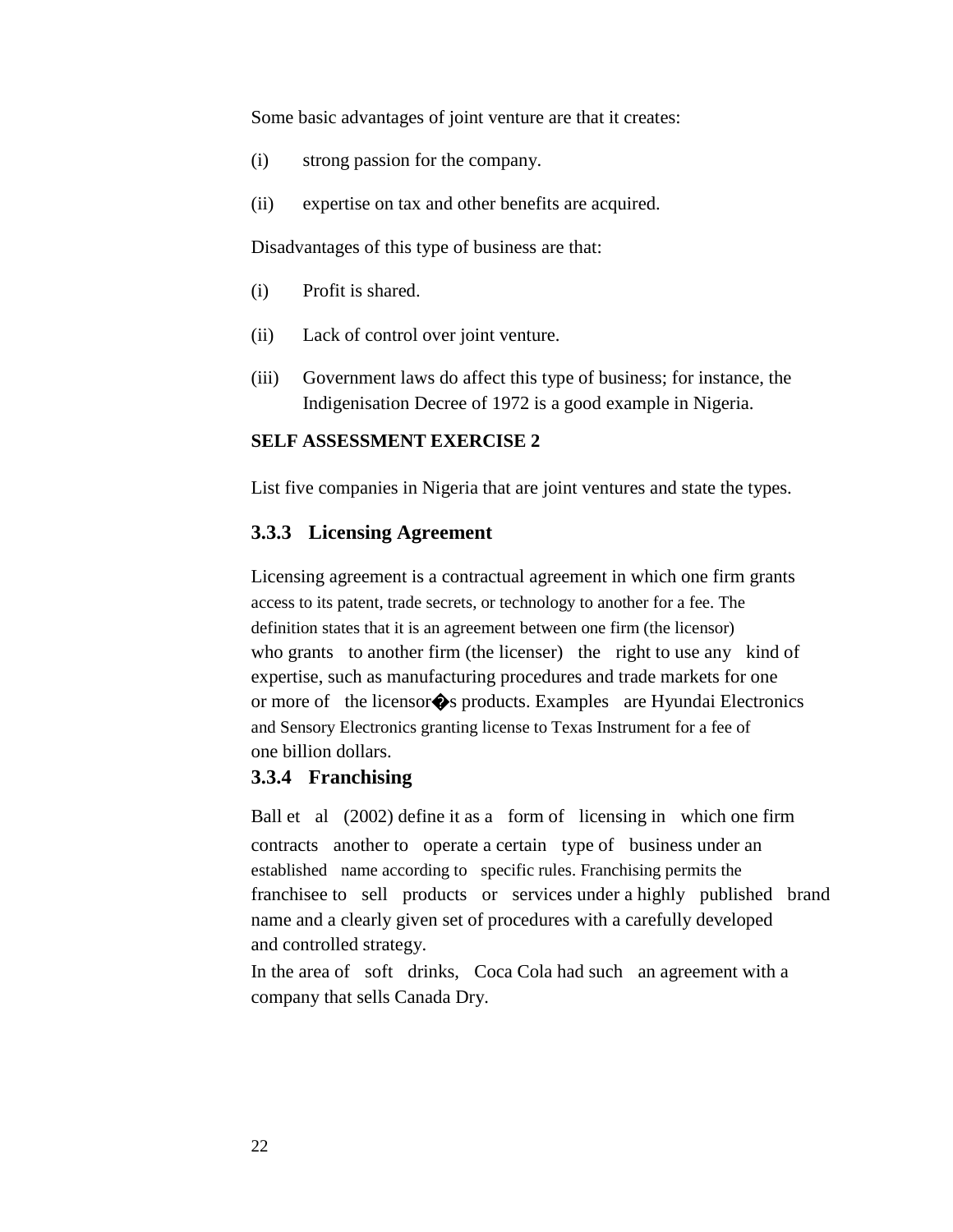# **3.3.5 Contract Manufacturing**

This is an arrangement in which one firm enters contract with another to produce products to its specification but assumes responsibility for marketing.

Contract manufacturing could be in two ways.

- (i) Strategy of entering a foreign market without investing in plant facilities. A company may ask another company to produce for it products according to its specification i.e. Former Bata (known as FENMAD) company produces school shoes for some other company to sell.
- (ii) The second method is to sub contract assembly production or production of some parts to independent companies� overseas, e.g Peugeot Automobile of Nigeria (PAN), Kaduna.

### **SELF ASSESSMENT EXERCISE 3**

Assess the Nigerian market and mention any five firms/companies which have franchising arrangements with other companies.

### **4.0 CONCLUSION**

International business has its how and why. The why is based purely on protecting its market, sales and profit; and maybe other reasons. However, the how are classified into five. In fact, a company can go international as long as the laws of such country are obeyed. There are various ways of entering international markets, and these may depend on a company�s resources and marketing strategies.

### **5.0 SUMMARY**

Going international by companies for business is inevitable, because various factors threaten both home and foreign business activities due to globalisation.

In this unit you have learnt about:

- $\bullet$ Why companies go international.
- $\bullet$ Ways of entering international markets by companies.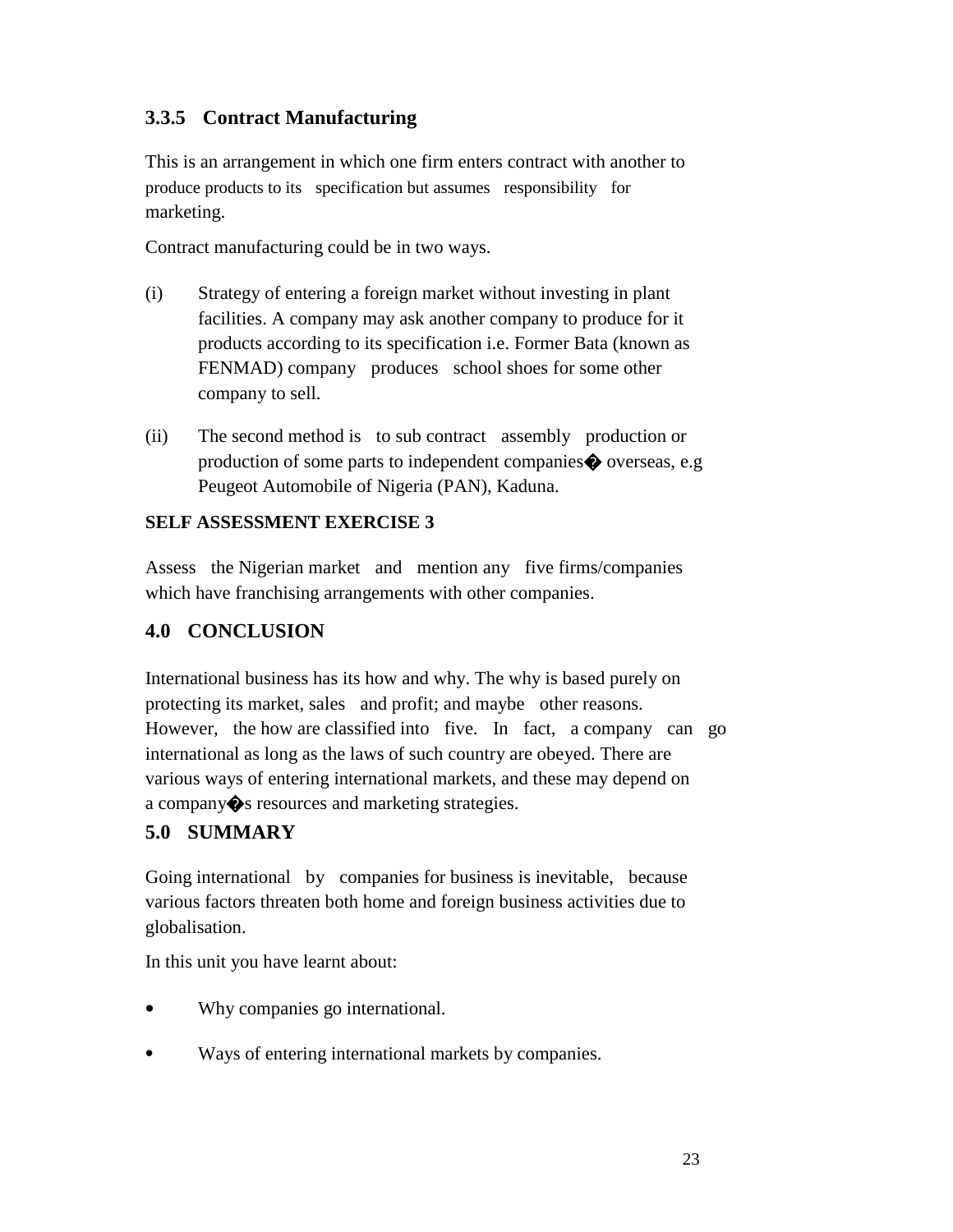### **6.0 TUTOR-MARKED ASSIGNMENT**

- 1. Differentiate between joint venture system of business and licensing.
- 2. If you are to go international, which method between the two will you prefer and why?

### **7.0 REFERENCES/FURTHER READING**

- Ball A. D. *et al* (2002). *International Business the Challenge of Global Competition.* Eighth Edition. Irwin: McGraw-Hill.
- Czinkotta, M. R.; Ikka, A. R and Michael, H. M. (2002). *International Business,* (6<sup>th</sup> ed.). USA: Southwestern Thompson Learning.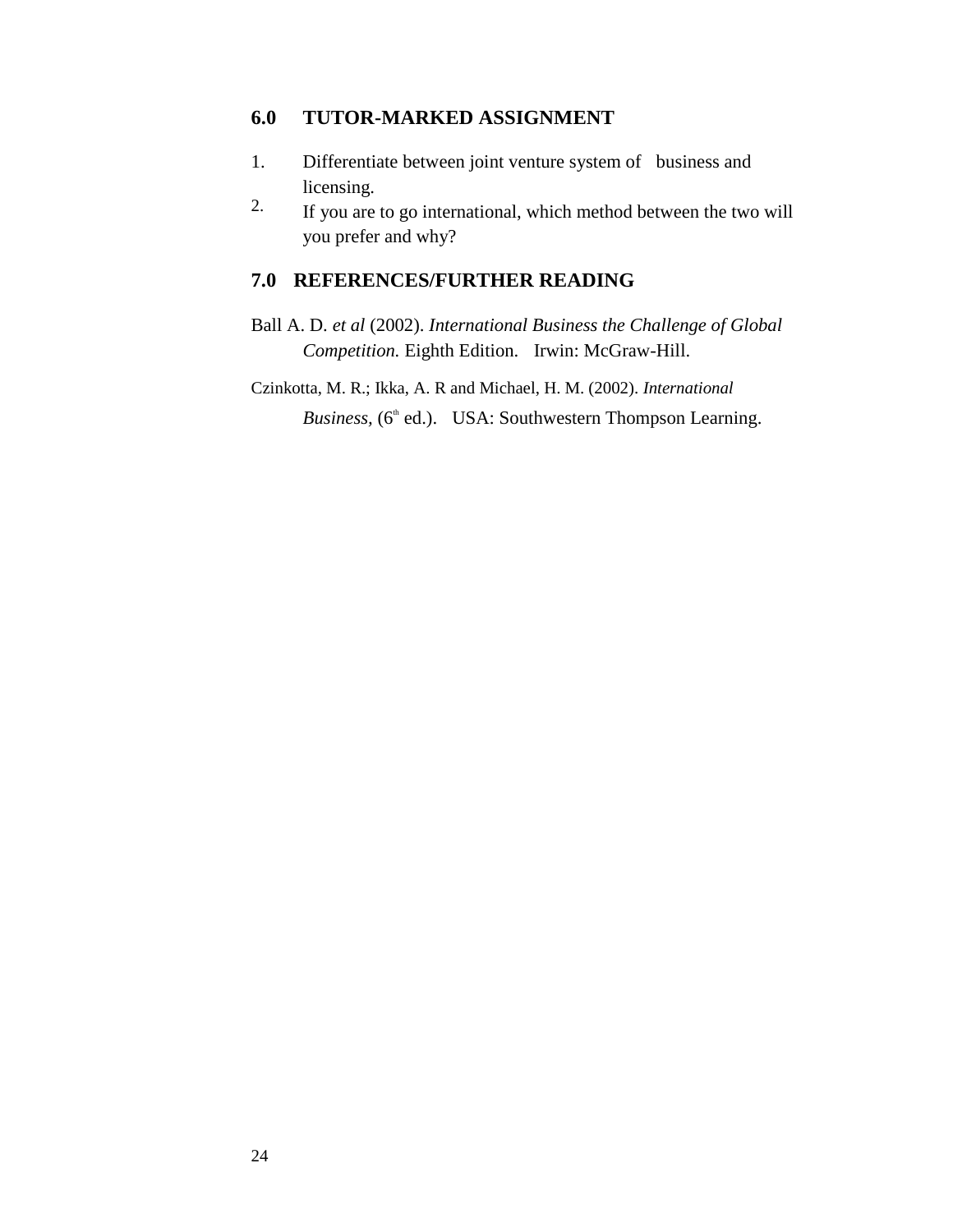# **UNIT 4 FINANCIAL INFLUENCE ON INTERNATIONAL BUSINESS**

### **CONTENTS**

- 1.0 Introduction
- 2.0 Objectives
- 3.0 Main Content
	- 3.1 Financial Forces
	- 3.2 Fluctuating Currency Values
	- 3.3 Foreign Exchange Quotation
	- 3.4 Currency Exchange Control
	- 3.5 Balance of Payment
	- 3.6 Tariffs and Duties
	- 3.7 Taxation
	- 3.8 Inflation
	- 3.9 Household Savings
- 4.0 Conclusion
- 5.0 Summary
- 6.0 Tutor-Marked Assignment
- 7.0 References/Further Reading

# **1.0 INTRODUCTION**

Financial influence on an international business is an uncontrollable factor and this include foreign currency exchange risks, national balance of payment, taxation, tariffs, national monetary and fiscal policies inflation and national business accounting rules.

Though all these are controllable variables looking like disadvantages to a business concern, if well studied and applied accordingly, they could turn out to be an advantage to a business concern. This unit examines financial influence on international business.

# **2.0 OBJECTIVES**

At the end of this unit you, should be able to:

- $\bullet$ explain factors that affect international business finance
- $\bullet$ describe the implications of foreign currency on international business
- $\bullet$ explain balance of payment
- $\bullet$ explain tariff, taxation and government regulatory policy on international business activities
- $\bullet$ explain international accounting practice.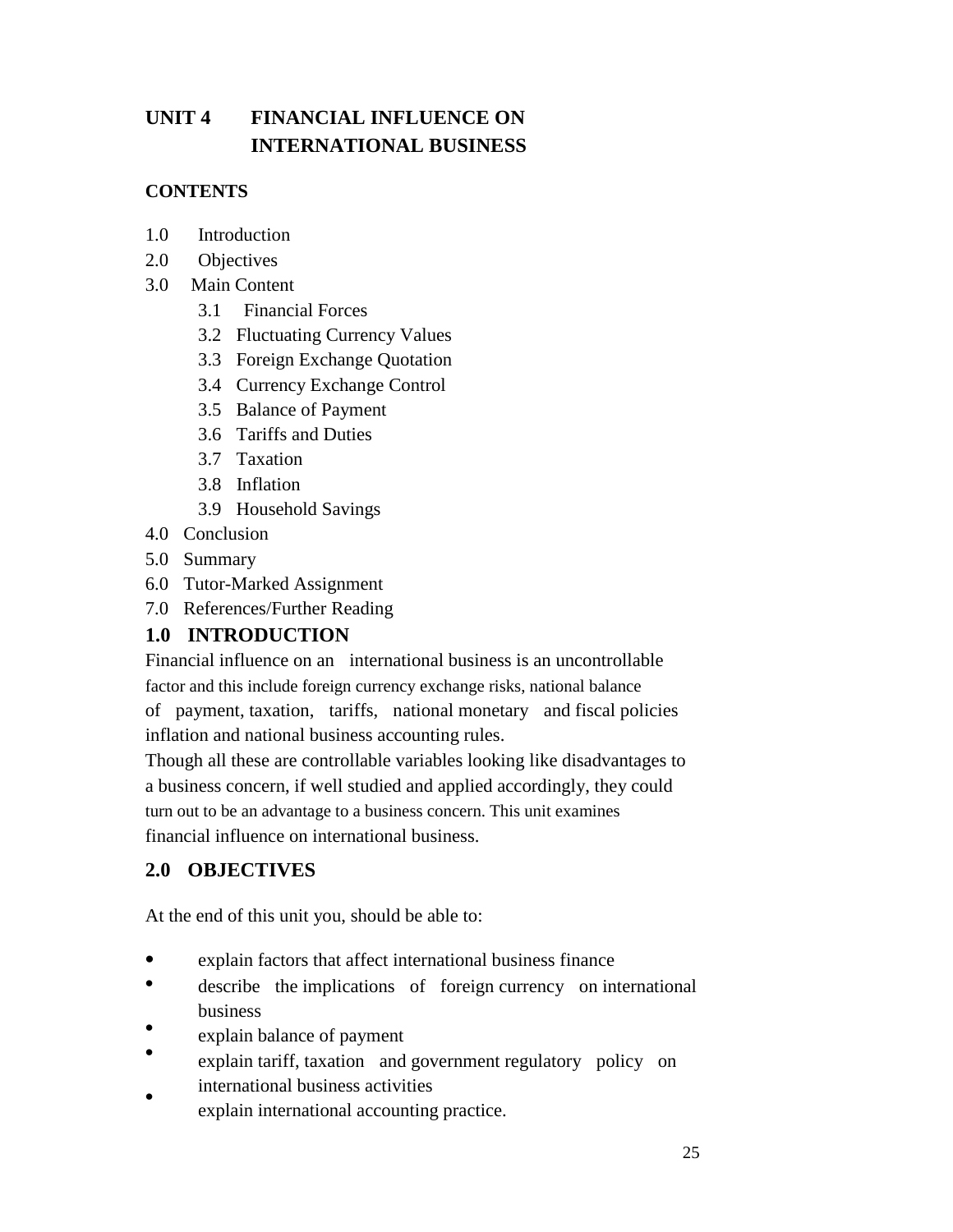#### **3.0 MAIN CONTENT**

#### **3.1 Financial Force**

These are some financial factors that a business man, who goes international, struggles with in order to be successful in an international business.

These factors are uncontrollable, because as a businessman, you do not have control over them; however, you could critically study them and take advantage of the opportunity being created by them.

#### **3.2 Fluctuating Currency Value**

One of the major currencies Nigeria depends on in terms of exchange is the dollar. In the 1990s, to be precise, during Abacha�s Regime, the naira was about 70 to 75 per dollar. From 1999 to 2006, Nigerian currency has been fluctuating between  $N1\overline{60}$  and  $N180\overline{p}$  per dollar. Today, it is about  $\overline{N}120$  per dollar.

The essence of this account is to examine the effect of this on an international businessman who operates in Nigeria at this period. The cost of goods that are brought in from outside Nigeria will continue to rise and fall thereby affecting business activities either positively or negatively depending on the situation at hand and the policies of the government.

In a situation where the currency fluctuation is higher, the Central Bank may intervene in selling and buying the dollar. You must be conversant with the exchange rate if you want to go into international business. It is very easy to get the currency value of the naira against major currencies in the world. You must bear it in mind that the rates are not always stable.

#### **SELF ASSESSMENT EXERCISE 1**

List the current values of the dollar, pound, and euro against the naira.

#### **3.3 Foreign Exchange Quotations**

Foreign Exchange Quotations is the price of one currency expressed in terms of another. Ball et al  $(2002)$ , in the world $\diamondsuit$ s currency exchange markets, the US dollar (US \$) is the common unit being used for exchange for other currencies. This means, a Japanese businessman who wants to buy goods in the US will have to convert his Yen to dollars to buy his goods.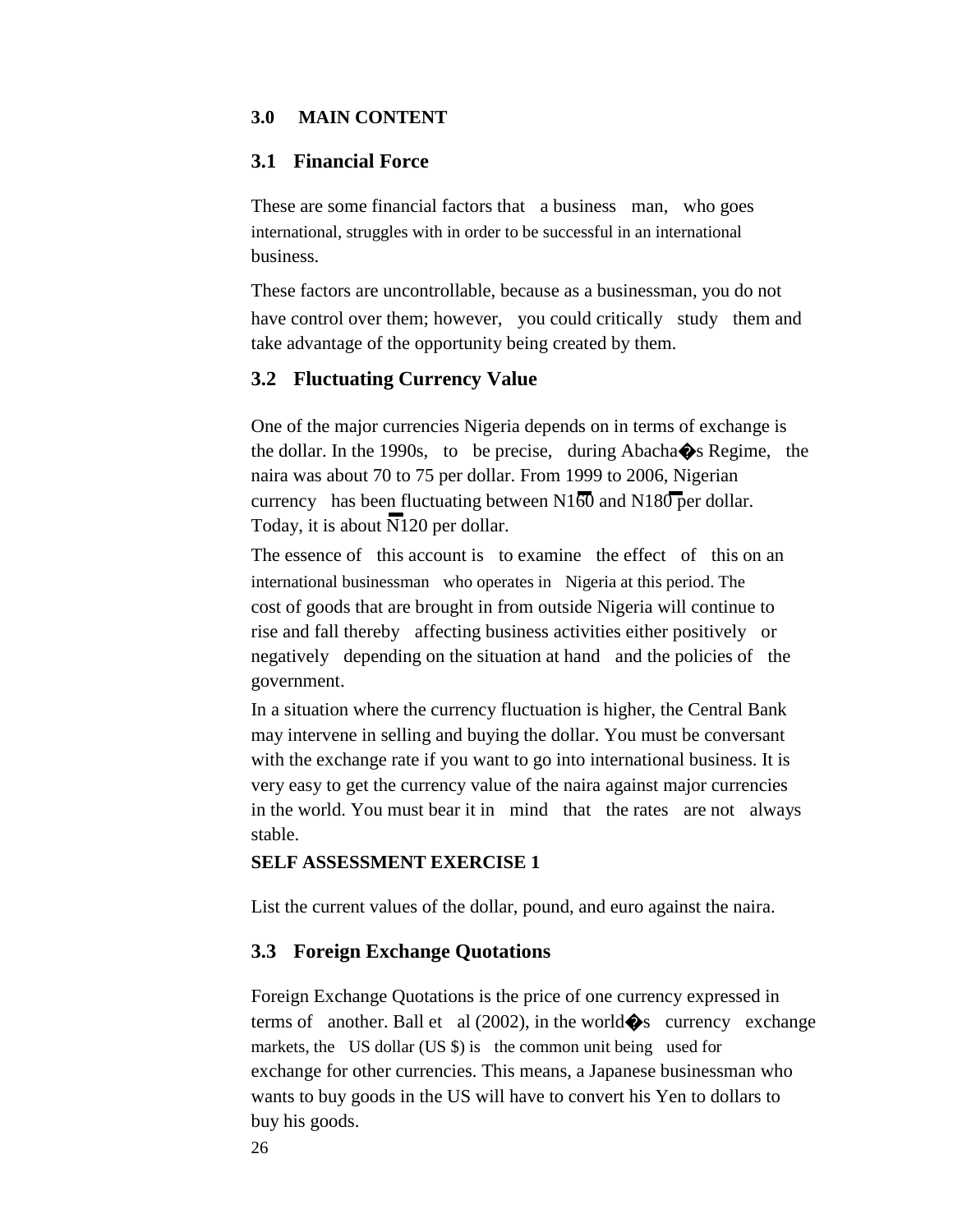# **3.4 Currency Exchange Controls**

Ball et al (2002), describe currency exchange control as currency exchange control limit or the legal limit allowed of a currency in international transaction. Typically, the value of the currency is arbitrarily fixed at a rate higher than its value in the free market and it is decided that all purchases or sales of other currencies be made through a government agency. As a result of this control, black markets inevitably spring up, as the official channel, most times, cannot cope with the volume of demand from business. However, the black market is rarely able to accommodate transactions of a large size and which may involve multinational organisations.

In Nigeria, the currency exchange was highly controlled with two different exchange rates- Inter banks rate and FEM rate. FEM rate is determined at fortnightly auctions. Borrowing from abroad is subject to the Federal Ministry of Finance approval. For incoming direct investment, approval is needed from Finance Ministry and Ministry of Internal Affairs which control foreign equity. A hundred percent international ownership is not allowed. In coming portfolio market requires Finance Ministry�s approval. Remittance of dividends and profits is also controlled by the Finance Ministry. In conclusion, the Federal Ministry of Finance also controls the remittance of principal capital, interest, sales fees and pre-tax profit, reparation of capital and documentation of transfer of business or sale. The Federal Ministry of Finance is the gate-keeper for international business.

#### **SELF ASSESSMENT EXERCISE 2**

How has the Nigerian government been able to control foreign exchange in the country?

### **3.5 Balance Of Payments**

Balance of payments is described as a situation where a country�s export and import are equal. If the balance of payment is slipping into deficit, government may probably consider one or more market or non market measures to correct or suppress that deficit.

A government can do the following.

- **-** Currency devaluation
- **-** Restrictive monetary or fiscal policies
- **-** Currency or trade controls.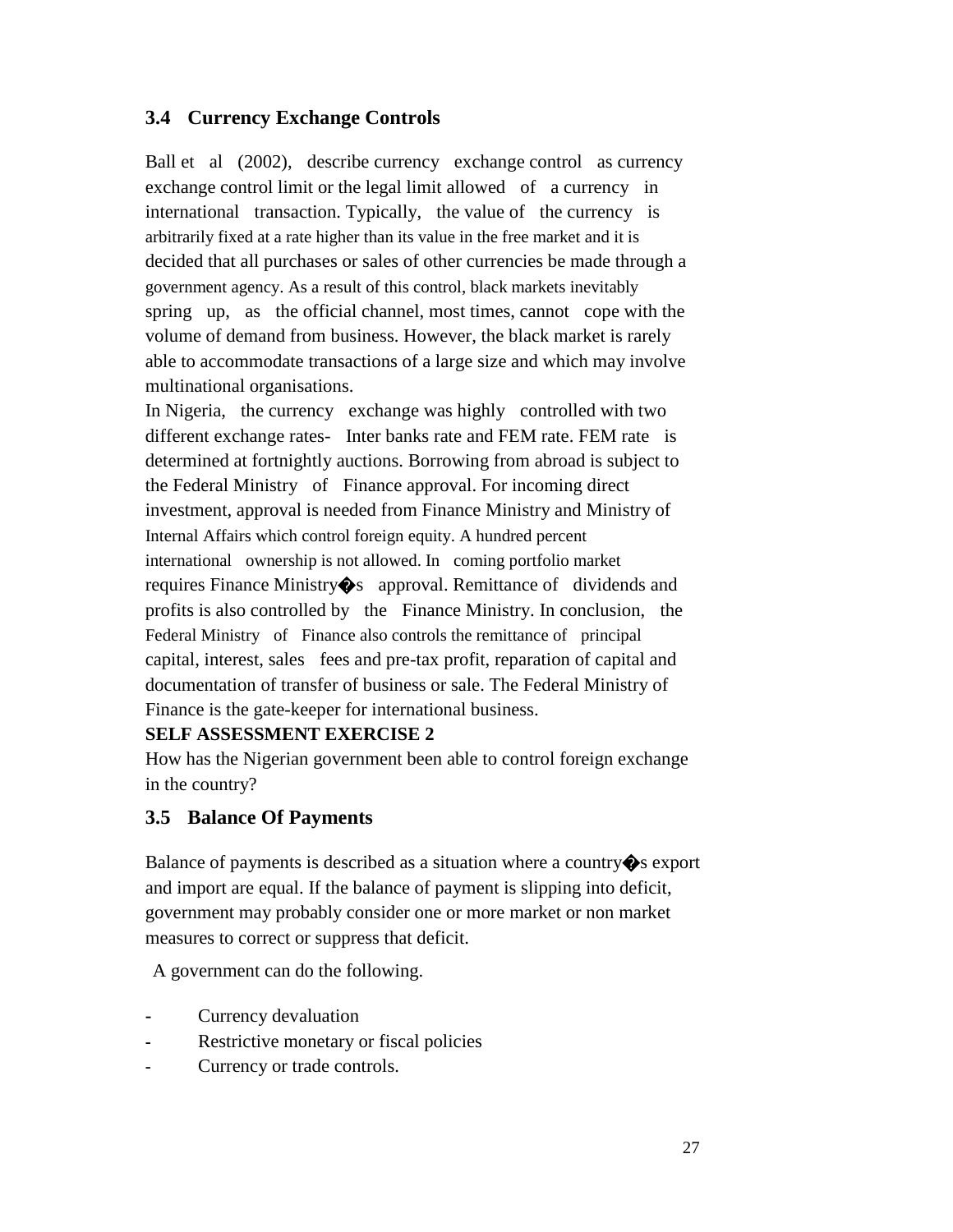In terms of export, government will encourage export incentives, tax holidays, lower cost financing, or other advantages government may give to international businesses to encourage them to export, buy goods and services. All these affect international business either positively or negatively.

#### **SELF ASSESSMENT EXERCISE 3**

List five export incentives Nigeria granted foreign investors in the last three years.

### **3.6 Tariffs or Duties**

The words tariffs or duties are used interchangeably. They are taxes usually imposed on imported goods. Tariffs and duties are imposed on some goods for the following reasons.

- i. Natural defense
- ii. Protecting infant industry
- iii. Protecting domestic jobs from cheap foreign labour
- iv. Scientific tariff or fair competition
- v. Retaliation
- vi. Other reasons for tariff imposition are that it
- permits diversification of the domestic economy
- improves balance of trade.

#### **3.7 Taxation**

Taxes are collected from corporations by government so as to provide social services to its citizens. So many people believe that customers pay taxes through high price of goods and the appropriate authorities remit them to the government. It means a company with a lower tax rate would charge its customers less for its products. This may sound good, but in practice, that is not the case especially in Nigeria. International companies pay more taxes because they operate in many countries; this entails a lot of documentation and paying large fees.

There are different taxes in different countries. If you look at some countries, you will discover that the income tax is the biggest revenue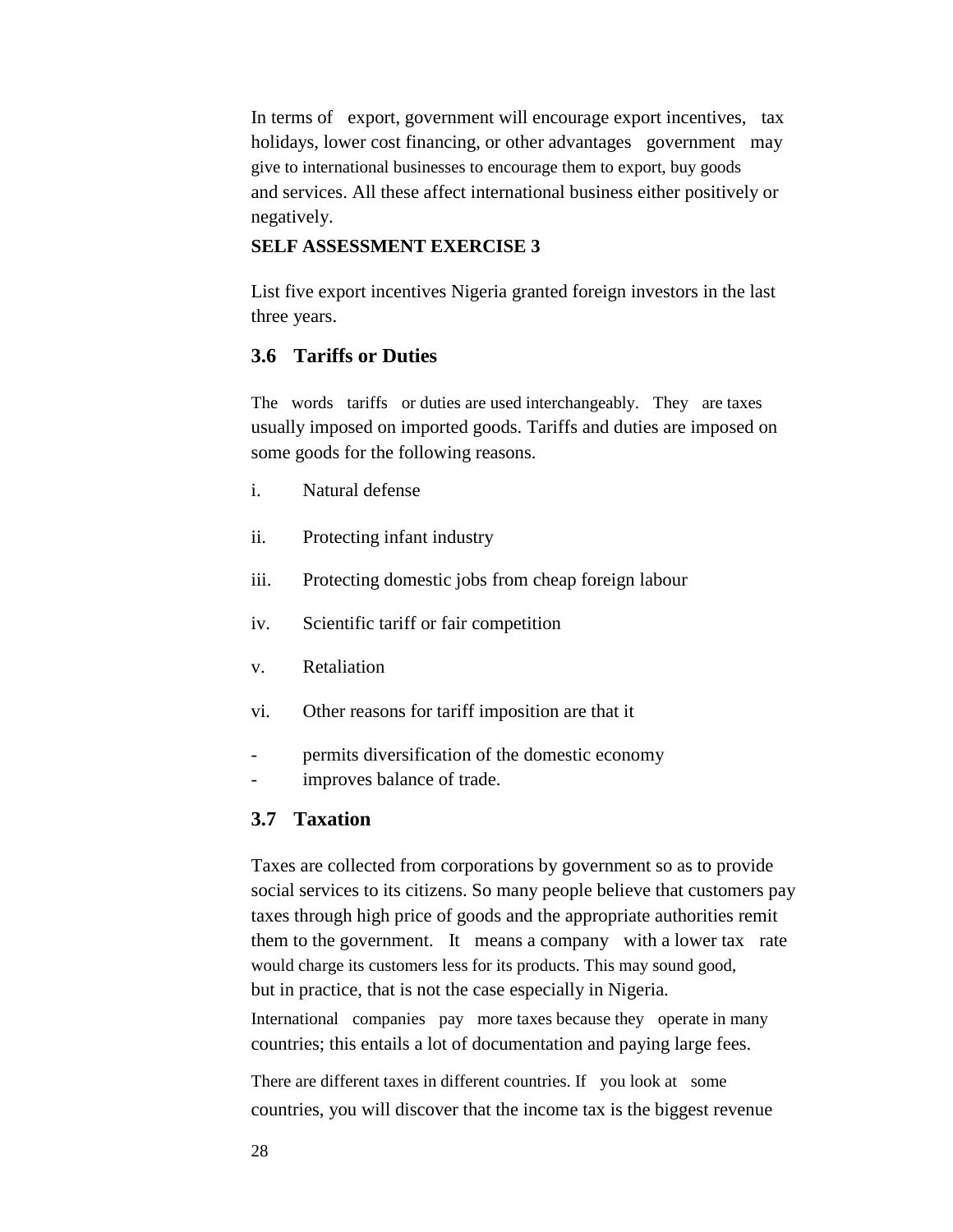earner for them, especially the US. There are other taxes like valueadded tax, capital gain tax, property taxes and social security.

# **3.8 Inflation**

Increase in prices of goods and services over a period of time is known as inflation. Reasons for inflation may be because of:

- rise in demand
- increase in money supply

Since 2006, there has been increase in prices of goods and services worldwide; it is believed that it is because of invasion of Iraq by America. Iraq has ended up selling crude oil per barrel at \$117 for the first time in the history of energy sector in the world.

Inflation has a lot of effects on interest rates because companies borrow; and the cost of borrowing is dependent on the rate of inflation. Once inflation sets in, the lender loses because the value of money is reduced and the borrower, gains, because the value of the money has gone down.

Inflation equally has an effect on a country  $\diamond$  monetary and fiscal policies. (Monetary policy is the amount of money in circulation, while fiscal policy is the collecting and spending of money by the government). Inflation has both positive and negative effects on a business especially the international business. To businessmen, high inflation encourages borrowing because, on repayment, it will be cheaper. High inflation rate brings about high interest rate and this may discourage lending to business organisations.

### **SELF ASSESSMENT EXERCISE 4**

Why is it important for an international business to critically study inflation and how it affects business?

# **3.9 Household Savings**

Ball et al (2002) stated that it is a percentage of disposable income which has a good measure of the saving rate in a country. The USA has a low saving rate while Japan has a high saving rate. Japan $\diamond$ s economy is based on her saving rate which is better than that of the US in terms of investment and having good infrastructure. In Nigeria, during Babangida�s regime, we had no savings as a country but when Abacha took over and before he died we had a savings of \$7 billion. Before Obasanjo handed over power in 2007, it was close to \$50 billion. Today we are close to \$70billion. It is expected that the money would be used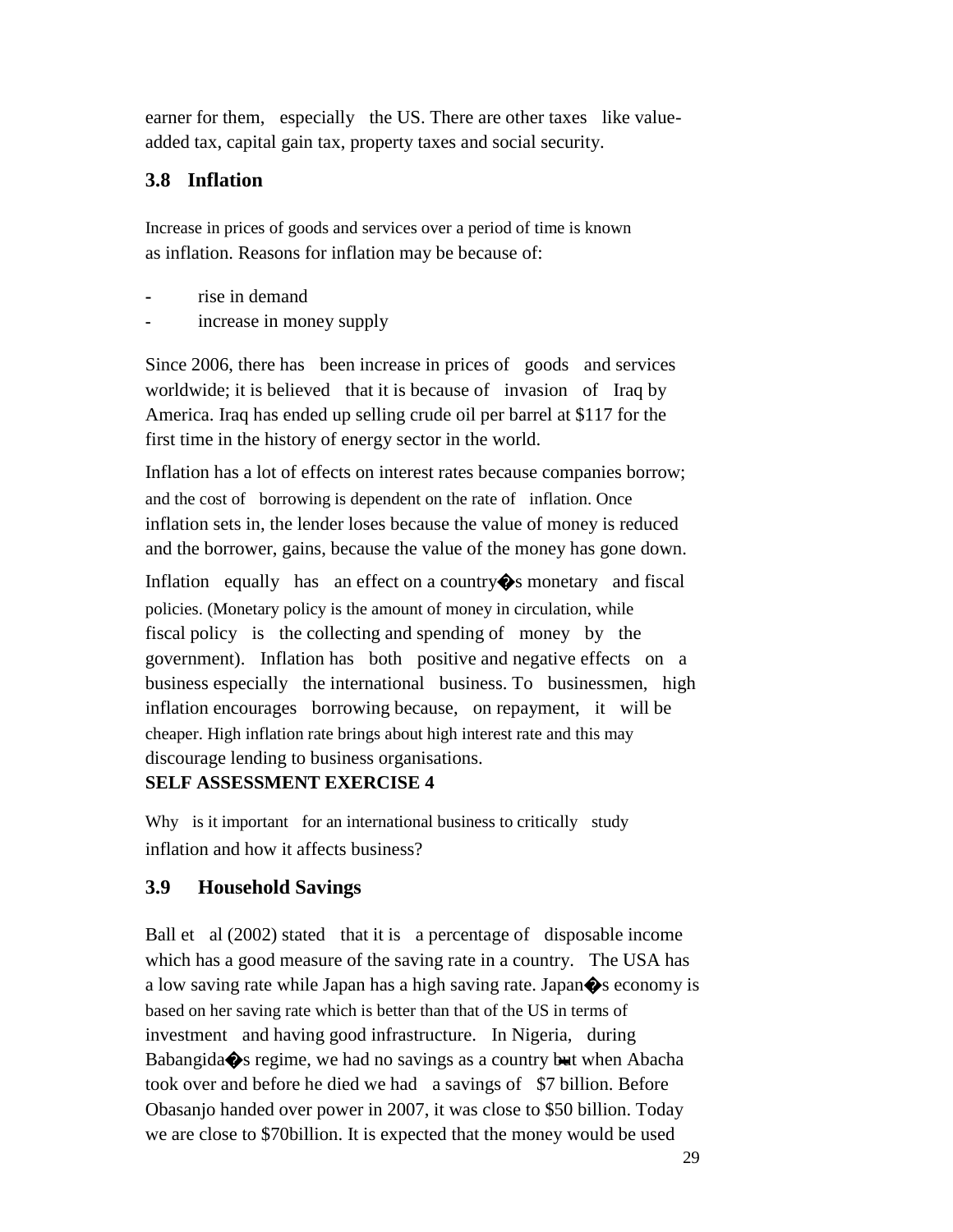in investing in infrastructural development and this would attract more international businesses.

### **4.0 CONCLUSION**

Taxation, household savings, inflation, balance of payment, currency exchange control, tariffs and duties, foreign exchange quotation etc, are all financial forces that an international business man must look into while contemplating doing international business. They could have both negative and positive effects on a business, depending on how they are handled. For instance, inflation could be advantageous to a borrower while on the other side, the cost of borrowing could be high.

### **5.0 SUMMARY**

In this unit you have learnt about:

- $\bullet$ Factors that affect international business finance.
- $\bullet$ Importance of foreign exchange currency on international business activities.
- $\bullet$ Tariff, taxation and other government regulatory policies.

### **6.0 TUTOR-MARKED ASSIGNMENT**

Discuss how taxation and inflation can have an effect on international business.

### **7.0 REFERENCES/FURTHER READING**

Ball, A. D. *et al* (2002). *International Business the Challenge of Global Competition*, (8<sup>th</sup> ed.). Irwin: McGraw Hill.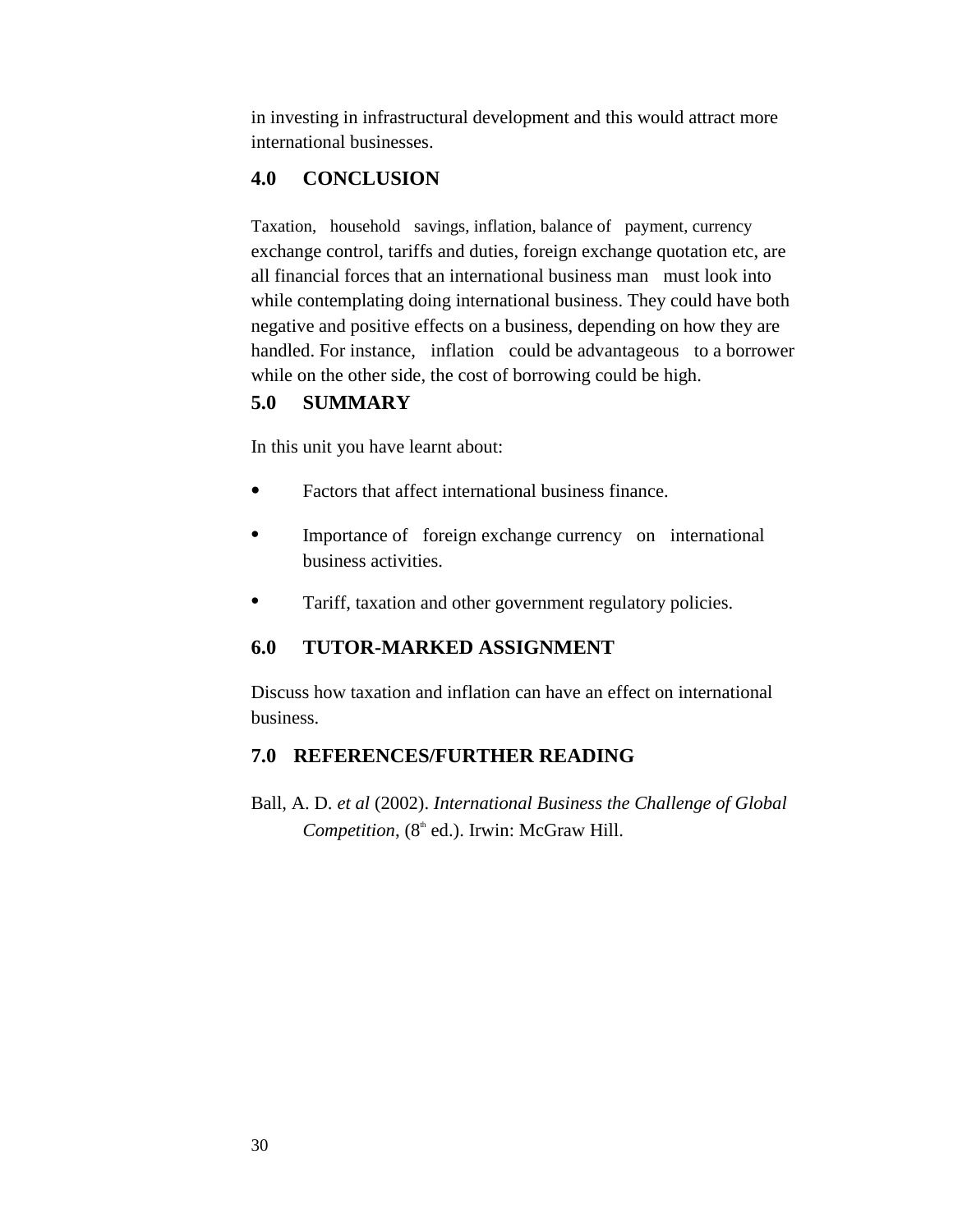# **UNIT 5 INTERNATIONAL BUSINESS ENVIRONMENT (1)**

### **CONTENTS**

- 1.0 Introduction
- 2.0 Objectives
- 3.0 Main Content
	- 3.1 International Business Environments
	- 3.2 Economic and Socio-Economic Forces
	- 3.3 Physical and Environmental Forces
	- 3.4 Socio-Cultural Forces
	- 3.5 Political Forces
- 4.0 Conclusion
- 5.0 Summary
- 6.0 Tutor-Marked Assignment
- 7.0 References/Further Reading

### **1.0 INTRODUCTION**

Domestic market, also known as home market, is affected by some environmental variables known as uncontrollable variables. International market is not an exception. Thus, an international businessman must critically study these variables before going abroad. The effects of these variables on international business activities are colossal. This unit examines the variables and their impact on international business activities.

### **2.0 OBJECTIVES**

At the end of this unit, you should be able to:

- $\bullet$ list some international uncontrollable forces
- $\bullet$ explain economic variables
- $\bullet$ discuss physical and environmental forces
- $\bullet$ explain socio-cultural variables
- $\bullet$ discuss legal and political variables.

### **3.0 MAIN CONTENT**

### **3.1 International Business Environments**

Going abroad for business, you are faced with problems different from that of your home country. For instance Nigeria and Brazil are engaged in international business; the economic, physical, political, and other environmental factors in Nigeria differ from that of Brazil. Thus, you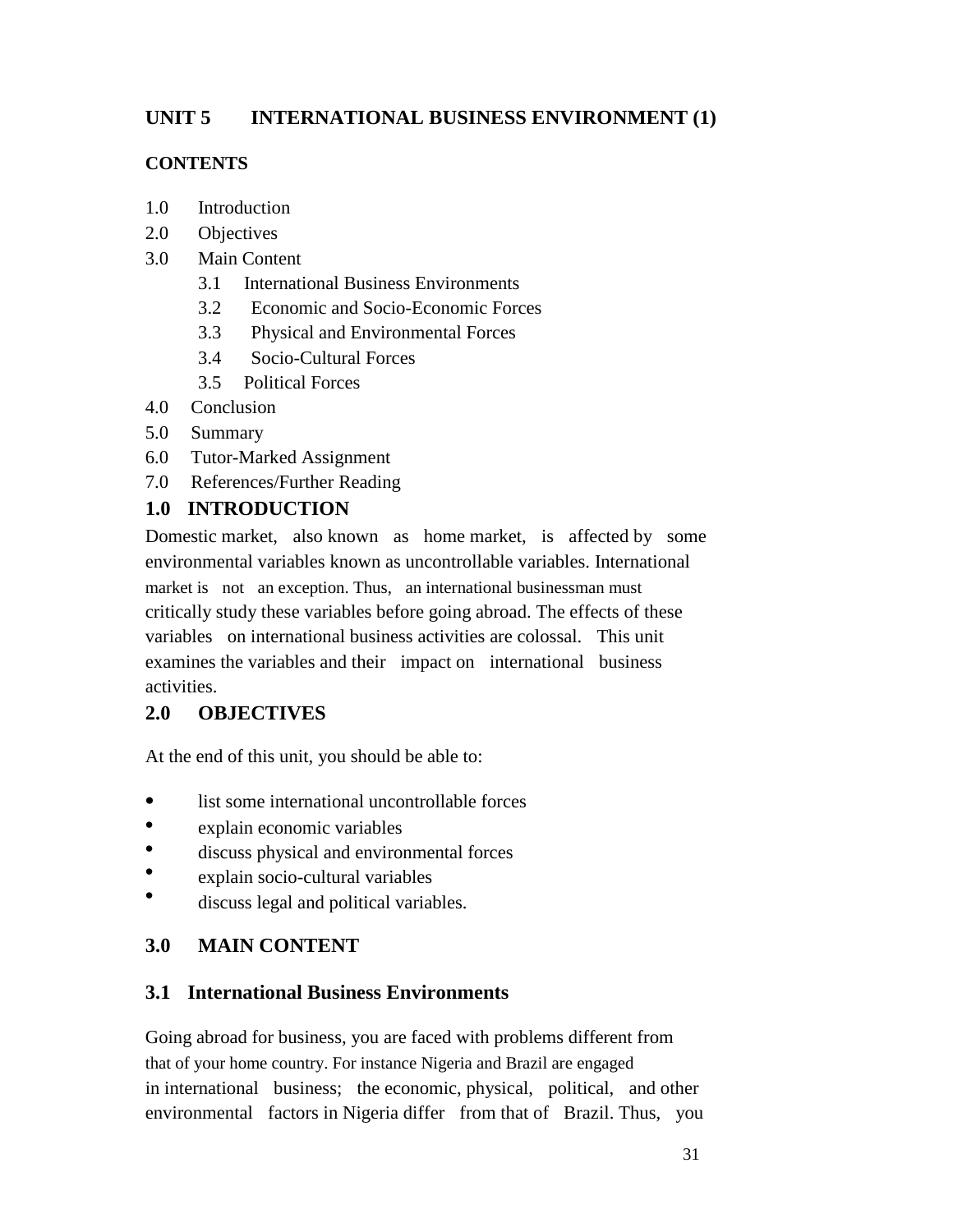need to critically study Brazil  $\bullet$ s environmental variables/factors before you go into her market. For these reasons, the following factors are examined.

### **3.1 Economic and Socio-Economic Forces Economic Aspect**

Once you have decided on the economy or country which you want to explore, the following are the factors to investigate under the economic aspect.

- **-** GNP, GNP/capita and GDP/capita, income distribution, private consumption, gross domestic investment, private and government consumption and unit labour cost.
- **- GNP: -** Is gross national product, it is the total value of all goods and services produced domestically not including net factor income from abroad. The United States  $\bigcirc$  GNP is about \$80 trillion while Sao Tome and Principe is 44 Million.
- **- GNP/capita and GDP/capita: -** GDP is the measured access to a country  $\diamond$  wealth by individuals within a nation. Per capita of Nigeria is less than a dollar.
- **- Income Distribution:** - It is a measure of how a nation  $\diamondsuit$  income is apportioned among its people, commonly reported as the percentage of income received by population quintiles.
- **- Private Income: -** This is described as discretionary income i.e. how much is left for individuals after paying taxes and spending on necessities. Business men are interested in this before they enter a market, because this determines the purchasing power of such market.
- **- Gross Domestic Investment: -** Amount of private investment.
- **- Private and Government Consumption: -** The total amount of money spent in provision of goods and services. In most countries it rises.
- **- Unit Labour Cost:** - This is the total production labour costs divided by units produced. This is done to know whether it will be favorable to go into a particular market.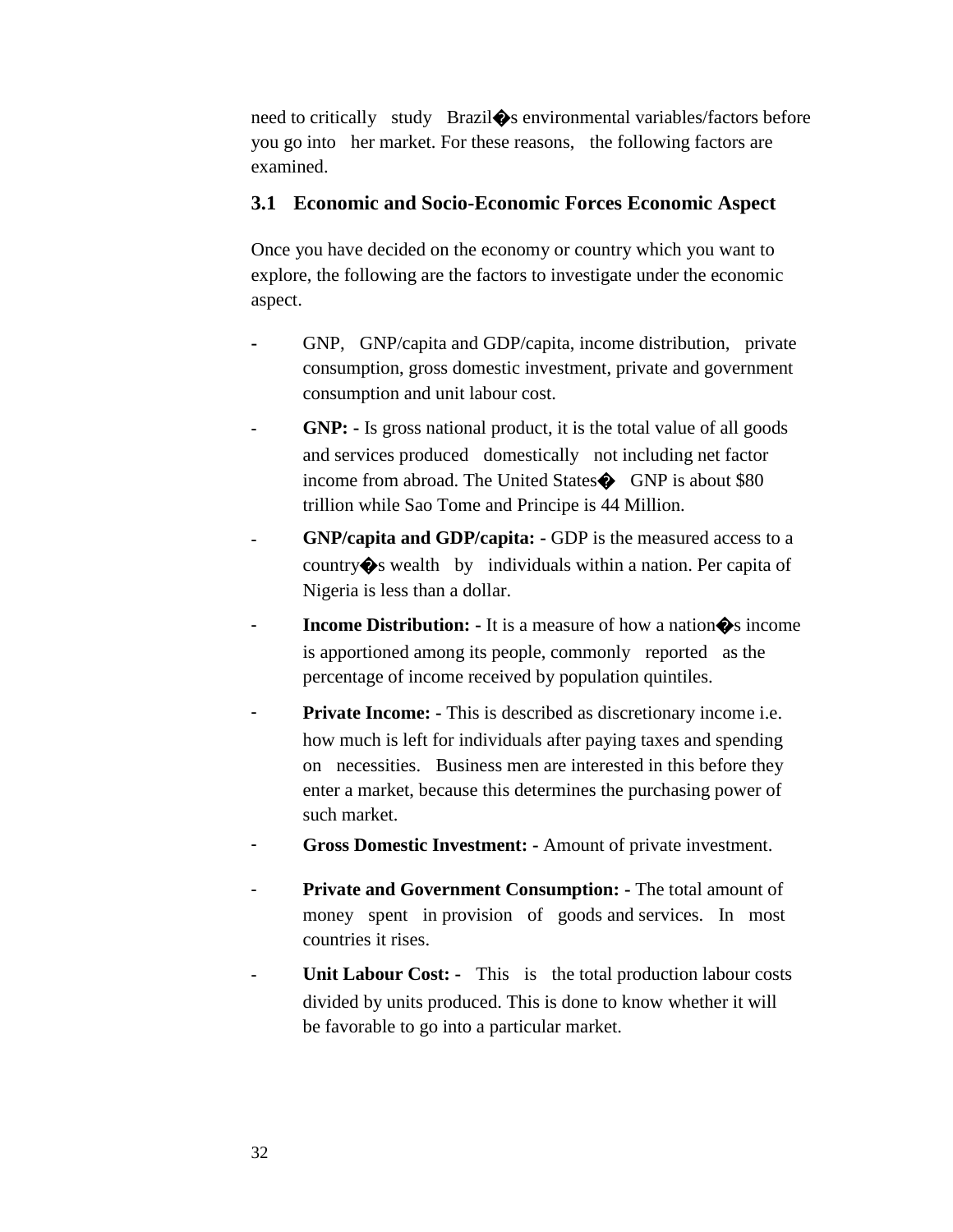#### **Socio Economic Dimension**

- **- Total population:** The total population of the market abroad should be critically examined. It is believed that if a country  $\diamondsuit$ s population is high, the market is likely going to be high.
- **- Age Distribution: -** In Nigeria, the youth have the highest percentage, followed by the adults, children and the aged.
- **- Population Density and Distribution: -** Population density is a measure of the number of inhabitants per area units, while population distribution is a measure of how inhabitants are distributed over a nation�s area.
- **- Rural�Urban Drift: -** Movement of individuals from rural settlement to urban settlement. In Nigeria, it is rising daily.

### **SELF ASSESSMENT EXERCISE 1**

How can Nigeria  $\diamondsuit$  high population be an advantage to an international business man?

# **3.2 Physical And Environmental Forces**

In considering physical and environmental forces, it is important to examine the following:

- **i. Topography:** - If a businessman is to come into Nigeria from Australia, he should be interested in the following physical landscape of Nigeria.
- **- Mountains and plains.** Because in countries like Spain, Switzerland, China, Colombia, mountains divide markets; it equally has an implication on population concentration.
- **- Deserts.** This naturally would indicate scanty population which would affect markets.
- **- Bodies of water.** This could help in transportation like inland waterways.
- **- Climate and development.** The climatic implication to business is great, because it influences the type of goods we trade in. Natural resources must equally be studied because they affect business. These resources may include: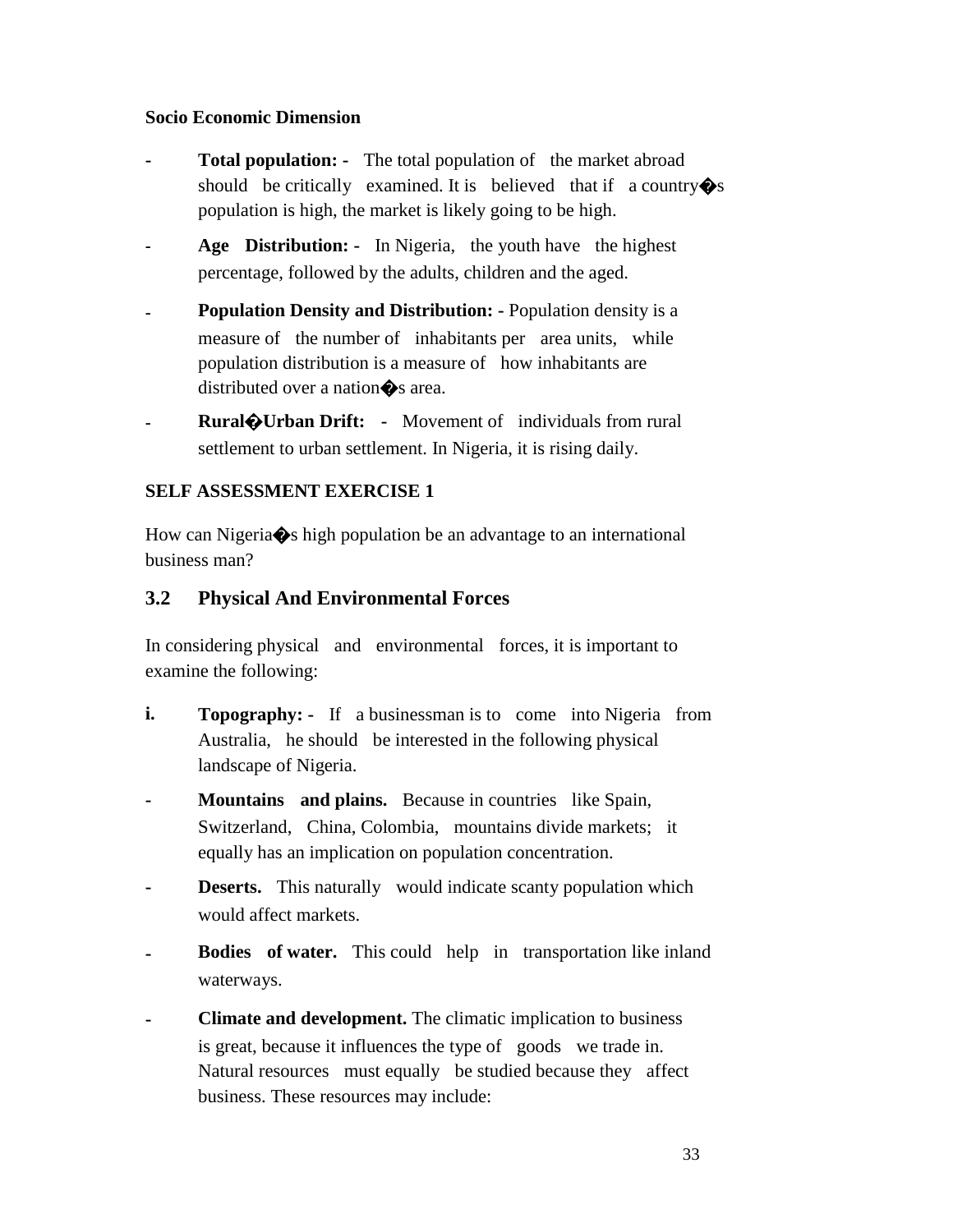**Energy -** These include petroleum, local and nuclear power, non-fuel minerals. In OPEC, presently the output is less and the prices are rising, because of this, international businessmen must study or monitor changes because they are necessary and may affect business.

The study and close observation of natural resources in a country is very important. In fact, effective environmental management is a global issue nowadays.

#### **3.3 Socio-Cultural Forces**

**Culture: -** This is the sum total of beliefs, rules, techniques, institutions and artifacts that characterise human population.

Culture affects all business functions as far as marketing, human resource management, production and finance are concerned. An international businessman needs to study these socio-cultural variables of the international market because they are the pivot of business activities. To a certain degree, they influence the success or failure of international business activities.

There are communities that believe in the superiority of their own ethnic group, you must appreciate this to succeed in this type of community market.

Socio-cultural components that a businessman should critically study before going international include the following among others.

- **i.** Aesthetics: - A country  $\diamondsuit$  s sense of beauty and good tastes.
- **ii.** Attitude and beliefs.
- **iii. Religion:** In Nigeria, the major religions are Christianity, Islam and Traditional religion.
- **iv. Material culture:** It refers to all human made objects and thus concerned with how people make things (technology) and who makes what and why (economics).
- **v. Education:** People  $\bullet$  literacy influences the type and mode of business they engage in.
- **vi. Language:** In Nigeria, we have over 360 languages. It does not mean that an international businessman must speak them all, but he/she must appreciate them.
- **vii. Societal organisation:** This includes cultural festivals which may involve legal and/or political structures.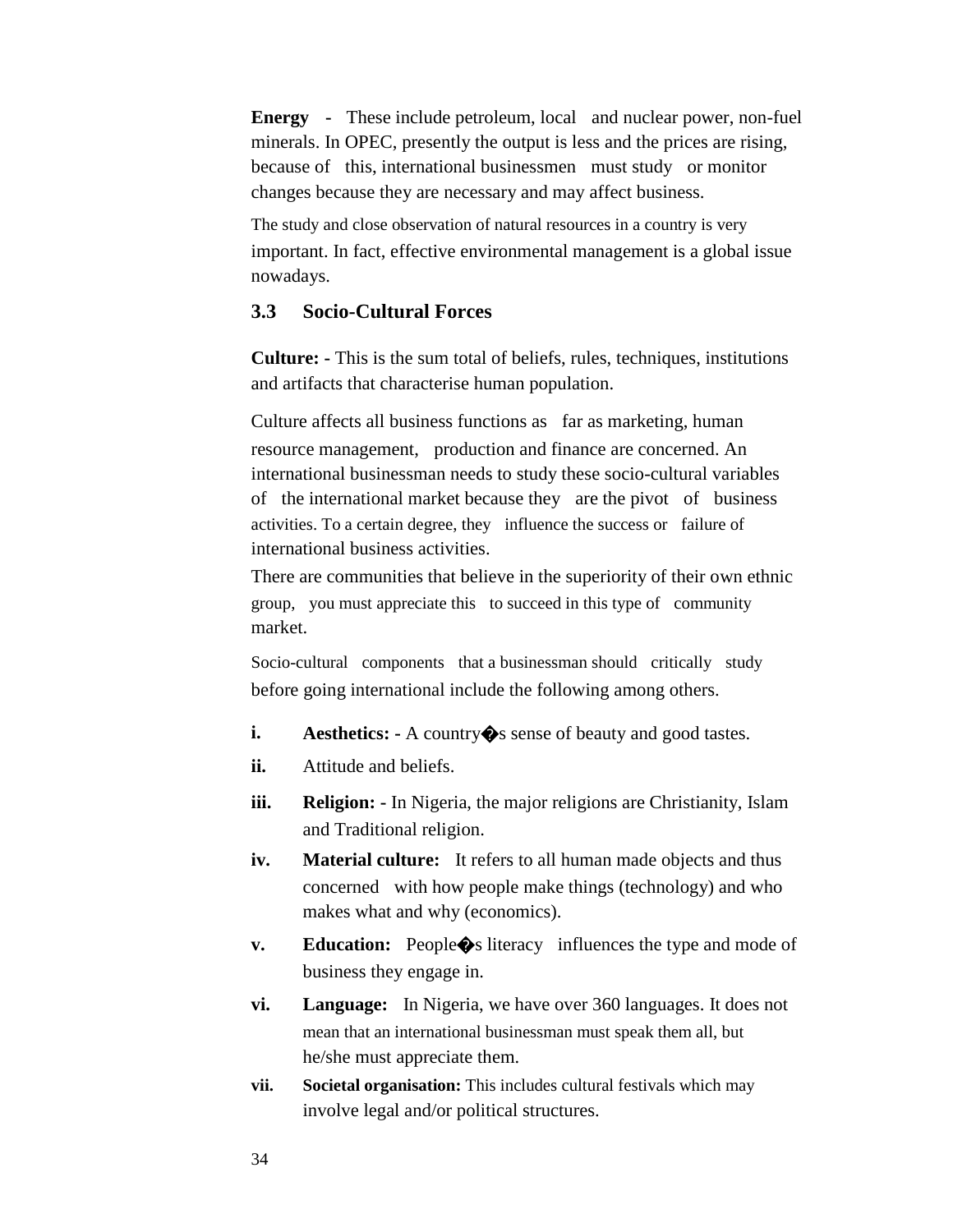### **SELF ASSESSMENT EXERCISE 2**

- 1. How can religion affect an international business?
- 2. List three socio-cultural forces that can affect the international businessman.

### **3.4 Political Forces**

In the world, there are four different types of ideological forces.

- **i. Communism-** It was propounded by Karl Max to mean a classless society. It was developed by his successor (Lenin) into a control of society by the communist party and the attempted worldwide spread of the ideology.
- **ii. Capitalism-** It is an economic system in which the means of production and distribution are for the most part privately owned.
- **iii. Socialism:** Public, collective ownership of the basic means of production and distribution and operating for use rather than profit.
- **iv. Conservative or liberal: -**This refers to a person who wishes to minimise government activities and maximise private ownership and business. It is equally referred to as right wing liberal: It is popular in America. Conservatives are particular about greater government investment in most aspects of human activities.

The country in which you want to do business must be studied to know which mode of government it operates. Other areas to study in terms of political forces are the following.

- **-** The government ownership of business.
- **-** The privatisation system. That this, to some extent, is in practice in Nigeria.
- **-** Nationalism - The level of one $\diamondsuit$ s devotion to one $\diamondsuit$ s nation. For instance, Americans are believed to be more nationalistic than Nigerians.
- **-** Government protection- American government is good at this, it unapologetically fights for its  $\diamondsuit$  interests when they are threatened.
- **-** Government stability- some nations are stable while some are not.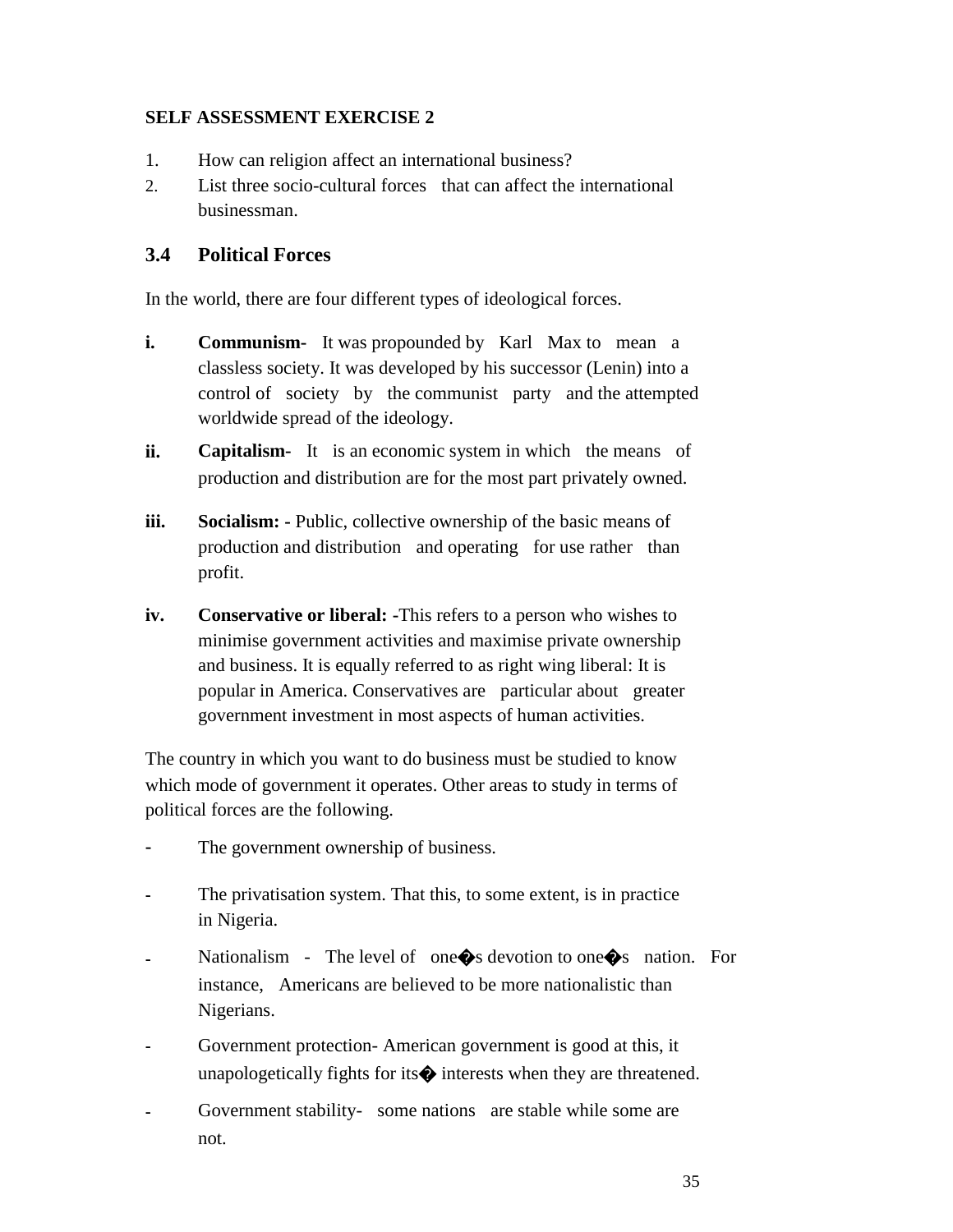- **-** Traditional hostilities: The long-standing enmities between tribes, races, religion, ideologies or countries.
- **-** International organisations: - Must be contended with if you go international in your business.

# **4.0 CONCLUSION**

Political forces, socio-cultural forces, physical and environmental forces, economic and socio-economic forces, are all serious forces that an international businessman must study carefully before venturing into a market. A lot of businesses have been wrecked at the international level as these forces were not taken into consideration at the onset.

### **5.0 SUMMARY**

In this unit, you have learnt the following:

- $\bullet$ Effect of economic and socio-economic forces on international business.
- $\bullet$ Effect of physical and environmental forces on international business.
- $\bullet$ Effect of socio-cultural forces on international business.
- $\bullet$ Effect of political forces on international business.

### **6.0 TUTOR-MARKED ASSIGNMENT**

As an international businessman, what factors will you consider more pressing before going into say, the Liberian economy for business?

### **7.0 REFERENCES/FURTHER READING**

Ball, A. D. *et al* (2002 *International Business: the Challenge of Global Competition,* (8<sup>th</sup> ed.). Irwin: McGraw-Hill.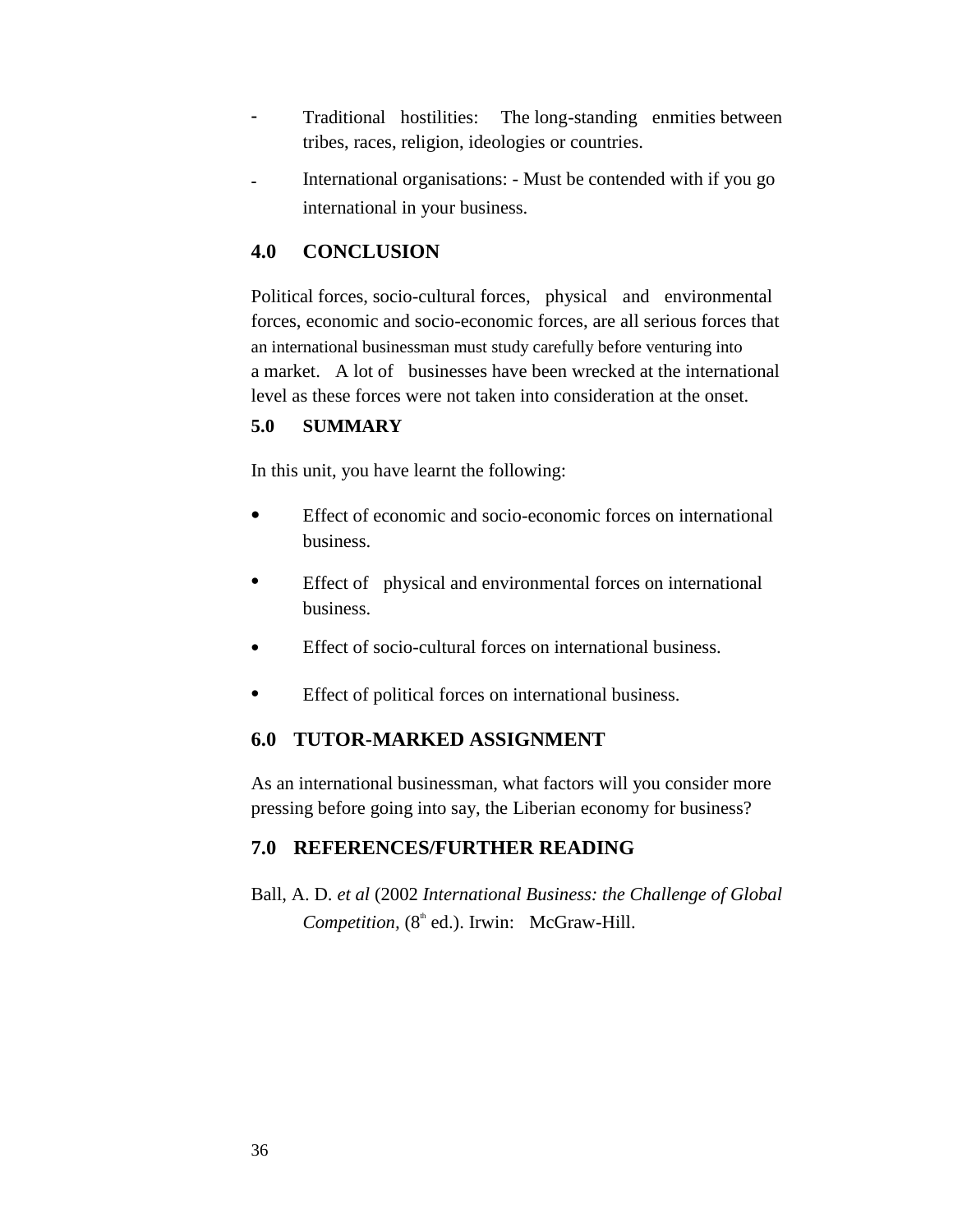# **MODULE 2**

- Unit 1 International Business Environment (II)
- Unit 2 International Organisation and International Business
- Unit 3 International Business Research
- Unit 4 International Marketing
- Unit 5 Export and Import Practices (American Example)

#### **UNIT 1 INTERNATIONAL BUSINESS ENVIRONMENT (2)**

### **CONTENTS**

- 1.0 Introduction
- 2.0 Objectives
- 3.0 Main Content
	- 3.1 International Business
	- 3.2 Legal Forces
	- 3.3 Labour Forces
	- 3.4 Competitive Forces
- 4.0 Conclusion
- 5.0 Summary
- 6.0 Tutor-Marked Assignment
- 7.0 References/Further Reading

# **1.0 INTRODUCTION**

As we have discussed in Unit 5 of Module 1, legal forces, labour forces and competitive forces need to be critically examined; the effect of each must be studied before proceeding into an international business. This unit examines the impact of legal, labour and competitive elements on international business.

# **2.0 OBJECTIVES**

At the end of this unit, you should be able to:

- $\bullet$ explain legal forces
- $\bullet$ explain labour forces
- $\bullet$ explain competitive forces as they affect international business.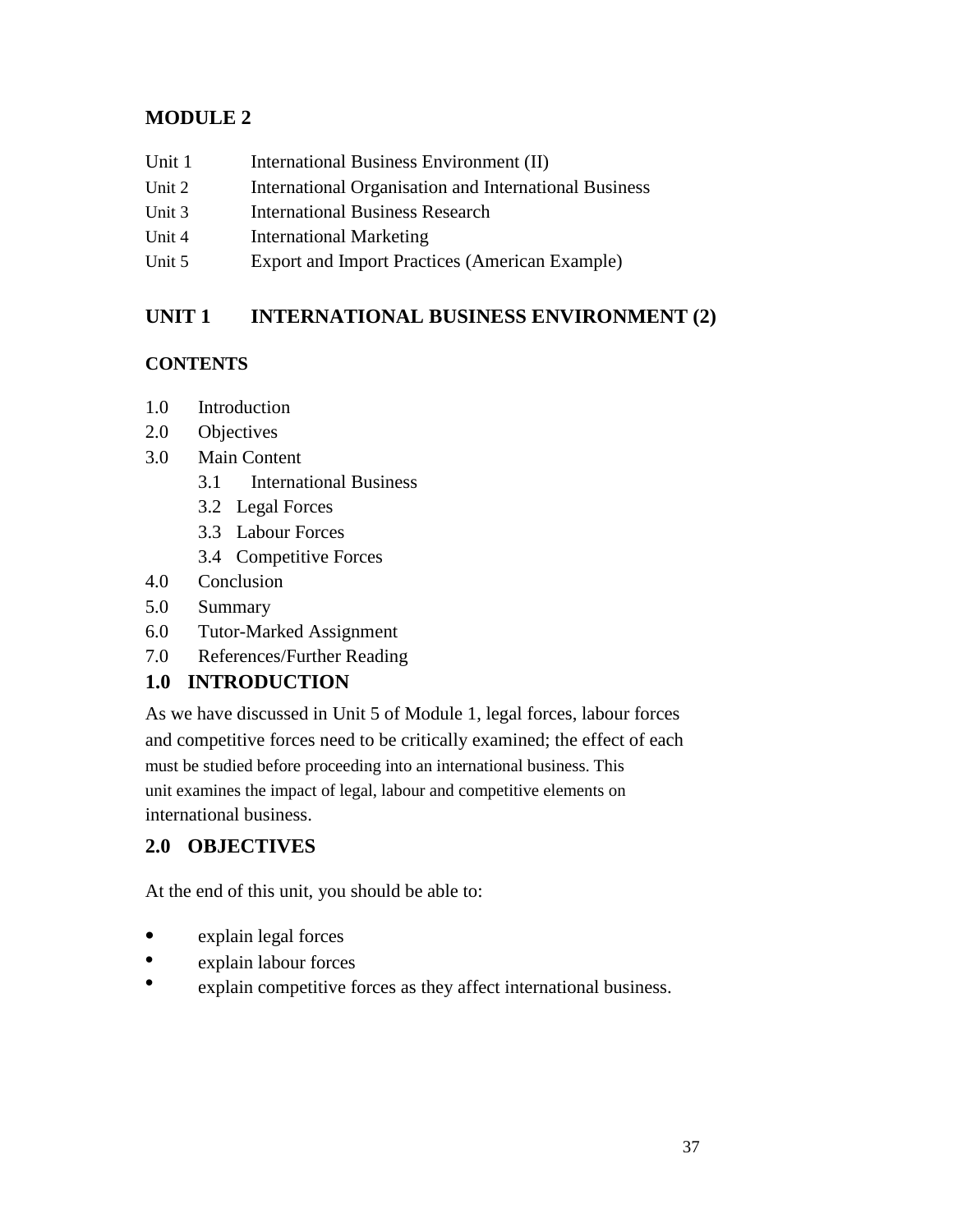# **3.0 MAIN CONTENT**

### **3.1 International Business Environment**

The international business environment is so complex for prospective and potential businessmen. This is because they must critically study the legal, labour and competition variables, as they affect business activities.

### **3.2 Legal Forces**

For a foreign firm to operate in Nigeria, it has to understudy some of the laws and regulations of Nigerian business environment. For instance, the following are good examples of regulatory laws and agencies in Nigeria for domestic business, and once you want to operate in Nigeria from a foreign country, they must equally apply to you.

#### **1. Standard Organisation of Nigeria (SON)**

The Nigeria Standard Organisation Act of 1971 establishes SON as an integral part of the Federal Ministry of Industries. The SON is to carry out the following functions among other things.

- To designate, establish and approve standards in respect of meteorological materials, commodity structures and process for the certification of products in commerce and industry throughout Nigeria.
- To provide necessary measures for quality control of raw materials and products in conformity with the standard specification.
- To ensure compliance with designated standard.
- To establish a quality assurance system including certificate for factories, products and laboratories.
- To develop methods of testing materials, supplies equipment and items purchased for use of public and private establishment.
- To establish and maintain laboratories necessary for the performance of their functions.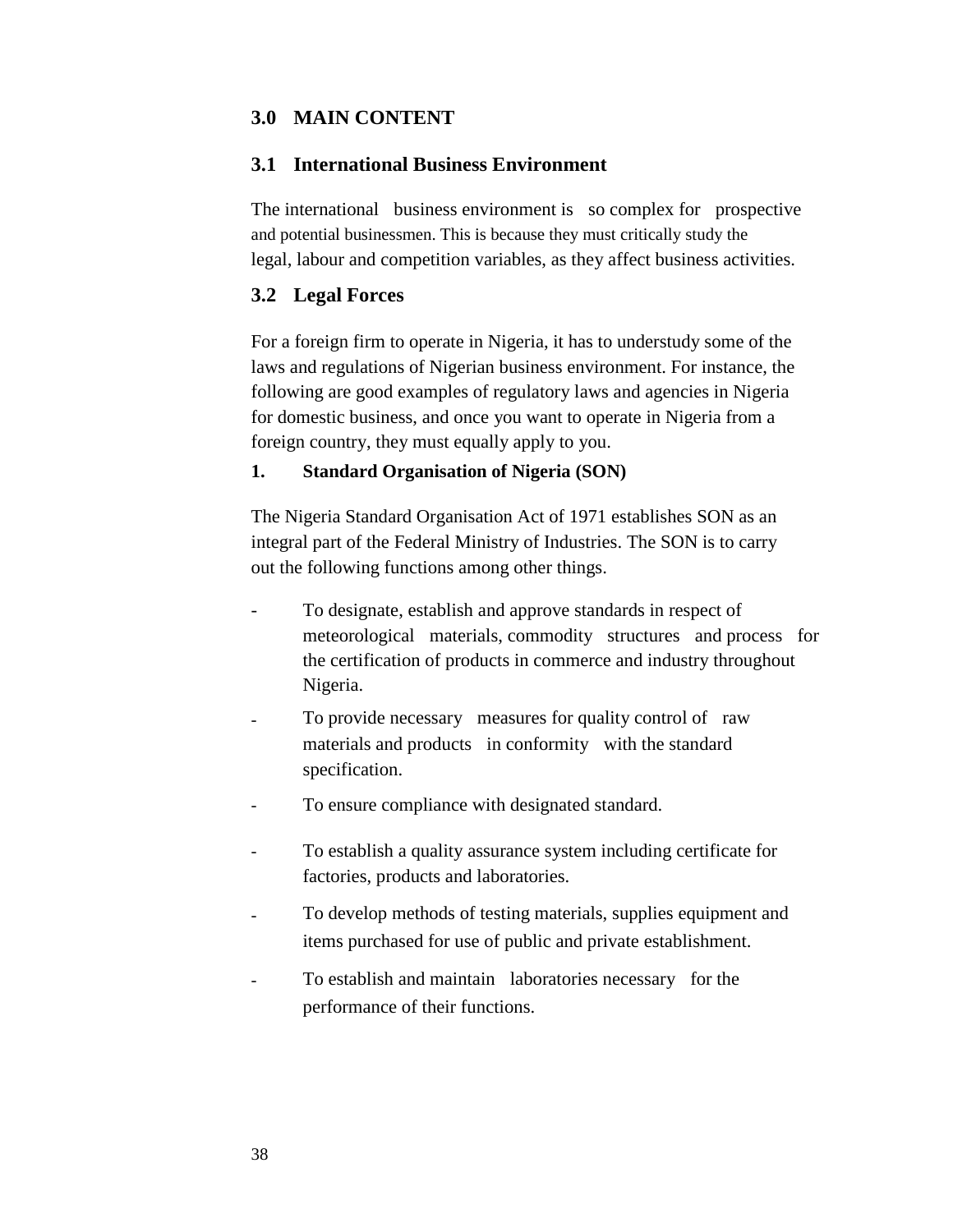# **2. National Agency for Food and Drug Administration and Control (NAFDAC)**

NAFDAC was established in 1993 with the following as its functions: to regulate and control the importation, exportation, manufacturing, advertisement, distribution, sales and use of food, drugs, cosmetics, medical services, bottled water and chemicals.

# **3. Drugs and Related Productions**

Non-drug products like cosmetics or medical devices shall be manufactured, imported, advertised, sold or distributed in Nigeria unless it is registered in accordance with the provisions and regulations of 1993 Act.

# **4. Environmental Impact Regulation**

Similar to what obtains in several other countries, environmental protection is accorded a lot of prominence in Nigeria. The Federal Environmental Protection Agency (FEPA) is charged with overall responsibility of monitoring, supervising and coordination of environmental impact assessment procedure for Nigeria, as well as environmental assessment guideline for various industrial sectors of the country.

# **5. Trade Malpractice (Miscellaneous Offences Decree 1992)**

This law provides punishable offences relating to trade malpractice and could set up a special trade malpractice investigation panel to investigate such offences. The law provides against any person who:

- falsely labels, packages, sells, offers for sale or advertises any product so as to mislead as to its quality, character, brand name, value, composition, merit or safety.
- contracts or deals, uses or intends to use any weight measure which is false or unjust for the purpose of sale
- sells any product by weight measure or number less than is purported to be sold.
- advertises or invites subscription for any product which does not exist.

The following are some laws and regulations governing the establishment and operations of business in Nigeria.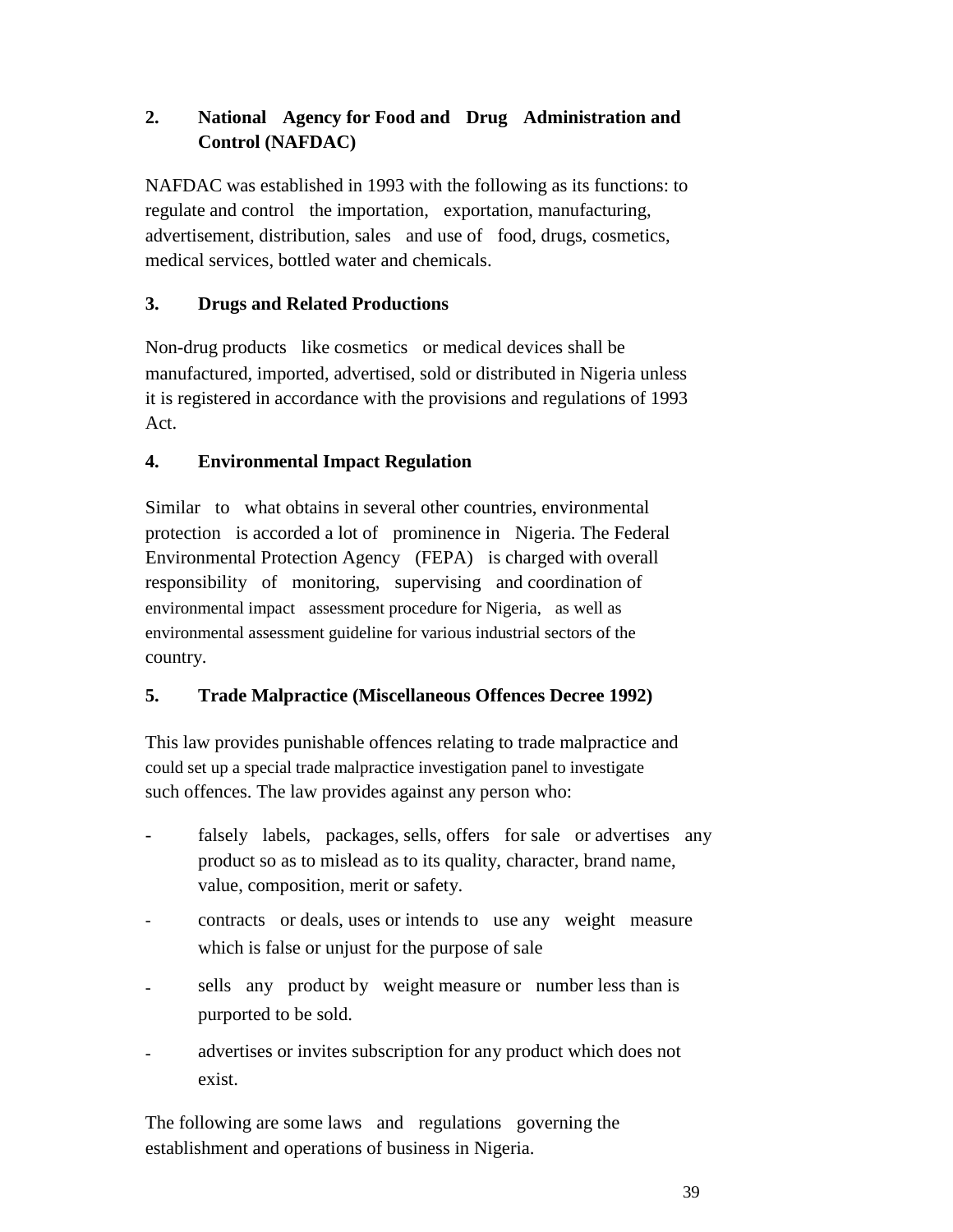- i. Nigeria Investment Promotion Commission Decree No 16 of 1995.
- ii. Foreign Exchange (Monitoring and Miscellaneous Provisions) Decree No 17 of 1995.
- iii. Immigration Acts of 1963.
- iv. Dumped or Subsidised Goods Act No 9 of 1958.
- v. Custom Duty Drawback Regulation No 70 of 1958.
- vi. Securities and Exchange Commission Act of 1979.
- vii. Privatisation and Commercialisation Decree No 75 of 1988

#### **SELF ASSESSMENT EXERCISE 1**

- 1. What areas are affected by the contributions of NAFDAC to international business?
- 2. Name five other areas of law both national and international that could help or affect business activities.

### **3.2 Labour Forces**

Labour, in economics, is an effort necessary made to satisfy human needs. It is one of the three leading elements in production, the other two being land (natural objects) and capital.

Labour forces have the following factors that affect international business.

- Labour mobility
- Guest workers and labour shortages
- Composition of labour force
- The role of social status, sexism, racism, traditional society or minorities in employment policies
- Employer-employee relationship.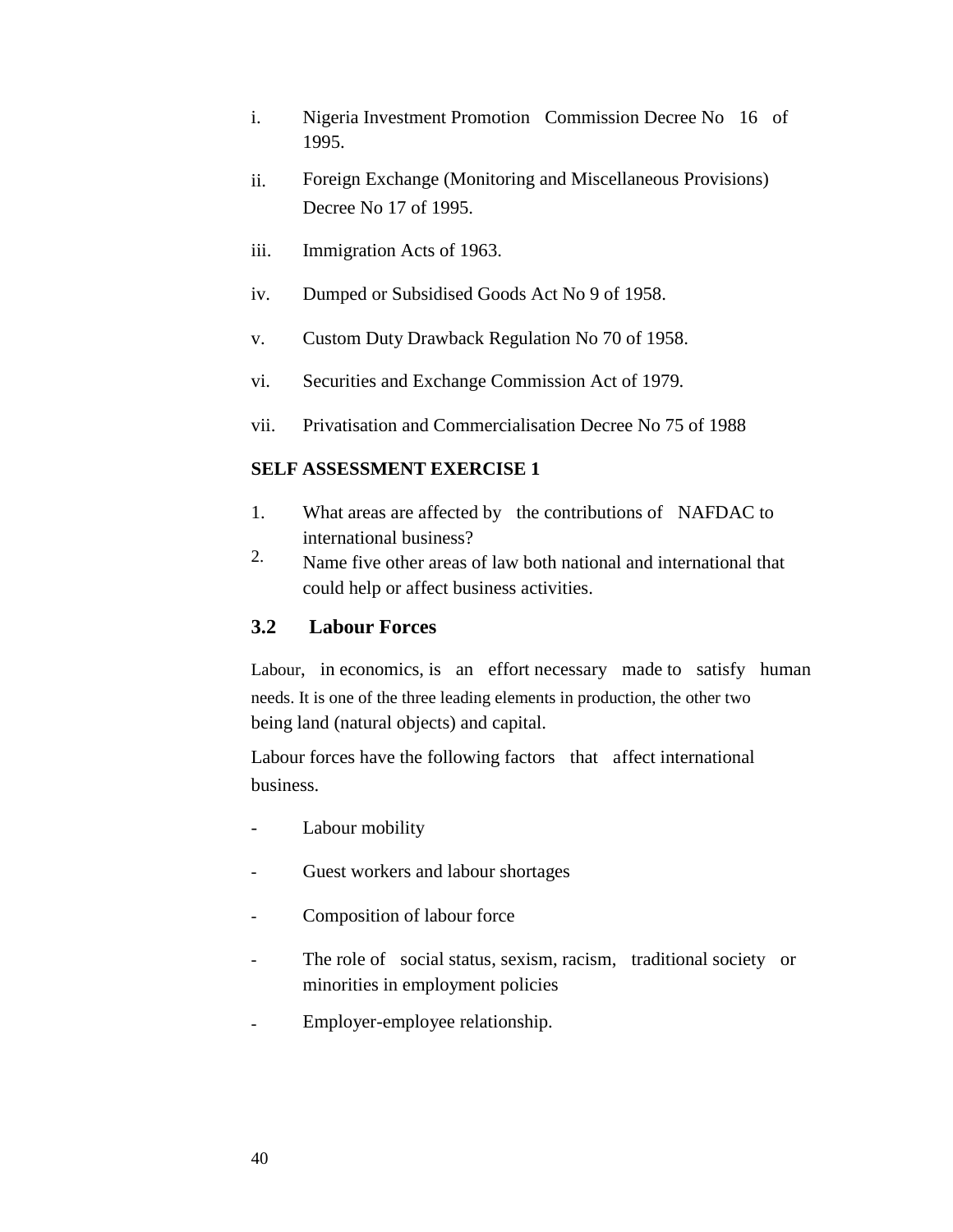### **Labour Mobility**

It means the movement of people from one country or area-to-area to another in order to get jobs. In the US, say 10.4 percent of the populations are foreigners working in different sectors of the economy. The labour mobility could be as a result of influx of refugees/asylum seekers.

### **Guest Workers and Labour Shortages**

These are people who are in another country legally to perform certain jobs; countries like France, Germany etc. have low birth rate, people go there as guest workers because of shortage in employable population.

### **Composition of Labour Force**

It is the combination of all that are employable in a given country and region. It involves age, skill, gender, race and religion. In Nigeria, the number of Northern women in employment scale has risen; before, they were excluded.

### **Consideration in Employment Policies**

The social variables for consideration in employment policies are sex, race, tribe, club membership etc.

### **Employer-Employee Relationship**

Ball et al (2002) opined that labour market is the pool of available potential employees with the necessary skills within countries. The employer could be an individual, corporate or a government. A businessman must study the rules and regulations guiding employeremployee relationship in a country. For international businessman, it is very important to diligently study these guiding rules before venturing into the international arena. A country with a high rate of labour unrest is not profitable for business.

# **3.4 Competitive Forces**

Competitive forces can be seen from:

### **1. Marketing Point of View**

Businessmen must constantly keep an eye on competitors that may invade their markets and erode their market share. Competition comes in many forms. Any alternative satisfier of a need or want is a competitor.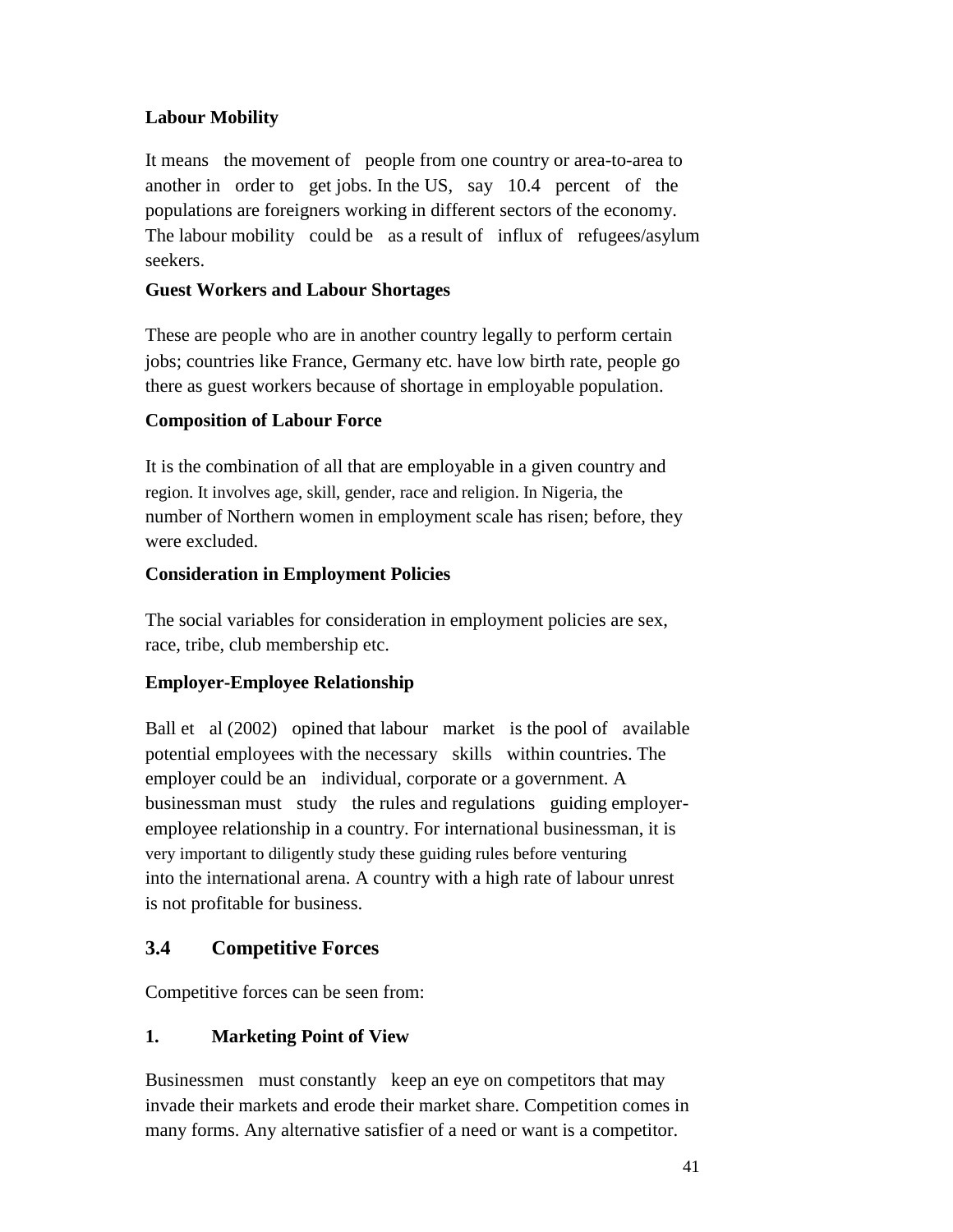Marketers must know the number and size of their competitors as well as the tools they use in competition. Marketers must also pay attention to competition from abroad (foreign countries) as some of these foreign competitors are gaining a growing advantage over the domestic marketers. Example is in the area of telecommunication, where MTN, ZAIN, etc have advantage over NITEL.

### **2. Competition within a Region**

This is a competition within a particular region, for instance, ECOWAS countries could come together to compete with other groups. Sometimes, competition could be from between two or more countries. The US for example is competing in all aspects of economy with Japan, Asia, and Hong Kong, etc.

Competition is a healthy development for business, because it compels the competitors to adequately satisfy the target markets otherwise sales/patronage would drop.

For business to be able to compete there is need for analysis of business competitive forces, which include:

- competitor analysis
- competitor intelligence system (CIS)

### **Competitive Analysis**

This is a situation where principal competitors are identified, and their objectives, strengths, weaknesses and product lines are assessed. Sources of information for competitors  $\bullet$  analysis are gotten:-

- Within the firm
- Published materials
- Suppliers/customers
- Competitors employees
- Direct observation or analysing physical evidence.

### **Competitive Intelligence System (CIS)**

This consists of the procedures for gathering, analysing and disseminating information about a firm  $\bullet$ s competitors.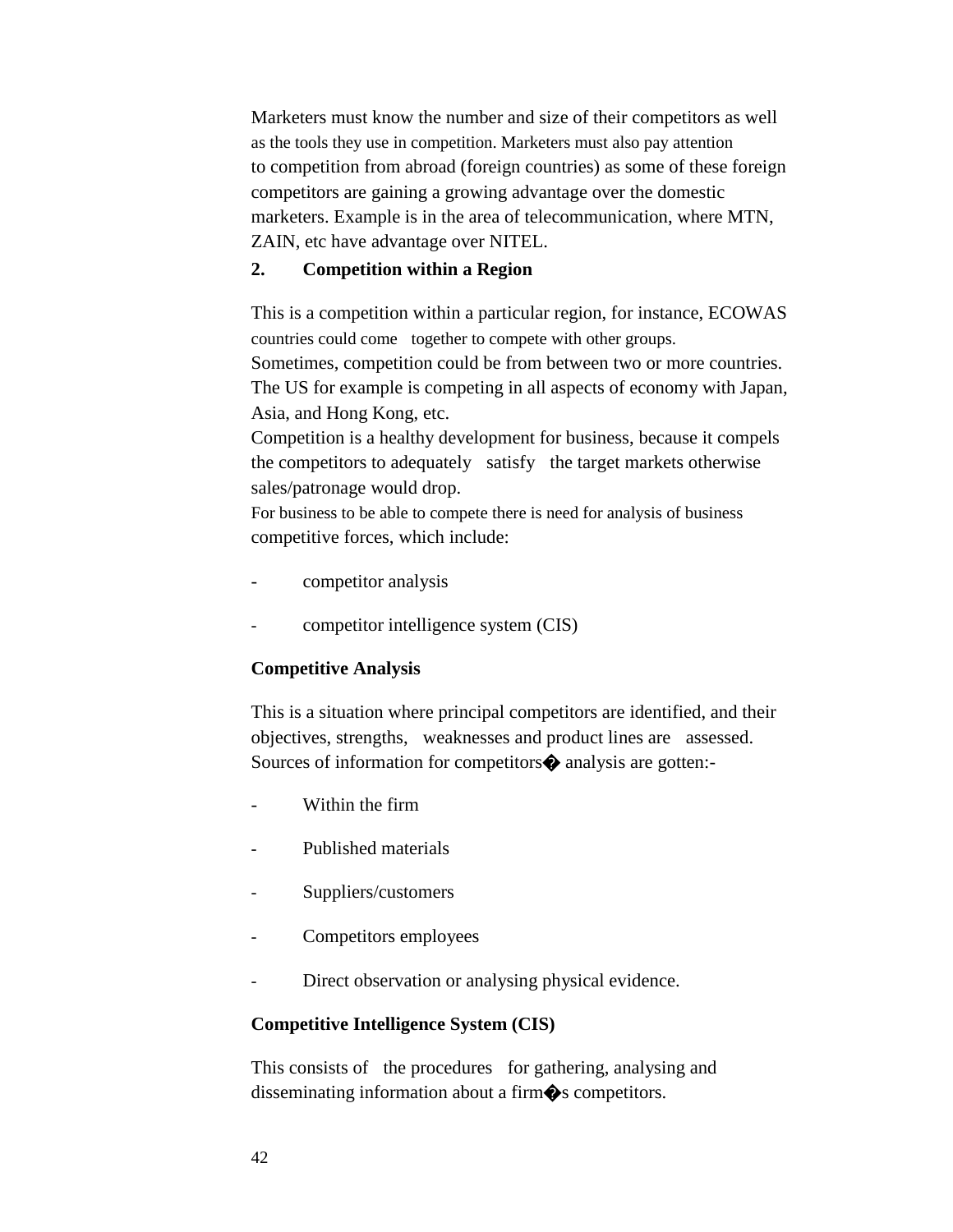### **SELF ASSESSMENT EXERCISE 2**

It is assumed that your line of business falls under communication industry; name five major competitors.

# **4.0 CONCLUSION**

Legal forces, labour forces and competitive forces are variables that must be studied carefully so that an international businessman does not underestimate the market potentials. These forces must be studied well, if not, they will have negative effect on international business activities.

### **5.0 SUMMARY**

In this unit, you have studied the following:

- $\bullet$ legal forces in Nigeria that an international businessman should study carefully
- $\bullet$ labour forces include the following: labour mobility, population, availability of guest workers, labour shortages, and composition of labour force. Employer-employee relationships and their implication on international business
- $\bullet$ various ways to get information for the study of the above factors and their effect on international business.

# **6.0 TUTOR-MARKED ASSIGNMENT**

Discuss in detail sources of information for analysing competitors.

# **7.0 REFERENCES/FURTHER READING**

Ball A. D. *et al* (2002). *International Business: The Challenge of Global Competition*, (8<sup>th</sup> ed.). Irwin: McGraw Hill.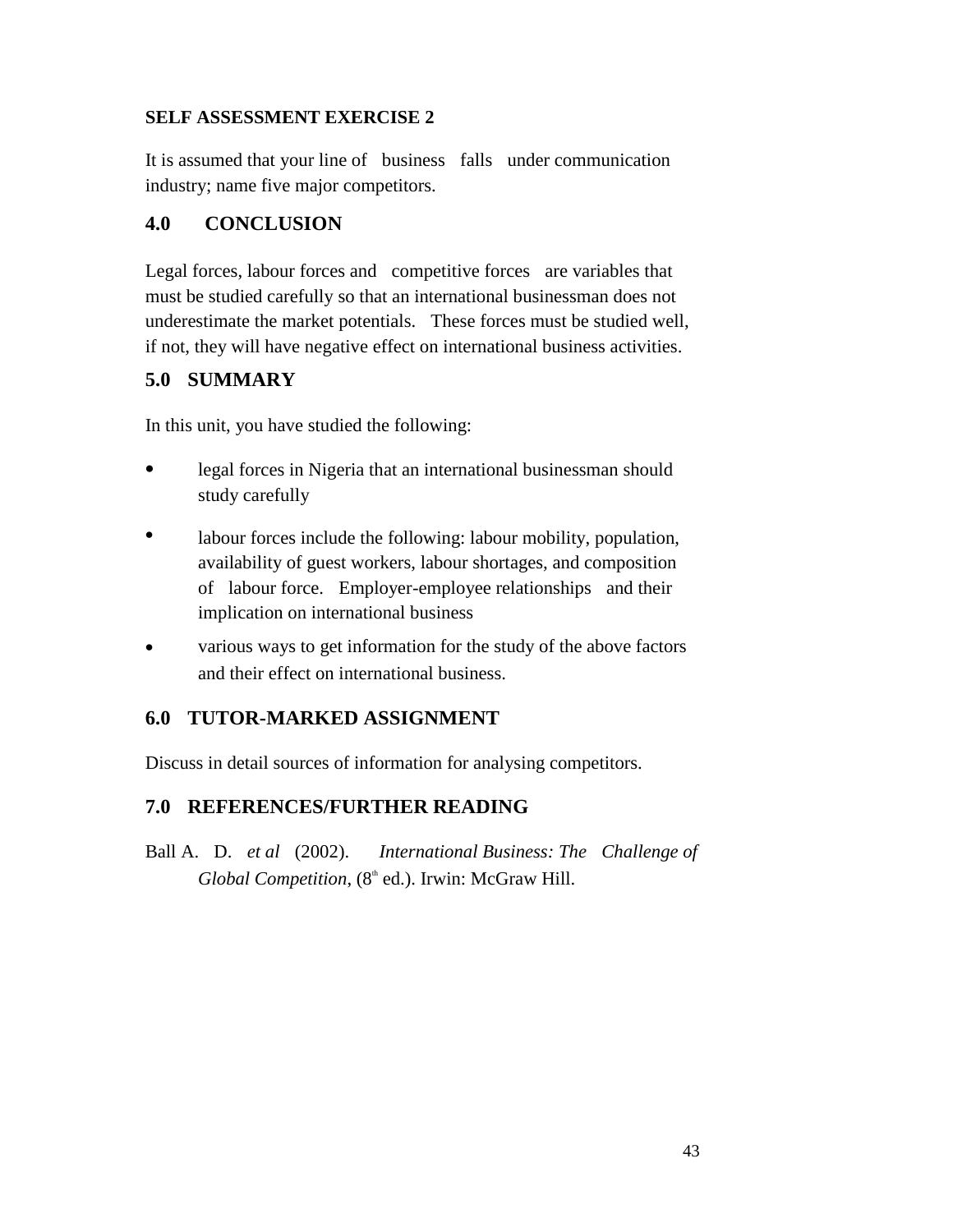# **UNIT 2 INTERNATIONAL ORGANISATIONS AND INTERNATIONAL BUSINESS**

#### **CONTENTS**

- 1.0 Introduction
- 2.0 Objectives
- 3.0 Main Content
	- 3.1 International Organisations
	- 3.2 United Nations
	- 3.3 World Bank
	- 3.4 International Monetary Funds
	- 3.5 World Trade Organisation
	- 3.6 Organisation of Petroleum Exporting Countries
	- 3.7 African Trade Organisation
	- 3.8 Bank for International Settlements
- 4.0 Conclusion
- 5.0 Summary
- 6.0 Tutor-Marked Assignment
- 7.0 References/Further Reading

### **1.0 INTRODUCTION**

The essence of international organisation to international business is to facilitate, regulate, or finance international business. International organisations are mostly regional or worldwide; they may be a source of financing or a source of order for these business organisations and equally a source of jobs. These organisations have a lot of relationship with businesses. It will be myopic of a business organisation to understand only the political, socio-cultural, etc. environment without understanding the international organisations that have impact on international business. Examples are given of companies that want to merge in US which may need the approval of EU so that the merger will not have effect in the European market. This unit examines the influence of international organisations on international businesses

### **2.0 OBJECTIVES**

At the end of this unit, you should be able to:

- $\bullet$ explain the influence of the UN on international business worldwide
- $\bullet$ explain the role of IMF and World Bank and Bank of International Settlement
- $\bullet$ explain the contribution of OPEC and African Trade Organisation.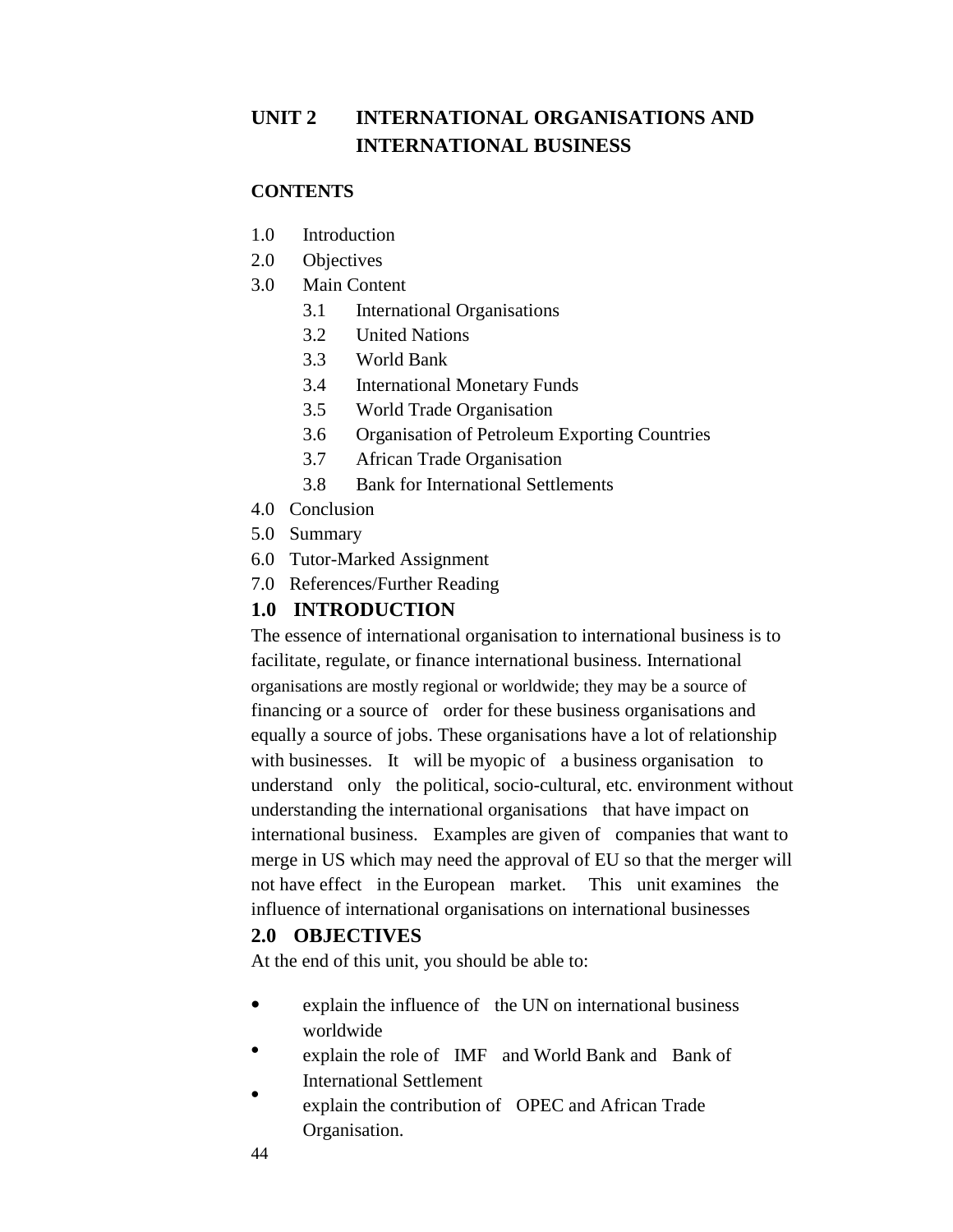# **3.0 MAIN CONTENT**

### **3.1 International Organisations**

It is an association of two or more groups especially countries, with the aim of protecting members� interests in different areas which may include business, culture, military etc.

International organisations include:

- United Nations
- World Bank
- International Monetary Fund
- World Trade Organisation
- Organisation of Petroleum Exporting Countries
- African Trade Organisation
- Bank for International Settlement.

### **3.2 The United Nations**

The UN is the most popular and best-known worldwide organisation. After the World War II, the UN was formed. It has done a lot and many people have viewed its achievement from both the positive and negative angles. The United Nations has 189 member countries. The body is dedicated to the promotion of peace. It also has many other functions related to business. The UN has different programmes and specialised agencies. It equally has autonomous organisation and convention secretariat.

The UN carries out its activities through five main body organs. They include:

- The General Assembly
- The Security Council
- The Economic and Social Council
- The International Court of Justice
- The secretariat.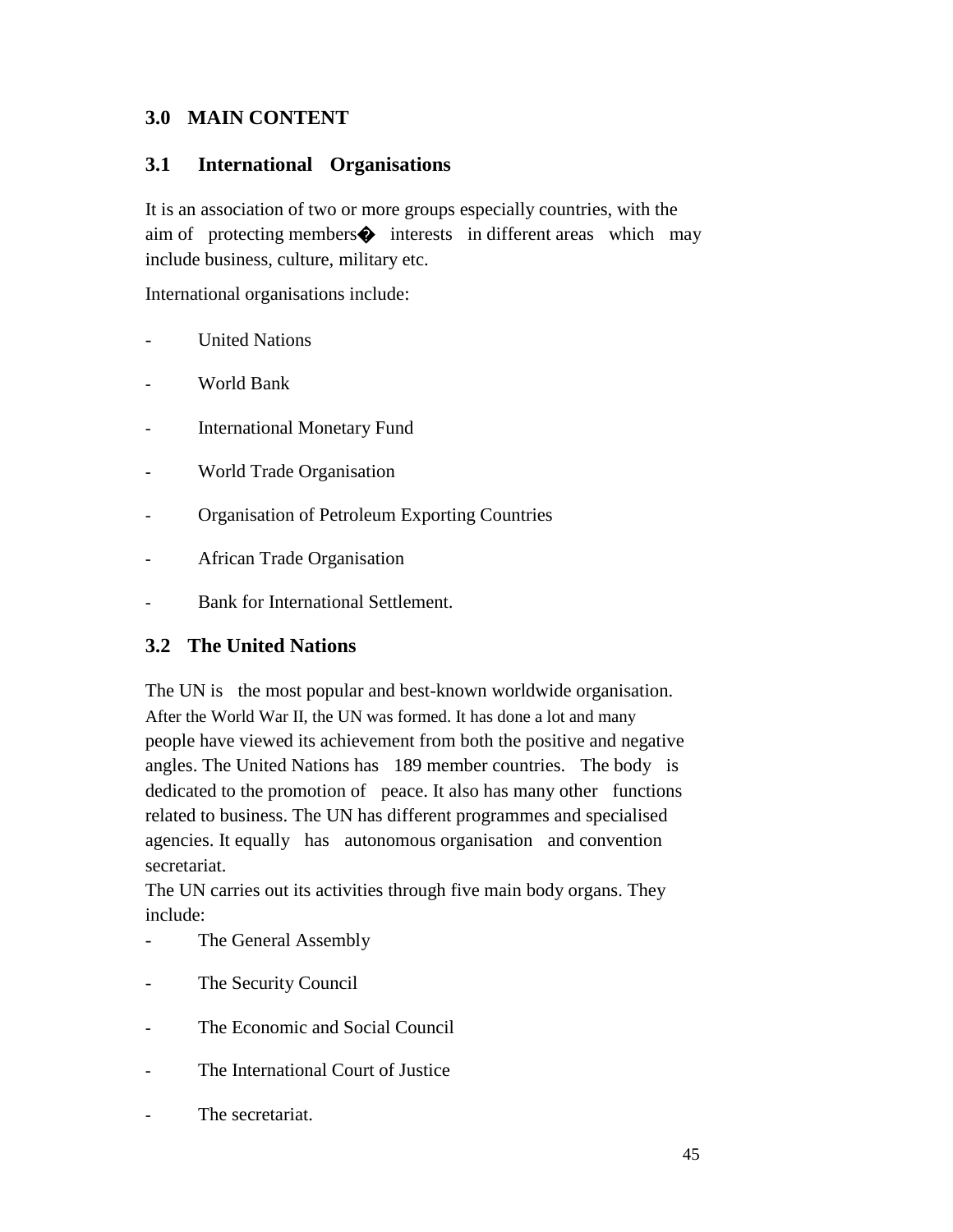#### **i. The General Assembly**

It is a deliberative body of the UN made up of all member nations, each with one vote regardless of size, wealth or power.

#### **ii. The Security Council**

The Security Council consists of five permanent members with veto power. There have been consistent agitations for the expansion of the Security Council.

#### **iii. The Secretariat**

The Secretary General is the head and equally a staff of the UN. The headquarters, which is situated in New York City, is charged with the responsibility of day-to-day administrative functions. At present, Mr. Ban-ki-Moon is the Secretary General. Kofi Anan of Ghana was the immediate past Secretary General of the UN.

#### **iv. The Economic and Social Council (ECOSOC)**

Ball et al (2002) described it as concerned with economic problems such as trade, transport, industrialisation, economic development and social issues, including population, children, housing, women�s rights, racial discrimination, drug trafficking, crime, social welfare, youth, the environment and food.

### **v. International Court of Justice**

The organ is established to resolve disputes among sovereign states and not individuals. The issue of Bakassi between Nigeria and Cameroon is still fresh in our memory.

The question one may ask at this juncture is, what is the contribution of the United Nations to international business? The answer is given by Ball et al (2002) when they state that the UN has contributed to business in the following seven ways.

- When ships sail freely across the seas and through international straits, they are protected by rules legitimised in UN conferences.
- Commercial airlines have the right to fly across borders and to land in case of emergency, due to agreement negotiated by the international civil aviation organisation, a part of the UN system.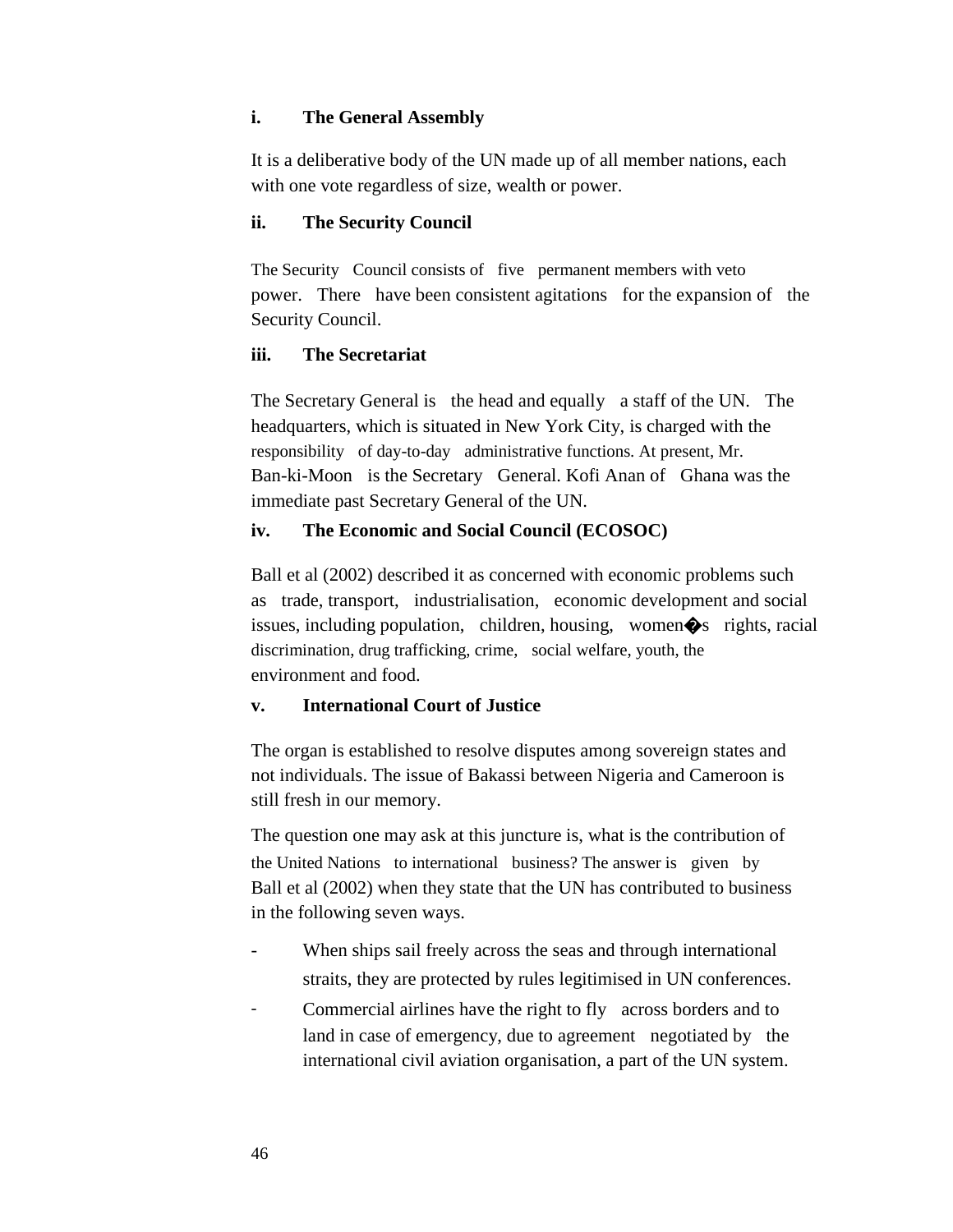- The World Health Organisation sets criteria for pharmaceutical quality and standardises the names for drugs.
- Universal Postal Union protocols prevent losses and allow mails to move across borders.
- International Telecommunication Union allotment of frequencies keeps the airwaves from becoming hopelessly clogged and thus avoids interference among radio transmissions.
- Data collected and redistributed from member states by the World Meteorological Organisation makes possible worldwide and country specific weather forecast.
- The UN sales convention and the UN convention on the carriage of goods by sea help to establish rights and obligations for buyers and sellers in international commercial transaction.

### **SELF ASSESSMENT EXERCISE 1**

What are the contributions of the UN to international business?

# **3.3 The World Bank**

The World Bank is the largest source of development assistance; it provides about \$16 billion loan to its clients i.e. countries. Most of the credit is given to developing countries. The World Bank is otherwise known as International Bank for Reconstruction and Development (IBRD). The World Bank consists of the followings.

- World Bank
- International Finance Corporation (IFC)
- International Development Association (IDA)
- Multinational Investment Guarantee Agency (MIGA)
- International Center for Settlement of Investment Disputes (ICSID)

The World Bank gives out what is called hard-loan which is made payable in hard, convertible currencies at market interest rates with normal market maturities.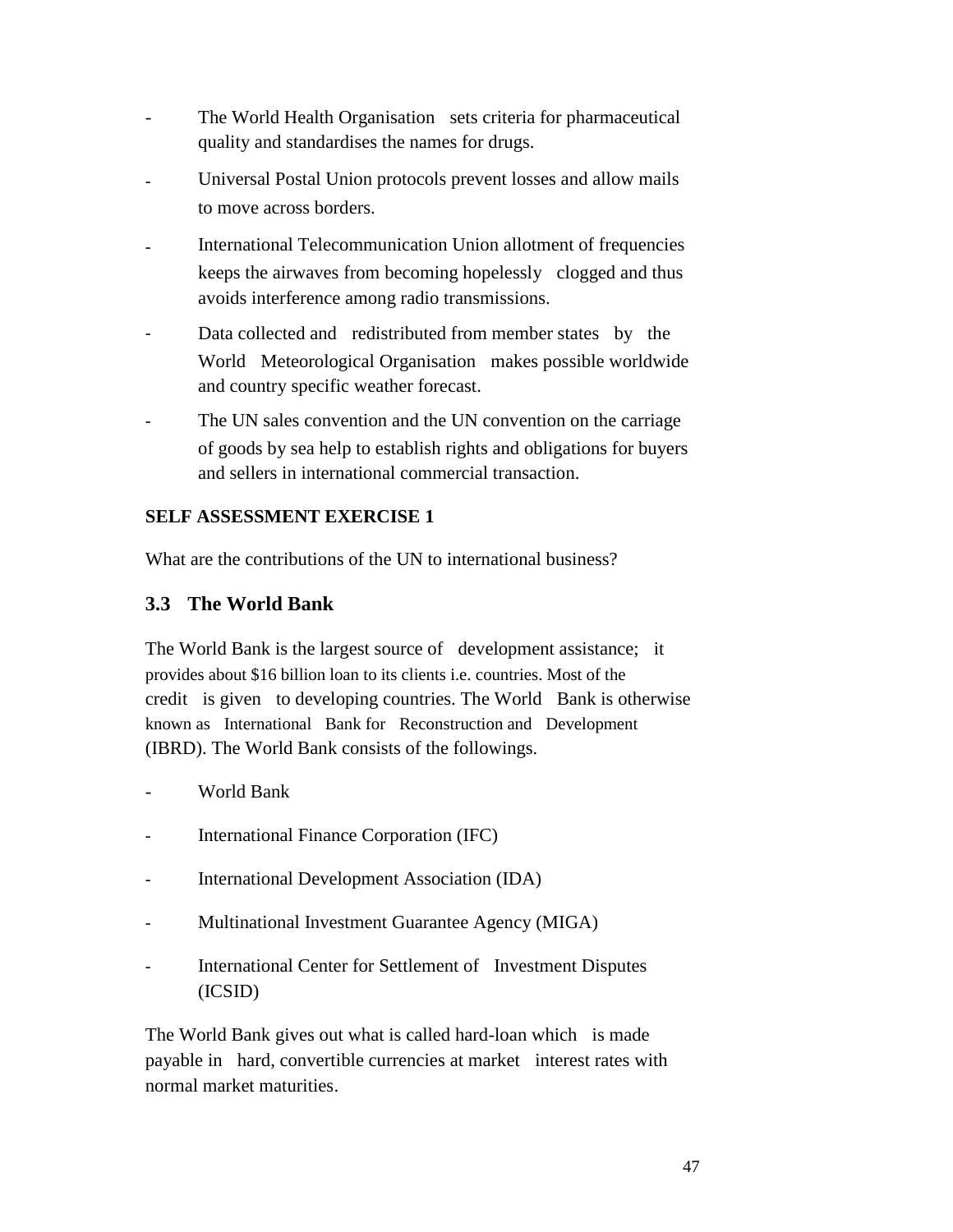The World Bank has the following organisations under it:

#### **i. International Finance Corporation (IFC)**

It is the World Bank�s group investment banker; it operates in the developing countries with private risk ventures and creation of local capital markets.

#### **ii. International Development Association (IDA)**

It gives out soft loans to developing countries and repayable in soft, convertible currencies carrying low or no interest obligation. The loans are frequently long term, up to 40 years, and may grant grace period of up to 10 years during which no payments are required.

### **iii. The Multilateral Investment Guarantee Agency (-MIGA)**

This agency operates foreign investment in about 152 countries that are members MIGA issues contract in most developing countries. Ball et al (2002), say �MIGA, had issued more than 420 contracts to private investors for projects in some 70 developing countries facilitating more than \$30 million in private investment $\bullet$ 

### **iv International Centre for Settlement of Investment Disputes (ICSID)**

Just like International Court of Justice, ICSID provides facilities for settlement by conciliation or arbitration of investment disputes between foreign investors and their host countries.

World Bank therefore impacts business for the fact that loans are given out, members of host countries feel the impact of this either directly or indirectly.

### **3.4 International Monetary Fund (IMF)**

IMF business is more with government. Despite this, it has a tremendous effect on business worldwide. The main objectives of IMF include:

- orderly foreign exchange agreements
- convertible currencies
- shorter duration and lesser degree of balance of payments disequilibrium.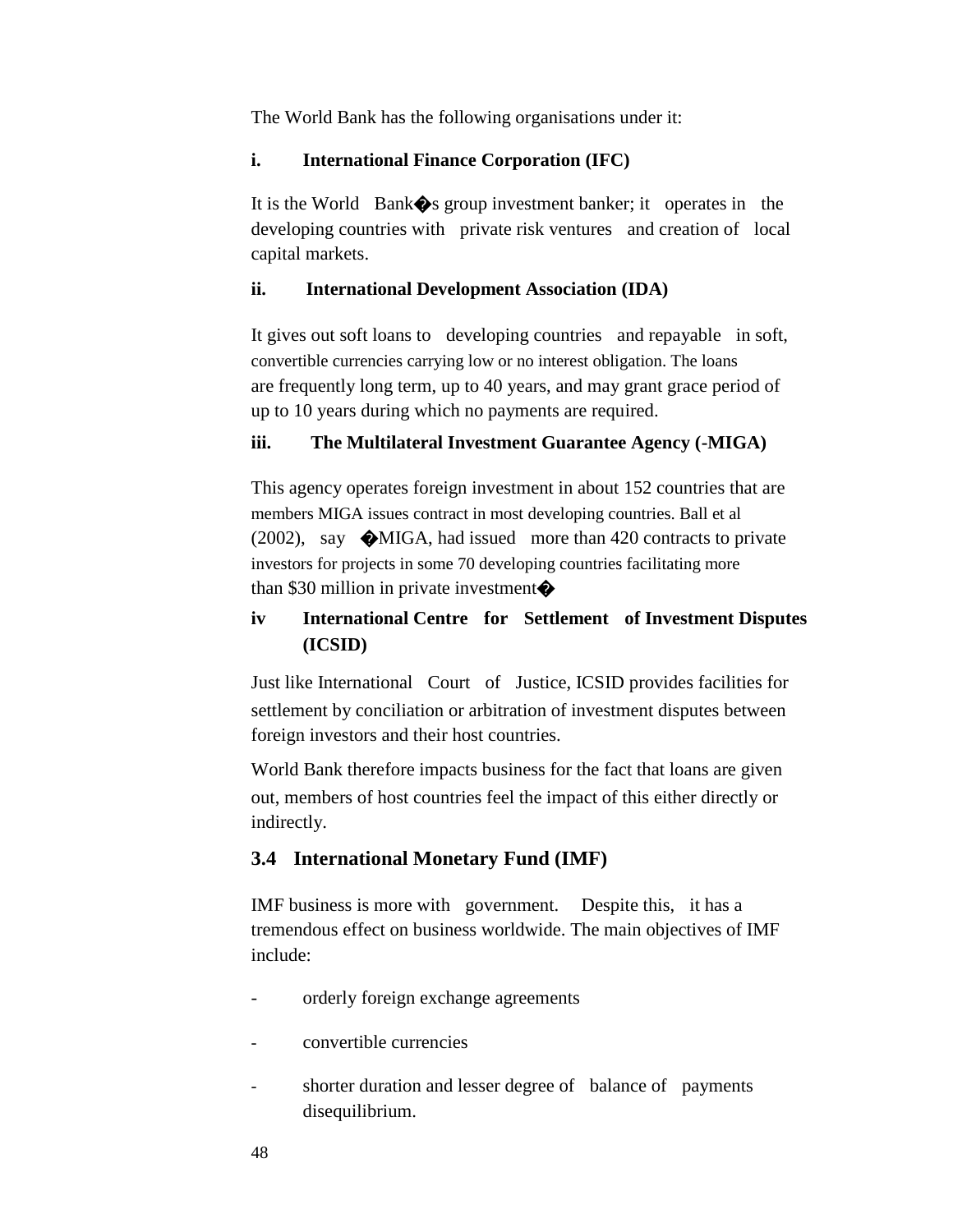Before now, IMF was charged with the responsibility of fixing permanent exchange rate among member nations, which was fixed at \$35 per ounce of gold.

In the 1970s and 1980s, there were some fundamental changes in IMF. The major change was the abandonment of the fixed exchange rate and the adoption of the floating exchange rate.

The IMF had more power for firm surveillances which permits it to influence or even dictate fiscal and monetary policies of member countries. The IMF contributes to policy coordination among the major industrialised countries known as G7, which are: Canada, France, Germany, Italy, Japan, the UK and the USA.

IMF has conditionality and cooperation with the World Bank. The two organisations work with borrowing member countries in what is called Structural Adjustment Facilities (SAFs) or Enhanced Structural Adjustment Facilities (ESAF).

The effect of IMF on international business is equally direct and indirect. The indirect is the policy a country adopts which affects her business.

If a country limits her import and expands her export, it means companies coming to operate in a host country will be limited in their business activities.

### **3.5 World Trade Organisation**

As the name connotes the World Trade Organisation impacts greatly on international business activities. It has its direct and indirect effects on international business.

Ball et al (2002) opine that WTO is a multinational organisation designed to deal with value of trade among nations. The WTO works with its core agreements, which were negotiated, signed and ratified by world $\diamondsuit$ s most trading nations .WTO has its headquarters in Geneva, Switzerland. It has 140 countries as members.

WTO has made its impact felt in the area of trade restrictions.

The general agreement on tariff and trade was signed in 1947. The general tariff among member nations was reduced from 40 percent to five percent. Issues of tariff among member nations for instance, like disputes were amicably settled by GATT. Because of this, trade in manufactured goods multiplied up to 20 times.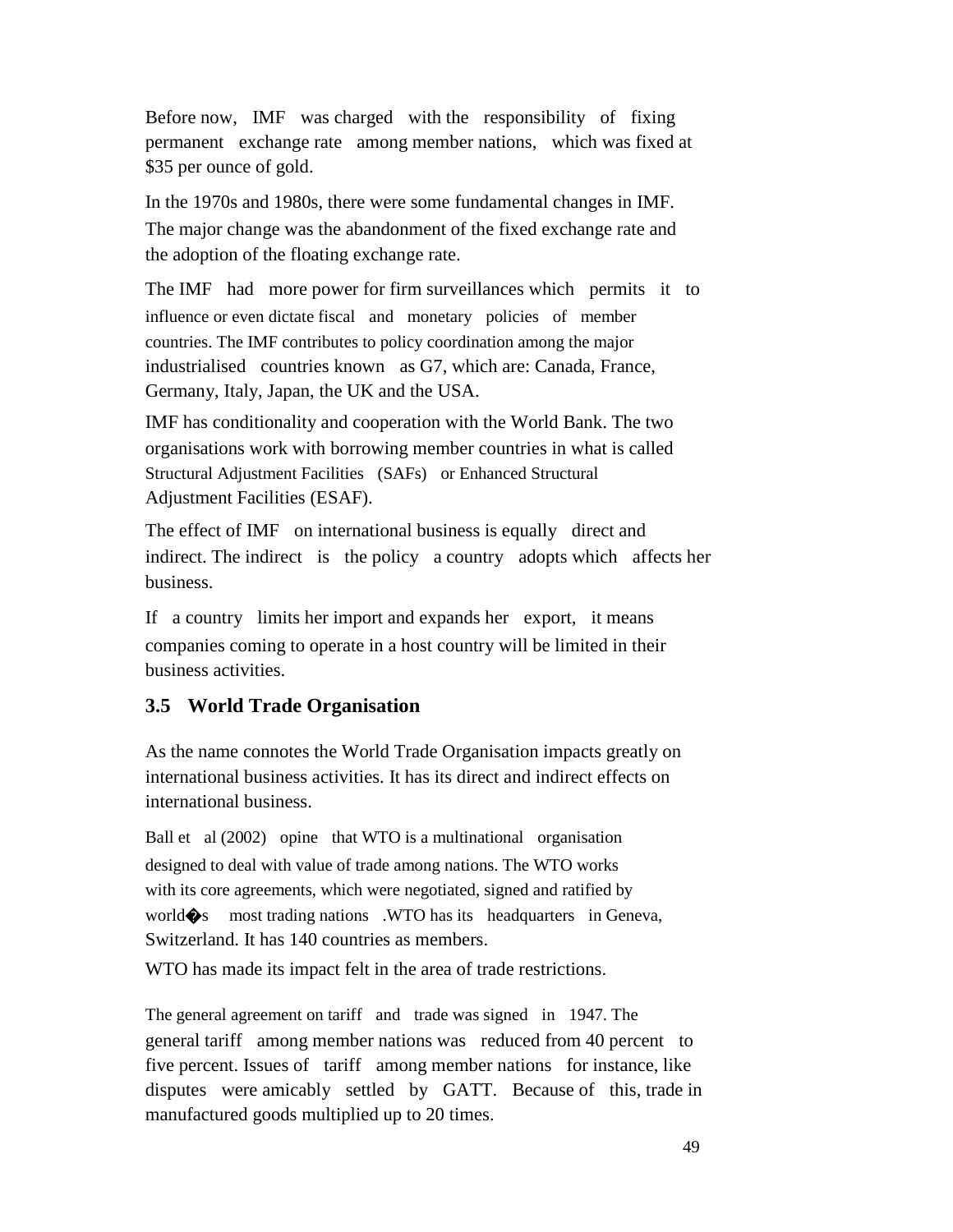WTO has many problems, among which are the following.

- Regional Trade Agreements (RTAs) are weakening WTO.
- RTAs are destroying trade at the expense of countries that are not party to the agreements.
- There have been a lot of protests from member countries.
- The question of whether member countries abide by the decisions of GATT or not.

#### **3.6 Organisation Of Petroleum Exporting Countries (OPEC)**

The Organisation of Petroleum Exporting Countries (OPEC) is a large group of countries made up of Algeria, Angola, Indonesia, Iran, Iraq, Kuwait, Libya, Nigeria, Qatar, Saudi Arabia the United Arab Emirate, Venezuela and Ecuador (which rejoined OPEC in November 2007). The organisation has maintained its headquarters in Vienna since 1965, hosting regular meetings among the oil ministers of its member states. The principal aim of OPEC according its statute, is the determination of the best means for safeguarding their interests. The member nations individually and collectively devise ways and means of ensuring the stabilisation of prices in international oil markets with a view to eliminating harmful and unnecessary fluctuations, giving due regard at all times to the interests of the producing nations and to the necessity of securing a steady income for the producing countries. Efficient, economic and regular supply of petroleum to consuming nations and a fair return on their capital to those investing in the petroleum industry is another serious function of OPEC.

OPEC�s influence in the market has been called into question; several members of OPEC alarmed the world on triggered high inflation across the developing and developed world when they used oil embargo in the 1973 oil crisis. OPEC�s ability to control the price of oil has diminished somewhat, since the discovery and development of large oil reserves in the Gulf of Mexico and the North Sea, the opening up of Russia and market modernisation.

OPEC nations still account for two-thirds of the world $\diamondsuit$ s oil services and in 2005, 41.7 percent of the world $\hat{\mathbf{\bullet}}$ s oil production, affording them considerable control over the global market. The next largest groups of producers are the post Soviet States which produced 23.8 percent and 14.8 percent respectively of the world $\diamondsuit$ s total production. As early as 2003, concerns that OPEC members had little excess pumping capacity 50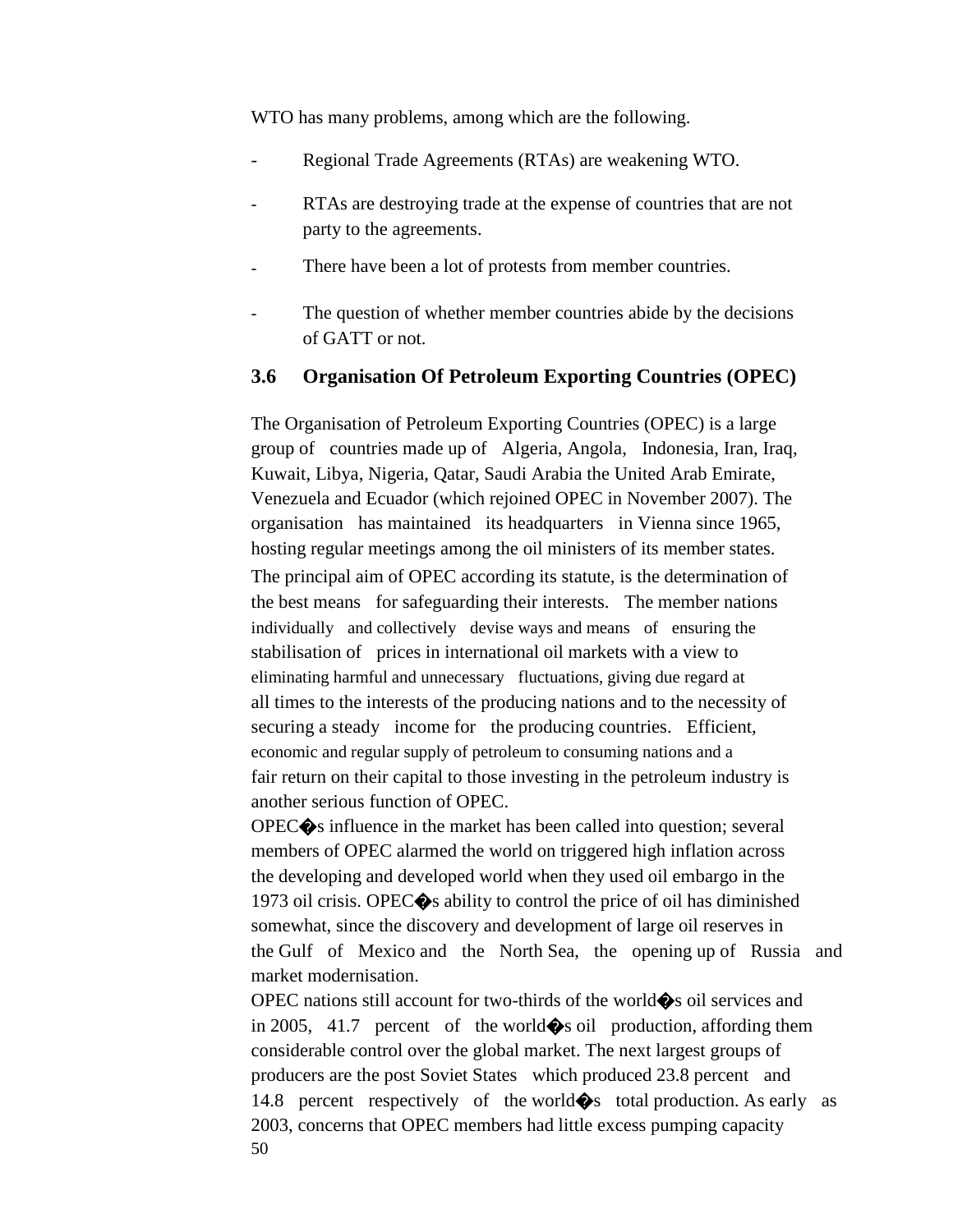sparked speculations that their influence on crude oil prices would begin to [slip. \(www.wikepedia.com\)](http://www.wikepedia.com/).

One major OPEC achievement is pricing. The body has had considerable influence on oil pricing. Any international businessman in area of energy would do well by taking cognisance of OPEC $\diamondsuit$ s views before making any decision.

Oil sales worldwide are denominated in US dollars; changes in the value of the dollar against other world currencies affect OPEC�S decisions on how much oil to produce.

### **3.7 African Trade Organisations**

Ball et al (2002) reported that to promote economic growth throughout the continent, several African countries have formed trade and investment organisations. Three of these organisations are the Economic Community of West African States (ECOWAS), the Common Market for Eastern and Southern Africa (COMESA), and the Southern African Development Countries (SADC).

# **3.8 Bank For International Settlements**

Ball et al (2002) reported that Bank for International Settlements (BIS) is an international organisation that fosters cooperation among central banks and international financial institutions. The BIS deals with government and government agencies, it does not accept deposits from or provide financial services to private individuals or corporations.

The BIS has four main functions.

- A forum for international monetary cooperation
- A centre for research
- A banker to central banks
- An agent or trustee with regards to various international financial arrangements.

# **SELF ASSESSMENT EXERCISE 2**

Discuss the contributions of OPEC to its member countries.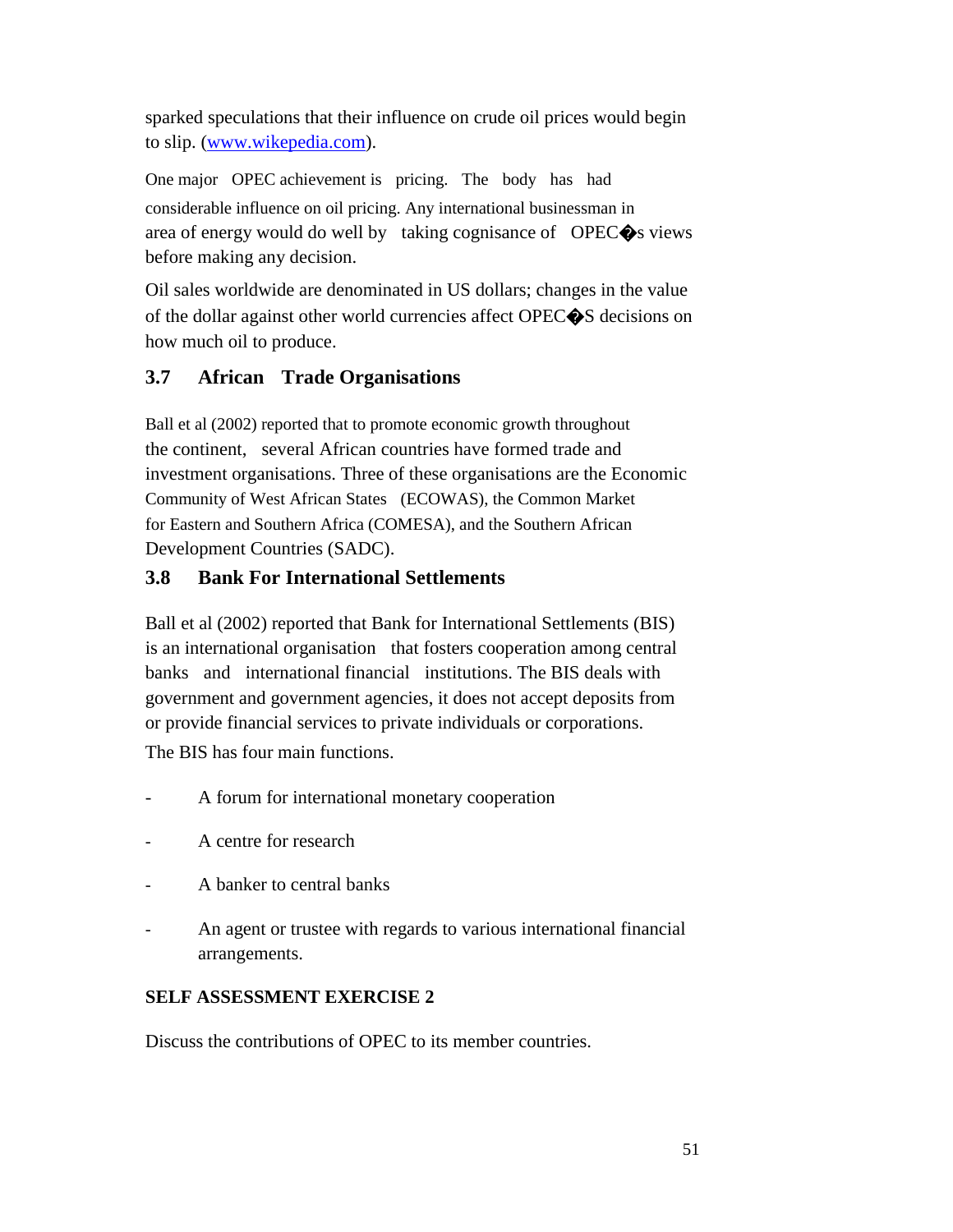### **4.0 CONCLUSION**

International organisations are necessary for the growth of international business. These organisations are needed for the growth of the business environment. International organisations have influence on business and business people worldwide. Most of these organisations are more or less government organisations, with the aim of fostering unity among member nations.

#### **5.0 SUMMARY**

In this unit you have learnt the followings.

- $\bullet$ The role and history of the UN in international business activities.
- $\bullet$ World Bank and its contributions to international business.
- $\bullet$ IMF and World Bank�s role in improving trade activities among member nations.
- $\bullet$ How OPEC has been a contributory agency in international business cycle.
- $\bullet$ How Bank of International Settlement has facilitated international monetary exchange.
- $\bullet$ The role of African Trade Organisation in business in African countries.

#### **6.0 TUTOR-MARKED ASSIGNMENT**

Discuss the contributions of the UN in fostering business activities world-wide.

#### **7.0 REFERENCES/FURTHER READING**

Ball A. D. *et al* (2002). *International Business the Challenge of Global Competition,* (6<sup>th</sup> ed.). Irwin: McGraw-Hill.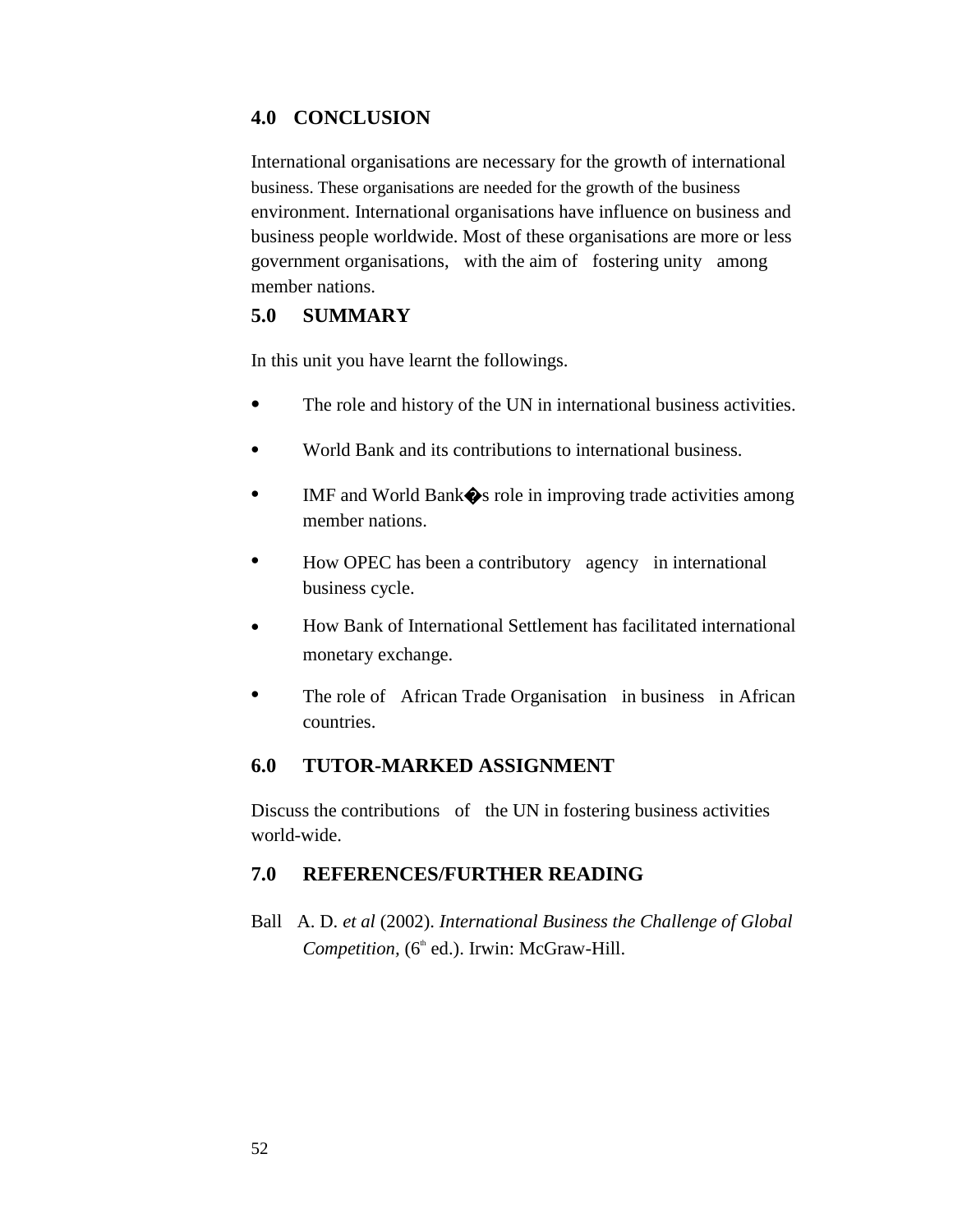# **UNIT 3 INTERNATIONAL BUSINESS RESEARCH**

### **CONTENTS**

- 1.0 Introduction
- 2.0 Objectives
- 3.0 Main Content
	- 3.1 International Business Research
	- 3.2 International and Domestic Research
	- 3.3 Recognising the Need for International Research
	- 3.4 Determining Research Objectives
	- 3.5 Conducting Secondary Research
	- 3.6 Conducting Primary Research
	- 3.7 The International Information System
- 4.0 Conclusion
- 5.0 Summary
- 6.0 Tutor-Marked Assignment
- 7.0 References/Further Reading

### **1.0 INTRODUCTION**

Business research is the first step taken by any businessman before investing his money in either domestic or international business. A lot of businessmen started business without research, the consequences are better imagined. Because of information technology, research has become easier; one can be in one $\diamondsuit$ s own house and get information from another country with the press of a button. An international businessman must know about research, its objective, how to conduct research with the use of both primary and secondary sources of information. When all these are done before going international, business failure becomes less.

# **2.0 OBJECTIVES**

At the end of this unit, you should be able to:

- $\bullet$ define international business research
- $\bullet$ give reasons for international research
- $\bullet$ explain the research objectives
- $\bullet$ explain how to conduct secondary and primary research.

### **3.0 MAIN CONTENT**

### **3.1 International Business Research**

This is a research that is carried out about another country with the aim of doing business in such a country once the research is favourable.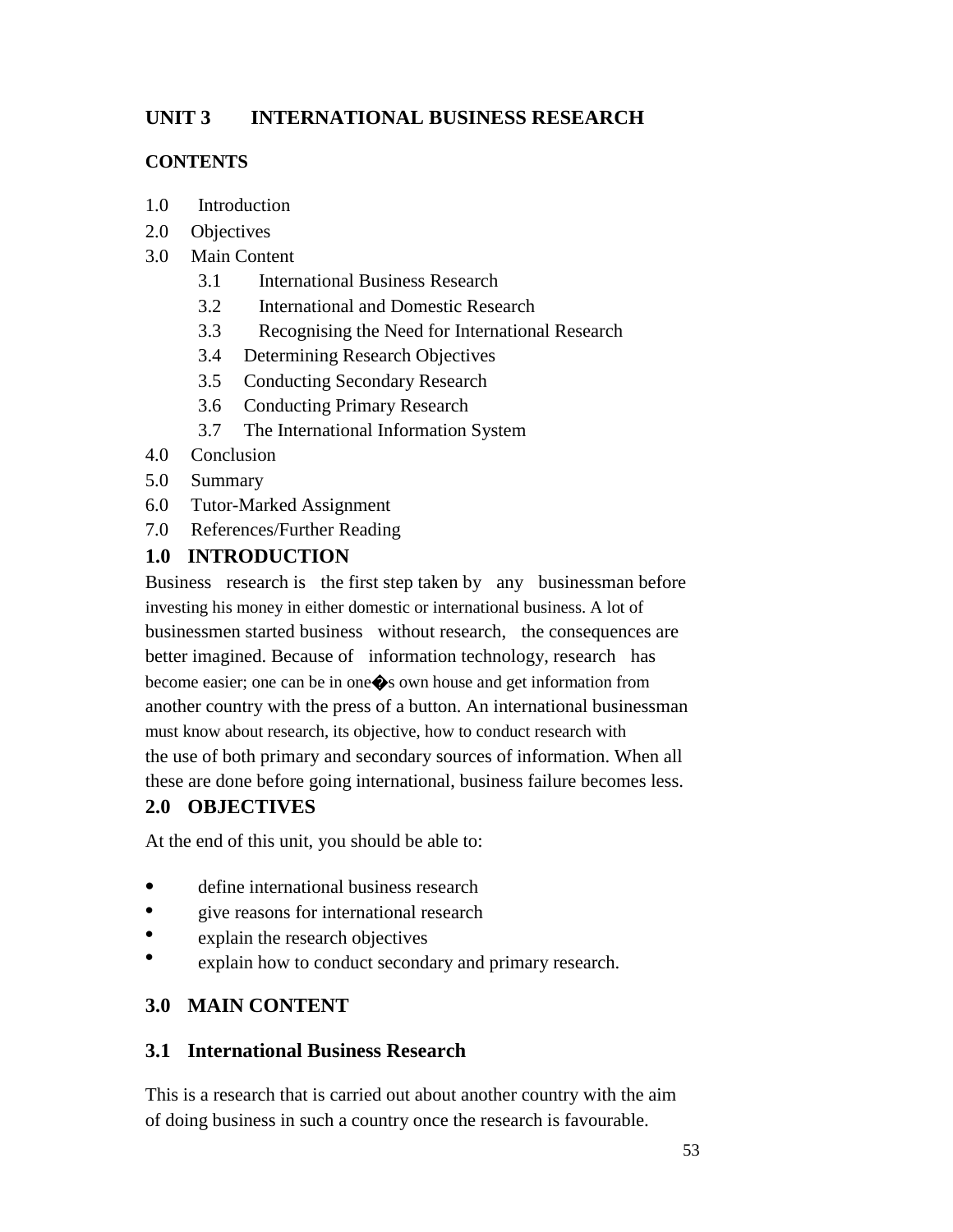# **3.2 International and Domestic Research**

International research is the same as domestic research. They have some basic differences which are listed below.

#### **- New Parameters**

Doing business abroad thus implies that the researcher must look at the following parameters:

- $\bullet$ Duties of different countries
- $\bullet$ Foreign currencies and changes in their values
- $\bullet$ Different modes of transportation
- $\bullet$ International documentation.

#### **- New Environmental Factors**

When going international in research, the following environmental factors are encountered that may not be found in domestic environment.

- $\bullet$ Culture of the host country
- $\bullet$ Political system
- $\bullet$ Societal structures and language
- $\bullet$ Legal issues
- $\bullet$ Technology
- **Number of Factors Involved**

While going international in research, you need to get results and be able to:

- $\bullet$ compare result and activities across countries.
- $\bullet$ learn from its international operations and must find ways to apply the new lessons learned to different markets.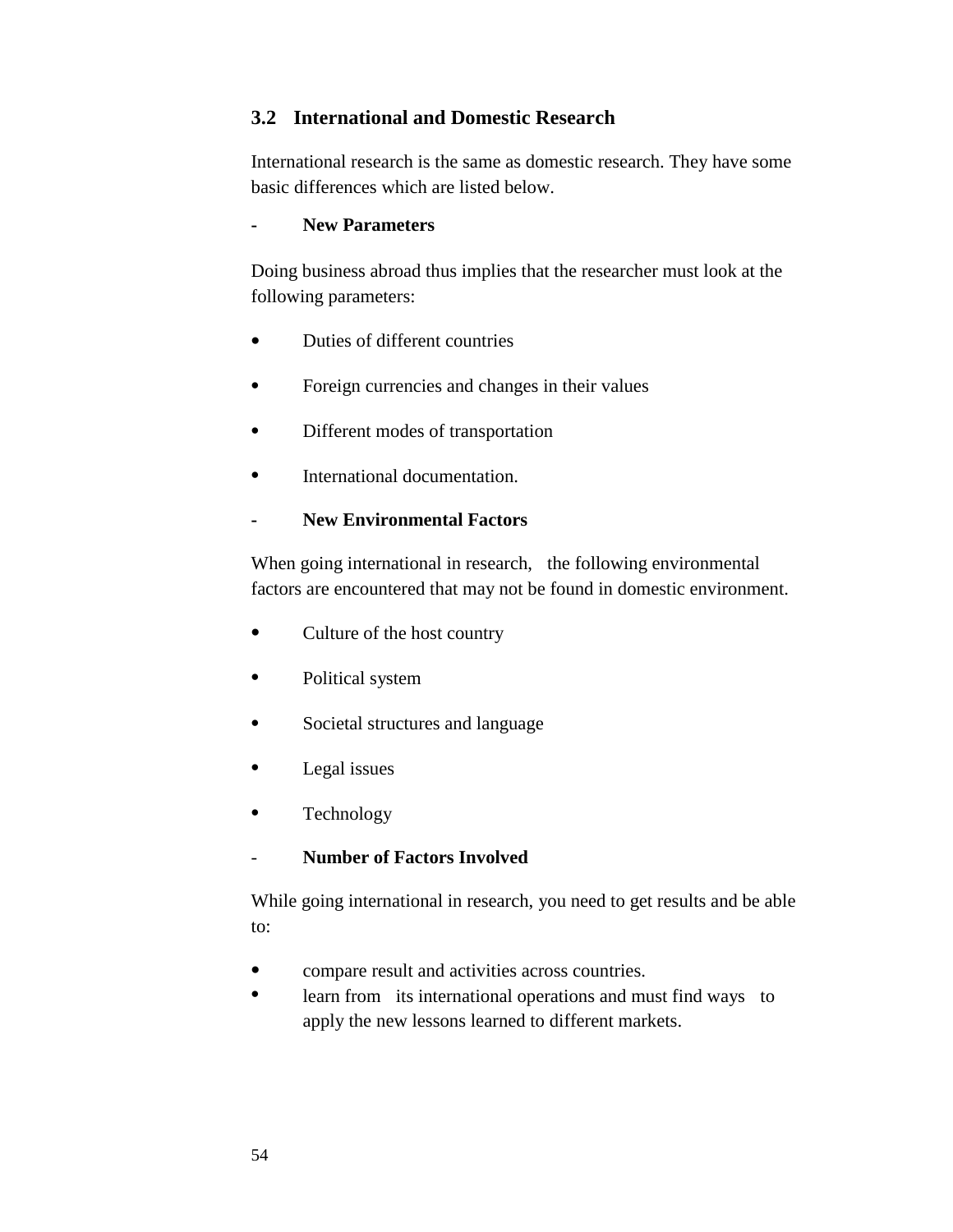#### - **Broader Definition of Competition**

It has been discovered that firms have greater variety of competition than that found in the home market.

### **SELF ASSESSMENT EXERCISE 1**

What is the difference between domestic and international research?

#### **3.3 Recognising the Need for International Research**

Research is necessary but a lot of managers are reluctant to engage in international research for the following reasons:

- i. Lack of sensitivity to differences in culture, consumer tastes and market demands.
- ii. Limited appreciation for the different environment abroad.
- iii. Lack of familiarity with national and international data sources and mobility to use international data once they are obtained.
- iv. Firms often build their international business activities gradually and frequently based on unsolicited orders.

### **3.4 Determining Research Objectives**

Your objectives will be on whether you want to:

- export
- import or
- go into market expansion

One major objective of international research is to discover new foreign market opportunities.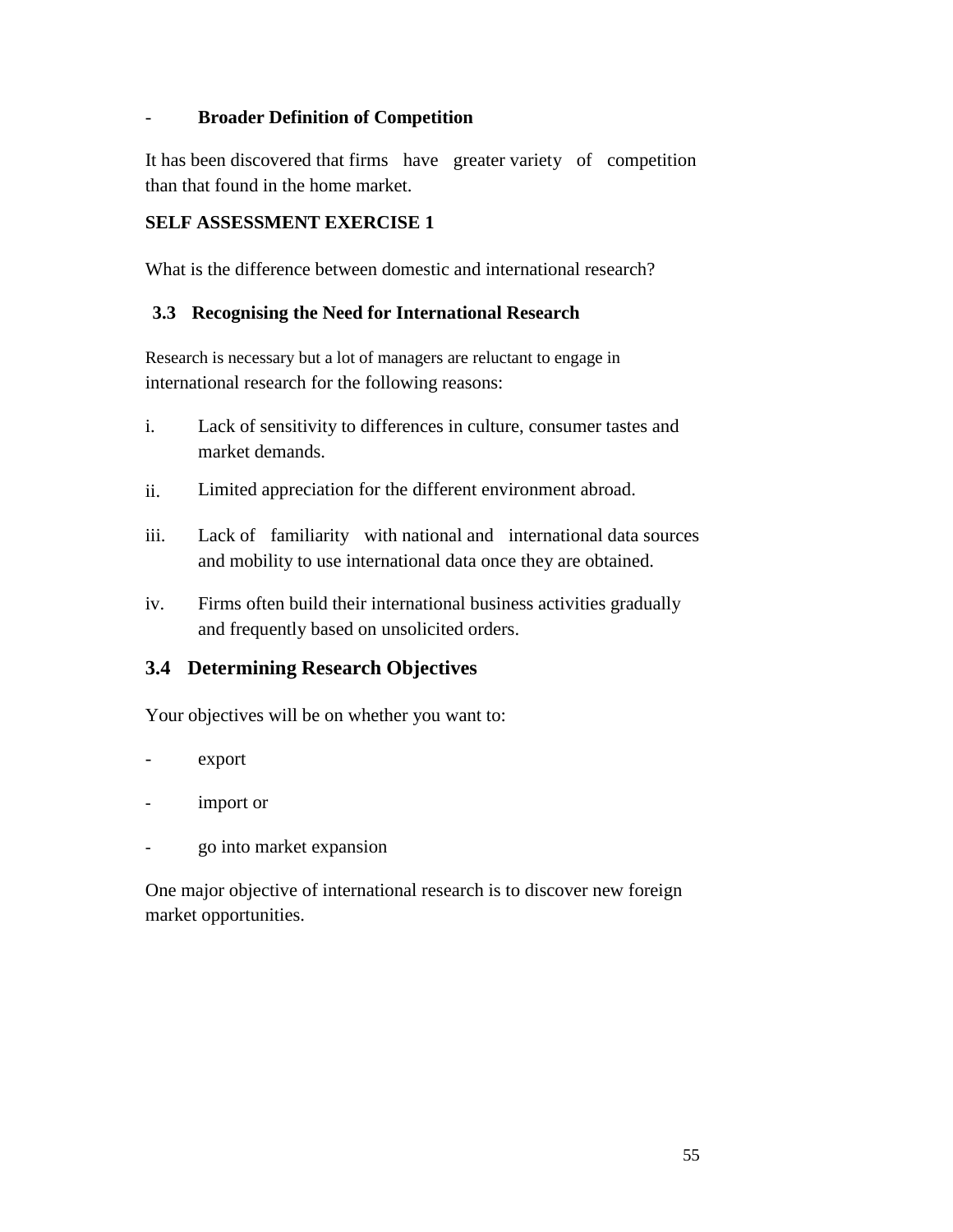STAGE ONE

PRELIMINARY SCREENING FOR

ATTRACTIVE COUNTRY MARKETS.

A KEY QUESTION TO BE ANSWERED:

WHICH FOREIGN MARKETS WARRANT

DETAILED INVESTIGATION?



# **A SEQUENTIAL PROCESS OF RESEARCHING FOREIGN MARKET POTENTIALS**

**Source:** Czinkotta M. R.; Ikka, A. R. and Michael, H. M. (2002). *International Business*. (Sixth Edition.) USA: Southwestern Thompson Learning.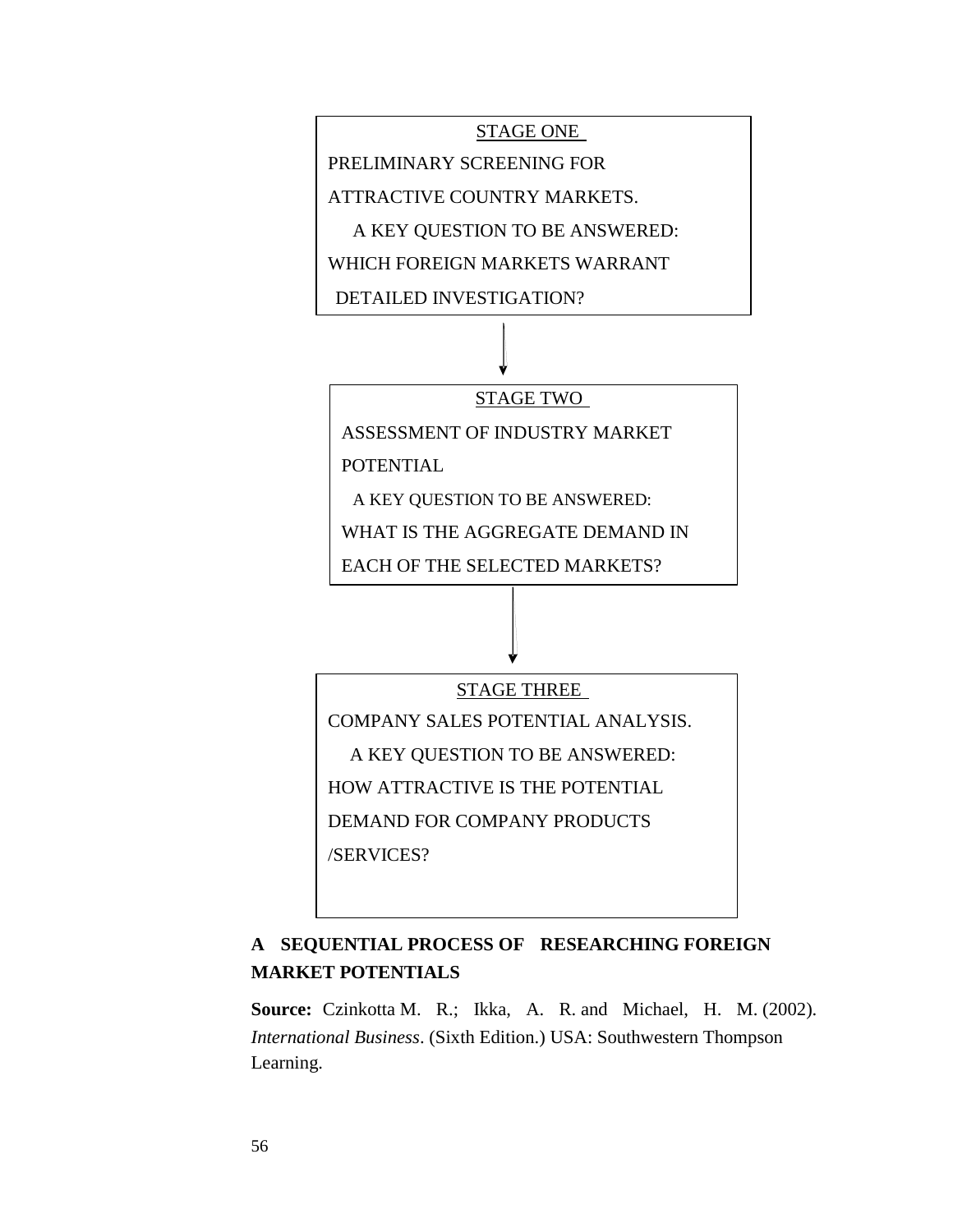### **3.5 Conducting Secondary Research**

In conducting secondary research, the following process must be observed:

- i. Identifying sources of data.
- ii. Selection of secondary data.
- iii. Interpretation and analysis of secondary data.
- iv. Data privacy.

#### **(i) Identifying Sources of Data**

Secondary data can be got from,

- Government
- International organisation
- Service organisation
- Trade association
- Directories and newsletters
- Electronic information services.

#### **(ii) Selection of Secondary Data**

Secondary data are readily available, cheap and quick to get. Secondary data should be evaluated as:

- the quality of their source or sources
- how recent they are
- relevancy to task at hand

### **(iii) Interpretation and Analysis of Secondary Data**

Secondary data, when collected, may not be so useful not until they are converted into information. They are used as proxy information to arrive at conclusions.

#### **(iv) Data Privacy**

Data collected must be guarded jealously because the information collected is sensitive.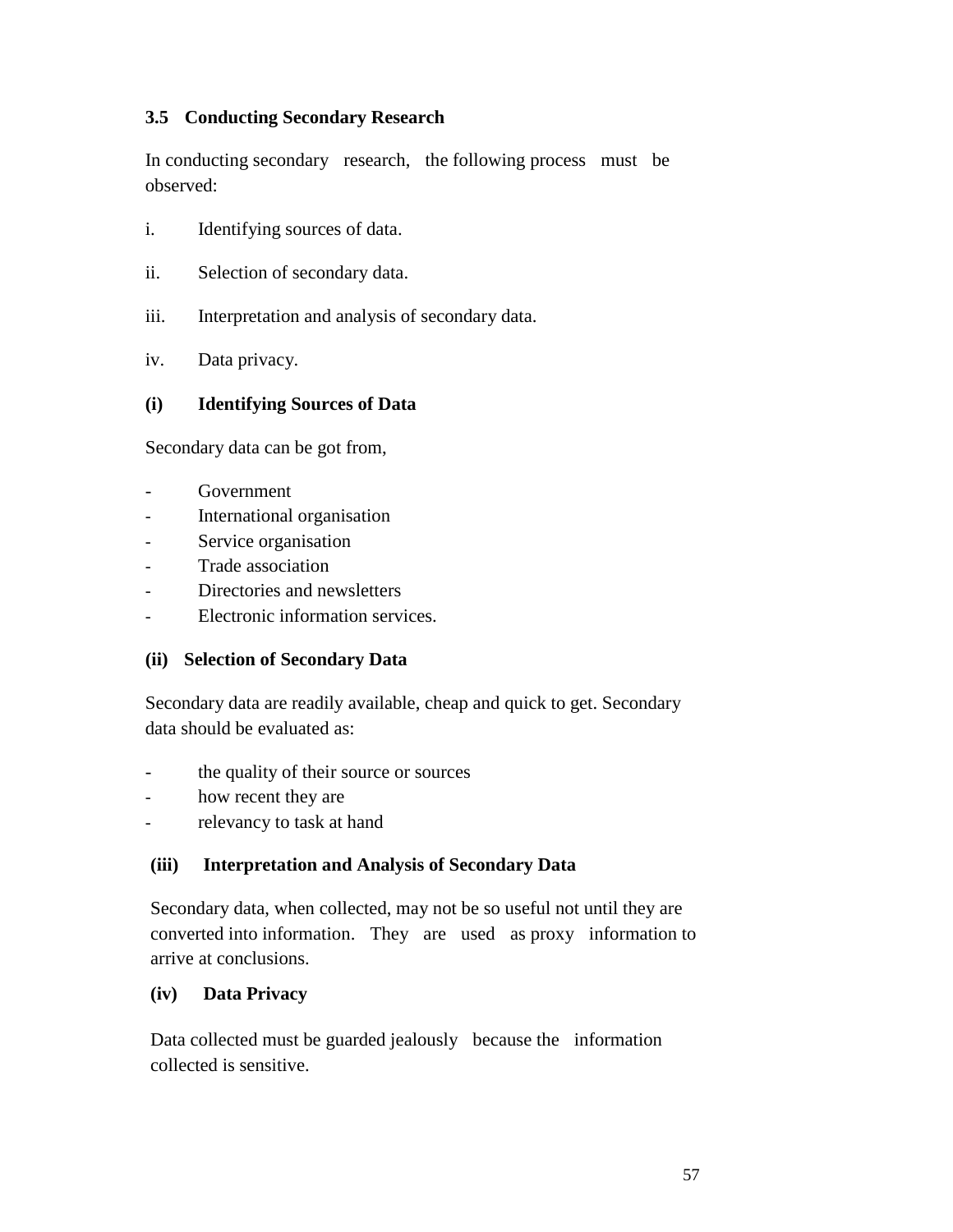### **3.6 Conducting Primary Research**

Primary data are obtained by firms to fill specific information needs. Czinkota et al (2002) went further to buttress that a typical primary research intends to answer clear-cut questions such as the followings.

- What are the sales potentials for measuring equipment in Malaysia?
- How much does the typical Greek consumer spend on fast food?
- What effect will new type of packaging have on meat consumers in Norway?
- What service standards do industrial customers expect in Japan?

Conducting primary research involves decision in the following areas:

#### **(i) Industrial versus Consumer Sources of Data**

A decision must be arrived at as to whether the research is going to be based in an industrial or consumer product area. In a consumer market, the population is large while the population in an industrial market is less. If research is done in an industrial market, differences between users and decision makers are important because of their personality  $\diamondsuit$ s outlook and their evaluative criteria. It means that you must determine the focus of the research because it is important to have a well conducted research.

#### **(ii) Determination of the Research Technique**

It is interesting to know that there are a lot of factors to be considered before selecting a research technique.

- Objective of the data sought.
- Is the data subjective or objective?
- Is the data collected in the real world or controlled environment?
- Is it historical factors?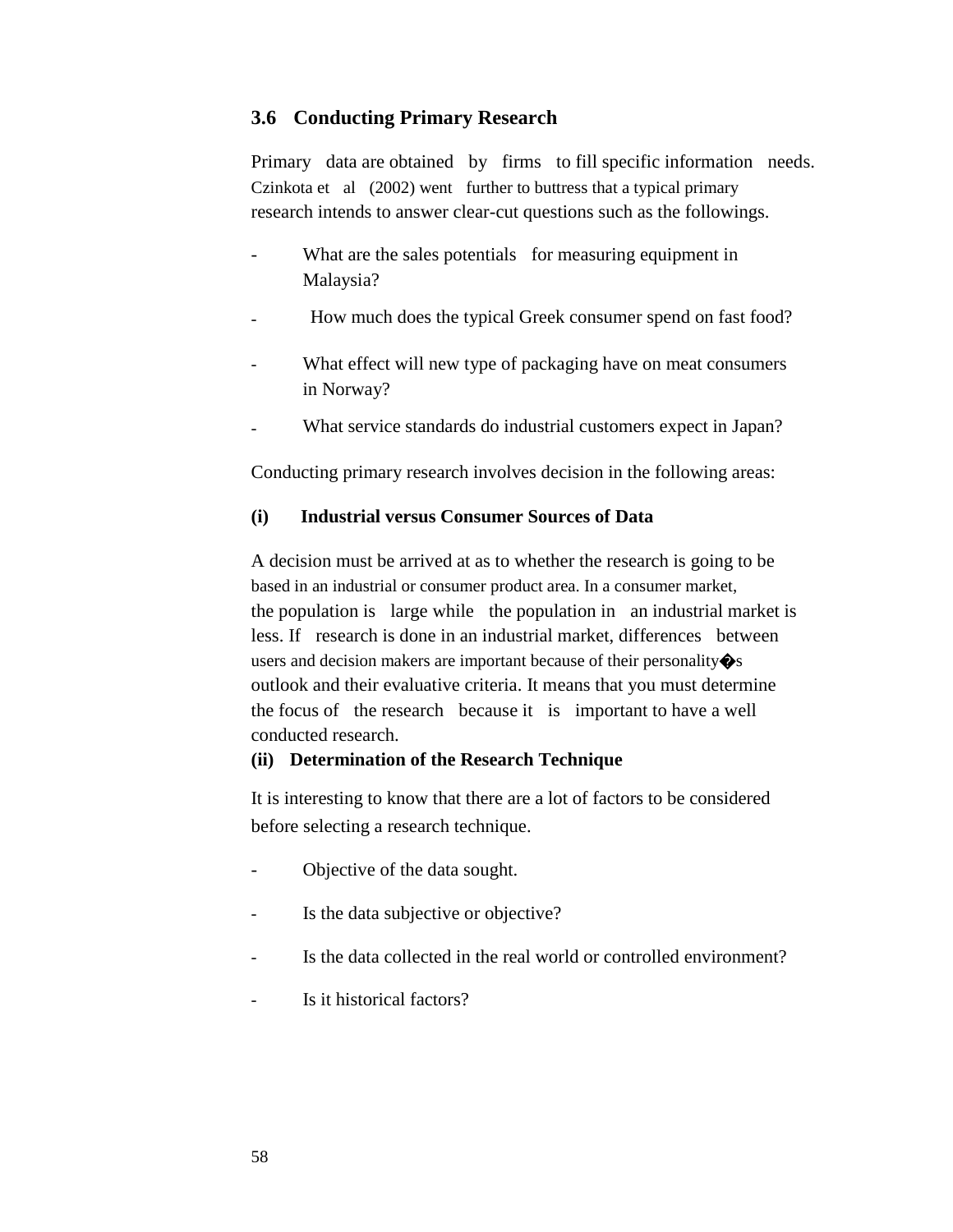Once all these are determined, you can choose any of the following techniques of research:

### **a. Interviews**

Major disadvantage is that bias can set in.

### **b. Focus group**

A group of knowledgeable people are gathered for a limited period of time (two to four hours), with about seven to ten participants, a topic is introduced and discussed.

### **c. Observation**

It requires the researcher to play the role of a non participating observer of activity and behaviour.

# **d. Surveys**

As defined by Czinkota et al (2002), survey is usually conducted via questionnaires that are administered personally, by mail, or by telephone. Use of the survey technique presupposes that the population under study is accessible and able to comprehend and respond to the questions posed through the chosen medium.

# **e. Experimentation**

It determines the effect of an intervening variable and helps establish precise cause-and-effect relationships, it is difficult to implement in international research, it faces the task of designing an experiment in which most variables are held constant or are comparable across cultures.

# **SELF ASSESSMENT EXERCISE 2**

Discuss five research techniques in detail.

# **3.7 The International Information System**

The international information system is defined as the systematic and continuous gathering, analysis and reporting of data for decision-making according to Czinkota et al (2002).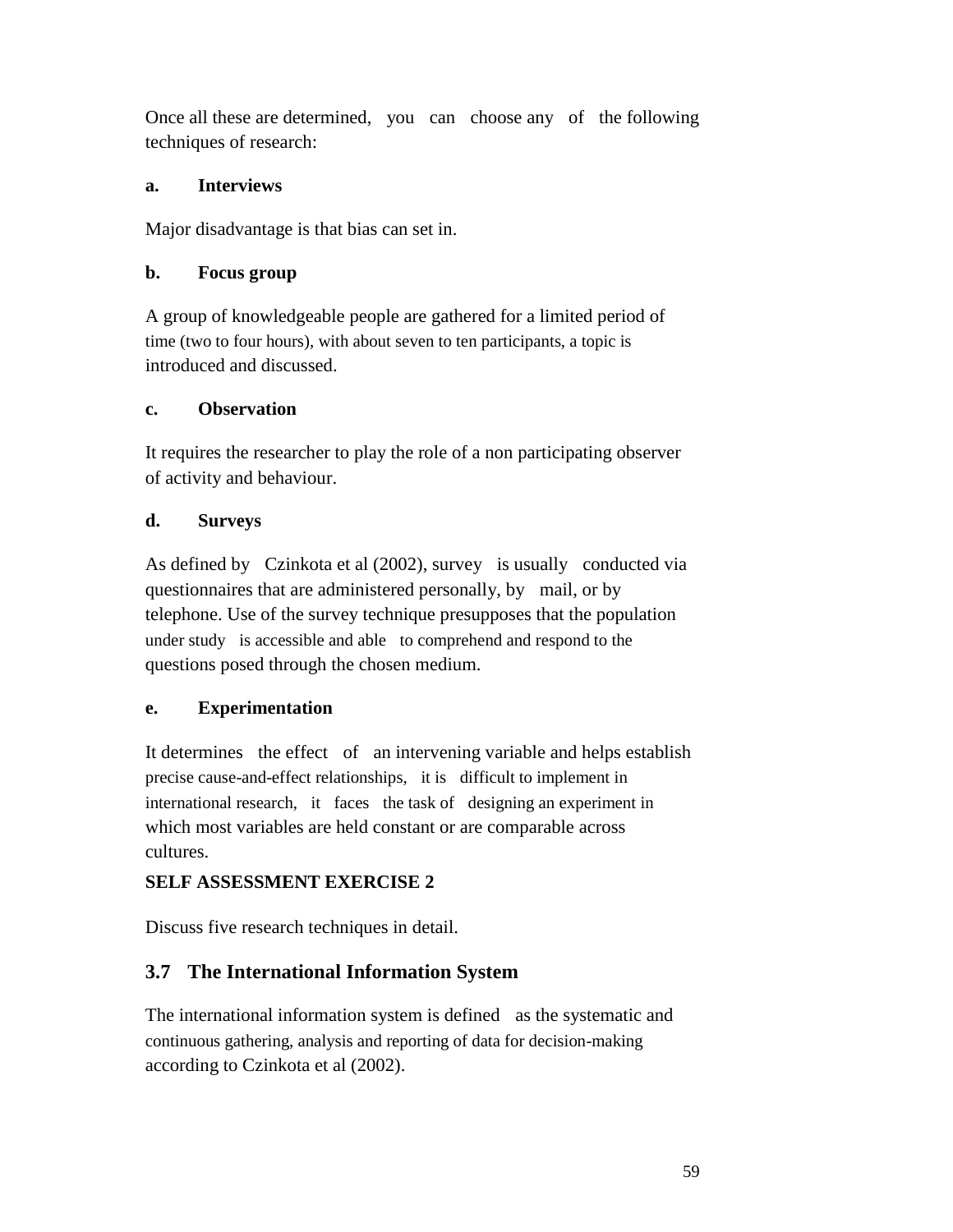#### These data must be:

- relevant
- timely
- flexible
- accurate
- exhaustive
- consistent
- convenient

It has been discovered that the use of information system is increasing greatly especially in export field; most companies establish export complaint system.

There are three ways in which information system can be enriched, they include:

#### **i. Environmental Scanning**

It promotes a customer�s information in political, social and economic affairs internationally or changes in attitudes of public institutions and private citizens, and on possible upcoming alteration.

#### **ii. Delphi Studies**

It is a means for aggregating the judgments of a number of experts who cannot come together physically, Czinkota et al (2002). This type of research clearly aims at qualitative measures by seeking a consensus from those who know rather than average responses from many people with only limited knowledge.

#### **iii. Scenario Building**

Czinkota et al (2002) believes that information obtained through environmental scanning or Delphi studies can then be used to conduct a scenario analysis. One approach involves the development of a series of plausible scenarios that are constructed from trends observed in the environment. Another method consists of formally reviewing assumptions built into existing business plans and positions. Subsequently, some of these key assumptions such as economic growth 60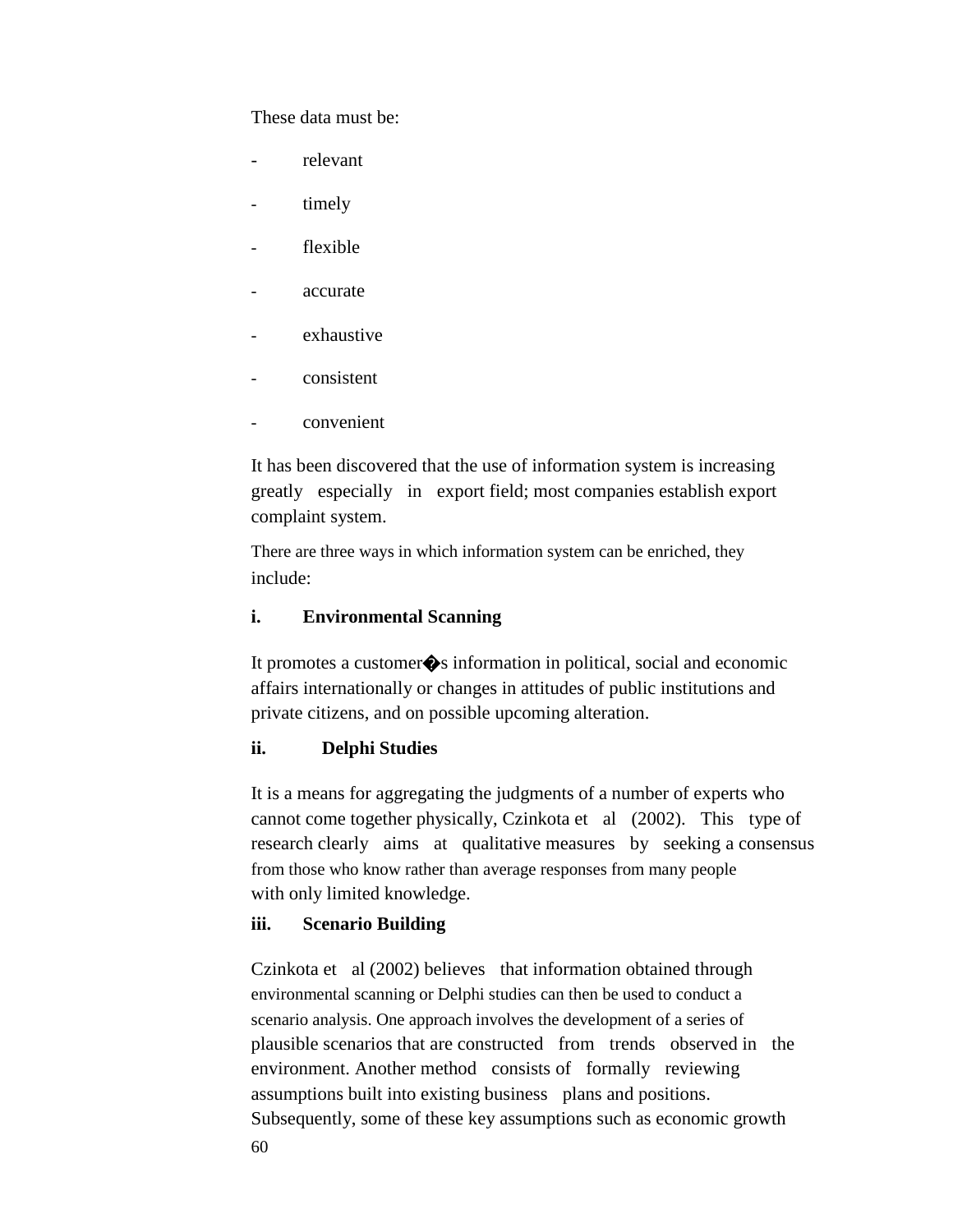rates, import penetration, population growth and political stability can be varied by projecting variations for medium to long-term period, completely new environmental conditions can emerge. The conditions can then be analysed for their potential, domestic and international impact on corporate strategy.

### **4.0 CONCLUSION**

Research is the key to international business success. The process and the procedure must be properly followed. Any attempt to short-cut international research will lead to a company�sdisaster.

Constraints of time, resources and expertise are the major inhibitions to international research.

# **5.0 SUMMARY**

In this unit, you have learnt the followings.

- $\bullet$ The meaning and definition of international business research.
- $\bullet$ The implications of neglecting international business research.
- $\bullet$ The objective of international business.
- $\bullet$ That interviews, observations, survey and experimentation are international business research techniques.
- $\bullet$ International business information depends on the following system to update:-environmental scanning, Delphi studies, scene building.
- $\bullet$ International business information must be relevant, timely, flexible, accurate, exhaustive and consistent.

# **6.0 TUTOR-MARKED ASSIGNMENT**

If for instance you are going into Ghana market to sell convenient goods, what are the available research techniques for you?

# **7.0 REFERENCES/FURTHER READING**

Czinkotta, M. R.; Ikka, A. R. & Michael, H. M. (2002). *International Business*, (6<sup>th</sup> ed.). USA: Southwestern Thompson Learning.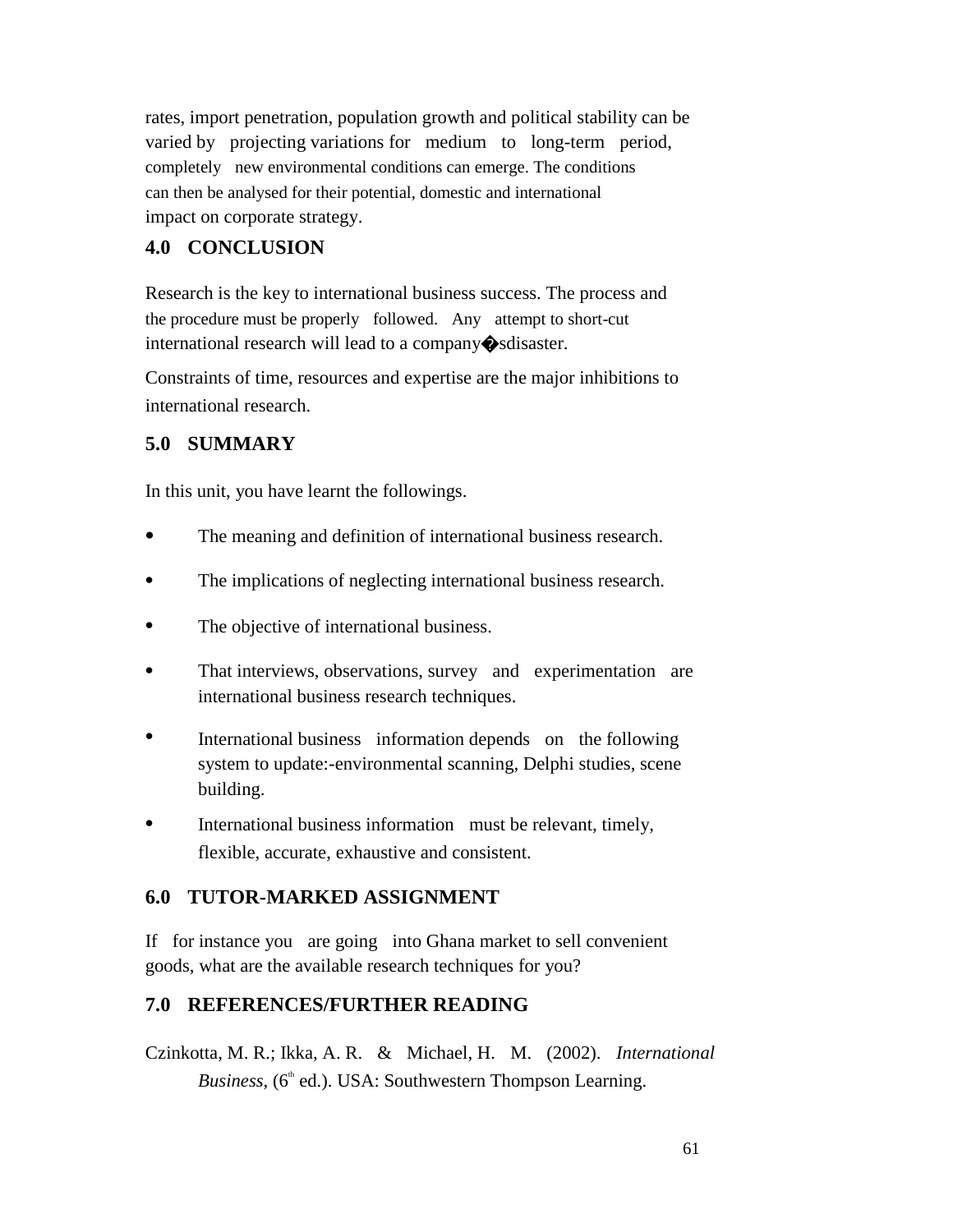### **UNIT 4 INTERNATIONAL MARKETING**

- 1.0 Introduction
- 2.0 Objectives
- 3.0 Main Content
	- 3.1 International Marketing
	- 3.2 Target Market Selection
		- 3.2.1 Identification and Screening
		- 3.2.2 Concentration versus Diversification
		- 3.2.3 Marketing Management
		- 3.2.4 Standardisation versus Adaptation
		- 3.2.5 Production Policy
		- 3.2.6 Pricing Policy
		- 3.2.7 Distribution Policy
		- 3.2.8 Promotion Policy
- 4.0 Conclusion
- 5.0 Summary
- 6.0 Tutor-Marked assignment
- 7.0 References/Further Reading

### **1.0 INTRODUCTION**

Marketing is the process of planning and executing the conception, pricing, promotion, and distribution of ideas, goods and services to create exchange that satisfies individual beliefs. That is, marketing basically is talking about satisfaction on a daily basis. Companies are striving to satisfy their customers, that is why a lot of them follow their customers abroad.

The marketing managers on daily basis work on their task on how to satisfy their customers. He must work with his internal and external environment. The internal environment includes the product, price, place and promotion; while the external environment includes technology, culture, and economy. Once you go international, the international factors equally affect your decision. As such, this unit focuses on strategies of marketing internationally.

#### **2.0 OBJECTIVES**

At the end of this unit, you should be able to:

- $\bullet$ differentiate between target market selection and marketing management from the international scene
- $\bullet$ define international marketing
- $\bullet$ explain standardisation and adaptation
- $\bullet$ explain international promotional policies.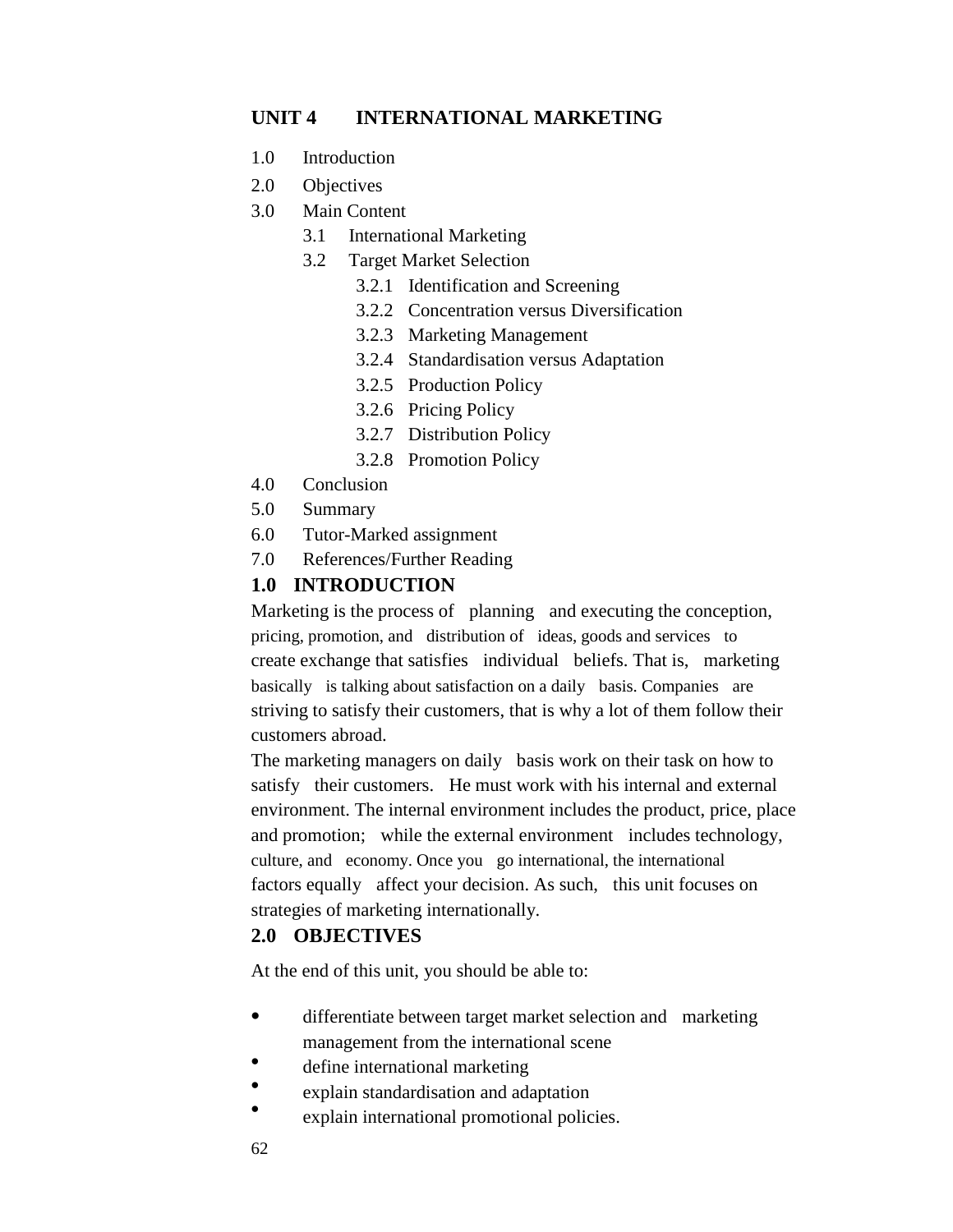# **3.0 MAIN CONTENT**

# **3.1 International Marketing**

Having read the definition of marketing in Unit 1, it means you know what international marketing is. International marketing is about customer�s satisfaction beyond the local shore in which you are operating.

# **3.2 Target Market Selection**

Target market is that segment of the market that a company focuses its attention on so that the consumers will be satisfied. In international business, when we discuss target market selection, we are looking at countries for possible target market within which the companies are willing to operate. To do this, we need to:

- $\bullet$ identify potential markets for entry
- $\bullet$ expand selectively over time, across areas that are deemed attractive.

# **3.2.1 International Screening**

Identification and screening has four stages or processes. It starts with general criteria and ends with specific market analysis. Data for screening are got from secondary and primary sources.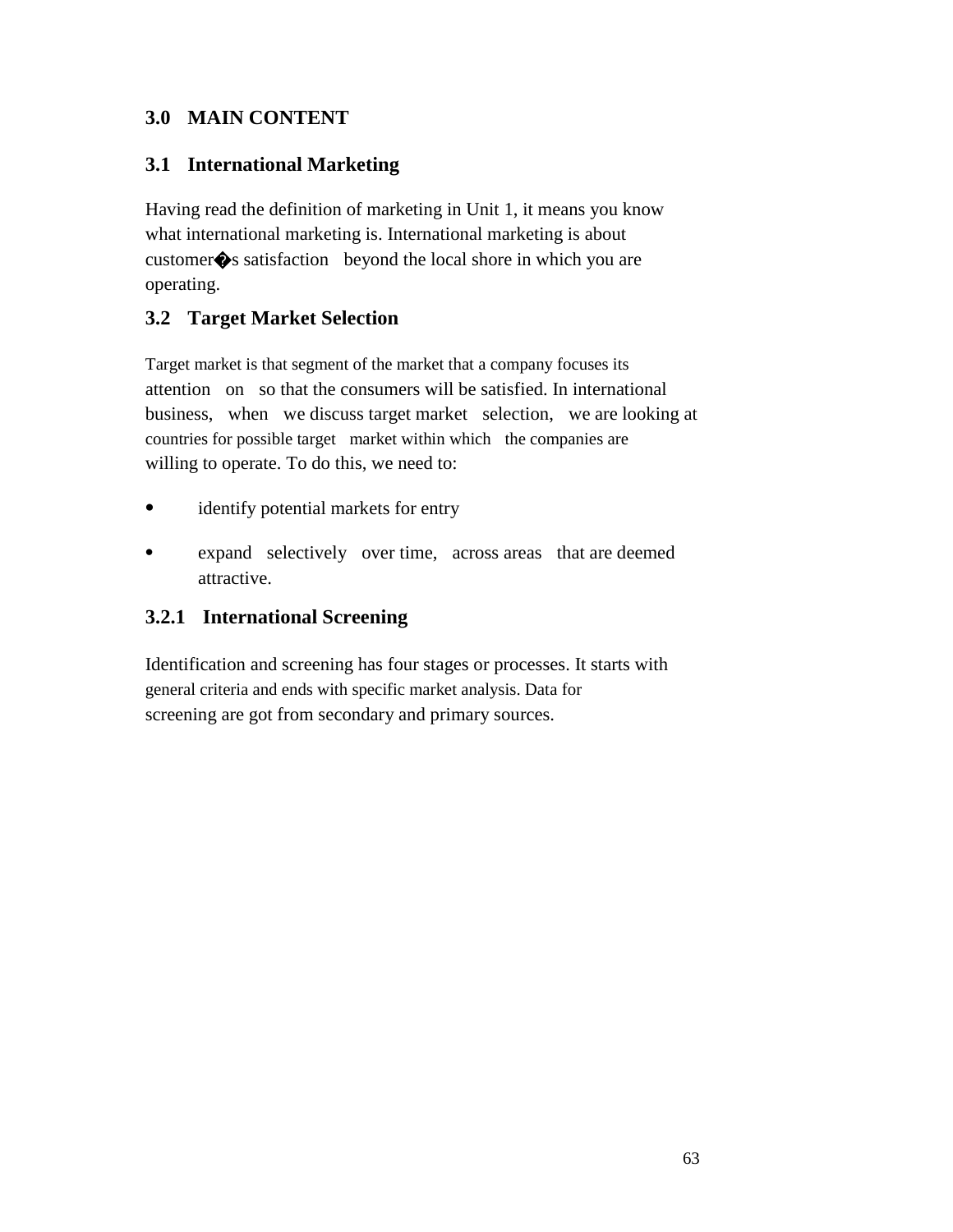#### ALL COUNTRIES



Adopted from Michael, H. M. Ikka, A. R. International Business, USA Southwest Thompson, page 33.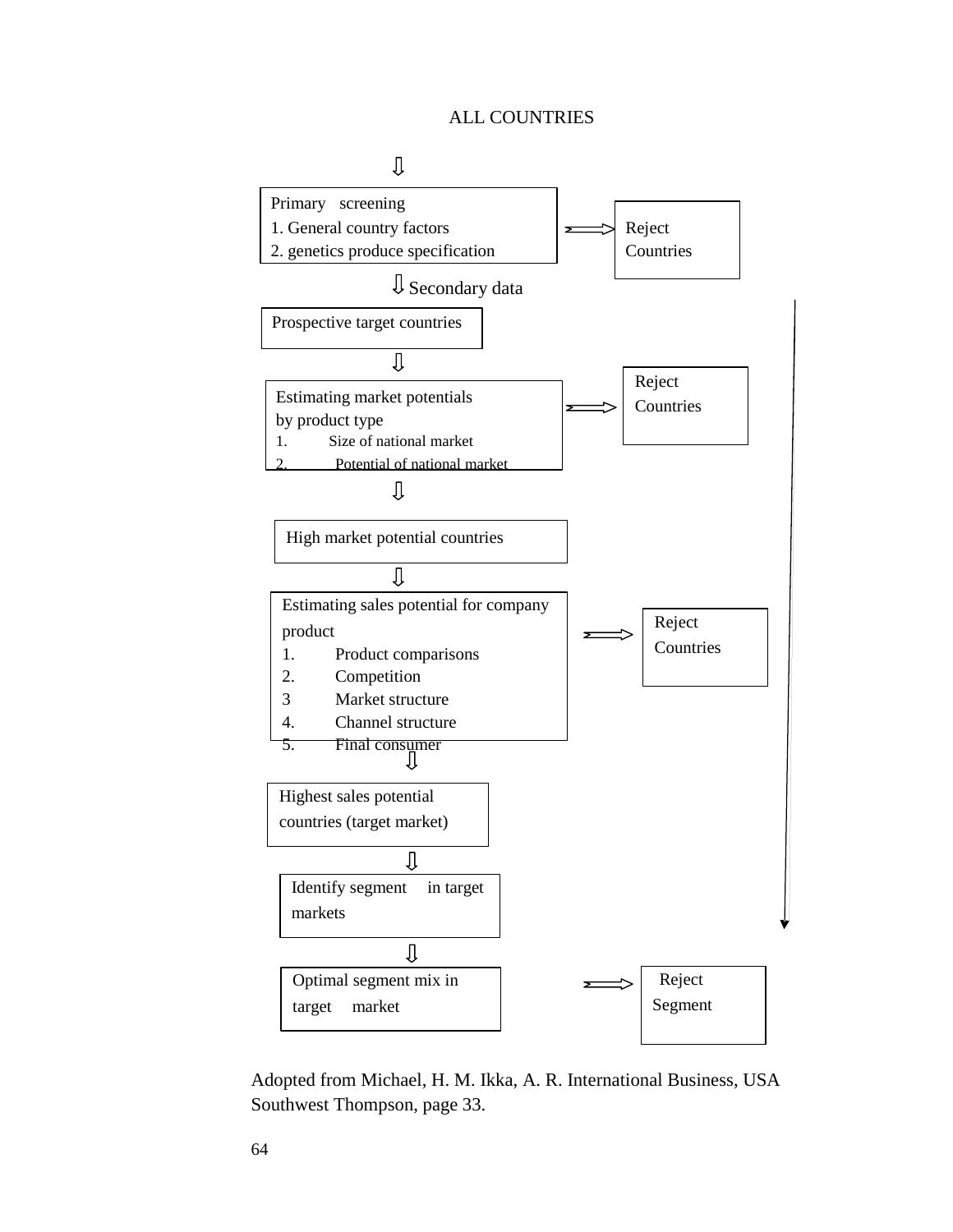The four processes of screening countries that will serve as target market include the followings.

# **1. Preliminary Screening**

It relies solely on secondary data to know the general country factors either favourable or unfavourable to you and the generic product specific factor. If both are positive on your side it means you have gotten prospective target countries and if unfavourable, you reject the countries and look for a more favourable country.

# **2. Estimating Market Potential**

Market potential is the sales in physical or monetary units that might be available to all firms in an industry during a given period under a given level of industry, marketing effort and given environmental condition.

There is the feeling of whether it is favourable or unfavourable after using the income, elasticity of demand, market audit, analogy and longitudinal analysis to measure the market. You either reject the market if unfavourable and if favourable, you proceed to what we call high market potential countries.

# **3. Estimate Sales Potential**

After studying the market and believing that the market has prospect, there is need for estimating the sales potential of the target market. You need data to help you look at competition, market, consumer, product and channel structure. If they are favourable, you go to the next stage of referring to the target as highest sales potential control and if not, you either reject the country or look at other target markets.

# **4. Identifying Segment**

There is need to identify the most profitable target relying mostly on primary data, if it is favourable, you proceed to optimal segment mix in target market and if not favourable, you reject segment and look for a more favourable one.

# **SELF ASSESSMENT EXERCISE 1**

Discuss the steps taken in choosing an international target market.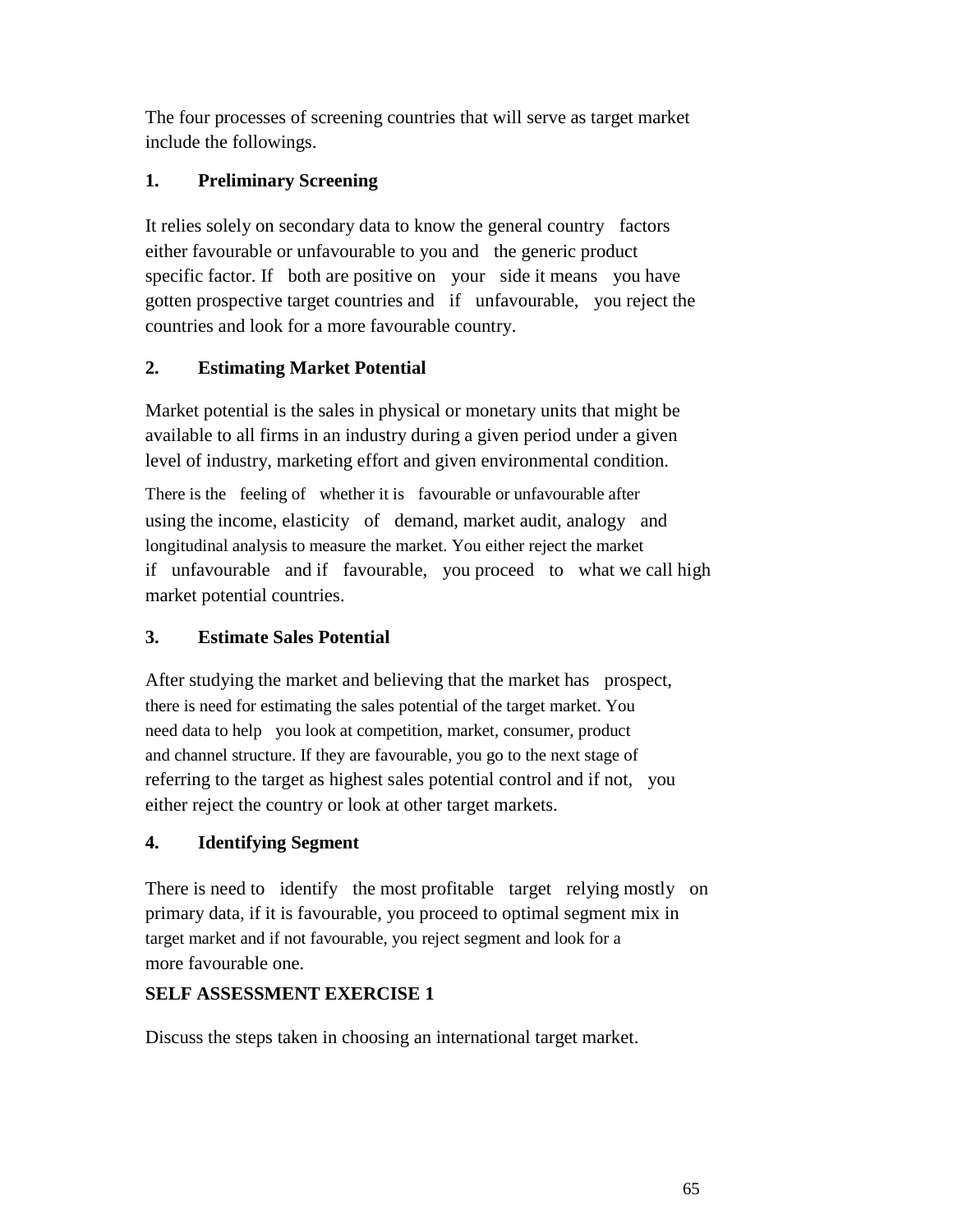### **3.2.2 Concentration versus Diversification**

Czinkota (2002) stated that concentration is a small number of markets while diversification is characterised by growth in a relatively large number of markets in the early stages of international market expansion. Expansion alternatives have two options. You may concentrate in a small area i.e. a segment or you go into a broad market if the resources are available.

Expansion alternatives depend on the following factors.

- $\bullet$ Market growth rate
- $\bullet$ Sales stability
- $\bullet$ Sales response function
- $\bullet$ Competition lead time
- $\bullet$ Spillover effects
- $\bullet$ Need for product adaptation
- $\bullet$ Need for communication adaptation
- $\bullet$ Economics of scale in distribution
- $\bullet$ Extents of constraints
- $\bullet$ Programme control requirement.

#### **3.2.3 Marketing Management**

Czinkota et al (2002) believes that after target markets are selected, the next step is the determination of marketing efforts at appropriate levels. A key question in international marketing concerned itself with the extent to which the elements of the marketing mix-product, price, place and distribution should be standardised. The market also faces the specific challenge of adjusting each of the mix elements in the international market place.

#### **SELF ASSESSMENT EXERCISE 2**

Name the four Ps of marketing in a domestic market. Are they the same in an international market?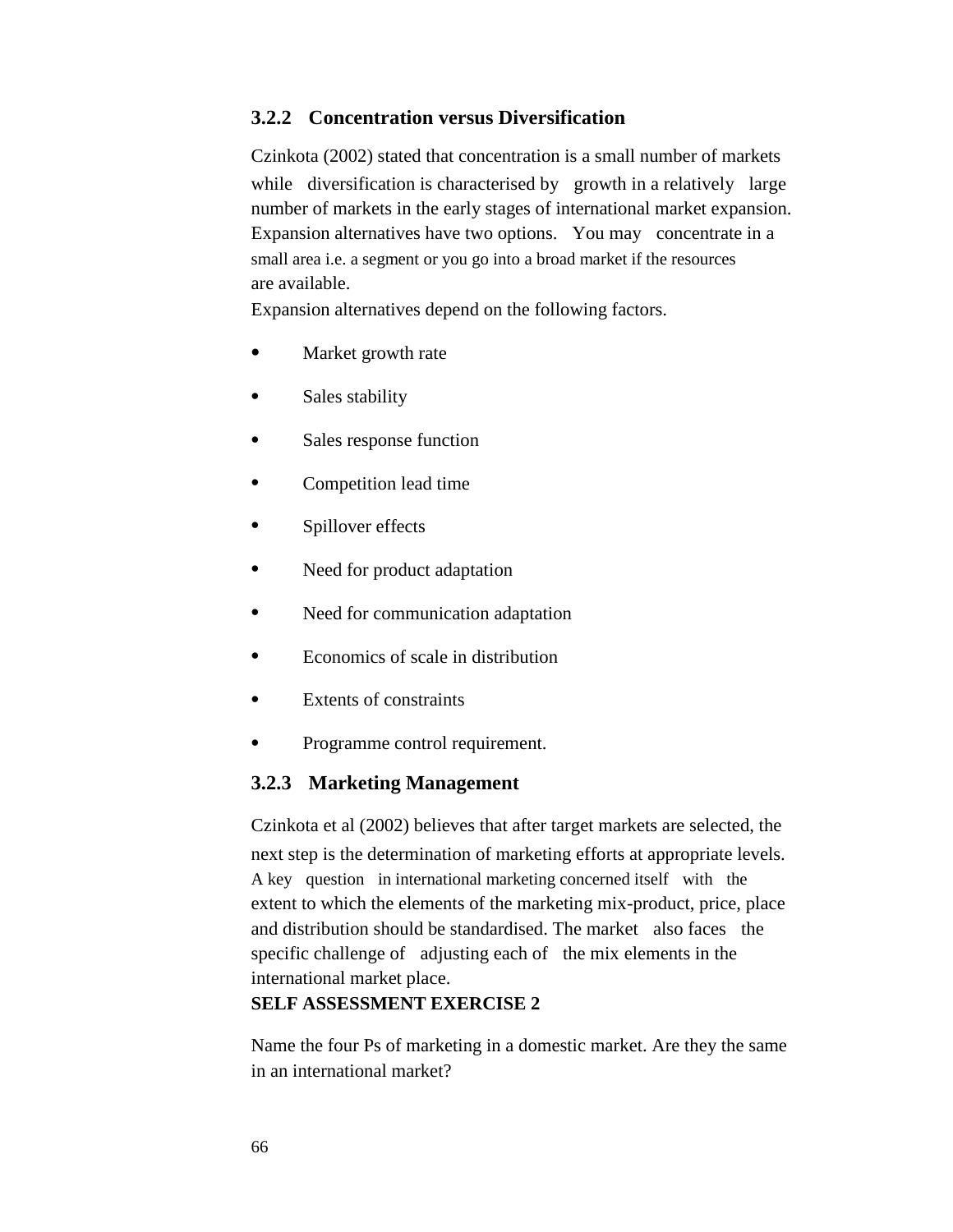# **3.2.4 Standardisation versus Adaptation**

These are the factors to be considered under standardisation or adaptation.

- 1. Make no special provision for international market place rather, identify potential target markets and then choose products that can easily be marketed with little or no modification.
- 2. Adapt to local condition in every target market (multi domestic approach).
- 3. Incorporate differences into a regional or global strategy that will allow for local difference in implementation (globalisation approach).

Factors Affecting Adaptation

- 1. The market(s) targeted
- 2. The product and its characteristics
- 3. Company characteristics including factors such as resources and policy.

# **3.2.5 Product Policy**

There are lots of factors that affect product adaptation in an international market; they are broadly divided into three.

# **1. Regional ,Country or Local Characteristics**

They may include government regulations, non-tariff barriers; customer�s characteristics (expectations and preferences) purchase patterns, economic status of potential users, stages of economic development, competitive offerings, climate and geography.

# **2. Product Characteristics**

They include, product consistency brands, function, attributes, features, method of operation or usage, durability, quality, ease of installation, maintenance, after sales services, country of origin, etc.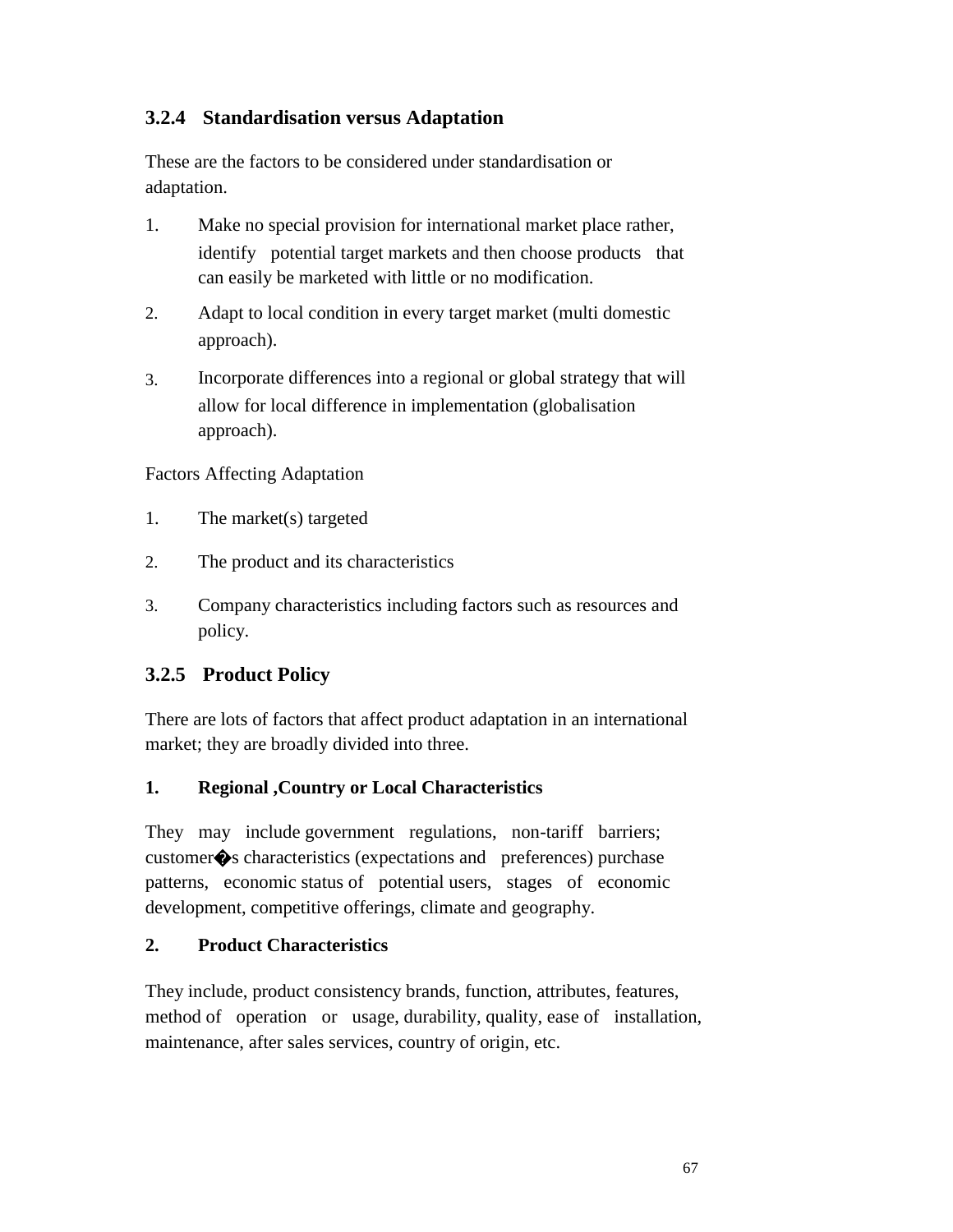### **Product Line Management**

International market product line must be local, regional and global brand.

### **Product Counterfeiting**

Is a general problem worldwide which involves producing inferior products to look like the original ones? The four ways of fighting it, is through legislative action, bilateral and multinational negotiations, joint private sector action and measures by individual firms.

#### **3. Company Consideration**

These factors include profitability, market opportunities, (e.g. market potential, product-make fit) cost of adapting, policies, (e.g. commonality, consistency) organisation resources.

#### **SELF ASSESSMENT EXERCISE 3**

Discuss four ways of fighting product counterfeiting in international business.

#### **3.2.6 Pricing Policy**

Pricing has to do with revenue generation; there are four categories of international pricing situation.

#### **- Export pricing**

Are dual pricing that differentiate products that are domestic or international. In dual pricing, cost plus marginal cost methods are mostly used; while market differentiated pricing is used based on demand oriented strategy. If not carefully used, it can lead to price escalation or dumping.

#### **- Foreign Market Pricing**

International product pricing is when the manufacturer operation is defined by corporate objectives, costs, customer behaviour and market conditions, market structure and environmental constraints.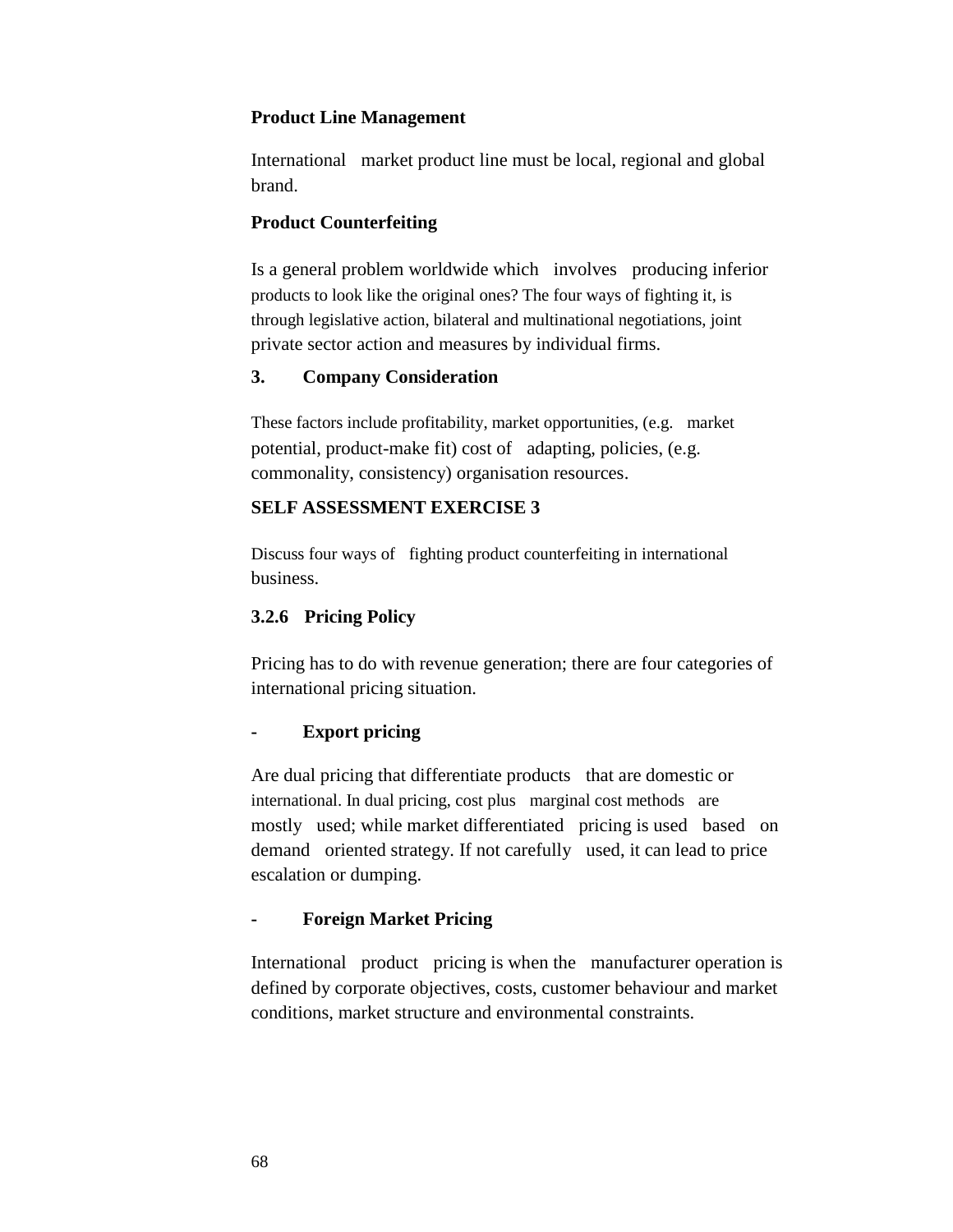### **- Price Coordination**

Calls for price coordination of products have increased because of the introduction of the Euro. Environmental factors will continue to affect price coordination worldwide; it is difficult to coordinate prices worldwide.

### **- Transfer Pricing**

Transfer or inter-company pricing is the pricing of sales to members of corporate family. It means charging almost the same price for all products in the same industry.

# **3.2.7 Distribution Strategy**

This is what connects the manufacturers with the buyers; it takes time for a decision to be arrived at. Distribution strategy takes into account the following.

- **- Channel design -** The length and width of the channel employed is affected by so many factors i.e. product, market etc.
- **- Selection and screening of intermediaries -** You have to look for appropriate channel members.
- **- Managing the Channel Relationship -** Conflict arises among members because it is like a marriage; you continue to manage these members so as to reduce conflict, if conflicts are not settled, it could affect the company.
- **- Economic -** There has been an increase in sales on the net, companies will continue to embrace it.

# **SELF ASSESSMENT EXERCISE 4**

Name five institutions that aid distribution in an international business.

# **3.2.8 Promotional Policy**

An international businessman must think of the most appropriate promotional mix for his products. Basically, advertising, personal selling, sales promotion and public relations are used for international business promotion.

**- Advertising-** Majorly, advertising decision focuses its attention on which strategy to use. The promotional messages and the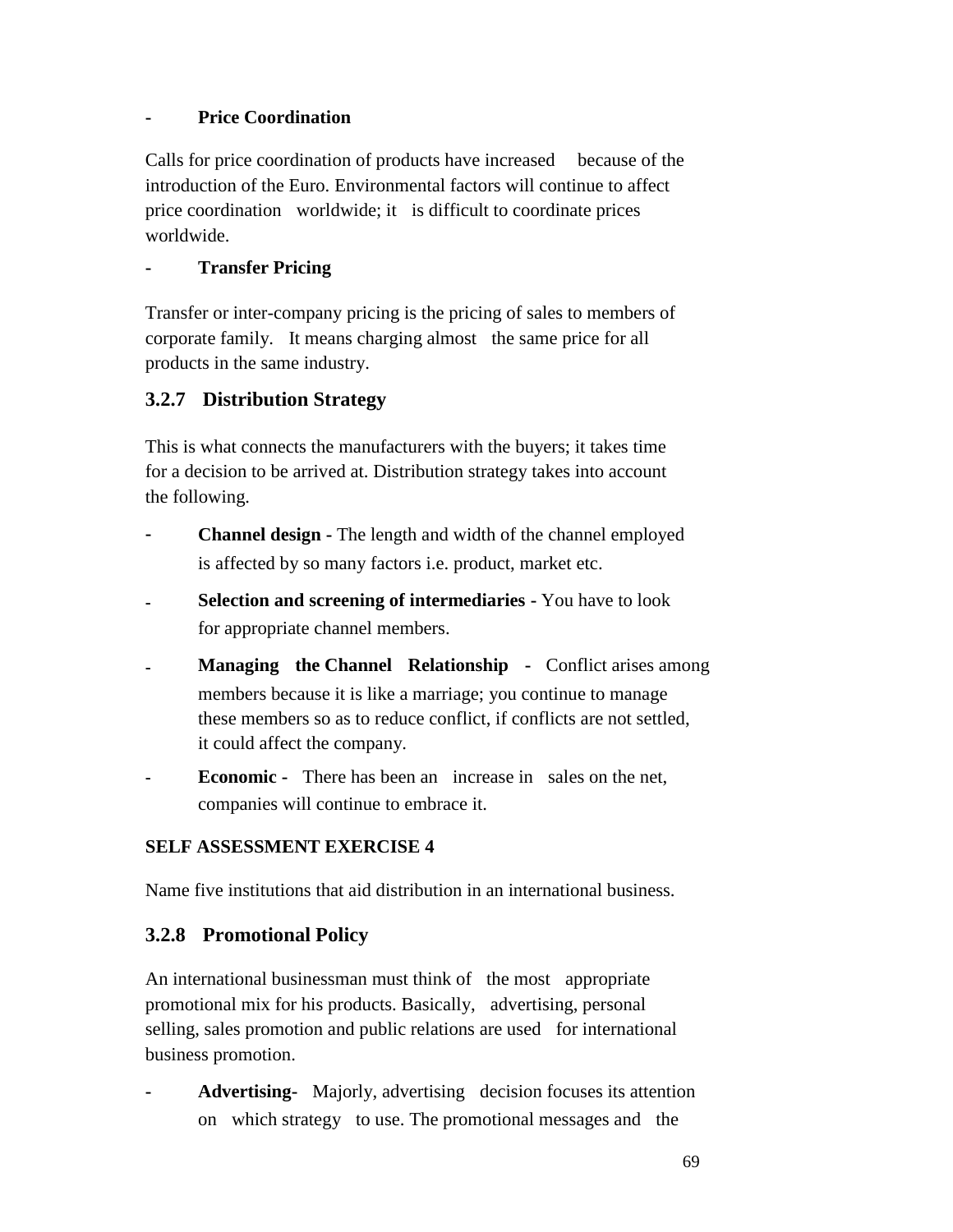organisation of the promotional programme must conform to the market being served.

- **- Personal Selling-** Is  $\diamondsuit$  one on one  $\diamondsuit$  selling in international business. Industrial goods, high-priced items, require more of personal selling.
- **- Sales Promotion** - Any method of attracting customers for more purchases apart from advertising, personal selling or publicity is sales promotion. They include, coupons, samplings, premiums, point of purchase and direct mail which are good examples of sales promotions. Any of these could be used for international marketing depending on the product and the environment.
- **- Public Relations.** Czinkota et al (2002) argue that PR is the marketing communication function charged with executing programmes to earn public understanding and acceptance which means both internal and external communication. Foreign companies need it for more understanding i.e. the oil companies in the Niger Delta and the Niger Delta crises is a good example where PR could have assisted if well utilised.

# **4.0 CONCLUSION**

International business cannot succeed except marketing activities are employed. Marketing activities involve selecting the target market and marketing management. Marketing management involves monitoring and applying the marketing mix appropriately to satisfy consumers.

### **5.0 SUMMARY**

In this unit you have learnt the following.

- $\bullet$ How International marketing research is used in selecting an appropriate target market (i.e. a country).
- $\bullet$ The difference between market concentration and market diversification.
- $\bullet$ The relevance of four Ps in an international business.

### **6.0 TUTOR-MARKED ASSIGNMENT**

Briefly discuss how you can use product, price, packaging and promotion to succeed in an international market.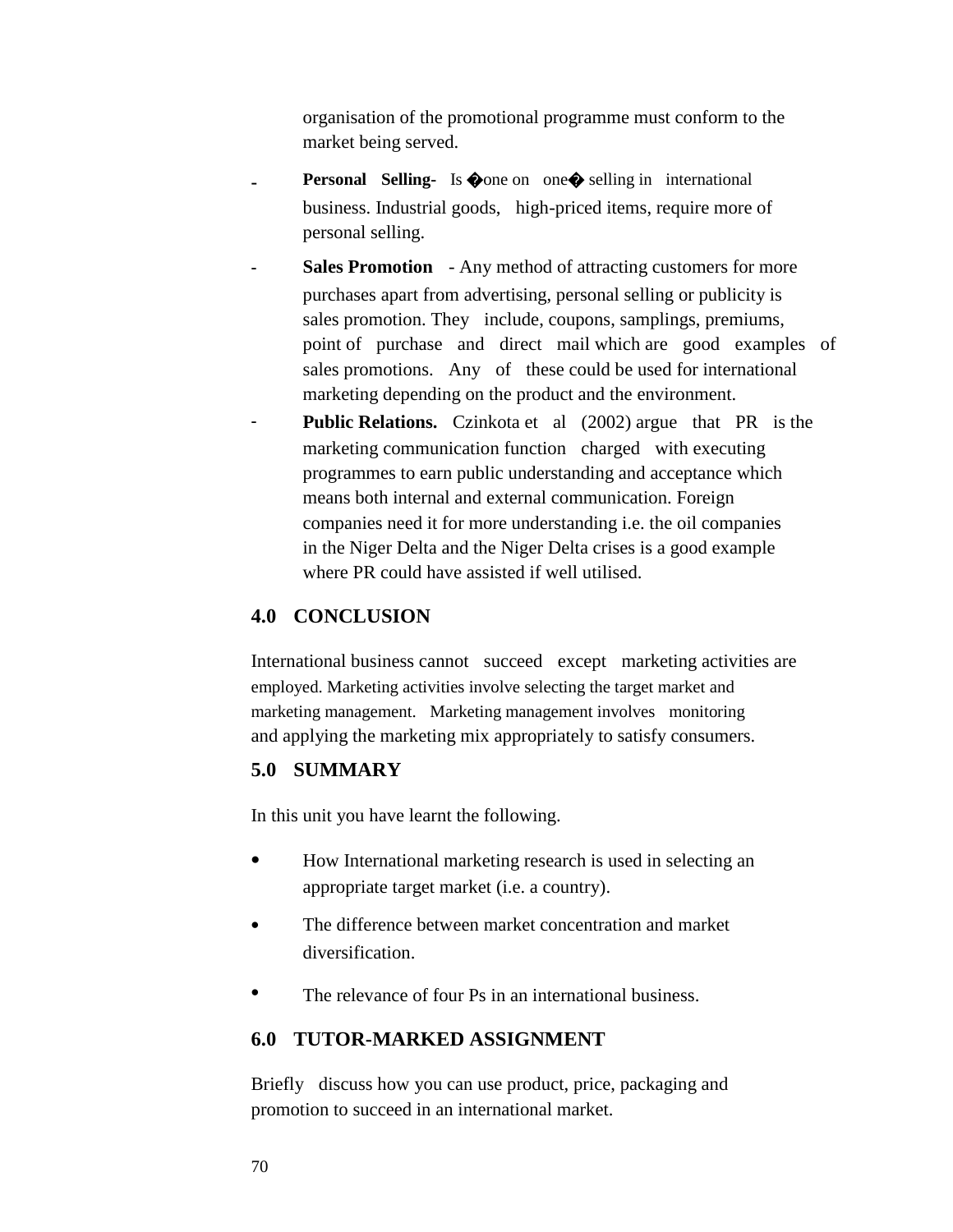# **7.0 REFERENCES/FURTHER READING**

Czinkotta, M. R., Ikka, A. R, & Michael, H. M. (2002). *International Business*, (6<sup>th</sup> ed.). USA: Southwestern Thompson Learning.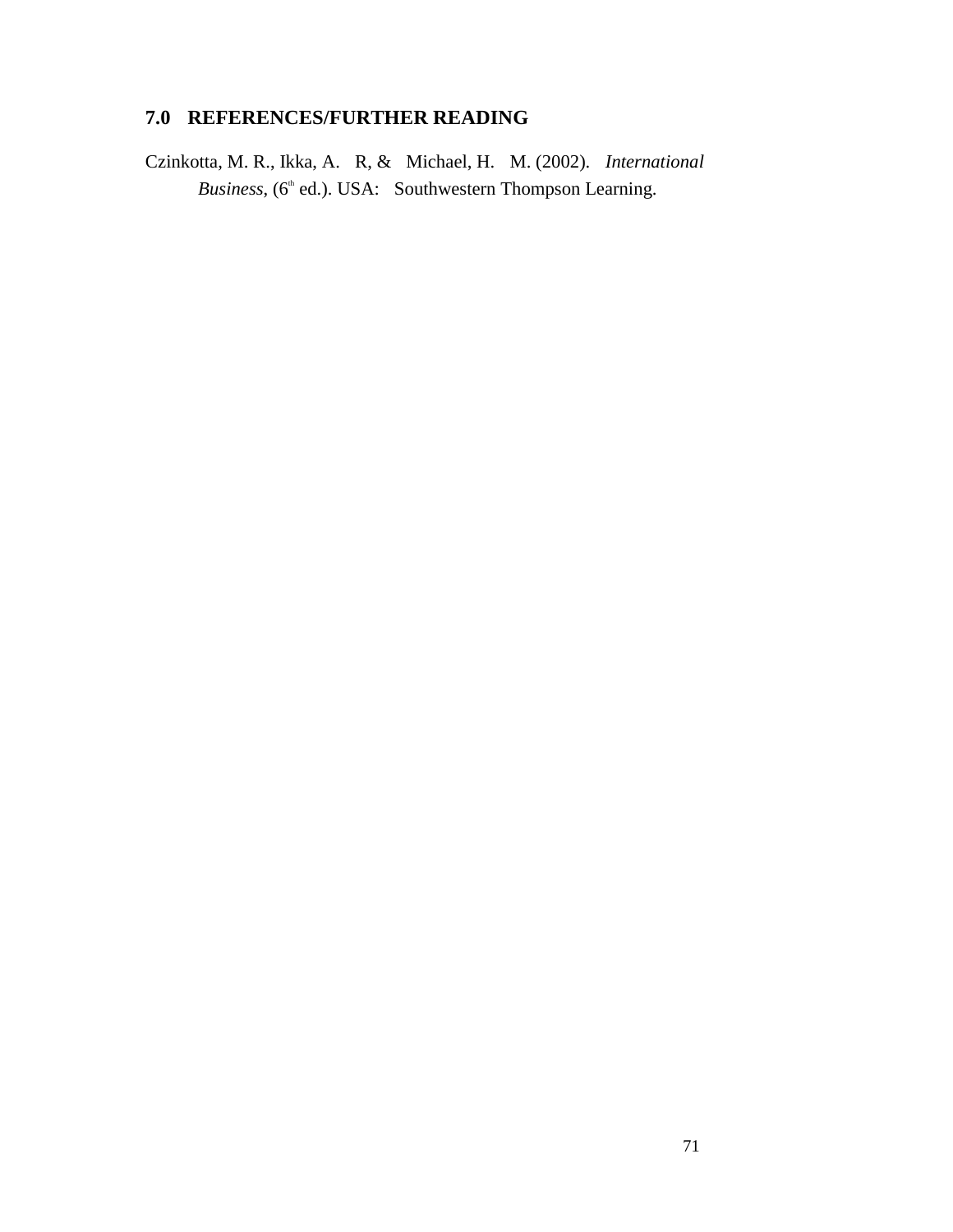# **UNIT 5 EXPORT AND IMPORT PRACTICES (AMERICAN EXAMPLE)**

### **CONTENTS**

- 1.0 Introduction
- 2.0 Objectives
- 3.0 Main Content
	- 3.1 Export and Import
	- 3.2 Who Exports?
		- 3.2.1 Why Export
		- 3.2.2 Why They Don�t Export
	- **3.3** Locating Foreign Market
		- 3.3.1 Sources of Export Counselling
	- **3.4** Payment and Financing Procedure
		- 3.2.1 Export Payment Terms
		- 3.2.2 Export Financing
	- **3.5** Export Procedures
		- 3.5.1 Foreign Freight Forwarders
		- 3.5.2 Export Document
	- **3.6** Pitfalls and Mistakes of New Exporters
	- **3.7** Importing
- 4.0 Conclusion
- 5.0 Summary
- 6.0 Tutor-Marked Assignment
- 7.0 References/Further Reading

#### **1.0 INTRODUCTION**

Exporting is a business way of sending your products/goods abroad for sale. This unit discusses reasons for exporting and why a business goes international. It also discusses what it entails to export, import processes, professional advice from experts and also export/import documentation business.

### **2.0 OBJECTIVES**

At the end of this unit, you should be able to:

- $\bullet$ define export and import
- $\bullet$ describe people who are involved in export
- $\bullet$ give reasons for export
- $\bullet$ mention procedure for import and export
- $\bullet$ list documents involved in exporting and importing of goods and services.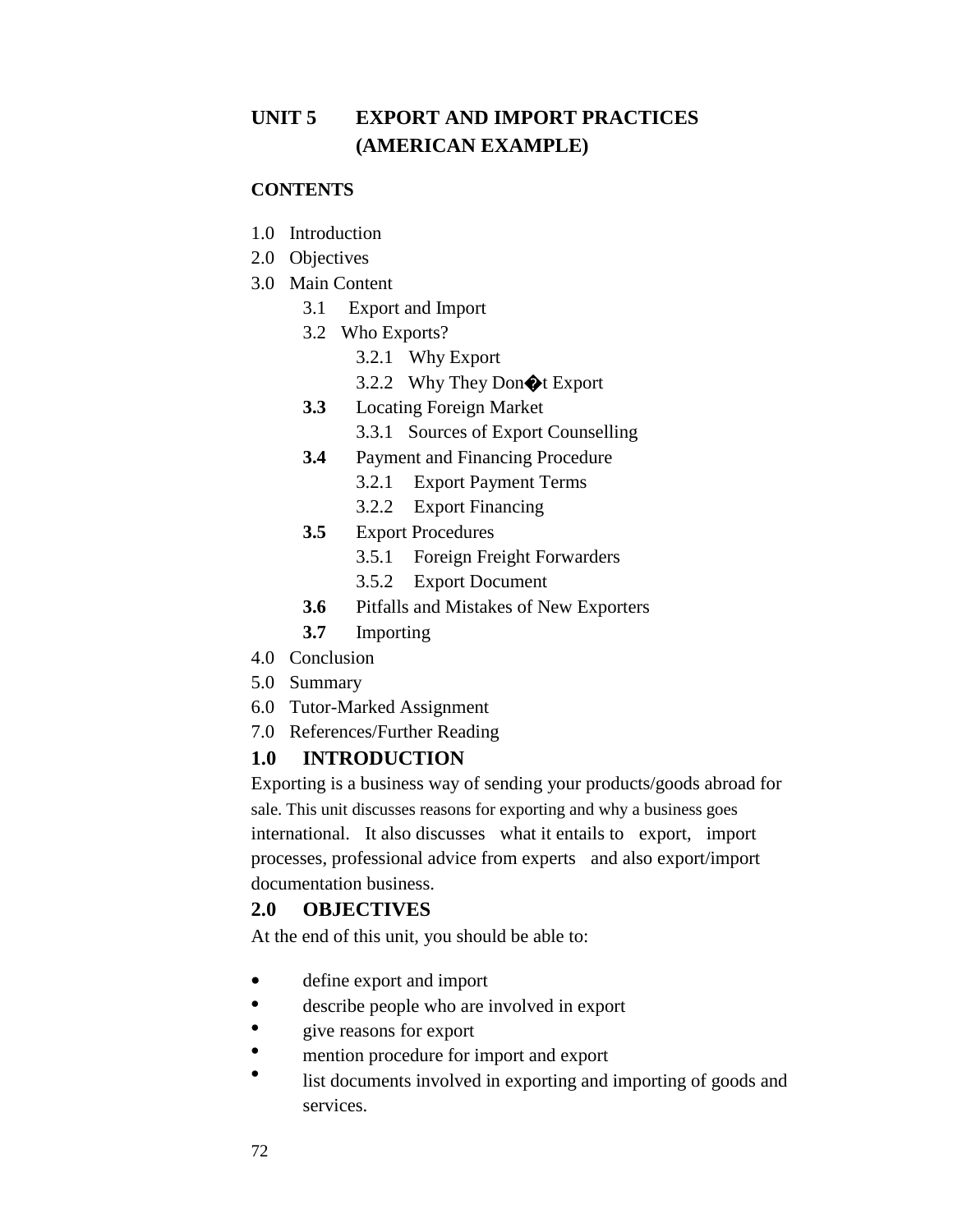# **3.0 MAIN CONTENT**

# **3.1 Export and Import**

Export is a method of selling your goods abroad.

Import is purchasing of goods from outside your country and bringing them to your home country.

# **3.2 Who Exports?**

It is generally believed that small companies are mostly involved in exporting because they do not have the money to establish companies abroad. But nowadays, and in reality, both small and large companies are involved in exporting. In essence, a lot of companies are involved in exporting provided you are legally permitted to do so.

# **3.2.1 Why Companies Export**

Companies export for the following reasons:

- to increase profit and sales
- to protect their business from being eroded

By exporting, companies are likely to:

- serve markets where the firm has no production facilities or the local plant does not produce the firm  $\bullet$ s complete product mix.
- satisfy a host of government requirements.
- test foreign markets and competitions.
- remain competitive in the home market
- meet actual or prospective customers $\diamondsuit$  requests for the firm to export.
- off-set cyclical sales of the domestic market.
- achieve additional sales, which allow the firm to use its excess production capacity to cover unit fixed costs?
- extend a product $\bullet$ s life cycle by exporting to countries where technology is less advanced.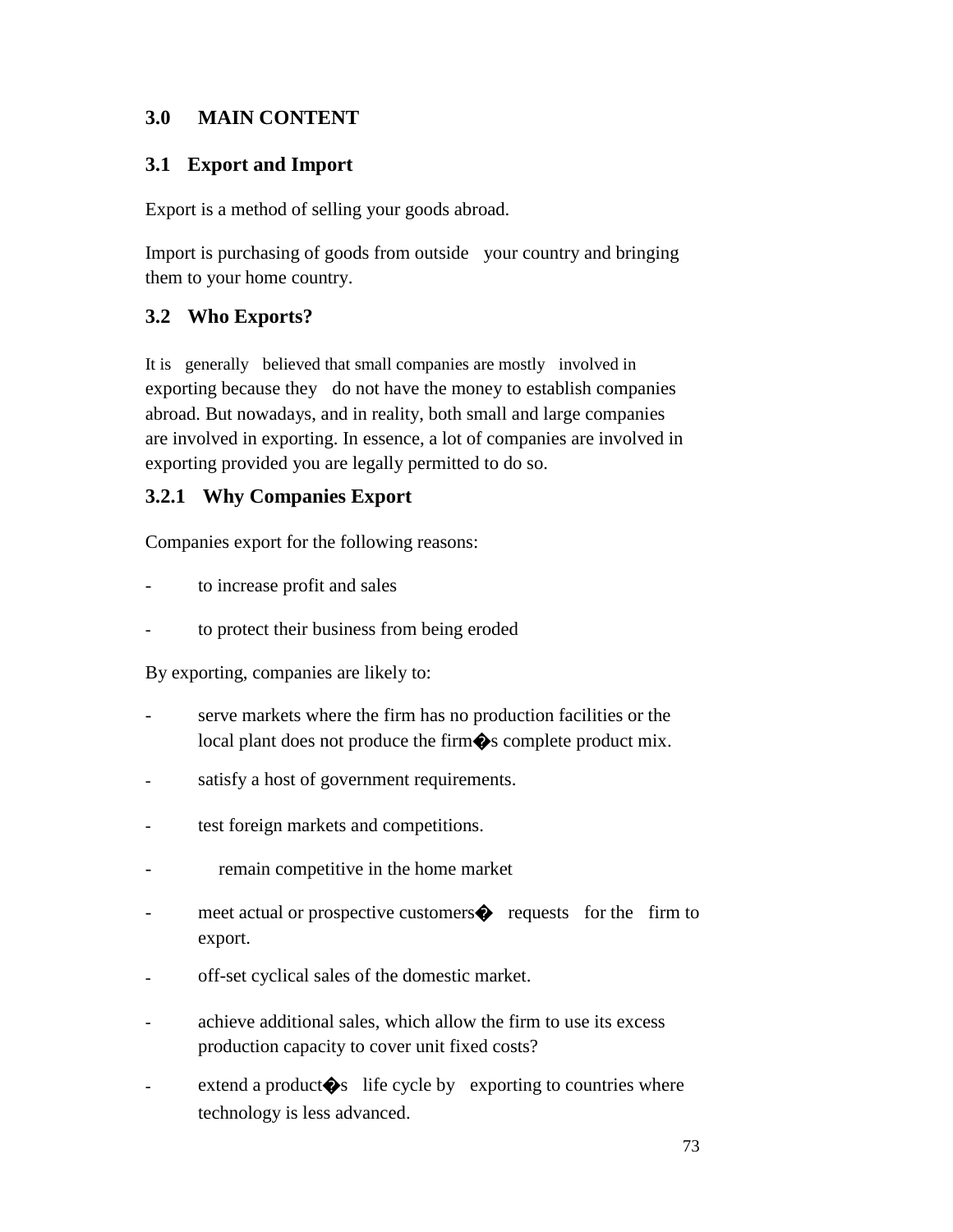- distract foreign competitors that are in the firm  $\bullet$ s home market by entering their home markets.
- partake in the kind of success the firm management has seen others achieve by exporting
- improve equipment utilisation rates.

# **3.2.1 Why Companies do not Export?**

Reasons why companies do not export are:

- (i) preoccupation with the home market
- (ii) reluctance to be involved in a new and unknown operation.

Some known exporting firms in the US give the following reasons for not engaging in international business:

- (i) payment and financing markets.
- (ii) locating foreign markets.
- (iii) export procedures.

# **3.3 Locating Foreign Markets**

Businessmen need to go into screening of market to be able to identity which market to go into. Unit 9 examined the processes involved in arriving at an appropriate international target segment. You look at both internal and external markets, study them very well and arrive at an appropriate segment.

# **3.3.1 Sources of Export Counselling**

Information about export can be got from:

- **-** Trade information centre
- **-** Department of Agriculture
- **-** Small business administration.

In Nigeria, there are so many agencies where you can get your export counselling from, the followings are some of them.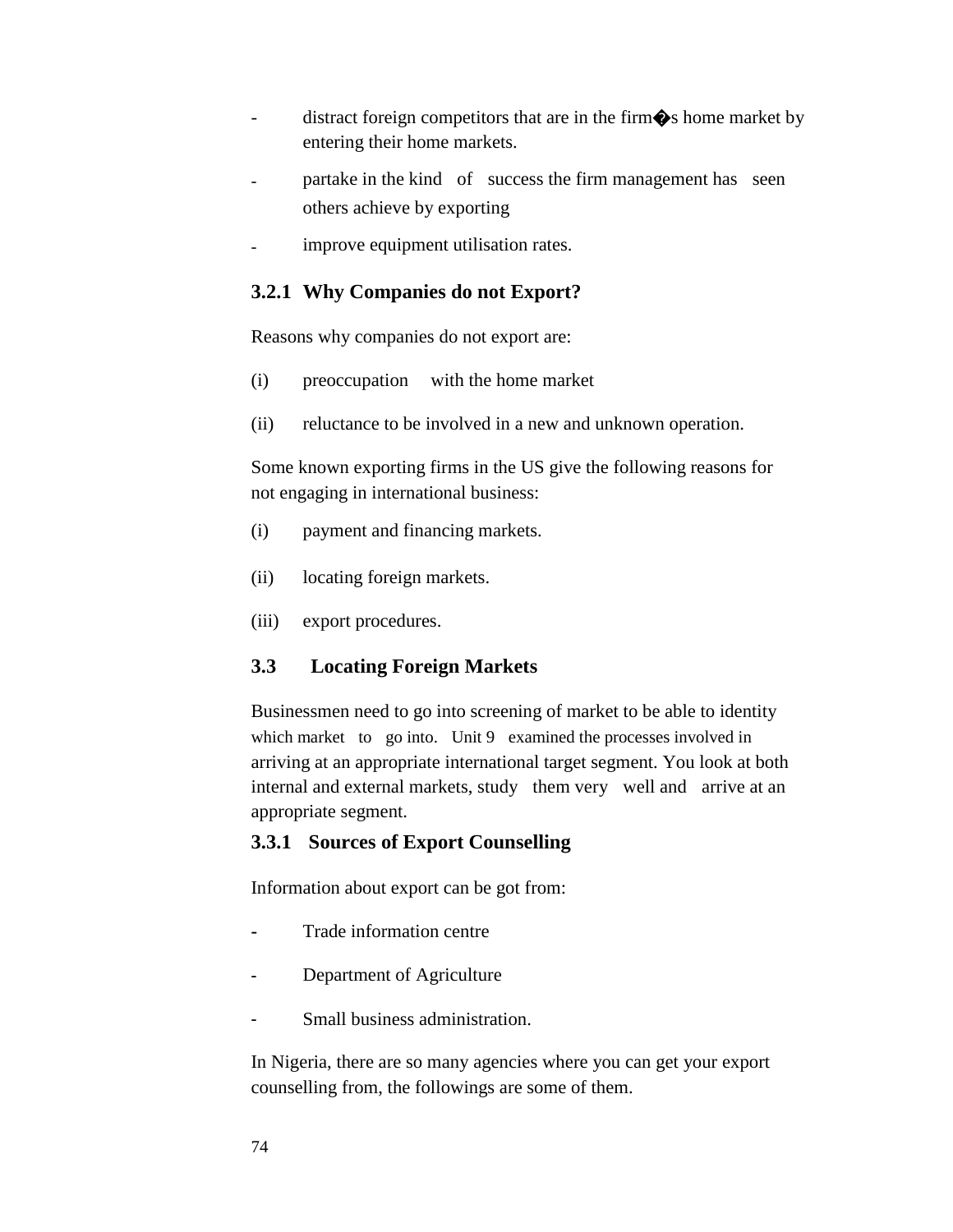- i. The Central Bank of Nigeria
- ii. Ministry of Foreign Affairs
- iii. Nigeria Investment Promotion Council
- iv. Nigerian Export Processing Zone Authority
- v. Nigeria Customs Service, etc.

# **3.3.2 Export Payment Terms**

In the US, there are basically five kinds of payment terms, offered by exporters to foreign buyers. They are:

### **i. Cash in Advance**

When a buyer is not well known in terms of his credit standing, he is given cash in advance. Its disadvantages are that it will tie down the buyer�s capital because he needs to receive the goods and sell first before payment.

What is ordered for may not be received. Instead, the buyers prefer paying cash and collect their goods

### **ii. Open Account**

An open account sales is offered to a reliable customer where an economy is stable, the seller takes the whole risk. The exporter�s capital is tied down until payment has been received, sometimes you can use letter of credit as an alternative.

### **iii. Consignment**

Are goods shipped to the buyer and payment is not made until goods are sold? The seller takes all the risk. Multinationals are involved in this type of sales; examples are Lever Brothers Nig. Ltd, UAC, etc.

### **iv. Letters of Credit**

Are documents issued by the buyer $\diamondsuit$ s bank in which the bank promises to pay the seller a specified amount under specified conditions? Letters of credit could be confirmed and are irrevocable.

**Confirmed-It** $\hat{\mathbf{\bullet}}$  an act of correspondent bank in the seller  $\hat{\mathbf{\bullet}}$  country by which it agrees to honour the issuing bank $\diamond$ s letters of credit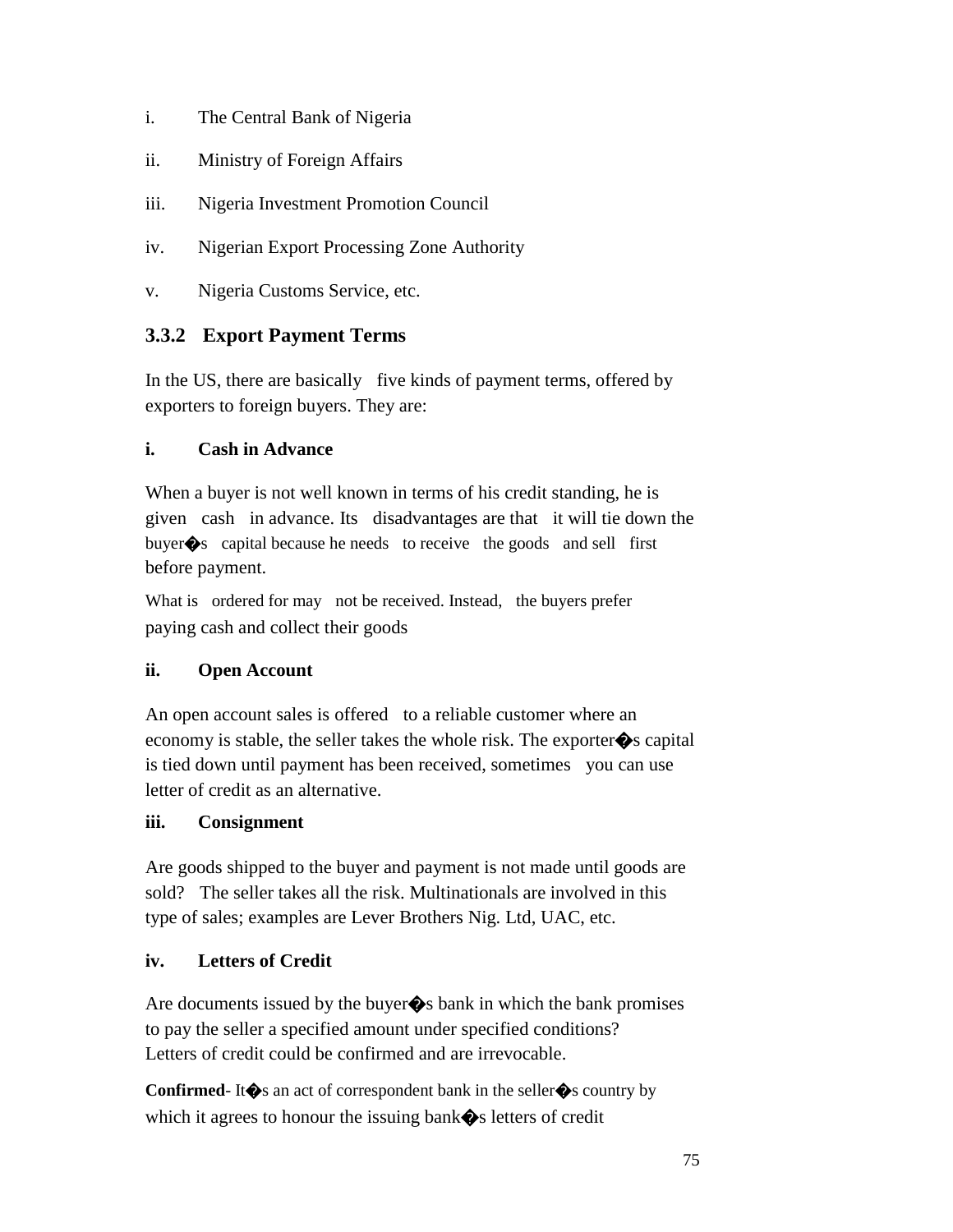**Irrevocable**- It $\diamondsuit$  a stipulation that a letter of credit cannot be cancelled.

Air way bill- is issued by the carrier and presented as proof that shipment has been made.

Before you open a letter of credit, you as a buyer may request for a proforma invoice, which is seen as the exporter  $\diamond$  formal quotation containing a description of the merchandise, price, delivery time, method of shipping, term of sale, and points of exit and entry.

Letter of credit transactions- it means the route taken by the merchandise, letter of credit and documents in a letter of credit transaction.

#### **iv. Documentary Drafts**

Ball et al (2002) opined that when the exporter believes that political and commercial risks are not sufficient to require a letter of credit, the exporter may agree to payment in a documentary draft basis, which is less costly to the buyer.

**Export Draft-** It  $\diamondsuit$  an unconditional order that is drawn by the seller on the buyer to pay the drafts amount on presentation or at an agreed future date and that must be paid before the buyer receives shipping document

### **3.4 Payments and Financial Procedure**

Different countries have different payment and financing procedures, this involves the documents used in export procedures. This procedure is followed strictly before any businessman is allowed to export to any country.

#### **3.4.1 Foreign Freight Forwarders**

These are special independent businessmen that handle export shipments for compensation. They are experts in this field. They offer advice in terms of markets, import and export regulations, and the best mode of transport, export packing and cargo insurance.

#### **3.4.2 Export Financing**

Export financing are both private and public. The private sources include the followings.

**i. Bankers Acceptance-** A time draft with maturity of less than 270 days that has been accepted by the bank in which the draft was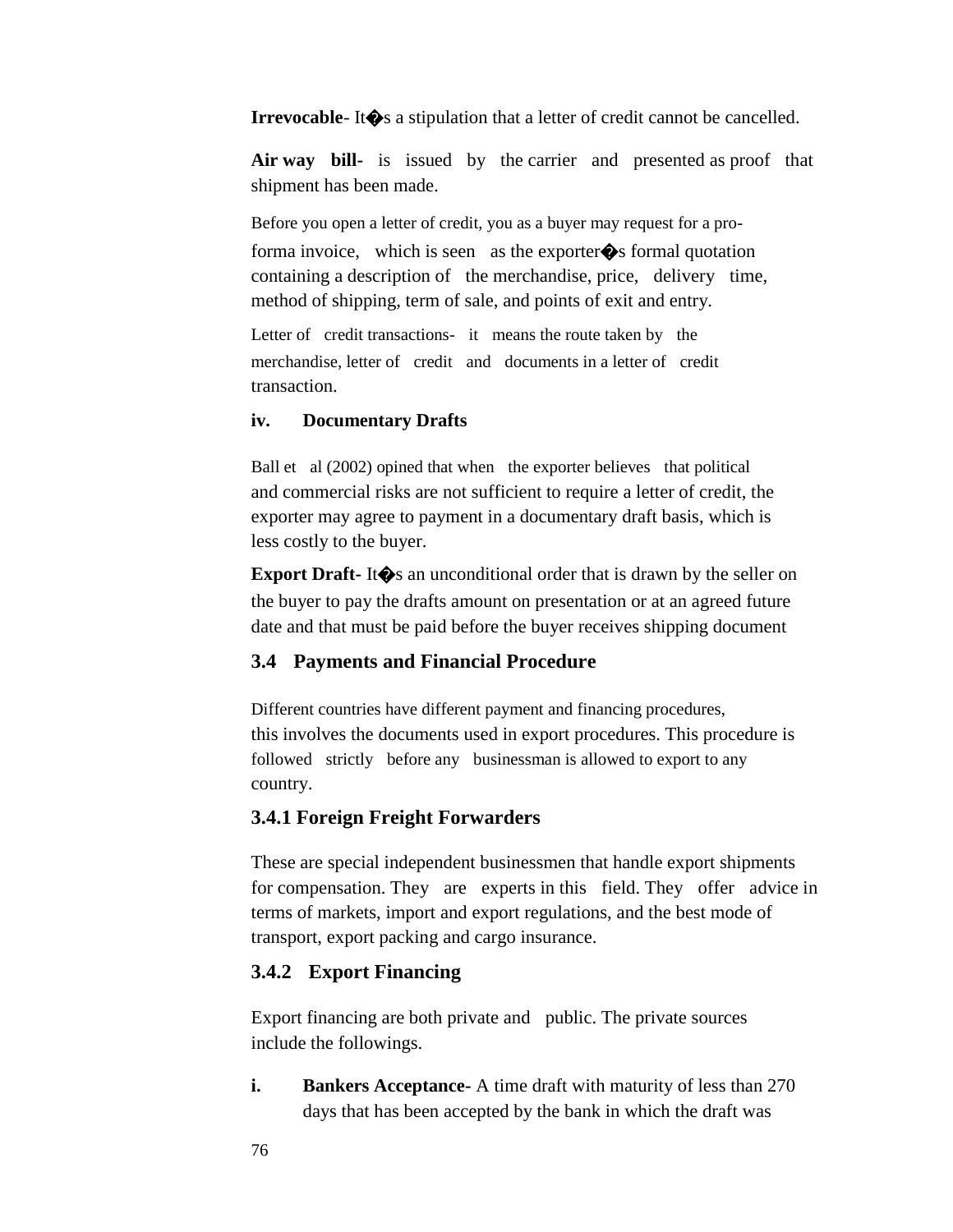drawn, thus becoming the accepting bank�s obligation. It may be bought and sold at a discount in the financial market like other commercial papers.

**Factoring-** Discounting without recourse to an account receivable.

**Forfeiting -** Purchasing without recourse to account receivable, whose credit terms are longer than the 90 to 180 days usual in factoring; unlike factoring, political and transfer risks are borne by the forfeiter.

- **ii. Export -** Import Bank- It is a bank owned by the Federal Government that aids its citizens who engage in exports. Export-Import bank guarantees the following facilities.
- **-** Direct and intermediary loans
- Working capital guarantees
- **-** Export credit insurance

Import-Export bank is discussed more in Module 3 Unit 5.

#### PUBLIC SOURCE-

In America they have the followings.

- i. Overseas Private Investment Corporation
- ii. Foreign Sales Corporation
- iii. Foreign Trade Zone

### **SELF ASSESSMENT EXERCISE 1**

If you are involved in exporting, discuss two sources of your financial assistance.

### **3.5 Export Procedures**

It means the documentation before exporting. Countries have different systems of documenting export procedures. Nigerian government has a complex exporting system. Of recent, the Federal Government is trying to correct the system; it is targeting 48 hours for clearing goods.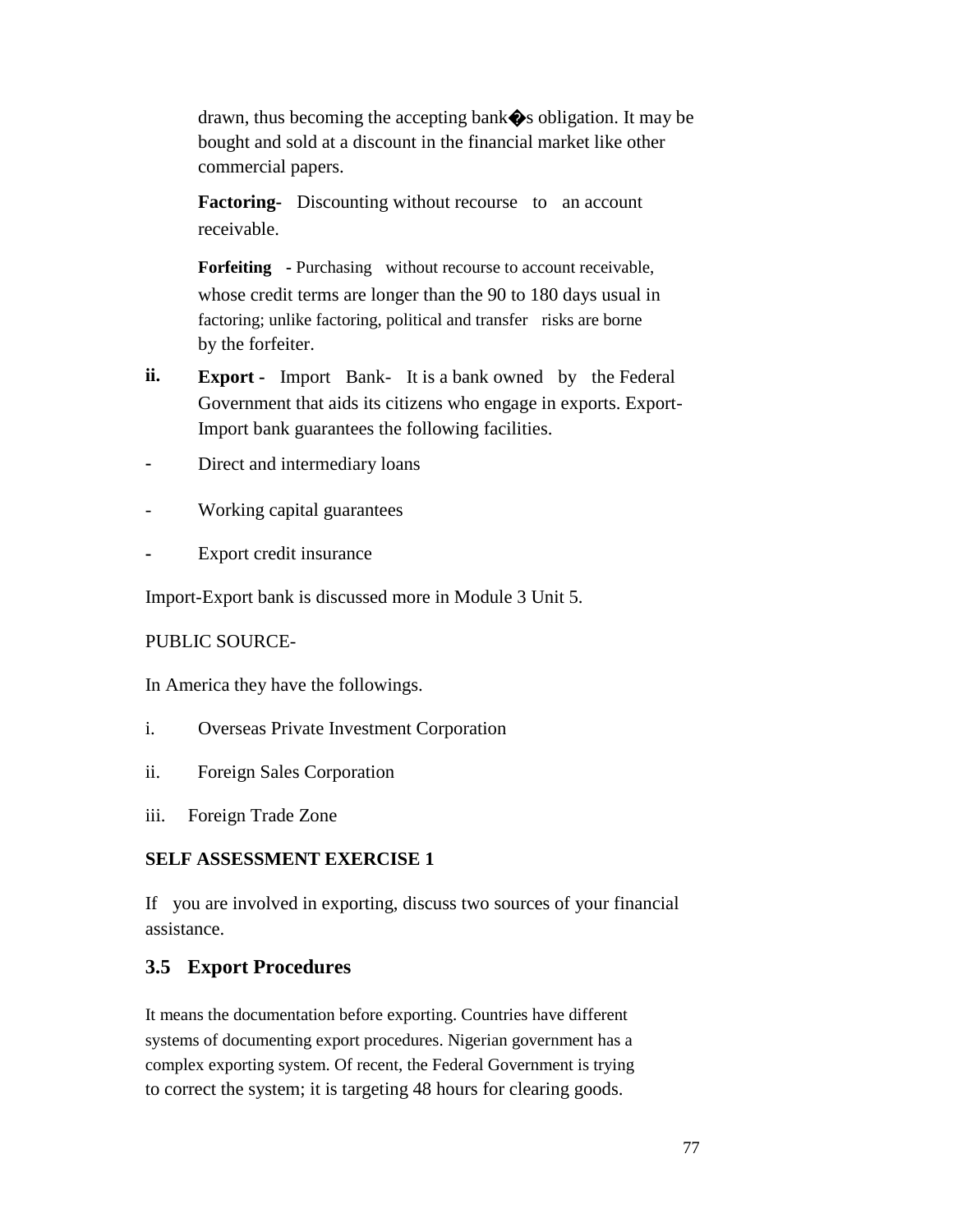# **3.5.1 Export Documents**

Export documents are divided into two.

- i. Shipping document
- ii. Collection document

Shipping Documents include:

- **i. Shippers Export Declaration (SED)** - This document is required by the Department of Commerce to control export and supply export statistics, it contains the following.
- **-** Name and Address of the shipper and consignee.
- **-** US port of exit and foreign point of unloading.
- **-** Description and Value of the goods.
- **-** Export license number and bill of lading number.
- **-** Carrier transporting the merchandise.
- **ii. Export Licence**- It  $\diamondsuit$  any export licence covering export commodities for which a validated licence is not required, no formal application is required. However, for strategic materials and all shipments to unfriendly countries, validated export licence are required.
- **iii. Export Bill of Lading** It serves as a contract for carriage between the shippers and the carrier, a receipt from the carrier for the goods shipped and a certificate of ownership.
- **iv. Insurance Certificate** It  $\bullet$ s the evidence that the shipment is insured against loss or damage while in transit.
- **v. Automatic Export System (AES)**  $\diamondsuit$  **It** $\diamondsuit$  a one-stop export filing system- a single information collection and processing centre for the electronic filling of the export shipments documentation required by the US government.

Collection documents include the followings.

**i. Commercial Invoices**- They are just like domestic invoice with additional information such as origin of goods, export packing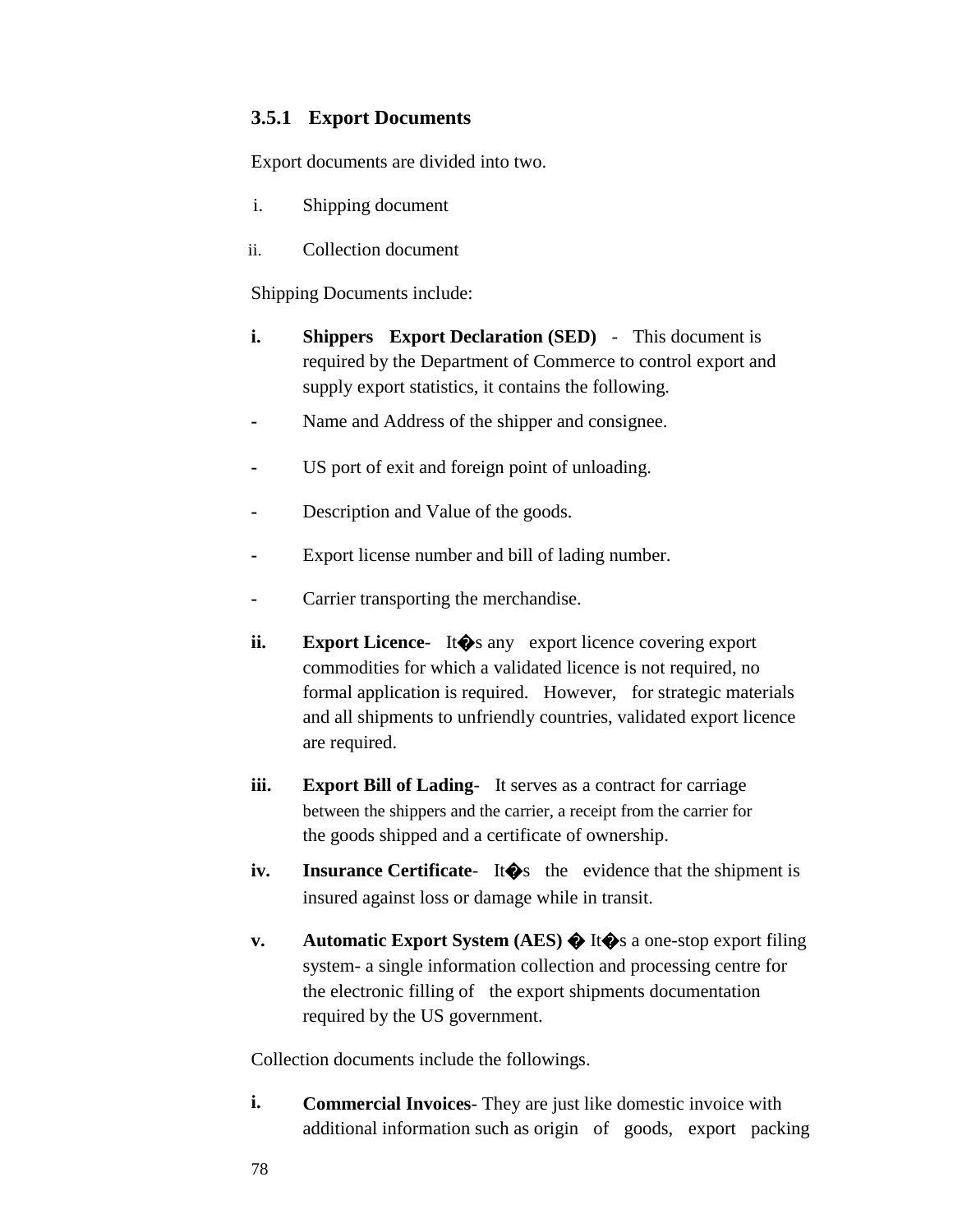marks and a string attached that goods will not be diverted to another country.

- **ii. Consular Invoice**- These are export forms purchased from the consulate written in the official language of the country.
- **iii. Certificate of Origin-** Some countries like Nigeria require this to know from which country the goods are coming.
- **iv. Inspection Certificate-** When goods are exported in containers, lighter abroad ship (Lash), RoRo (Roll on � Roll off) and freights are used to move goods from the country of purchase to the buyer country.

# **3.6 Pitfalls and Mistakes of New Exporters**

These include the followings.

- $\bullet$ Failures to obtain qualified export counselling and develop a master international marketing plan before starting an exporting business.
- $\bullet$ Insufficient commitment by top management to overcome the initial difficulties and financial requirements of exporting.
- $\bullet$ Insufficient care in selecting overseas distributors.
- $\bullet$ Chasing orders from around the world instead of establishing a basis for profitable operations and orderly growth.
- $\bullet$ Neglecting export business when income market booms.
- $\bullet$ Failure to treat international distributors on an equal basis with domestic counterparts.
- $\bullet$ A gullible assumption that a given market technique and product will automatically be successful in all countries.
- $\bullet$ Unwillingness to modify products to meet the regulations or cultural references of other countries.
- $\bullet$ Failure to print service sale and warranty messages in local languages.
- $\bullet$ Failure to consider the use of an export management company.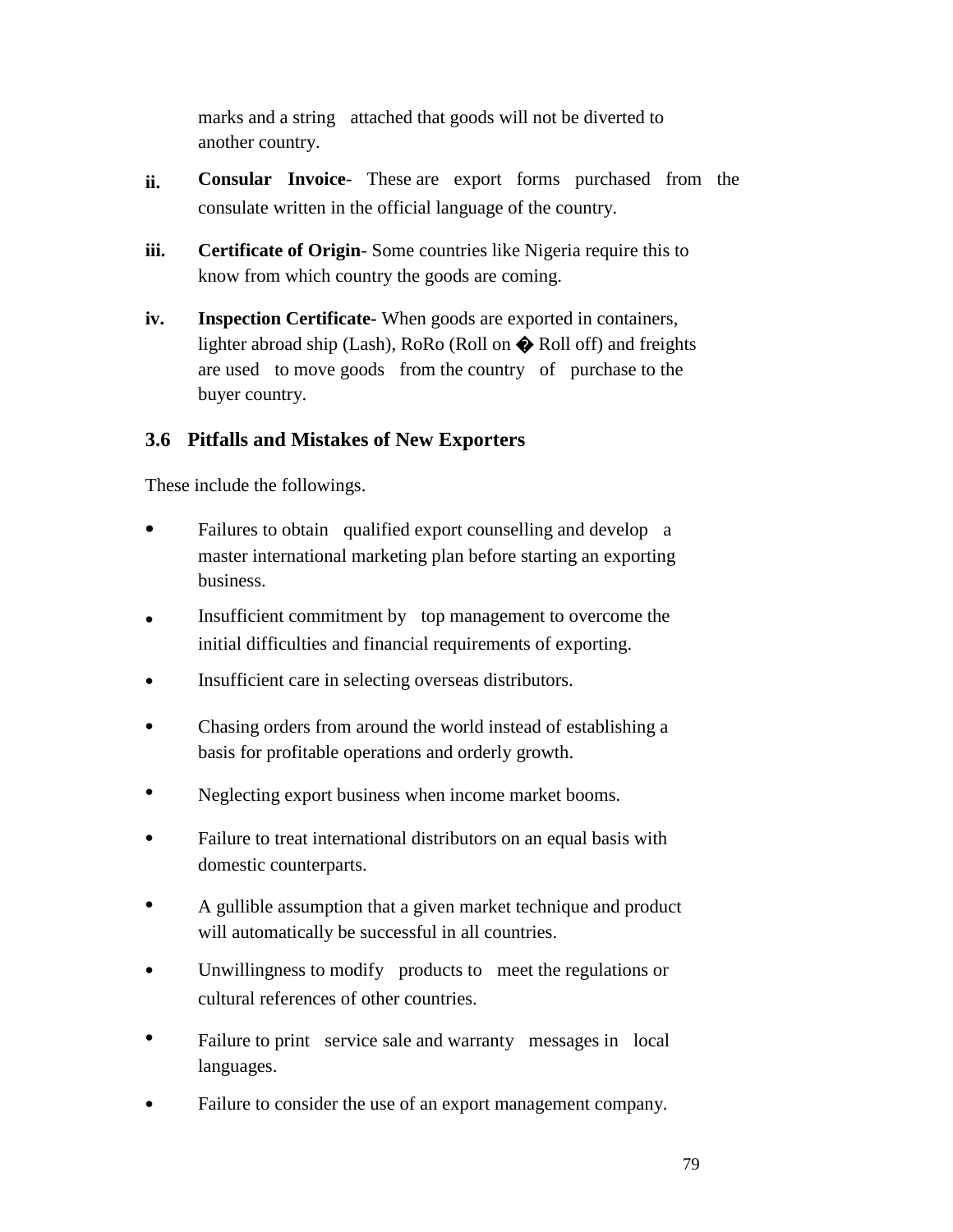- $\bullet$ Failure to consider licensing or joint venture agreements.
- $\bullet$ Failure to provide readily available servicing for the product.

#### **3.7 Importing**

Importers are opposite of exporters. They buy abroad and sell in the domestic markets. An importer can identify sources of outlets through:

- $\bullet$ Retailers who import similar products
- $\bullet$ All agencies that can assist in importing
- $\bullet$ In the US, you can use the electronic bulletin boards of the World Trade Centre. In Nigeria you can visit websites.

In importing, you take note of customhouse brokers, who are independent businesses that handle import shipment for compensation. They act as agents for the importer once they import goods, they put them in bonded warehouses or they can abandon them or send them to another country.

Every importer should take note of how customs calculate import duties and products classification.

Any importer who wants to make a success of his business must take note of the following.

- $\bullet$ Disclose to the customs all foreign and financial arrangements before shipping the goods. Penalties are always high.
- $\bullet$ Ask the advice of a customhouse broker before making the transaction.
- $\bullet$ Calculate carefully the landed charges in advance.

#### **4.0 CONCLUSION**

Export is necessary for a country so that the balance of trade will be favourable for the country. By exporting, the economy of a country will improve. You must locate new markets and you need counselling before exporting, you must always follow export procedures and export documents must be used for export to be successful. Any mistake in arriving at export target, your business is likely to suffer for it.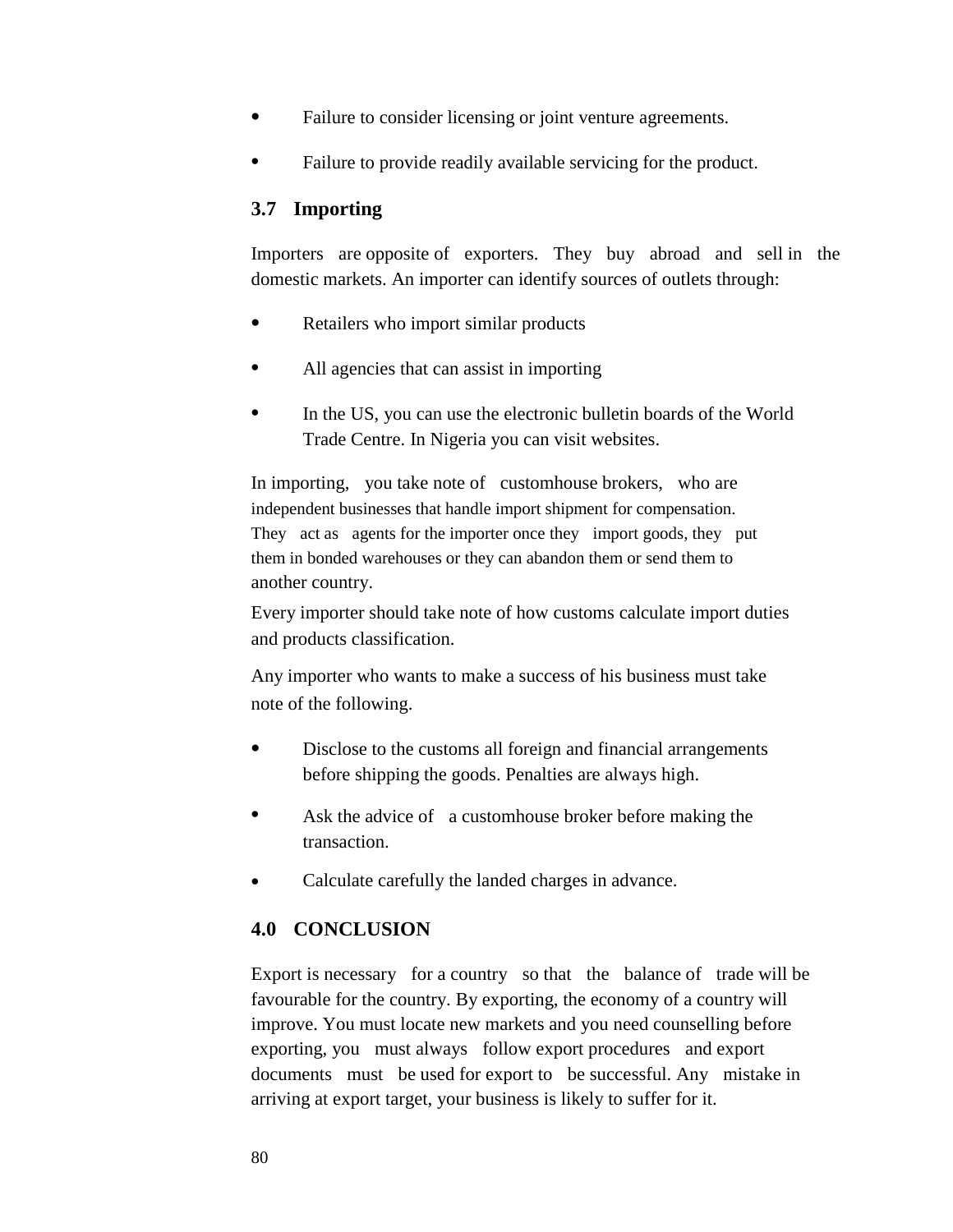# **5.0 SUMMARY**

This unit examined export and import practices using a case study of the American economy as a base for international marketing and business.

# **6.0 TUTOR-MARKED ASSIGNMENT**

- 1. What are the purposes of an export bill of lading?
- 2. How would you find outlets for a product that you want to import?

# **7.0 REFERENCES/FURTHER READING**

Ball, A. D, *et al* (2002). *International Business: The Challenge of Global Competition,* (8<sup>th</sup> ed.). Irwin: McGraw-Hill.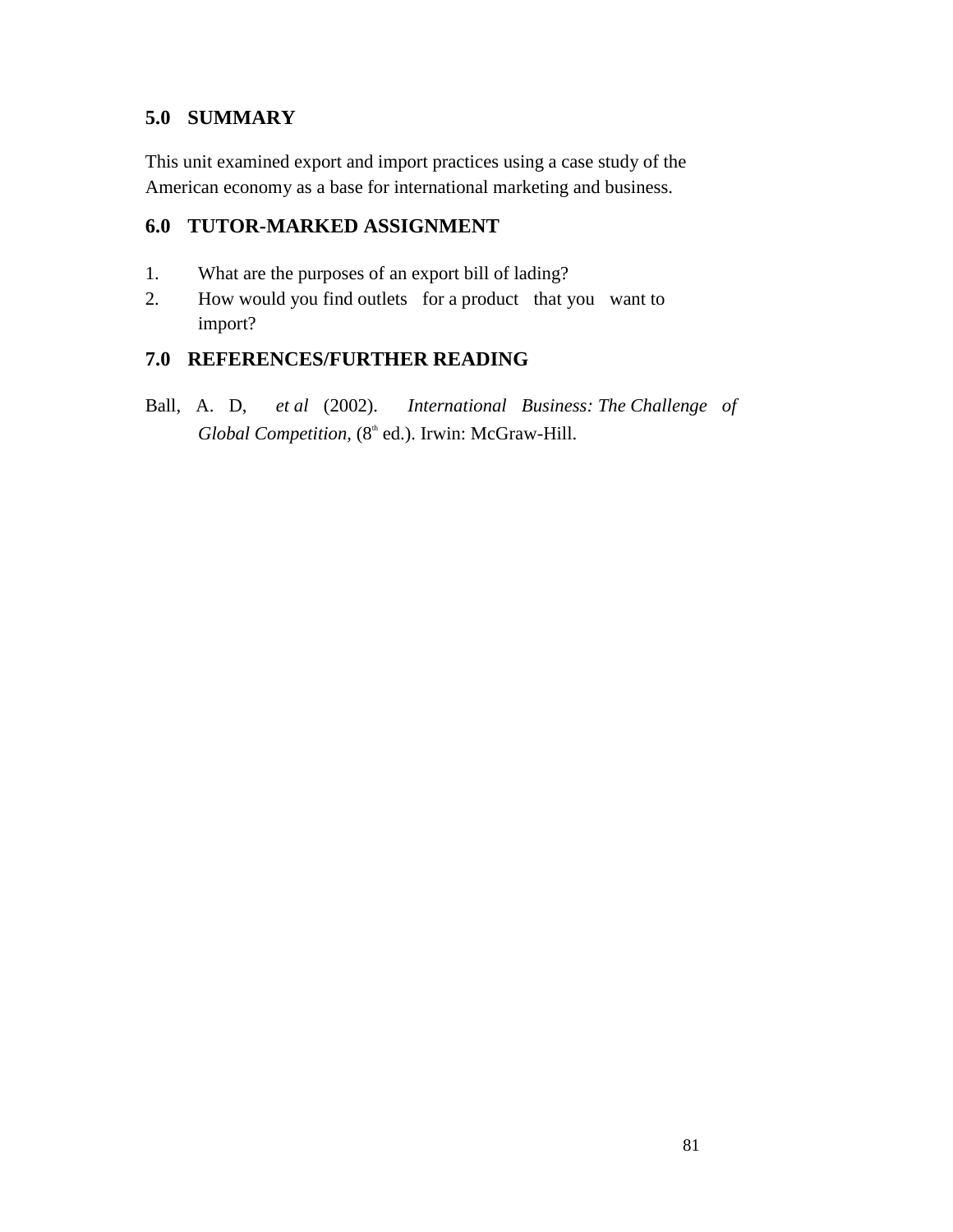### **MODULE 3**

- Unit 1 Human Resources Management and International Business
- Unit 2 International Accounting and Taxation
- Unit 3 International Services
- Unit 4 Product Policy Decision in an International Business
- Unit 5 Nigerian Organisations and International Business

#### **UNIT 1 HUMAN RESOURCE MANAGEMENT AND INTERNATIONAL BUSINESS**

#### **CONTENTS**

- 1.0 Introduction
- 2.0 Objectives
- 3.0 Main Content
	- 3.1 Human Resources Management
	- 3.2 Cultural or Regional Differences in Labour Condition
		- 3.2.1 Japan, Jobs-For-Life Culture Disappearing
		- 3.2.2 Japan�s Birth Rate Drop Effects
		- 3.2.3 The Huge German-Polish Wage Gap
		- 3.2.4 High Unemployment Rate in Nigeria
	- 3.3 Minimum Wage in Nigeria
	- 3.4 Staffing
		- 3.4.1 Sources of Management
		- 3.4.2 Selection and Training
		- 3.4.3 Expatriates
		- 3.4.4 Women
	- 3.5 Compensation
		- 3.5.1 Salaries
		- 3.5.2 Advances
		- 3.5.3 Bonuses
- 4.0 Conclusion
- 5.0 Summary
- 6.0 Tutor-Marked Assignment
- 7.0 References/Further Reading

#### **1.0 INTRODUCTION**

Recruitment of workers for an international job is a serious process. Any expatriate manager employed to manage a business in Nigeria must understand the culture and people of Nigeria. This unit examines human resources that cut across the boundary of a particular country. However, international human resources have to deal with the followings. 82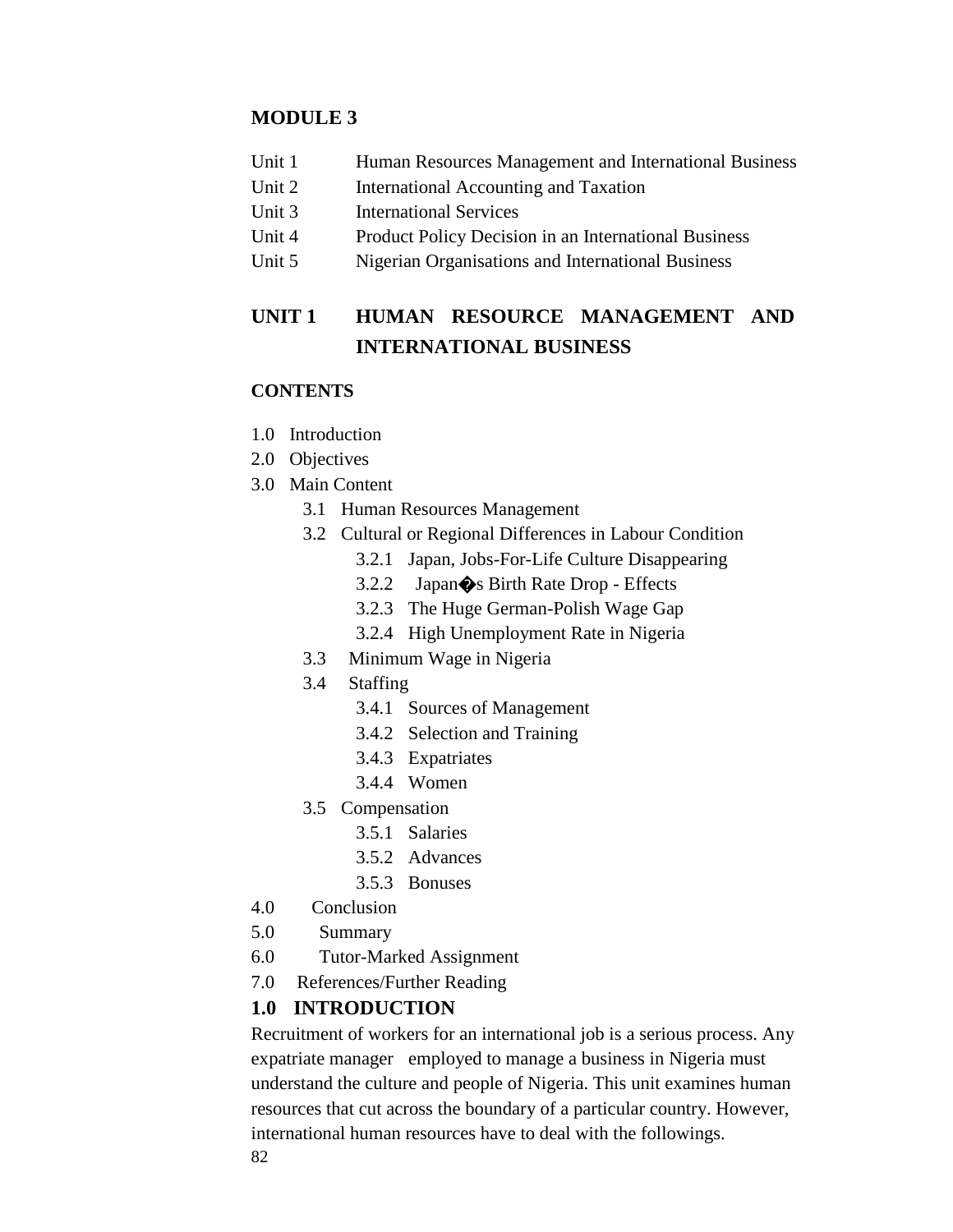- Estimated work force needs
- Recruitment and selection
- Training and development
- Nationalism
- Compensation
- Discipline
- Appointment termination

Without adequate knowledge of the country you are going into, it will be difficult to perform the above stated functions.

# **2.0 OBJECTIVES**

At the end of this unit, you should be able to:

- $\bullet$ explain the differences in regional and cultural labour practices and its relationship with international business
- $\bullet$ apply the practices of selection of staff internationally
- $\bullet$ explain various methods of compensation.

# **3.0 MAIN CONTENT**

### **3.1 Human Resources Management**

To select a manager for a multinational company may be easier than managing the company itself. Basically, for a foreign manager to manage a corporation well, he needs to know all the external factors like law, politics, culture etc. relate them well with human resources management functions like staff selection, motivation, compensation, discipline, etc so that he can succeed.

In general, human resources have to do with how human beings are used as input in an organisation so that good results are achieved.

# **3.2 Cultural or Regional Differences in Labour Condition**

If you look at different countries in the world, you will see differences in employment conditions. We are going to look at few areas we have knowledge in terms of labour condition and compare them with what is obtainable in the Nigerian environment. For instance, situation has been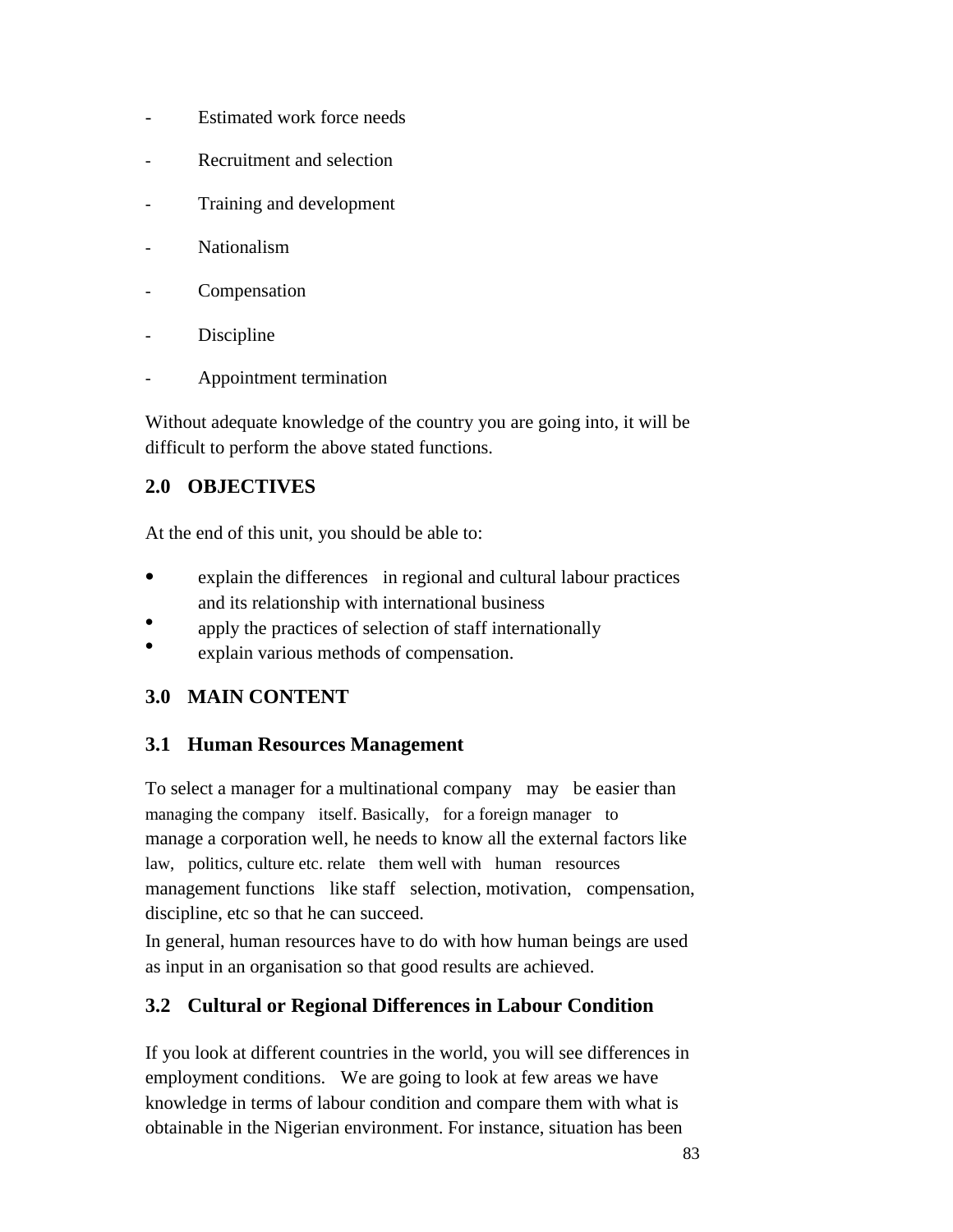changing in Nigeria about women in government employment. Also, Sharia practice in some Northern States vis-à-vis male doctors and female patients or vice versa. All these are cultural or regional differences in labour conditions.

### **3.2.1 Japan�s Jobs-For-Life Culture Disappearing**

Until a few years ago, it is a well-known cultural practice in Japan that once employed; you will be on the job till you die. But today, things have changed. For example, Toyota now regularly employs staff on contract basis which it never practised in the time past. They do not mind now to employ a foreigner unlike before. Now, merit rather than seniority is the yardstick for promotion or position. Age does not matter now in job hierarchy. This means, a younger or more brilliant person might be placed over an older person who had spent more years in the company. This new method of doing things is having psychological effects on certain category of workers. As a matter of fact, it has caused a number of suicides and mental breakdowns. In Nigeria, some categories of jobs are being outsourced now in place of permanent employment. Examples of these outsourced jobs are messengers, typists, drivers, secretaries, etc. In Japan, certain category of jobs are outsourced permanently.

The employments have moved from being for lifetime durations to being on part time and this is becoming the order of the day. Some jobs are now even being outsourced. Nigeria has borrowed this system especially for those whose jobs are not specialised. In Japan jobs like accounting, information technology, marketing, personnel management, procurement and training are being outsourced.

#### **3.2.2 Japan�s Birth Rate Drop-Effects**

In Japan, the birth rate is going down because of birth control. In essence, if the population is reducing, it means more jobs will be available. Ball et al (2002) believe that Japan is worried about meeting future pension liabilities on the basis of current projections. This means the percentage of pensioners is far higher than those who are currently engaged at work. This will not augur well for the economy and development of Japan.

#### **3.2.3 The Huge German-Polish Wage Gap**

Although Germany and Poland share boundaries, yet there is a huge wage gap between the two countries. This has encouraged polish citizens to cross into Germany to work either legally or illegally. In Germany, the pay of an average worker is 1500 to 2500 Dutch marks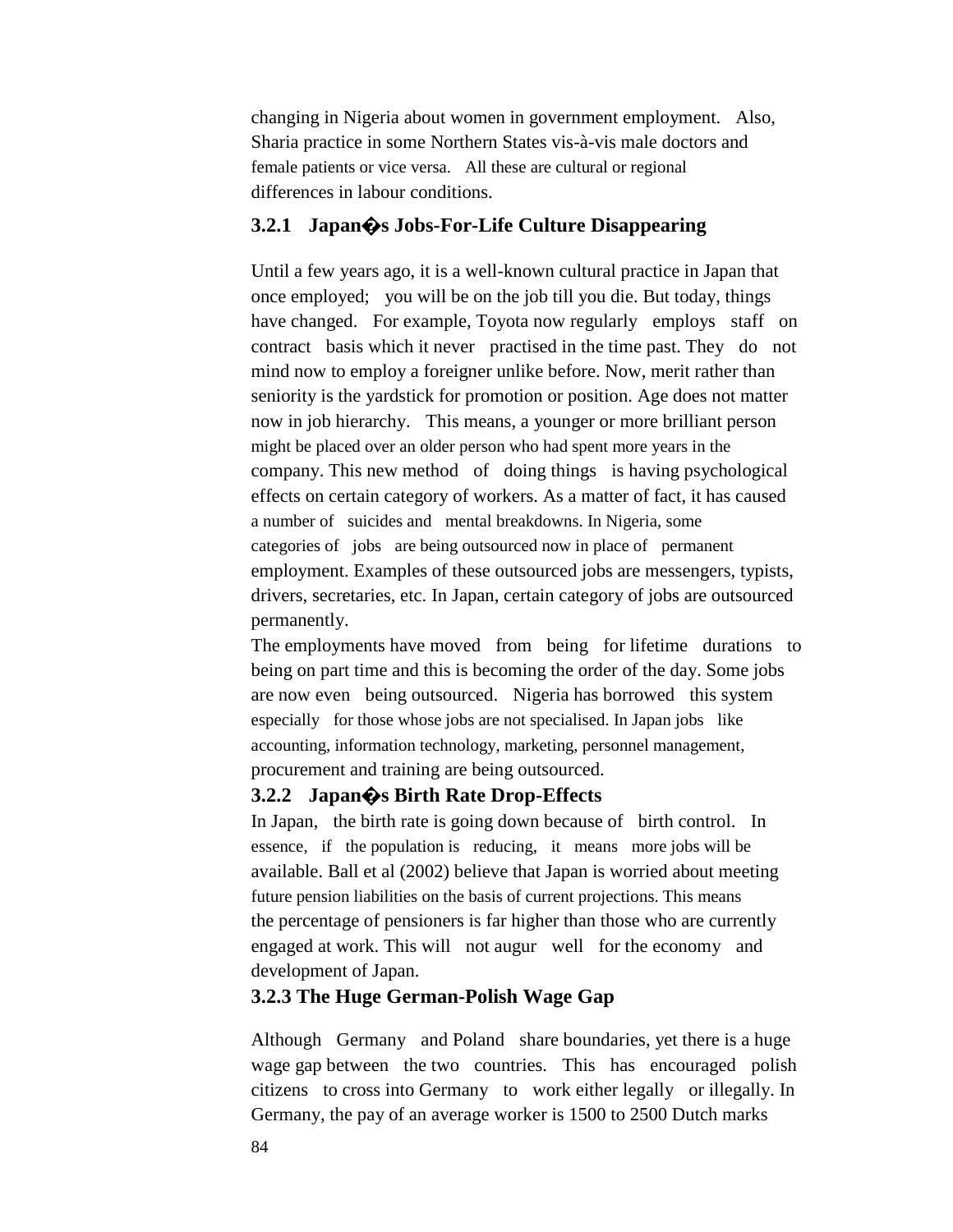but in Poland, it is between 150 to 250 Dutch marks. The situation can be compared to Nigerian Federal Civil Service and State Civil Services. For example, a Level 7 Officer earns NT5, 000 per month in Niger State while that of Federal Civil Service is about N50,000. Federal Government has been trying to narrow this gap by introducing so many salary structures. In the universities, either State or Federal, they earn the same salary. By so doing, workers are encouraged to remain where they are.

## **3.2.4 High Unemployment Rate in Nigeria**

It is no more news that a lot of graduates from Nigerian universities are unemployed coupled with the unemployment among the unskilled labourers. This issue has led to exploitation of Nigerians by various employers of labour who pay paltry wages. Nigeria has become a cheap labour country. Most Indian companies operating in Nigeria are known for taking advantage of this problem. Nigeria Labour Congress (NLC) is up and doing in this area so that the situation could be addressed. Casualisation of even skilled workers, especially at the ports has been addressed by NLC.

### **SELF ASSESSMENT EXERCISE 1**

List five areas that you feel could improve labour practices in Nigeria.

### **3.3 Minimum Wage in Nigeria**

In February 1987, a controversial decision was taken when the government announced a major relaxation of the nation�s minimum wage laws. Under new regulations, all companies with fewer than 500 employees would be exempted from minimum wage requirements. Previously, only companies with fewer than 50 employees have been exempted. After concerted and vociferous protests from labour unions and indications of widespread abuse by employees, the government reversed its stance and reinstituted the original provisions. The Federal government now pegged the minimum wage a Nigerian should earn at N7, 500; some state governments could not afford this. To make matters worse for the states, the federal government instituted a consolidated salary structure for its workers. This greatly increased the disparity between the salary of a state worker and a federal worker. International businessmen should have this at the back of their minds when coming to do business in Nigeria.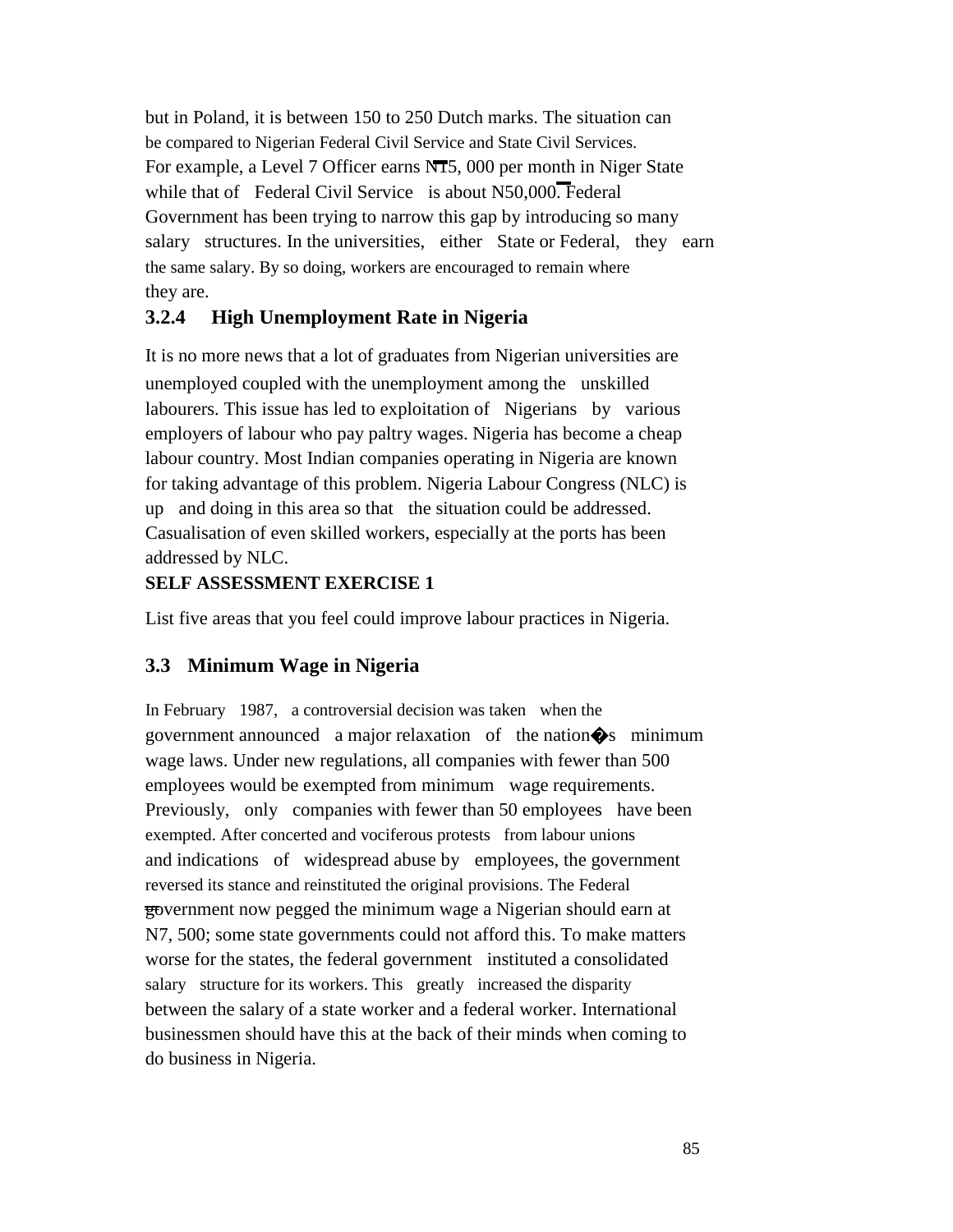# **3.4 Staffing**

Employing good staff for your company may involve employing not just local people, but also foreigners, that is, expatriates.

The good thing is that opportunities to work outside your country are increasing on a daily basis. One thing about working abroad is that you must be:

- bicultural
- knowledgeable in business practices in the home country
- knowledgeable in business practices and customers  $\diamond$  care in the host country
- able to speak the language of your host country.

### **3.4 Sources of Managers**

There are three major sources of managers: home country, host country and third country.

#### **Home Country**

International corporations such as Chevron Oil Plc, Mobil Oil Plc prefer using managers from their home countries. This is because they are familiar with their own professionals and know their skills. In situation where the host nationals are unavailable, they send some selected key staff for training at their international headquarters/home country, who will later come back to host country to train the local staff. International corporations equally source for staff from home countries so that they can come and manage strategic offices in the host countries. Headquarters representatives can equally be got from the home country to represent the international corporation.

#### **Host Country**

Managers can be employed from the host country. They are employed for the advantage that they are familiar with the local customs, culture and language. Initial cost of employment is always low. Managers in host countries may be unaware of the home country policies and practices and if care is not taken, there may be communication gap between the home country and the host country. And this may bring policy sabotage and cross-purposes which may affect the company 86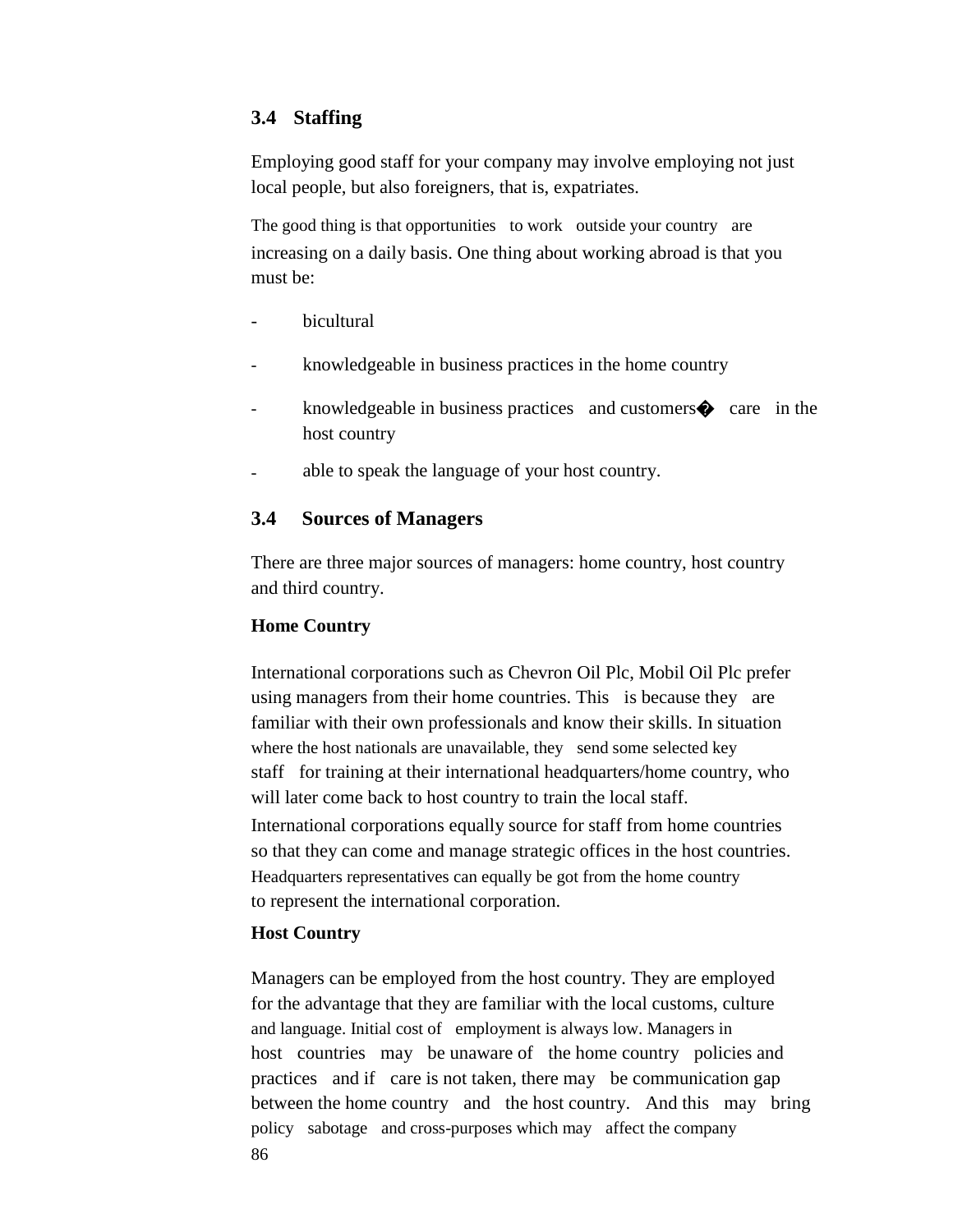badly. But all this can be eliminated if there is good communication and interaction between the home and host managers.

# **Third Country**

This is when managers can be sourced from other countries apart from the host and home countries. An example that readily comes to mind is that of an international corporation in Nigeria with headquarters in the US but which employed a Ghanaian as a manager. The Ghanaian is a third country manager.

# **3.4.2 Selection and Training**

Selection and training of managers depend on whether they are from home, host or third country.

### **Home Country**

You select staff from your country, train and send them abroad. They are encouraged to study and learn the language of host country. This type of managers is likely to have family problems as a result of living apart from their families.

### **Host Country**

This could be done in two ways:

- host country nationals hired in the home country.
- host country nationals hired in the host country.

# **Third Country**

Hiring personnel outside host or home country: The benefit is that they can be employed on lower wages; it is prevalent in developing countries.

Employing from third country will depend on the followings.

- **- Host country attitude-** this is the attitude of the host country to managers from third country.
- **- Generalisation difficulty-** because of the similarities in culture or nationalisation, what most countries do is to have workers based on ability and experience rather than race or citizenship.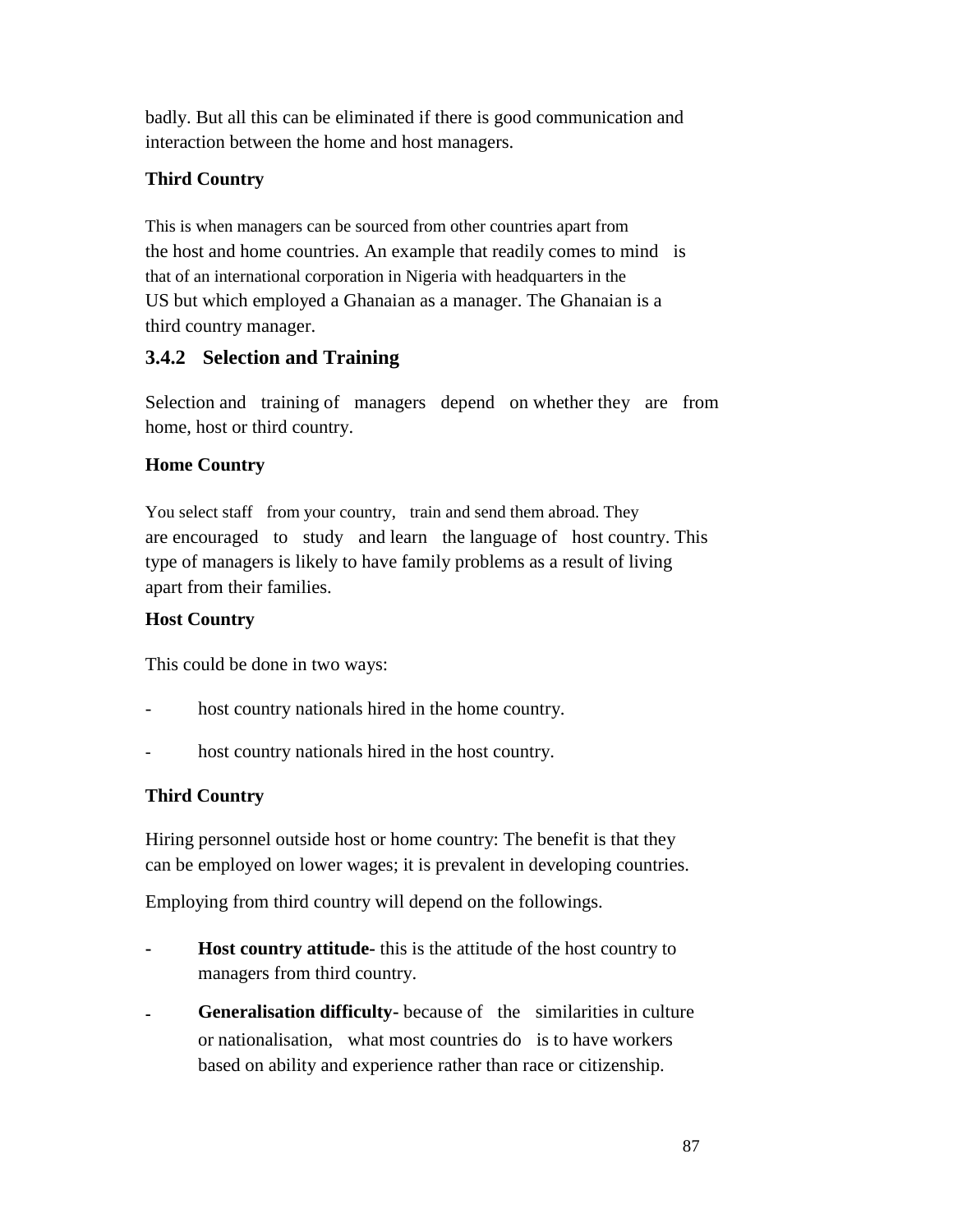### **3.4.3 Expatriates**

An expatriate is a person living outside of his or her own country of citizenship. These sets of people are employed for international business. Basically, expatriates have some problems, these include:

- Their family- Ball et al (2002) believe that nine out of 10 expatriates� failures are family related; their children suffer a lot because of mobility.
- Not having family in one place.
- Inability to visit family regularly.

#### **3.4.4 Women**

In the US, majority of students are women. Naturally, this has resulted into having a large percentage of women at the work-place. And they are becoming more successful at work. In Nigeria, the situation is the same; there has been a high increase in women enrolment in higher institutions. More women are now in business, banking, politics, etc.

Before now, women were seen in Nigeria as those whose education would end in the kitchen. But the situation has changed now. Women are found in plenty in all the professions. Women are encouraged in Nigeria. There is a Ministry of Women Affairs, and women are given opportunities in politics. Education, which naturally brings enlightenment has broken down the proverbial glass ceiling which used to restrict women in the past.

### **SELF ASSESSMENT EXERCISE 2**

Discuss sources of labour in any country for an international business.

#### **3.5 Compensation**

Compensation has always been a major problem in organisations. Paying appropriate wages for expatriate staff and local staff is problematic for organisations. What some organisations do is to pay the same basic salary for both categories of staff but different allowances.

#### **3.5.1 Salaries**

Expatriate and domestic staff workers are mostly paid the same salaries in most countries worldwide; the third country managers are equally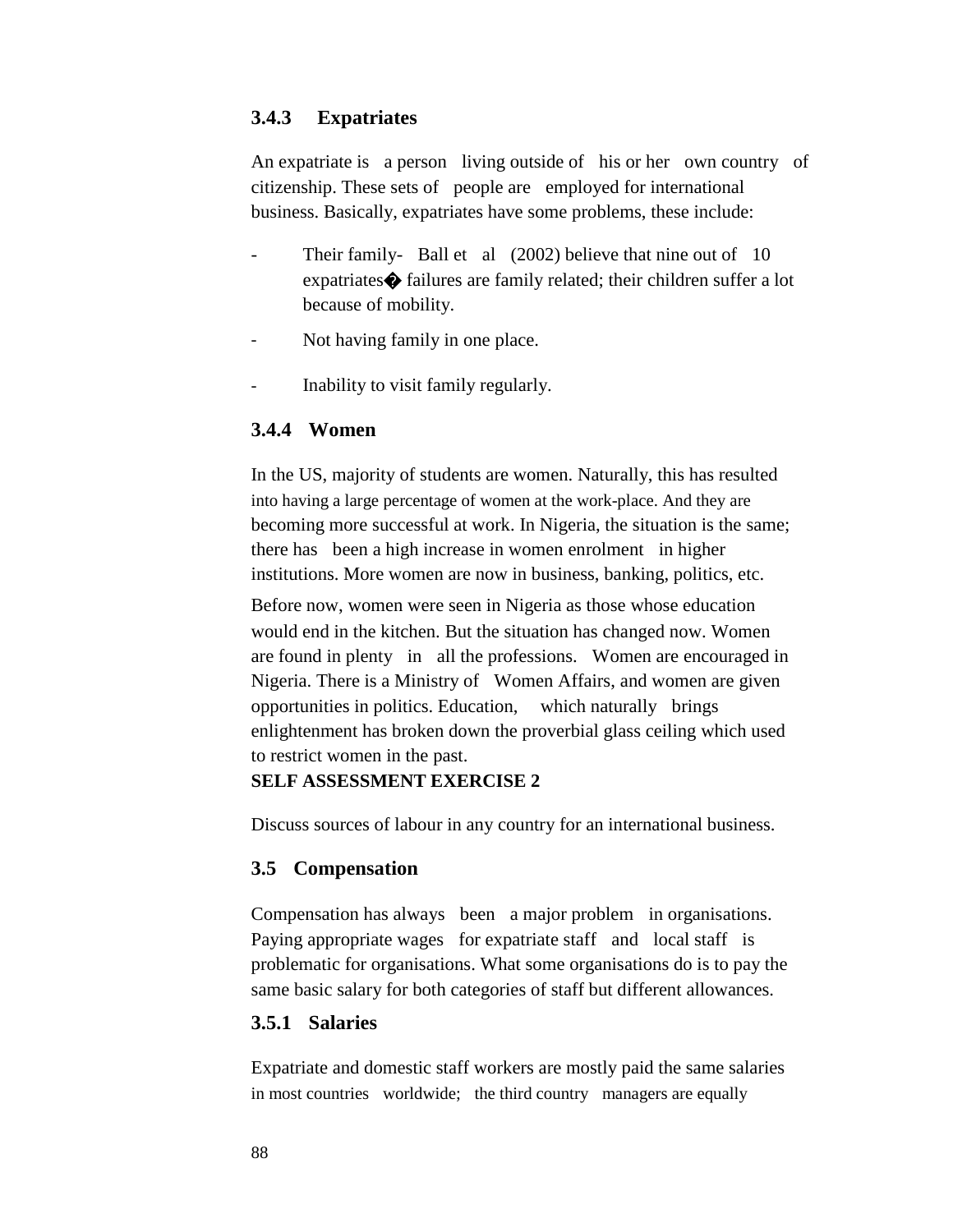treated in the same way. However, allowances may differ so that an expatriate will not fall behind in this regard.

### **3.5.2 Allowances**

Allowances are special payments for expatriates to compensate them and also to cushion the extra cost they must incur to live in the host country. Ball et al (2002) enumerated the following allowances.

- Housing allowance;
- Cost-of-living allowance is based on differences in the prices of food, utilities, transport, entertainment, clothing, personal services and medical expenses oversea, compared to the prices paid for these items in the home country;
- Allowance for tax differentials;
- Education allowance; and
- Moving and orientation allowances.

### **SELF ASSESSMENT EXERCISE 3**

Discuss the importance of salaries and allowances in an international business.

# **3.5.3 Bonuses**

These are compensation payments in addition to basic salary and allowances paid to expatriates because of hardship, inconveniences or hazards. They may include:

- oversea premium
- contract termination payments
- home leave.

# **4.0 CONCLUSION**

Recruitment of managers for multinational companies is done from home country, host country and third country. Good salaries, allowances and bonuses are paid expatriates with the aim of encouraging them to stay.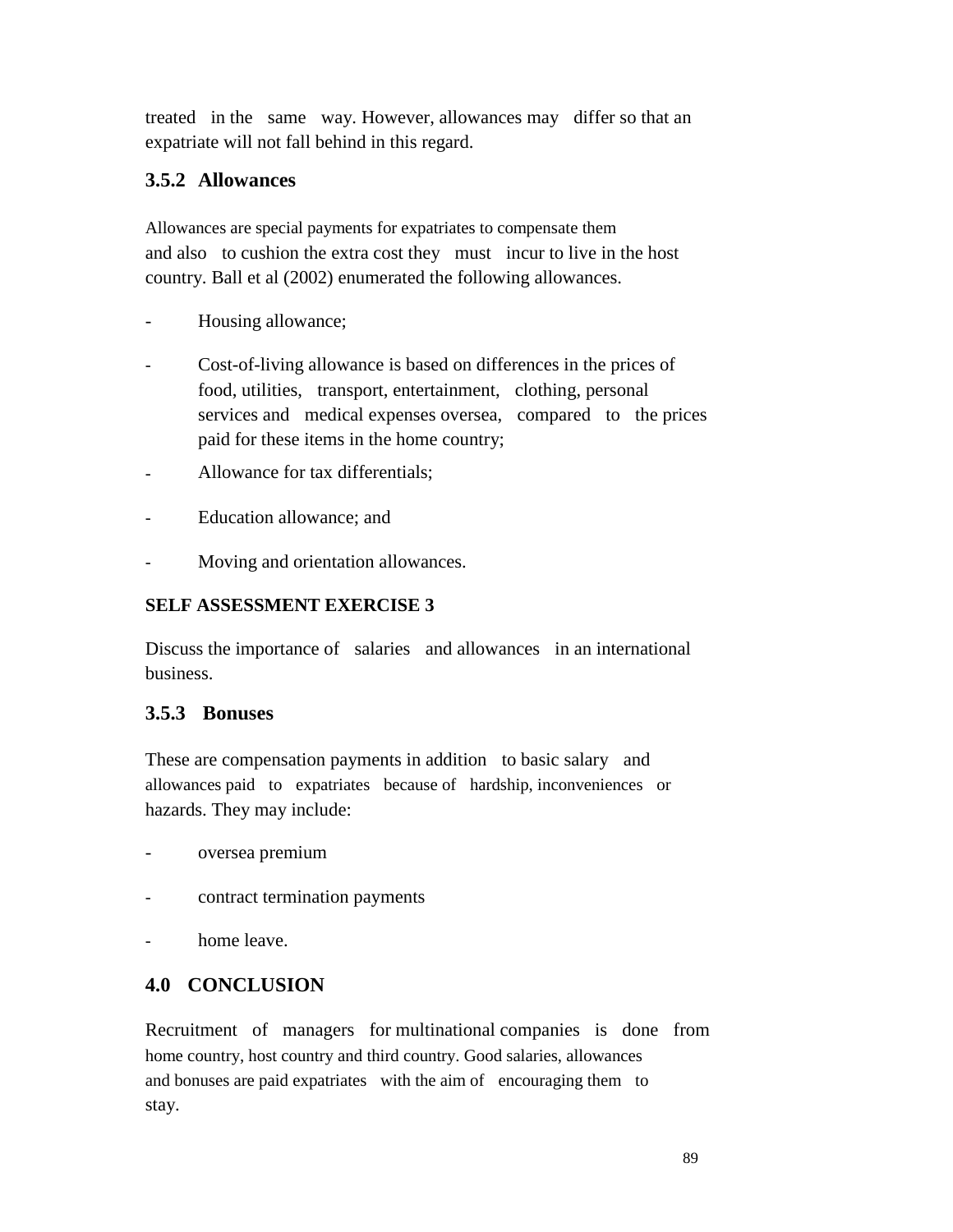There must be a careful selection process of managers, which will involve a careful study of the problems associated with human resources management of various countries.

### **5.0 SUMMARY**

In this unit you have learnt the followings.

- $\bullet$ Various cultural differences on jobs like Japan�s-job-for-life, salary differences in Germany and Poland, Nigerian minimum wage.
- $\bullet$ The comparison among the home country, host country and third country nationals as international corporation executives.
- $\bullet$ The increasing number of women workers worldwide.
- $\bullet$ Various salaries, allowances and bonuses for local and expatriate staff.

### **6.0 TUTOR-MARKED ASSIGNMENT**

Discuss the sources of managers for international corporations.

### **7.0 REFERENCE/FURTHER READING**

Ball, A. D, *et al.* (2002). *International Business*:*The Challenge of Global Competition*, (8<sup>th</sup> ed.). Irwin: McGraw-Hill.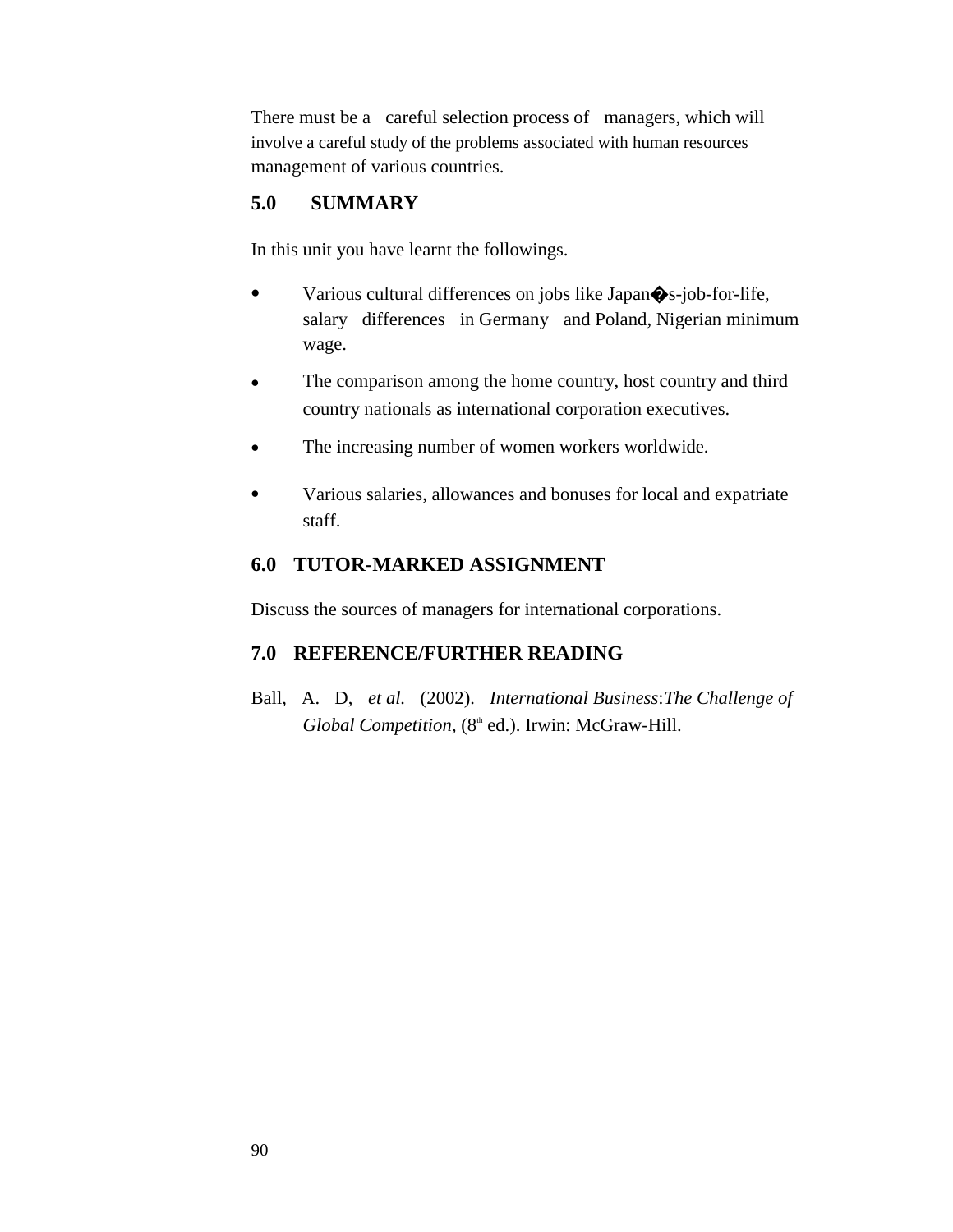# **UNIT 2 INTERNATIONAL ACCOUNTING AND TAXATION**

### **CONTENTS**

- 1.0 Introduction
- 2.0 Objectives
- 3.0 Main Content
	- 3.1 International Accounting Diversity
	- 3.2 Principal Accounting Differences Across Countries
		- 3.2.1 Origins of Differences
		- 3.2.2 Classifications System
		- 3.2.3 Principal Differences
		- 3.2.4 The Issues
	- 3.3 The Process of Accounting Standardisation
	- 3.4 International Taxation
		- 3.4.1 Tax Jurisdiction
		- 3.4.2 Tax Types
		- 3.4.3 Income Categories and Taxation
- 4.0 Conclusion
- 5.0 Summary
- 6.0 Tutor-Marked Assignment
- 7.0 References/Further Reading

# **1.0 INTRODUCTION**

Accounting system and taxation differ from country to country; because of these, some countries find it difficult to present accounting information in different ways to different countries.

International Accounting Standards Committee (IASC) has been pursuing a goal of single accounting system for the whole world. The goal is that investors will be willing to invest in certain nations if their companies� financial reports are more transparent and reliable.

Many countries also have system of accounting standards, just as the United States. The International Accounting Standard Board based in London, England, exists to achieve international harmonisation of accounting principles. Thus, this unit examines international accounting systems.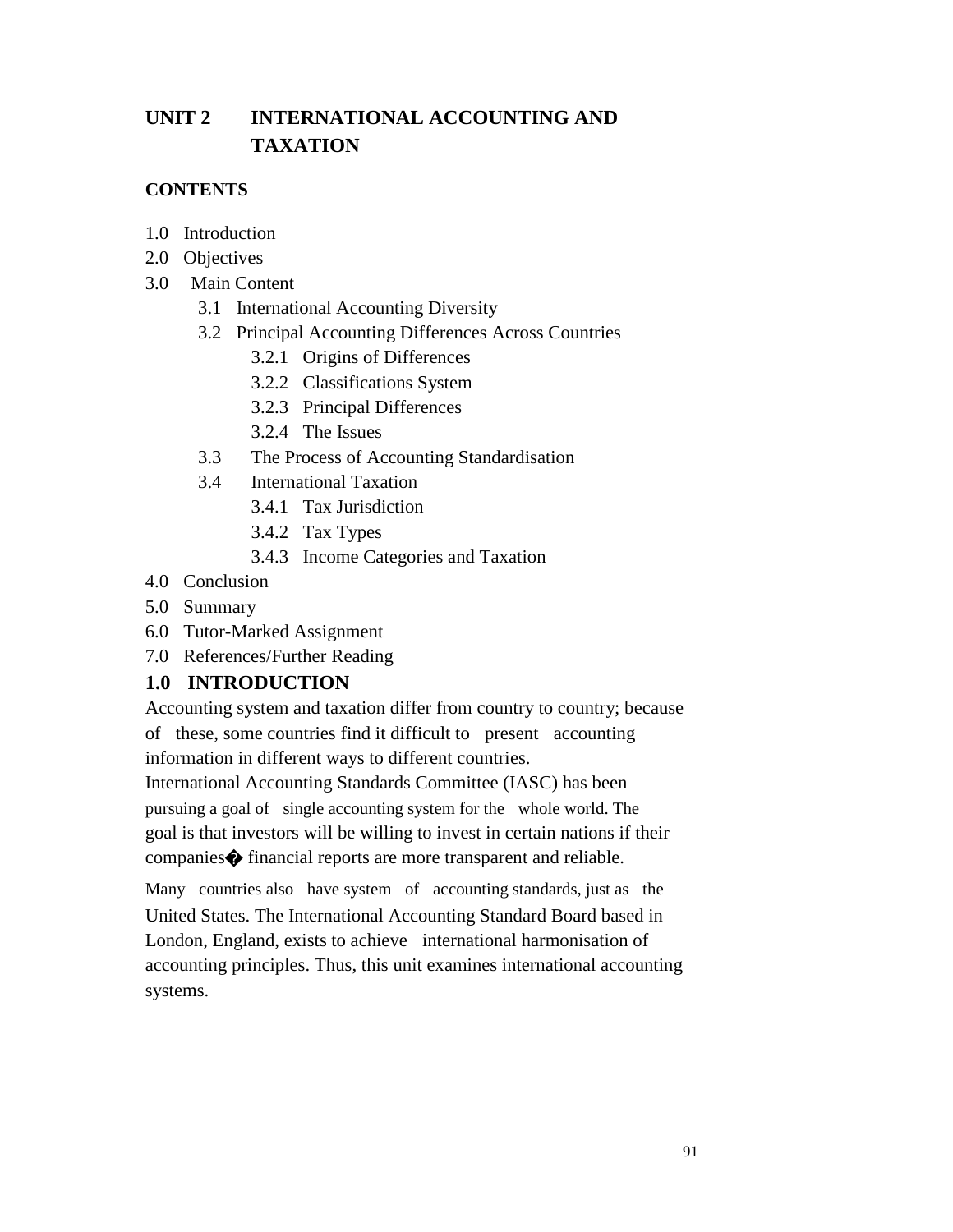# **2.0 OBJECTIVES**

At the end of this unit, you should be able to:

- $\bullet$ explain accounting practices and differences across countries and see how the difference alters the compositeness of firm in
- $\bullet$ international markets
- $\bullet$ identify areas of accounting that should constitute problems or success in coming years
- explain the philosophies of taxation and its effect on domestic and foreign market.

# **3.0 MAIN CONTENT**

### **3.1 International Accounting Diversity**

It is obvious that accounting principles differ, but in itself it is not a problem. The major problem is the distortion that may be introduced by lenders, investors or government policy makers.

|                                | ECONOMIC SITUATION OF THE IDENTICAL               |                                                                           |
|--------------------------------|---------------------------------------------------|---------------------------------------------------------------------------|
| <b>ACCOUNTING</b><br>E A TN ÆN | <b>FORMS</b><br><b>SIMILAR</b>                    | <b>DISSIMILAR</b>                                                         |
| <b>SIMILAR</b>                 | A<br>Logical practice. Results are<br>comparable  | B<br>May/May not be<br>logical. Results<br>May/May not be                 |
| <b>DISSIMILAR</b>              | Illogical practice. Results are<br>not comparable | comparable<br>D<br>Logical Practice.<br>Results may not be<br>comparable. |

Accounting diversity can be traced to when a firm that is either similar or dissimilar is operating similar or dissimilar accounting system.

### **BOX A**

Similar firms operating similar accounting systems compared within these companies will be logical in practice and easily interpreted.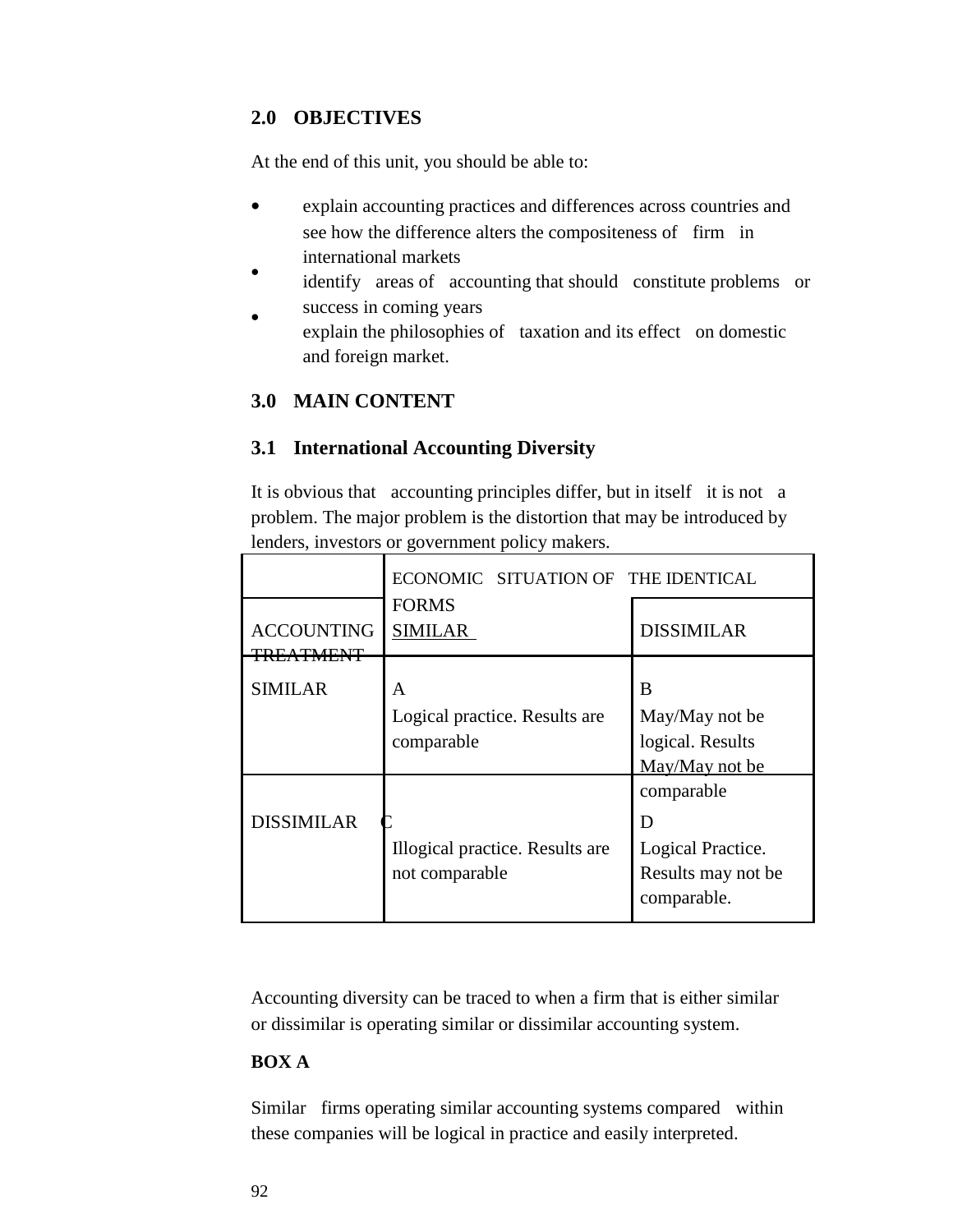# **BOX B**

Similar firms among a dissimilar accounting system. Results in terms of comparison have the probability of either being or not being comparable. The accounting system may or may not be logical.

# **BOX C**

Firms that are dissimilar yet their accounting systems are similar. The practice in this type of firm is illogical i.e. one may not be able to compare their results.

# **BOX D**

Different firms with different accounting practices, though logical, but their result are not comparable.

# **3.2 Principal Accounting Differences Across Countries**

Czinzokota et al (2002), opine that international accounting diversity can lead to any of the following problems in international business.

- (i) Poor or improper business decision-making
- (ii) May hinder the ability of a firm or enterprise to raise capital in different or foreign markets*.*
- (iii) May hinder or prevent a firm from monitoring competitive factors across firms, industries and countries.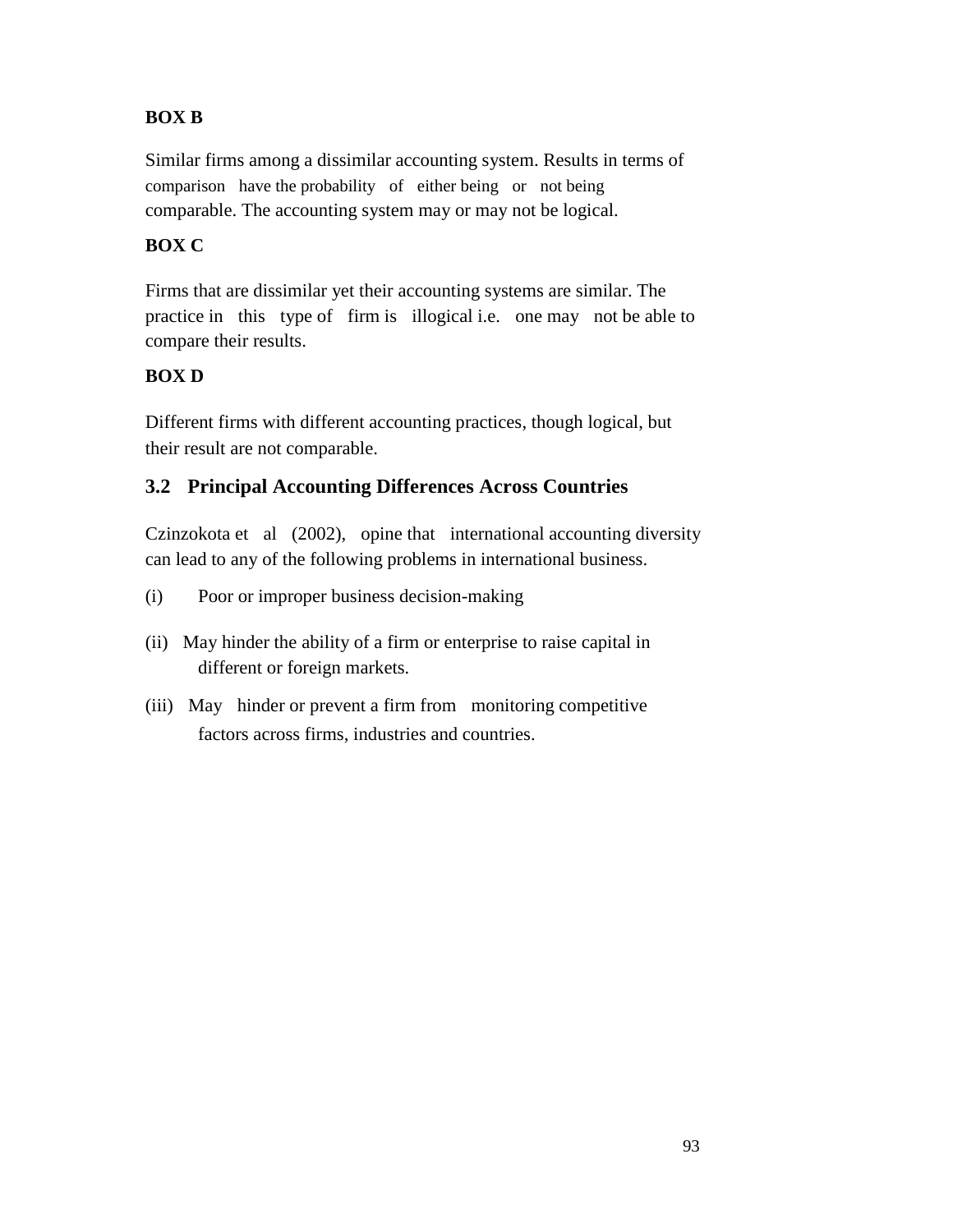### **NOBES CLASSIFICATION OF NATIONAL ACCOUNTING SYSTEM**



Individual NETHERLANDS

# ADOPTED FROM: Czinkotta, M.A; Michael, H.M (2001) International Business, Sixth Edition.,USA, Southwestern Thompson Learning.

#### **SELF ASSESSMENT EXERCISE 1**

Discuss the problems of accounting diversity in an international business.

#### **3.2.1 Origin of Difference**

Accounting practices in the world is linked to people, places and events. In Nigeria, the accounting system is structured after the British style. Accounting practice looks at the users of this accounting information i.e. investors, lenders and governments. From the above diagram, one can vividly see the origin of the difference in accounting; for example the accounting system of Italy differs from that of Ireland. This is because the Ireland accounting system is UK-based while that of Italy is taxbased. Also, accounting system of Ireland is micro based while that of Italy is macro uniform.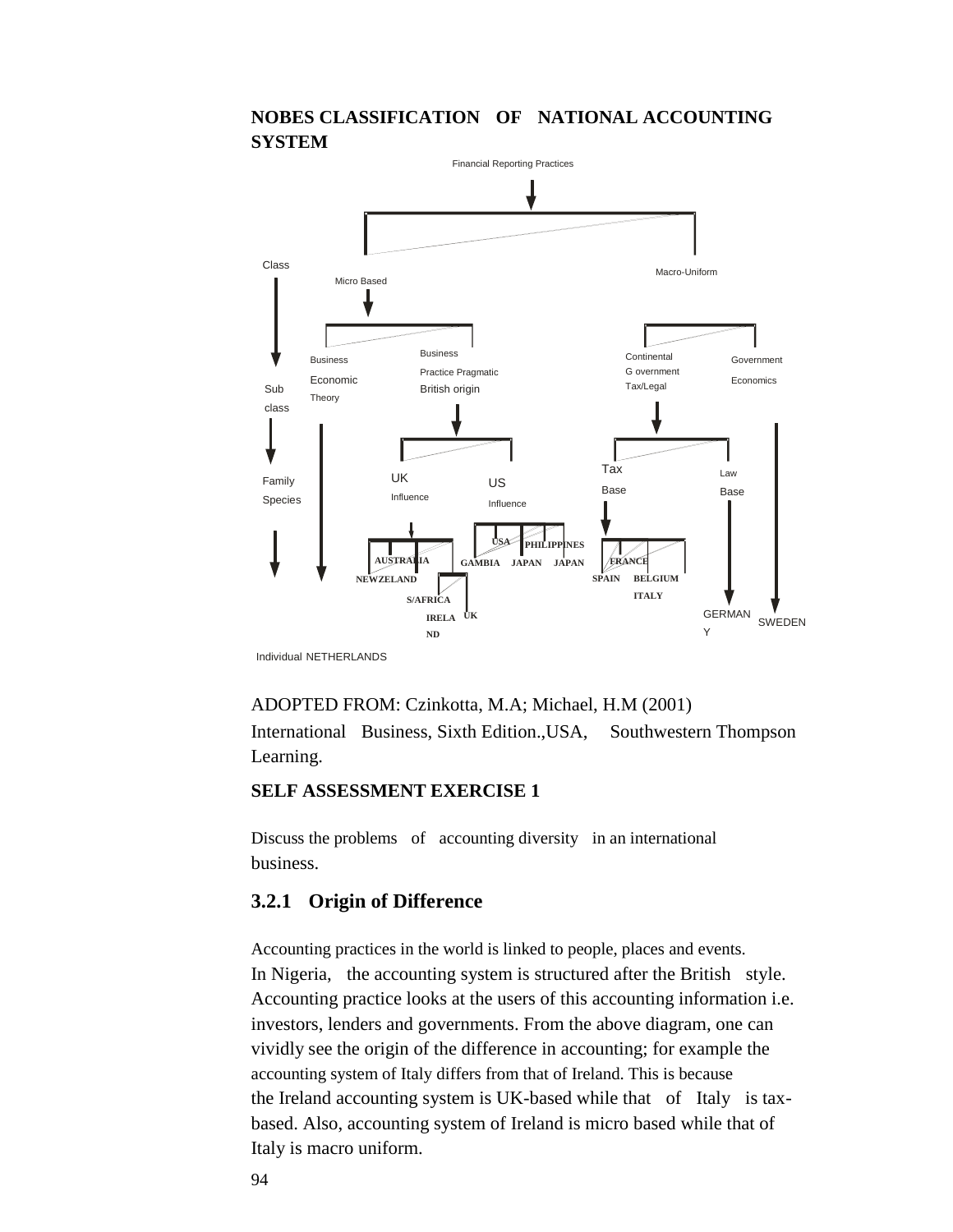# **3.2.2 Classification of System**

The above diagram of NOBES divided the accounting system into two basic systems of micro based and macro uniform.

Micro based is sub-divided into Business, Economic Theory, Business Practice and Pragmatic British Origin.

Macro uniform is subdivided into Continental, Government Tax, Legal and Government Economics.

## **3.2.4 The Issues**

Different accounting system means markets must be segmented so as to enable firms and companies understand the accounting information. It therefore means accountants will continue to do the job of interpreting accounting information, being marketers and also bookkeepers.

The following are accounting differences across countries.

i. Accounting for Research and Development Expenses

It is believed that research and development accounting needs to take note of costs so that it can be spread across so that profit will be assured to be made in future.

- ii. Accounting for Fixed Assets
- iii. Inventory Accounting Treatment

These include use of first-in first-out method and average cost system in dealing with inventory.

- iv. Capitalising or Expenses Leases
- v. Pension Plan Accounting
- vi. Accounting for Income Taxes
- vii. Foreign Currency Translation
- viii. Accounting for Mergers and Acquisition
- ix. Consolidation of Equity Securities Holdings.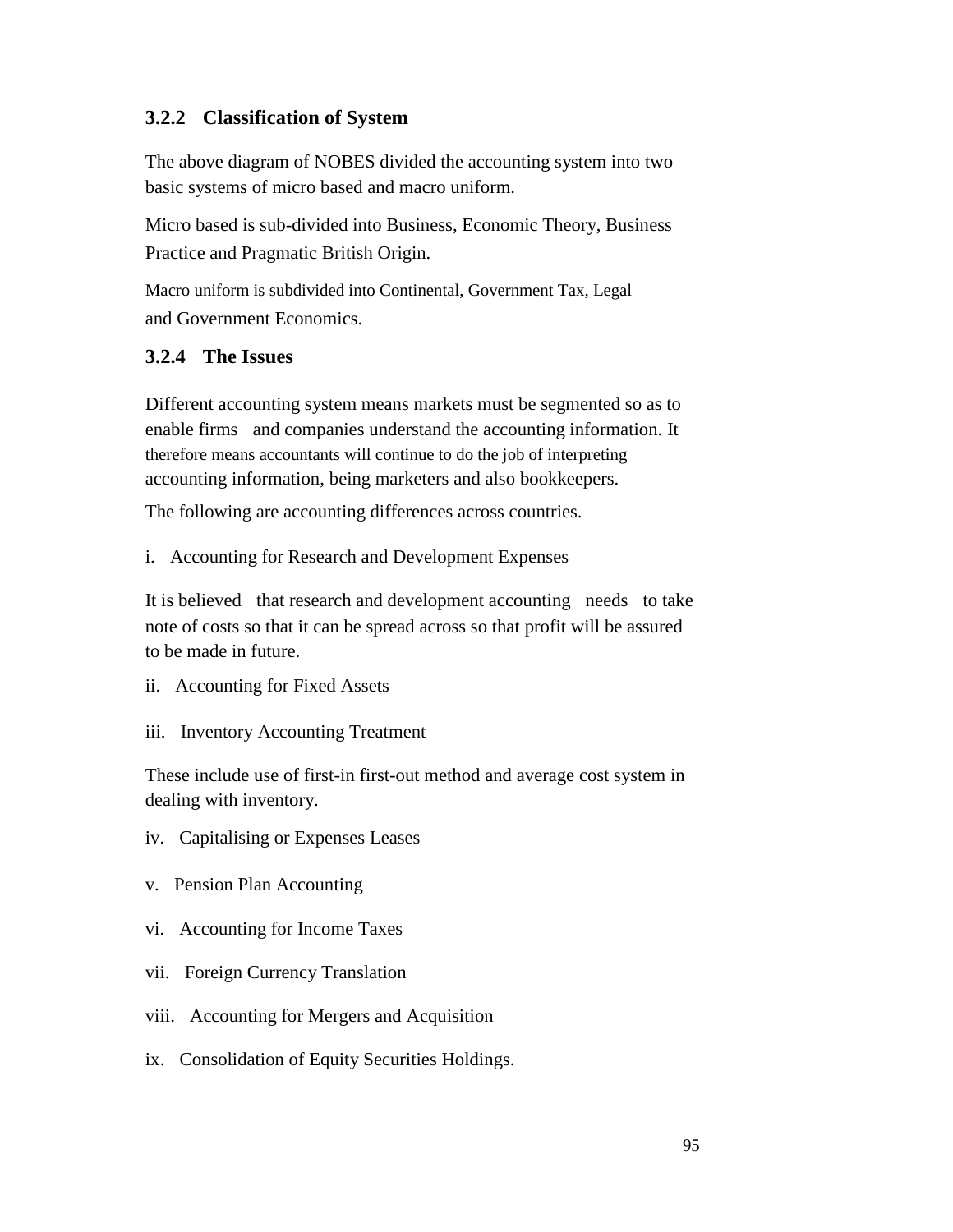#### **3.3 The Process of Accounting Standardisation**

Until 1973, a Committee of Certified Public Accountants (CPAs) established accounting principles in the United States. CPAs are accountants licensed by their state governments on the basis of educational background, a rigorous certification examination and in most jurisdictions, relevant practical work experience. In 1973, the seven members Financial Accounting Standards Board was created as an independent standard-setting organisation. Regulations for auditors are promulgated by the American Institute of Certified Public Accountants. United States companies, whose stocks or bonds are traded publicly, must conform to the rules set by the Securities and Exchange Commission (SEC), a Federal Government agency. Tax laws and regulations are encountered at the federal level by the Internal Revenue Services (IRS) and at the local level by the state and municipal government agencies. Many countries other than the United States also have system of accounting standards. The International Accounting Standards Board based in London, England, exists to achieve international harmonisation of accounting principles.

#### **3.4 International Taxation**

We may not understand international taxation, except we understand what tax is in our home country.

Taxation is a system of raising money to finance government activities. All governments require payment of money-taxes-from their citizens. Government uses tax revenues to pay soldiers and police, to build dams and roads, to operate schools and hospitals, to provide food for the poor and medical care for the elderly and for other purposes. Without taxes to fund its activities, government will not be able to function.

Throughout history, people have debated the amount and kinds of taxes that a government should impose on her citizens. Unpopular taxes have caused public protests, riots, and even revolutions. In political campaigns, a candidate�s views on taxation may partly determine his popularity with voters.

Taxation is the most important source of revenue for modern governments, typically accounting for 90 percent or more of their income. The remainder comes from borrowing and from charging fees or services. Countries differ considerably in the amount of taxes they collect. In the United States, about 30 percent of the gross domestic product (GDP) went for tax payments in 2000. The 30 percent figure is relatively low from a historical standpoint. As a result of a new round of tax cuts in 2003, the tax percentage share of GDP was expected to be 96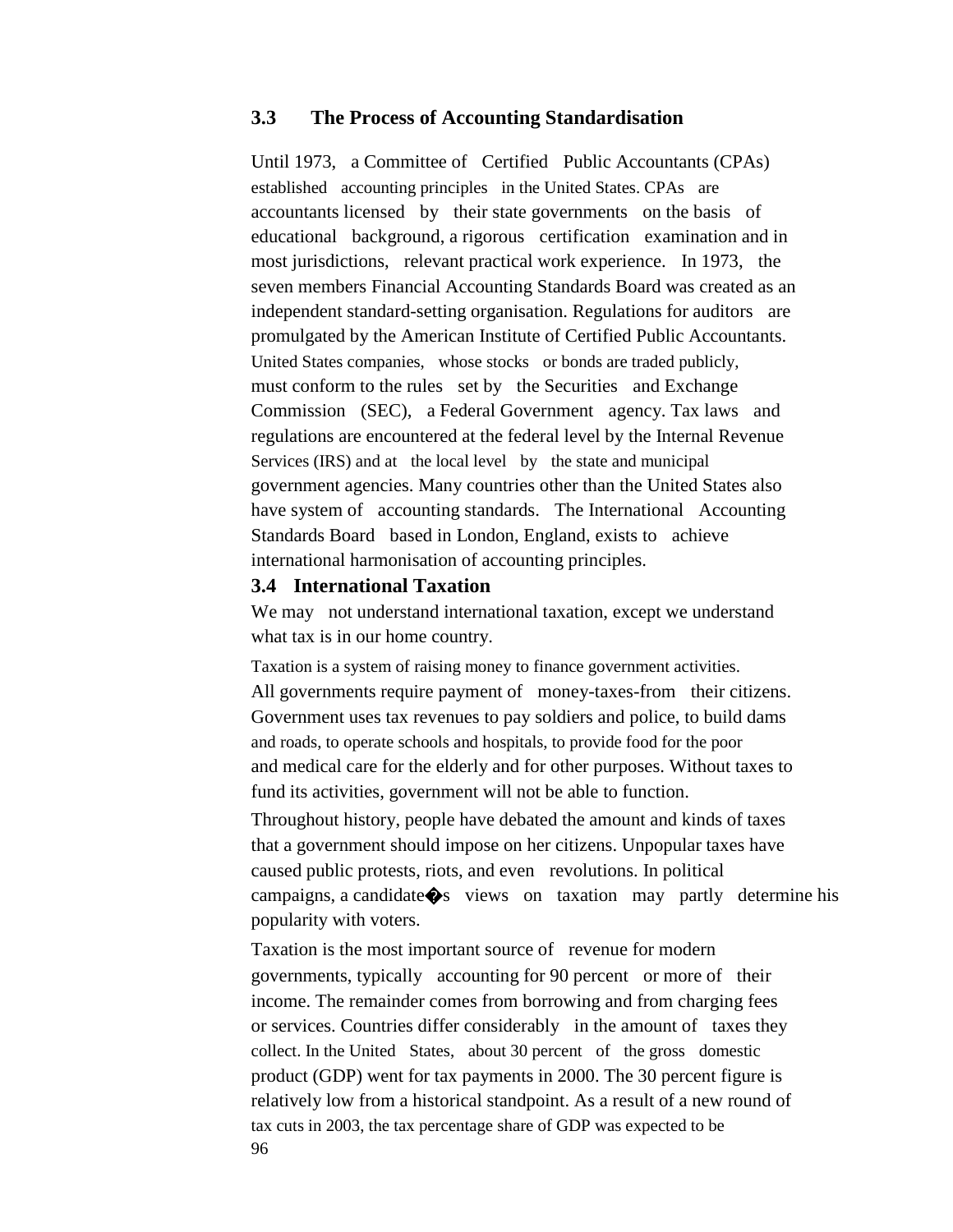lower than at any time since 1959 when many major government programmes, including medicare, did not exist in Canada. About 35 percent of the country�s gross domestic product goes for taxes. In France, the figure is 45 percent and in Sweden it is 51 percent.

In addition to using taxation to raise money, government may raise or lower taxes to achieve social and economic objectives, or to achieve political popularity with certain groups.

Taxation can redistribute a society  $\diamond$ s wealth by imposing a heavier tax burden on one group in order to find services for another. Also, some economists consider taxation an important tool for maintaining the stability of a country  $\bullet$ s economy.

## **SELF ASSESSMENT EXERCISE 2**

What are the uses of taxes to a country?

# **3.4.2 Tax Jurisdiction**

Czinkota et al (2002) believes that there are two approaches to international taxation.

The first is the residential approach to international taxation which taxes the international income of its residents without regard to where the income is earned. The second is the territorial approach to transactional income, which taxes all parties, regardless of country of residence, within its territorial jurisdiction.

# **3.4.3 Tax Types**

Taxes are generally divided into direct and indirect taxes.

Direct tax is calculated on actual income of individuals or an organisation�s income. Indirect tax includes such taxes as sales tax, tariffs, and value added tax.

A broader classification of tax types include

- $\bullet$ Individual income tax
- $\bullet$ Corporate income tax
- $\bullet$ Payroll
- $\bullet$ Consumption taxes which include
- General sales tax
- Excise tax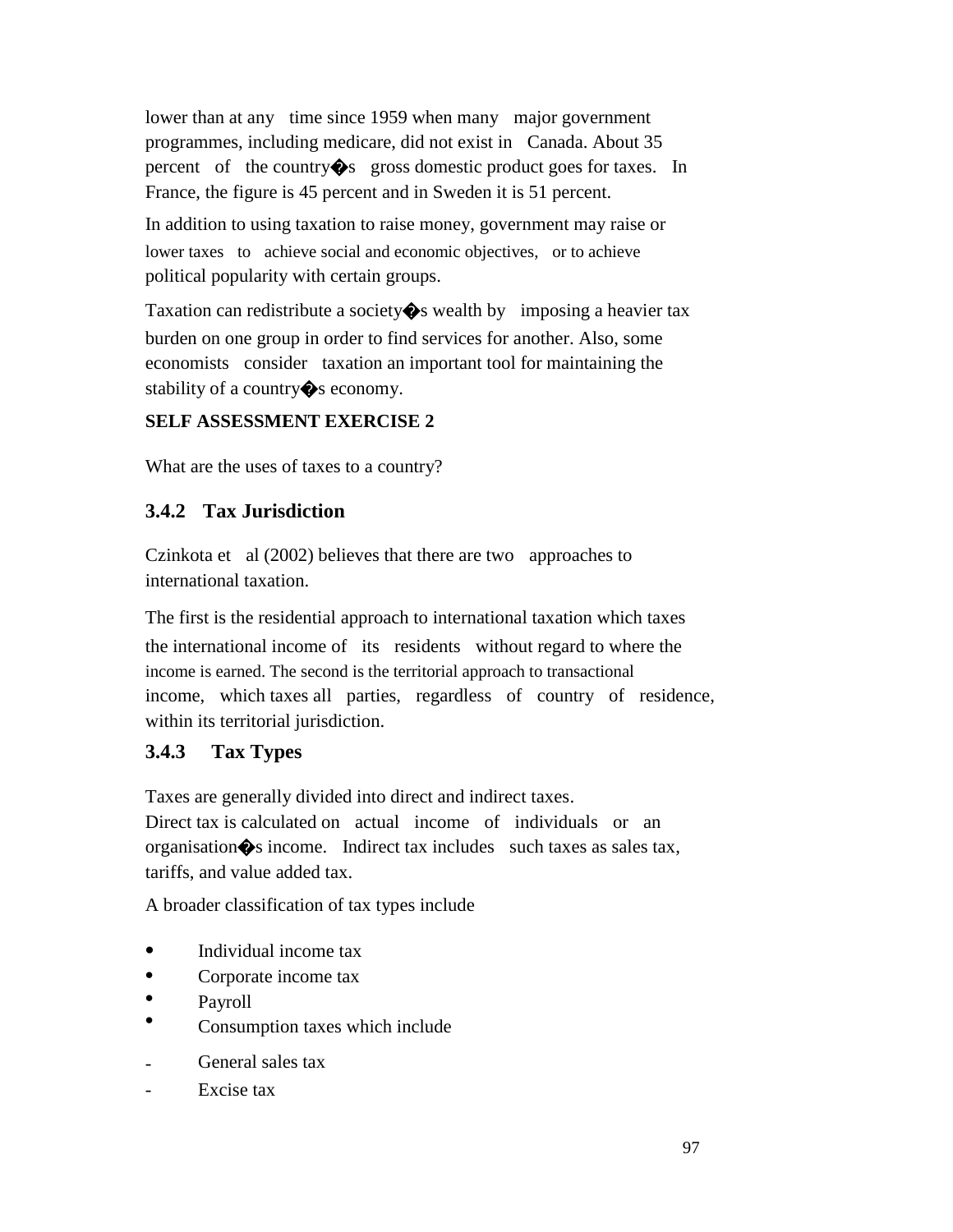- Value added tax
- Tariff
- $\bullet$ Property tax
- $\bullet$ Estate, inheritance, and gift taxes
- $\bullet$ Other taxes include poll tax.

#### **SELF ASSESSMENT EXERCISE 3**

Are you a civil servant or a salaried worker? Name the taxes you pay to government.

#### **3.4.4 Income Categories And Taxation**

There are three primary methods used for the transfer of funds across tax jurisdictions.

- **i.** Royalties-Are under license for the use of intangible assets such as patents, designs, trademarks, techniques or copyrights.
- **ii. Interests-** Are the payments for the use of capital loan for the financing of normal business activity.
- **iii. Dividends-** are income paid or deemed paid to the shareholders of the corporation from the residual earning of operations.

## **4.0 CONCLUSION**

Accounting system worldwide differs but International Accounting Standard Board is charged with the responsibility of harmonising accounting standards worldwide. This accounting system from country to country must be studied by the international businessman before going into a new country.

Just like accounting, taxes are sources of revenues for government. Tax is not charged by individual firms but by government on both the government and individual.

These two must be studied and examined, to see what area concern you as an international businessman.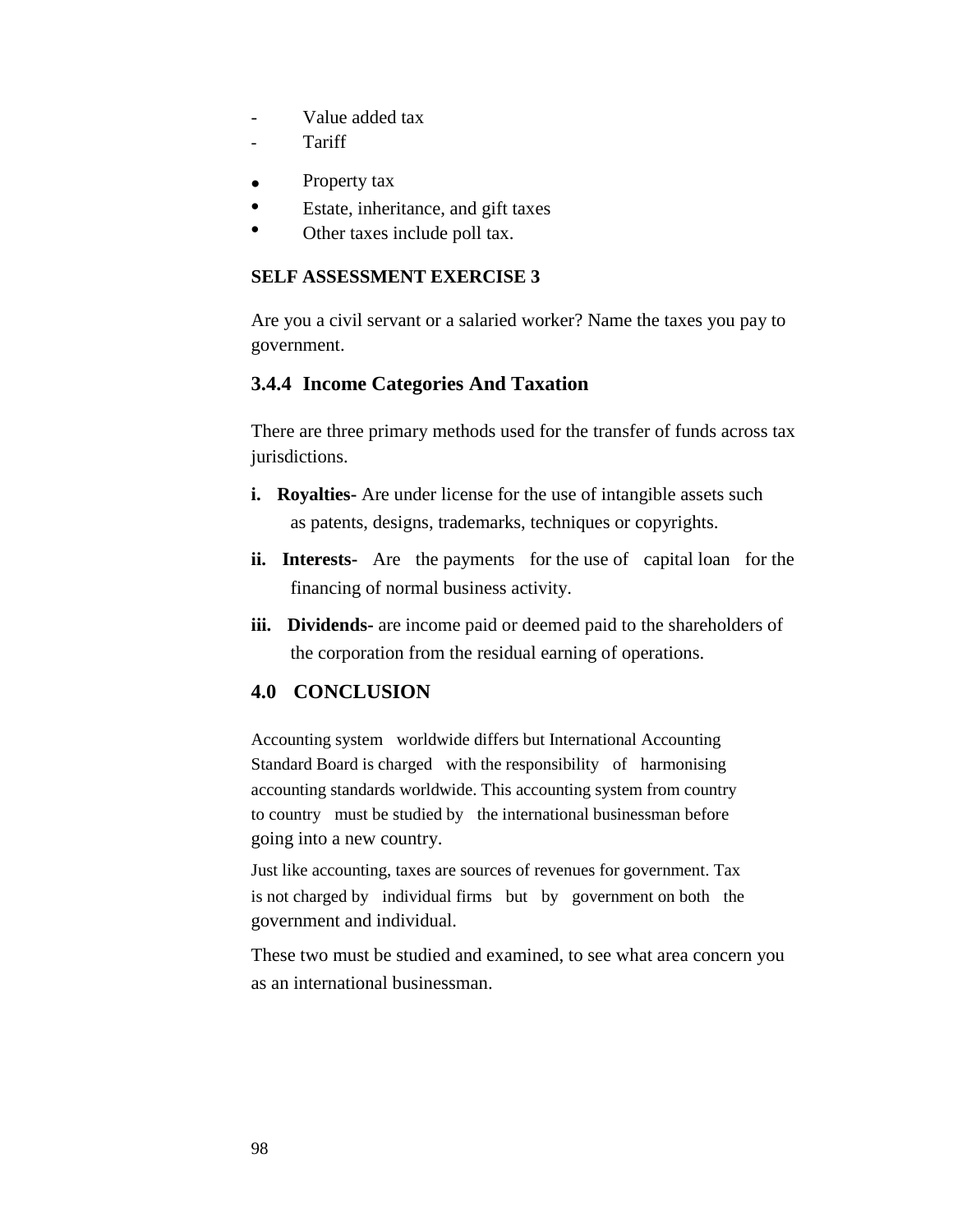## **5.0 SUMMARY**

In this unit, you have learnt the followings:

- $\bullet$ Reporting accounting information differs from country to country
- $\bullet$ Accounting system classification is both micro and macro based
- $\bullet$ Taxes are both direct and indirect
- $\bullet$ Accounting information reporting and type of taxes affect international business activities.

#### **6.0 TUTOR-MARKED ASSIGNMENT**

Discuss the various sources of accounting diversity.

#### **7.0 REFERENCES/FURTHER READING**

- Ball, A. D. *et al* (2002). *International Business: The Challenge of Global Competition*, (8<sup>th</sup> ed.). Irwin: McGraw-Hill.
- Meyer, P. E. (2006).  $\bullet$  Accounting and Bookkeeping.  $\bullet$  Microsoft @ Student 2007 (DVD), Redmond WA: Microsoft Corporation.
- Roser, H. S. (2006).  $\bullet$  Taxation.  $\bullet$  Microsoft @ Student 2007 (DVD) Redmond WA: Microsoft Corporation.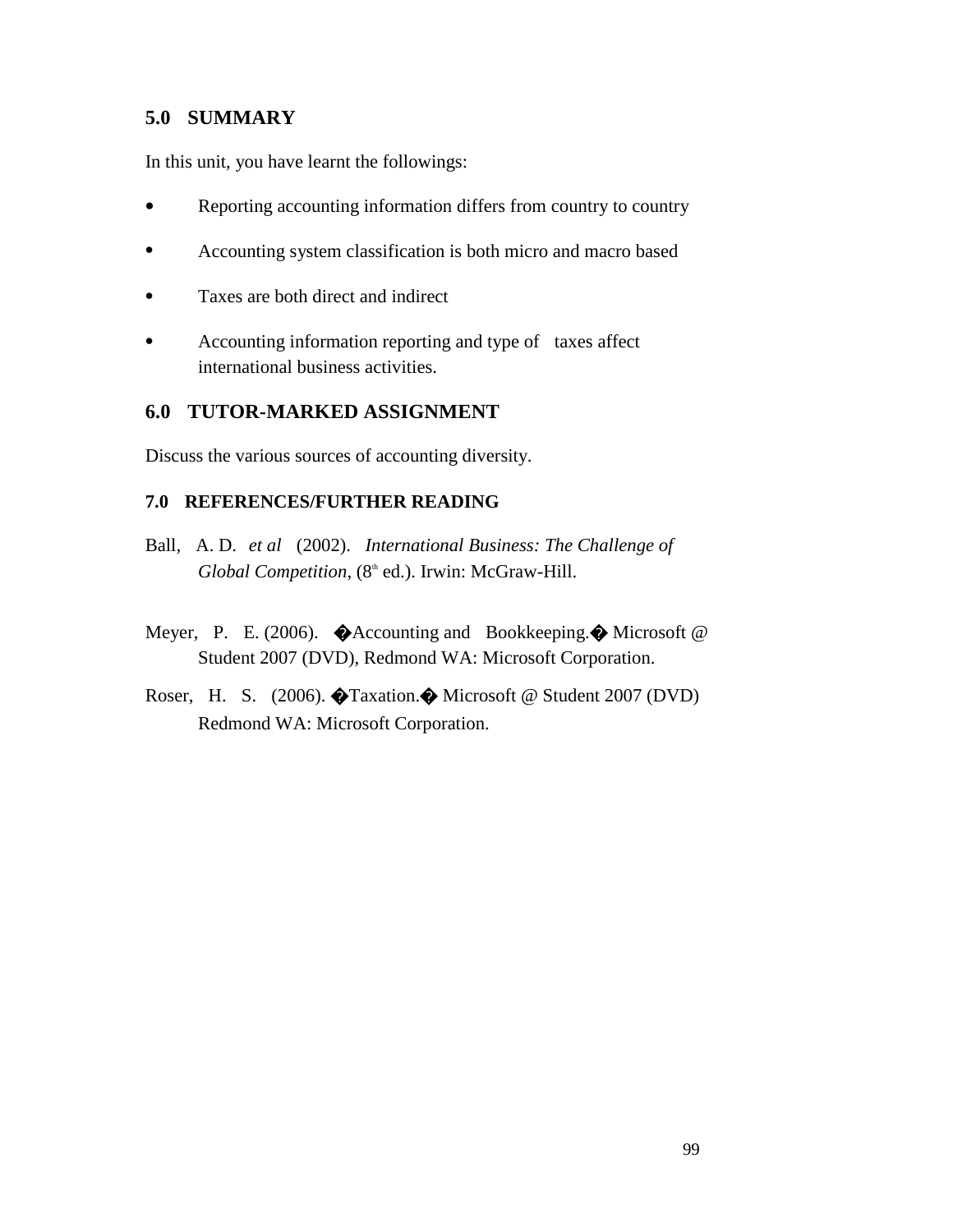## **UNIT 3 INTERNATIONAL SERVICES**

#### **CONTENTS**

- 1.0 Introduction
- 2.0 Objectives
- 3.0 Main Content
	- 3.1 Differences between Services and Products
		- 3.1.1 Link Between Services and Goods
		- 3.1.2 Stand-Alone Services
		- 3.1.3 Role Of Services
	- 3.2 The Role of Global Services in the World Economy
	- 3.3 Global Transformation in the Service Sector
	- 3.4 Problems in International Service Trade
		- 3.4.1 Data Collection Problem
			- 3.4.2 Global Regulations of Services
	- 3.5 Services And E-Commerce
	- 3.6 Typical International Services
	- 3.7 Starting to Offer Service Internationally
	- 3.8 Strategic Indications
- 4.0 Conclusion
- 5.0 Summary
- 6.0 Tutor-Marked Assignment
- 7.0 References/Further Reading

## **1.0 INTRODUCTION**

Services are integral part of world trade, the links between services and goods are essential. In essence, service and goods go hand in hand. Services play a very great role in the world economy. Nevertheless, services have some problems associated with delivery, especially across borders. Types of international services business will be discussed briefly.

# **2.0 OBJECTIVES**

At the end of this unit, you should be able to:

- $\bullet$ explain the role of service in international business
- $\bullet$ explain the complex nature of international trade services to goods
- $\bullet$  $\bullet$ explain the basis used in making international business in service a success
- $\bullet$ identify stand-alone services and how they have become very important to world trade
	- identify competitive advantage of firms in the service sector.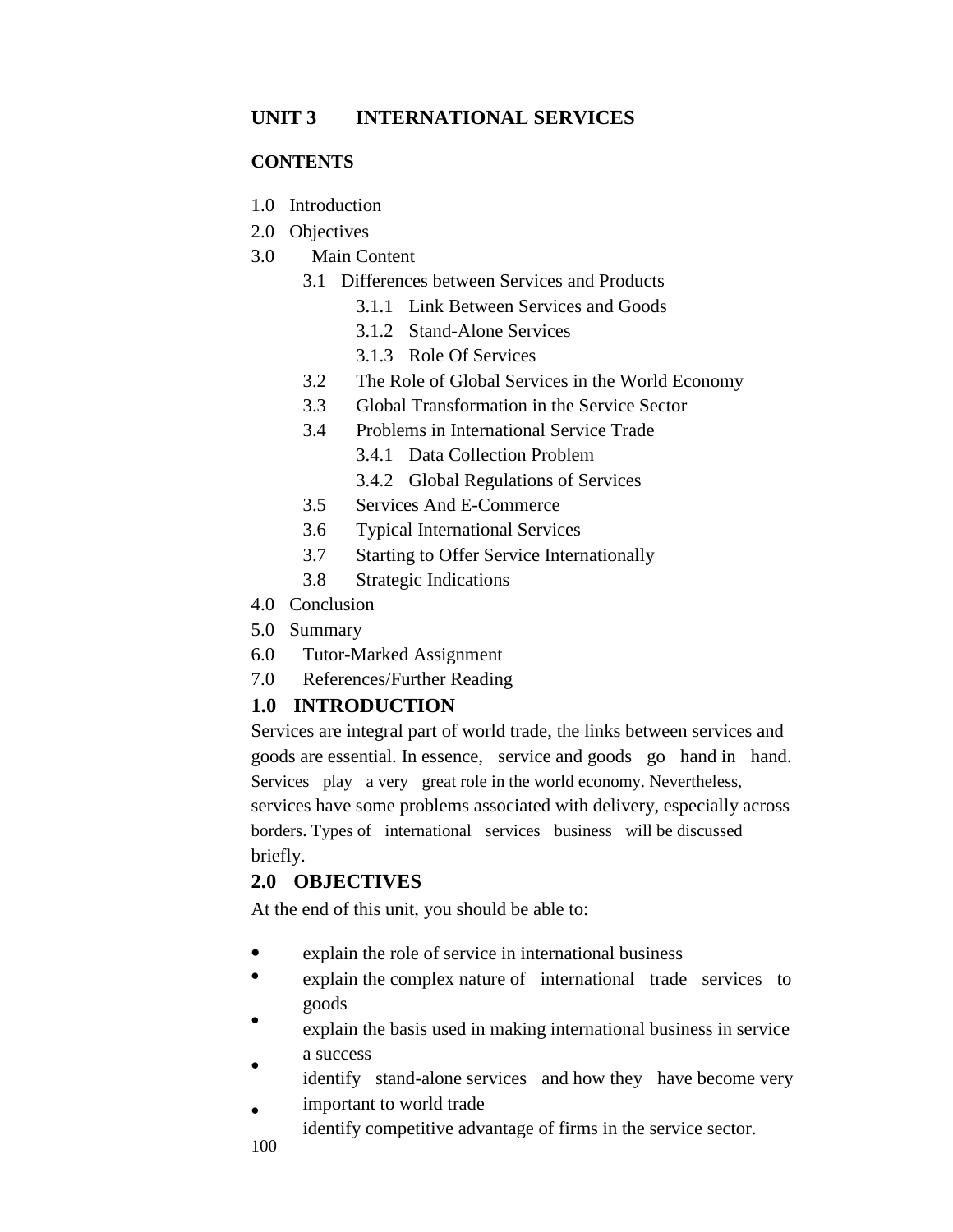## **3.0 MAIN CONTENT**

#### **3.1 Difference between Services and Products**

Kotler et al (2002) define service as any act or performance that one party can offer to another and does not result in the ownership of anything, its production may or may not be tied to a physical product.

To differentiate the two therefore, the following definition would serve. A good is an object, a device, or a thing while a service is a deed, a performance, or an effort made.

Czinkota et al (2002) believe that service firms do not have products in the form of reproduced solutions to customers<sup>o</sup> problems; they have processes as solutions to such problems. Service is said to be the fastest growing sector in the world trade. The service sector is becoming a global phenomenon.

#### **3.1.1 Link between Services and Goods**

Goods are products which are offered for sale. One interesting aspect is that some goods cannot be sold without accompanying them with service. For instance, a purchase of aircraft, which is a good (product), is most times followed with service like training of personnel, maintenance, and continuous technological update.

The link between service and goods can be demonstrated by aircraft manufacturers and their customers, who are in most cases airlines.

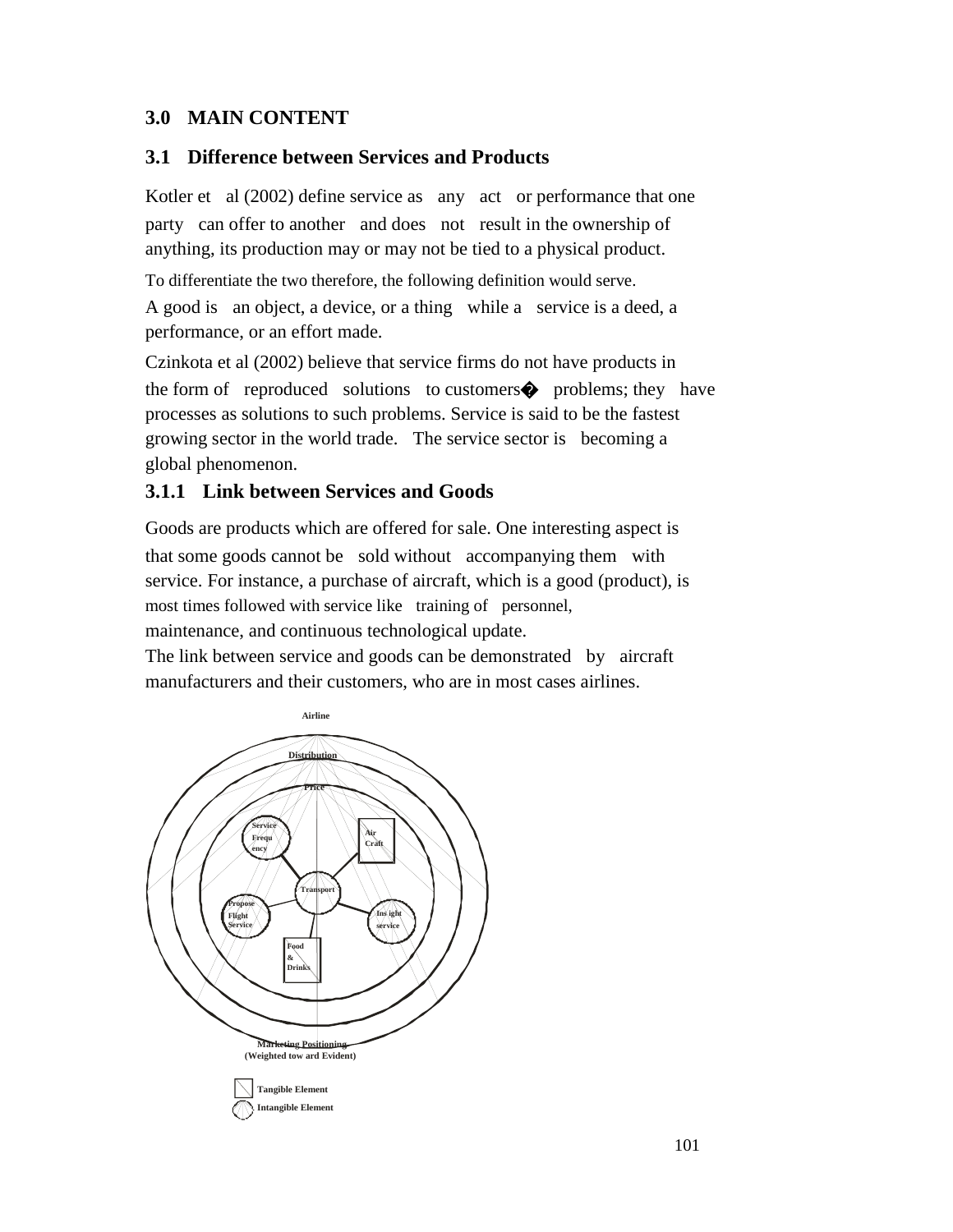Just as goods are accompanied with service for customers� satisfaction, so also is service not complete until a product is used satisfactorily as illustrated by the above diagram. In essence, physical goods are used for service provision.

In the diagram above, an airline that provides transport service has a plane as a product, how good the plane is, will have positive or negative effect on service provision. As passengers board the plane, another physical product is given to them in form of food and drinks to make their flight enjoyable. This is complementary service. It is given to ensure satisfaction and future patronage.

In essence, service and goods complement each other to customers  $\bullet$ satisfaction.

#### **SELF ASSESSMENT EXERCISE 1**

Differentiate between service and a product

#### **3.1.2 Stand Alone Service**

Service mix is divided into six categories as listed below.

- i. Pure tangible goods.
- ii. Tangible goods with accompanying service e.g. computer and installation service.
- iii. Hybrid-offering with equal parts of service and goods i.e. patronising restaurant for food and service.
- iv. Major service with accompanying minor goods and services, e.g. travelling in a plane and being served with food.
- v. Pure service- This is purely services i.e. a psychotherapist.

The fifth division of service, which is pure service, is what you learn here and to know more about it, you must look at some basic characteristics.

- **(a) Intangible** It means service that can�t be seen, tested, felt, learned or smelled before they are bought. To succeed in selling this type of service, you need to know one of the following marketing tools.
- Place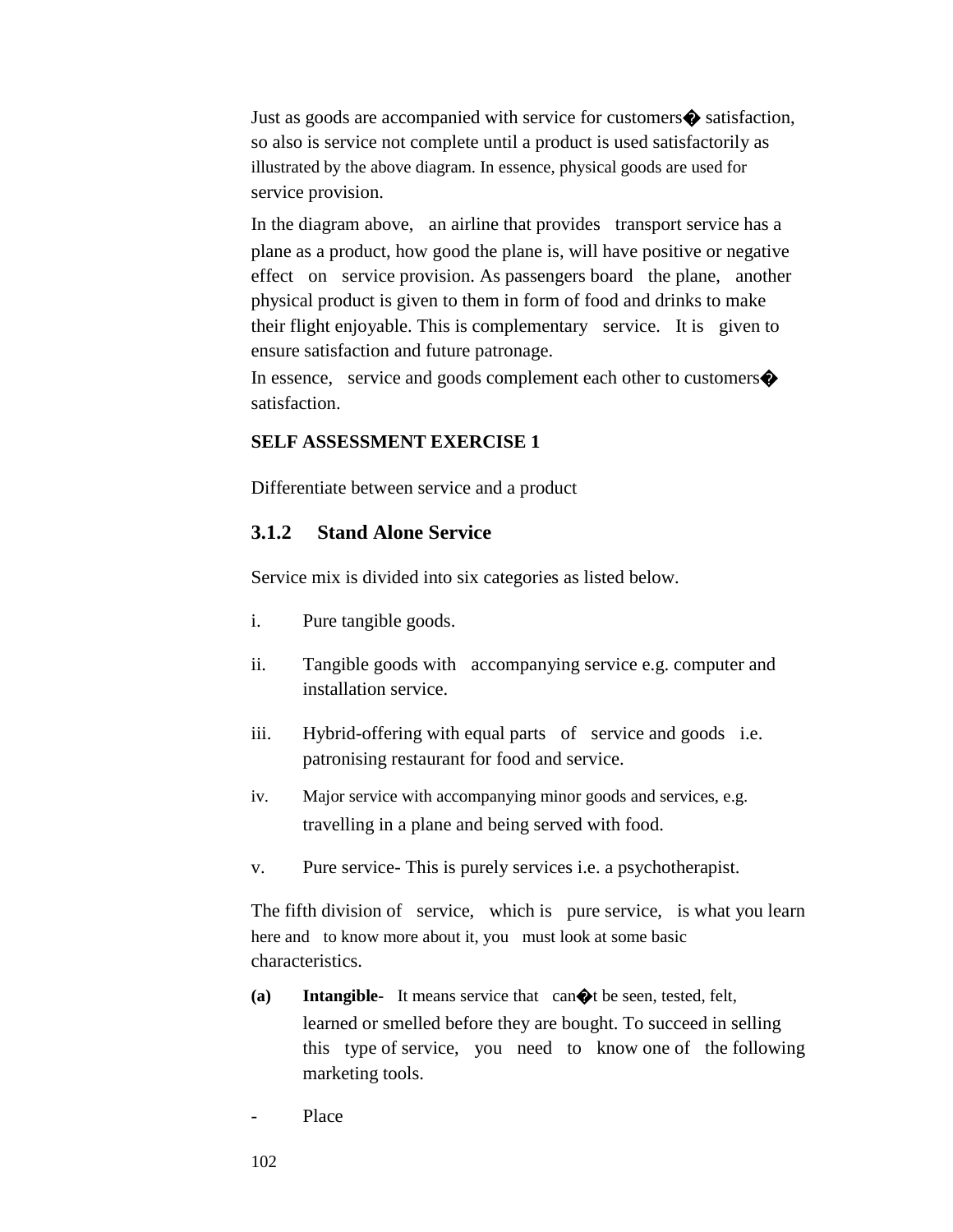- People
- Equipment
- Communication material
- Symbols
- Price.
- **(b) Variability-** Service provision is done by different people even if they are working for the same organisation where what they are provided brings about variability in service provision. These three areas of service provision may reduce variability, if seriously explored.
- Investing in goods, hiring and training procedures
- Standardising the service performance process throughout the organisation
- Monitoring customer satisfaction.
- **(c) Perishable** Service cannot be stored. For instance, a plane that takes off with 10 empty seats cannot be redeemed or a hotelier who could not get a guest in a room for the previous night cannot regain such loss. The solution is to improve on his marketing strategy. This is where the law of demand and supply comes in.

#### In demand-

- You differentiate pricing
- Cultivate non-peak demand
- Develop complementary service
- Reservation system should be developed.

#### In Supply-

- Part time worker should be used for peak period.
- Introduce peak time efficiency.
- Increase consumers  $\bullet$  participation.
- Shared service can be provided.
- Develop facilities for future expansion.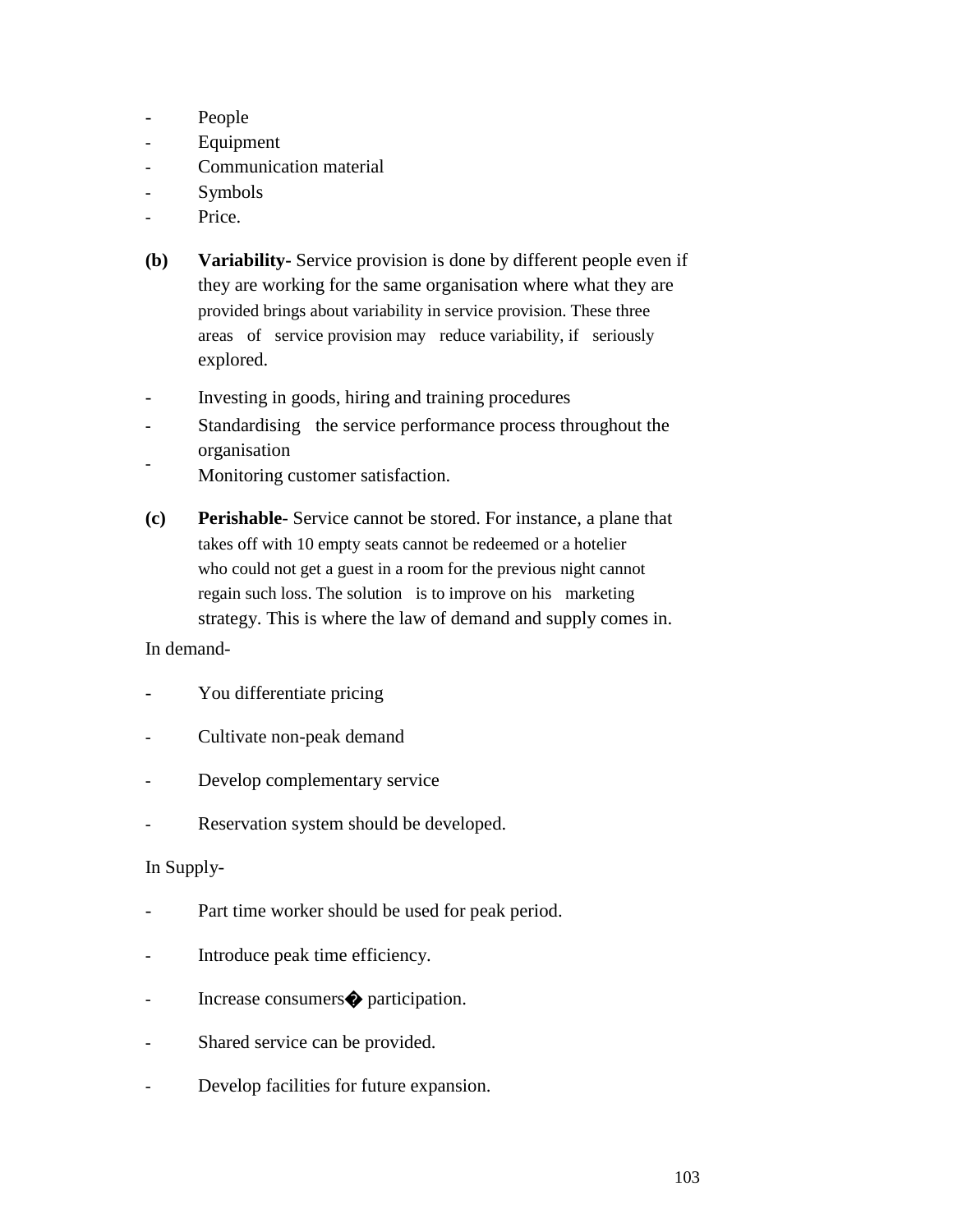**(d) Inseparability-** The provider of service and the service itself is seen as same i.e. a cashier in a bank attending to a customer rudely is seen as the bank, that is, and he is equated with the bank.

#### **SELF ASSESSMENT EXERCISE 2**

Discuss four basic characteristics of an international business.

## **3.1.3 The Role of Service**

Service, be it in the US or Nigerian economy has been able to:

- create jobs
- provide increasing service worldwide; for instance, it has generated enough revenue for USA. In year 2000 alone the revenue was \$295 billion.

#### **3.2 The Role of Global Services in the World Economy**

In the world economy, service provision worldwide has two basic areas that have impacted the world economy.

- i. There has been a rise in service sector globally, as such; some economies GDP have improved due to service provision. For instance in Argentina it accounts for 65 percent GDP, 64percent in Mexico and 65 percent in South Africa.
- ii. A lot of economies are shifting away from traditional economic development pattern and are concentrating on developing strong service sector. Nigeria has even created a ministry for tourism, to encourage service provision.

#### **3.3 Global Transformation in the Service Sector**

Service provision worldwide has increased tremendously. There are basically two factors that have led to the global transformation in the service sector.

These factors include:

**1. Technology.** When we talk about technology, computers come into mind, for instance, car designs that were done manually are being done by computers now. This is a development in the service provision. Technology has equally reduced the cost of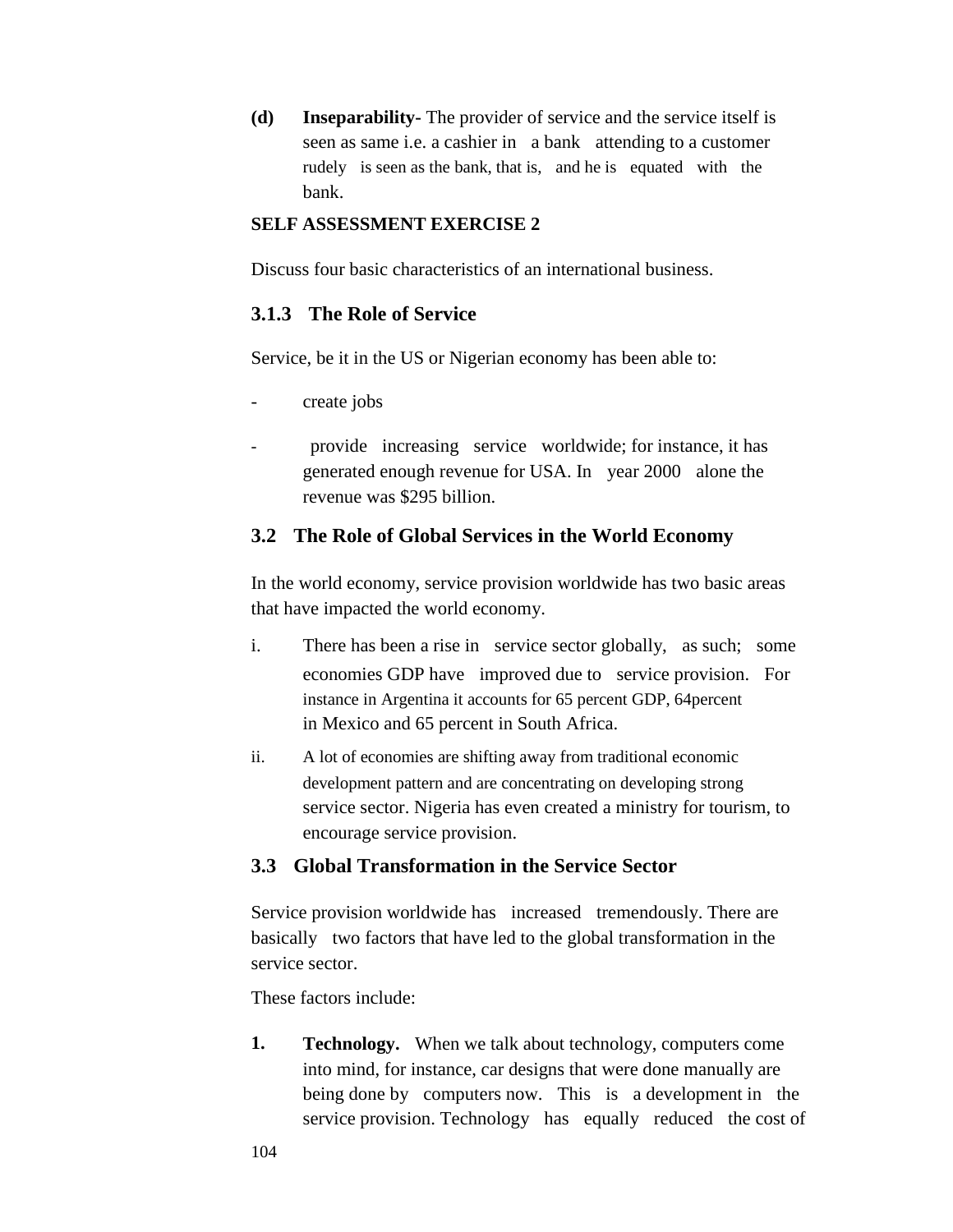communication. Service provision is increasing without the presence of human being i.e. banking service with automatic teller machine. This equally has led to growth in service provision worldwide.

The growth in websites has also positively impacted corporate organisations. Distance and barriers have been removed. A customer in Japan and Nigeria transacting business need not worry about distance because technology has removed that barrier.

- **2. Environment.** In this situation, regulation and deregulation have increased the chances of service provision worldwide.
- Reduction in government regulation, which has brought about deregulation, has given rise to service provision.
- Deregulation in the transport sector has given rise to increase in service worldwide.
- Regulation of service industries by service groups is another reason.

## **SELF ASSESSMENT EXERCISE 3**

- 1. List five areas of pure service that you know.
- 2. List four characteristics of service.

# **3.4 Problems in International Service Trade**

There are basically two problem areas of international service trade. They include data collection problem and global regulation services

# **3.4.1 Data Collection Problem**

It is difficult getting information on people who provide service worldwide. An example is an Irish citizen working for a Canadian financial consulting firm in Sweden advising an Israeli citizen living in India on management of funds deposited in a Swiss bank. It may not be easy recording and keeping business information on this Israeli citizen.

# **3.4.2 Global Regulation of Services**

It is equally divided into two:

- Barriers to entry and
- Problem of performing services abroad.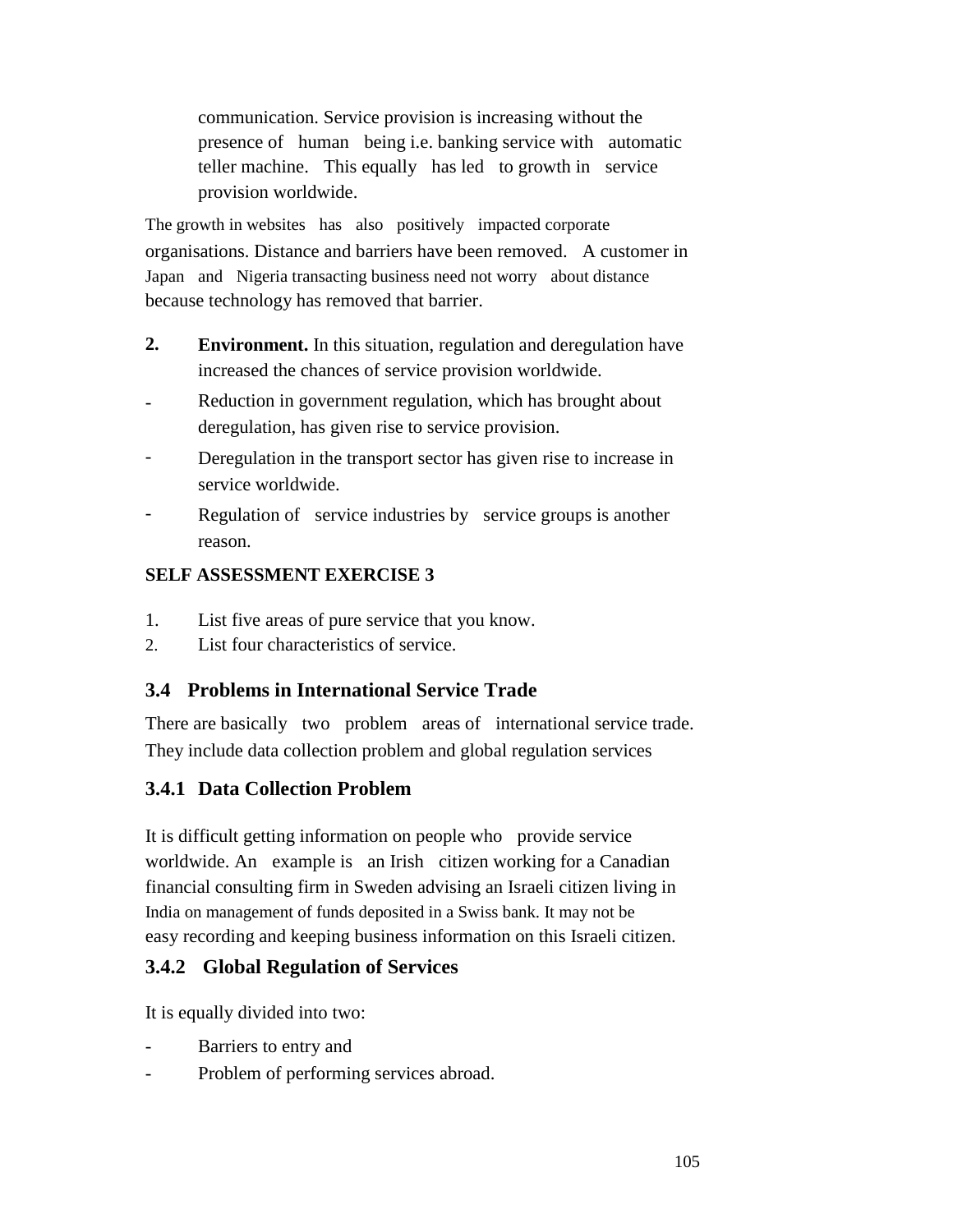Barriers to entry are always explained by countries with reference to national security and economic security. The host country may create barriers based on protecting the infant industries.

Another area of global regulation of services is performing services abroad. Once a service provider has access to a local market, he is faced with the problem of discriminating and non-discriminating regulations. These regulations hinder service providers to penetrate some markets.

General agreement on trade on service (GATS) in 1995 came up to regulate services worldwide. This is similar to GATT.

#### **SELF ASSESSMENT EXERCISE 4**

Discuss the difficulty a Nigerian may face in exporting his service outside this country.

#### **3.5 Service and E-Commerce**

Electronic commerce and service have succeeded in removing distance between the user and provider of service. Government regulations across borders have equally been removed by providing service electronically. This equally has led to businesses that are small to look big in the internet. It is believed that there are some providers of service and their users that have never met face-to-face.

Internet has been the basis of e-commerce. One should take note however, that not all have access to the internet.

Language could be another barrier on the internet. Many companies do not permit any interaction on their websites, thus missing out on feedback from visitors.

#### **3.6 Typical International Services**

The following are the commonly practiced international services:

- i. Construction, design and engineering services
- ii. Insurance services
- iii. Communication services
- iv. Teaching services
- v. Consulting services
- vi. Tourism
- 106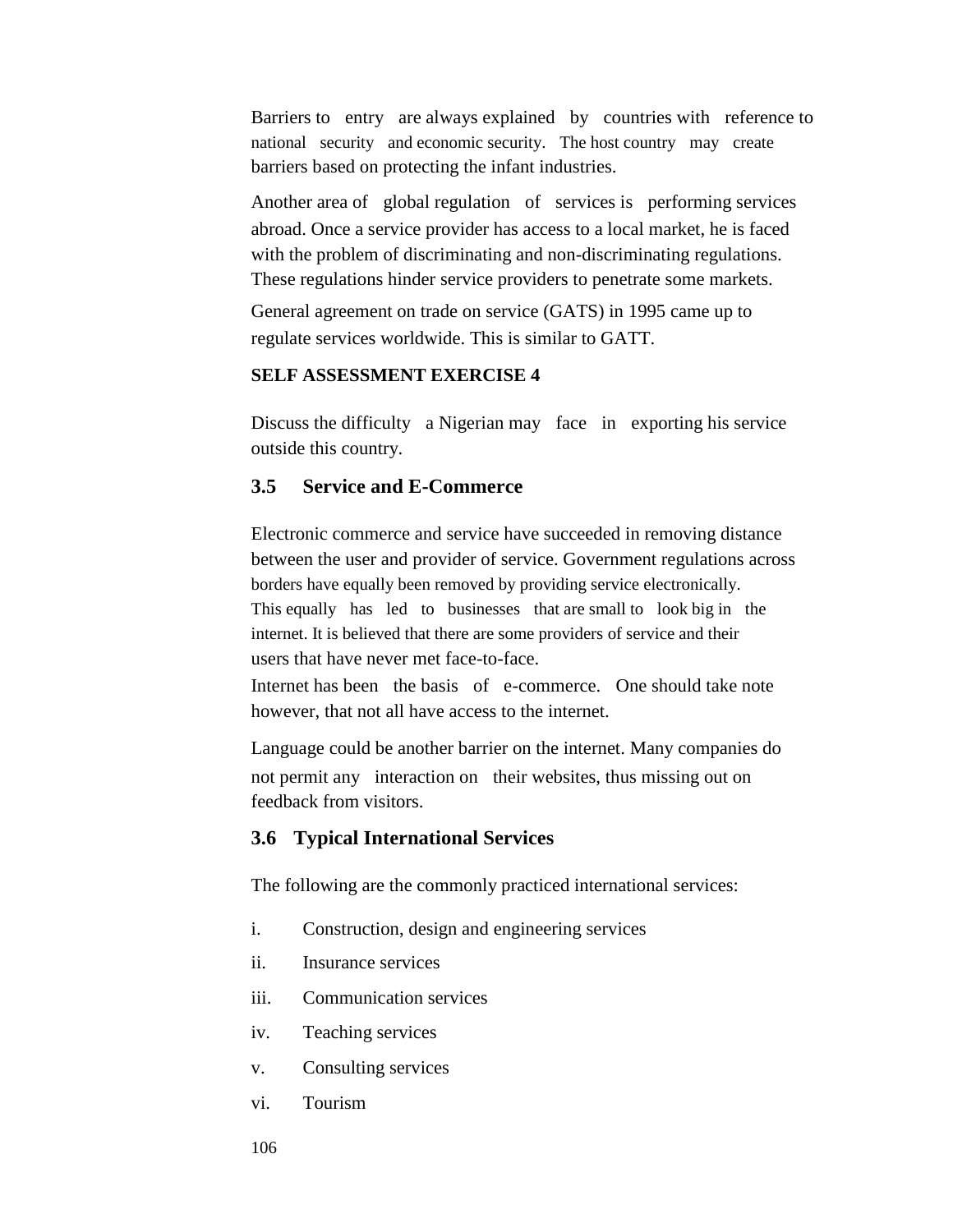# **3.7 Starting To Offer Services Internationally**

If you want to go into the service provision sector internationally, you should take note of the following.

The service you want to provide. Is it in support or in conjunction with goods? The most acceptable method is to follow the method and ways goods are provided to the customers.

Czinkota et al (2002) believe that service providers, whose activities are not related to products, need a different strategy. These individuals and firms must look for market situations abroad that are similar to the domestic market.

Another point is that a service provider must identify and understand points of transition abroad.

International service providers should equally stay informed about international projects sponsored by domestic organisations, World Bank, the United Nations, etc.

# **3.8 Strategic Indications**

For you to be successful in an international service provision, you must:

- Determine the nature and the aim of the services offering core that is, whether the services will be aimed at people or at things and whether the service act in itself will result in tangible or intangible actions.
- As a manager, you should consider other tactical variables that have an impact in the preparation of the service you want to offer. For instance, if you are carrying out a research for services, measurement of capacity and delivery efficiency often remain highly qualitative rather than quantitative.
- Personnel issue must be looked into, if you want to provide service internationally.
- Managers of service that prefer going abroad should have close interaction with their customers.
- Pricing and financing areas should equally be looked into because service is not stored; you should have in mind the demand and supply situation of service, so as to have greater flexibility in pricing.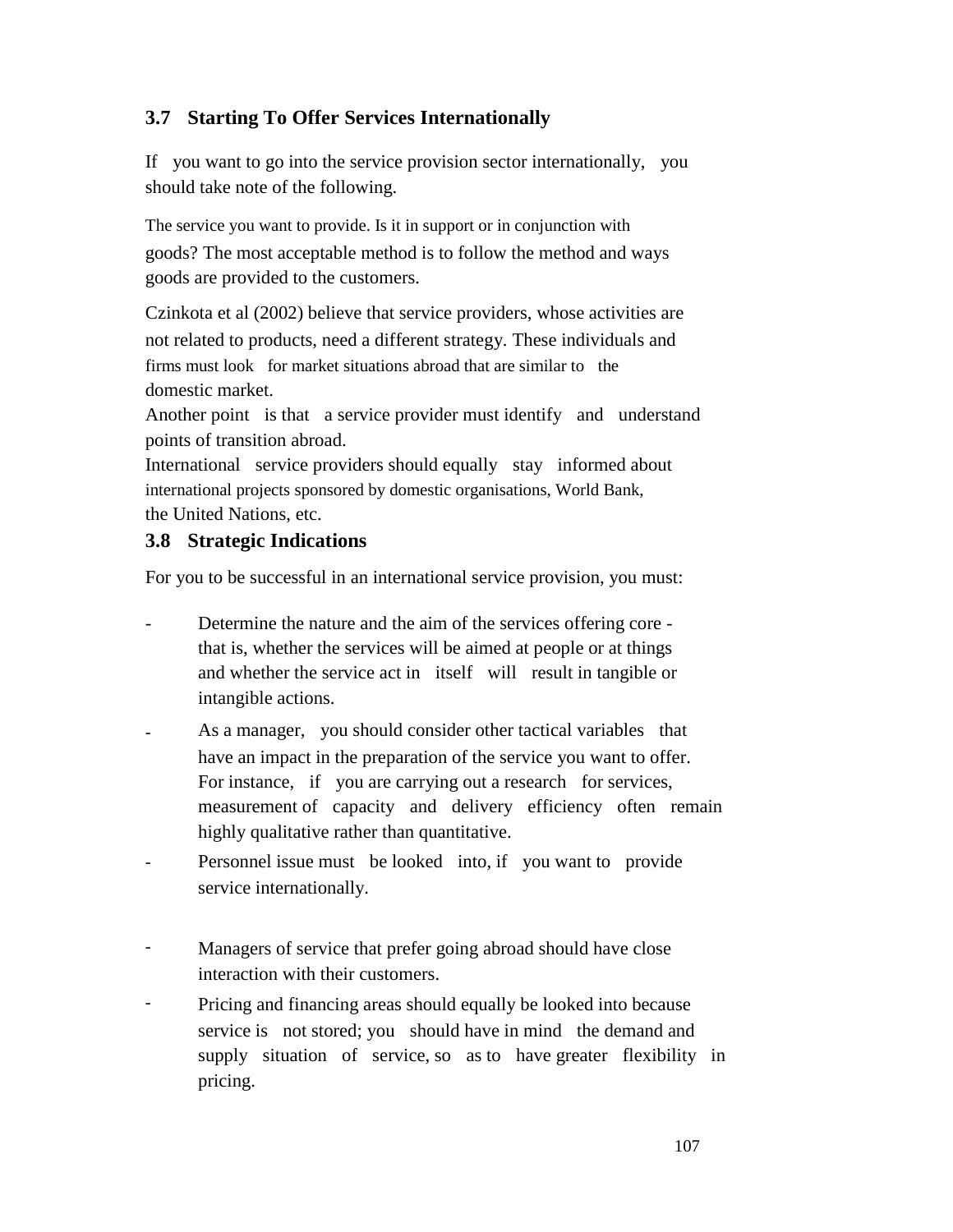- In distribution, the service provider should have in mind that shorter channels of distribution are better.

## **4.0 CONCLUSION**

Service and goods must be used to complement each other. Service is intangible and goods are tangible. Service has four characteristics which include: Intangibility, perishability, variability and incomparability.

Service has been able to create jobs and improve revenue. In global service provision, it has led to increase in nations $\bigcirc$  GDP. It should also be noted that service provision is shifting from traditional method.

Technology and the environment have transformed service provision worldwide. Data and regulations are major problems of service worldwide.

# **5.0 SUMMARY**

In this unit, you have learnt:

- $\bullet$ The difference between goods and services and what the characteristics of services are.
- $\bullet$ Ways and factors used in launching business into international service market.
- $\bullet$ How to identify problems of service provision internationally.
- $\bullet$ Service and its growing importance in marketing of products world market.

## **6.0 TUTOR-MARKED ASSIGNMENT**

Discuss the six types of services discussed in this study.

## **7.0 REFERENCES/FURTHER READING**

- Czinkotta, M. R.; Ikka, A. R. & Michael, H. M. (2002). *International Business*, (6<sup>th</sup> ed.). USA: Southwestern Thompson Learning.
- Kotler, P. & Keller, K. (2006). *Marketing Management*, (12<sup>th</sup> ed.). India: Education Inc.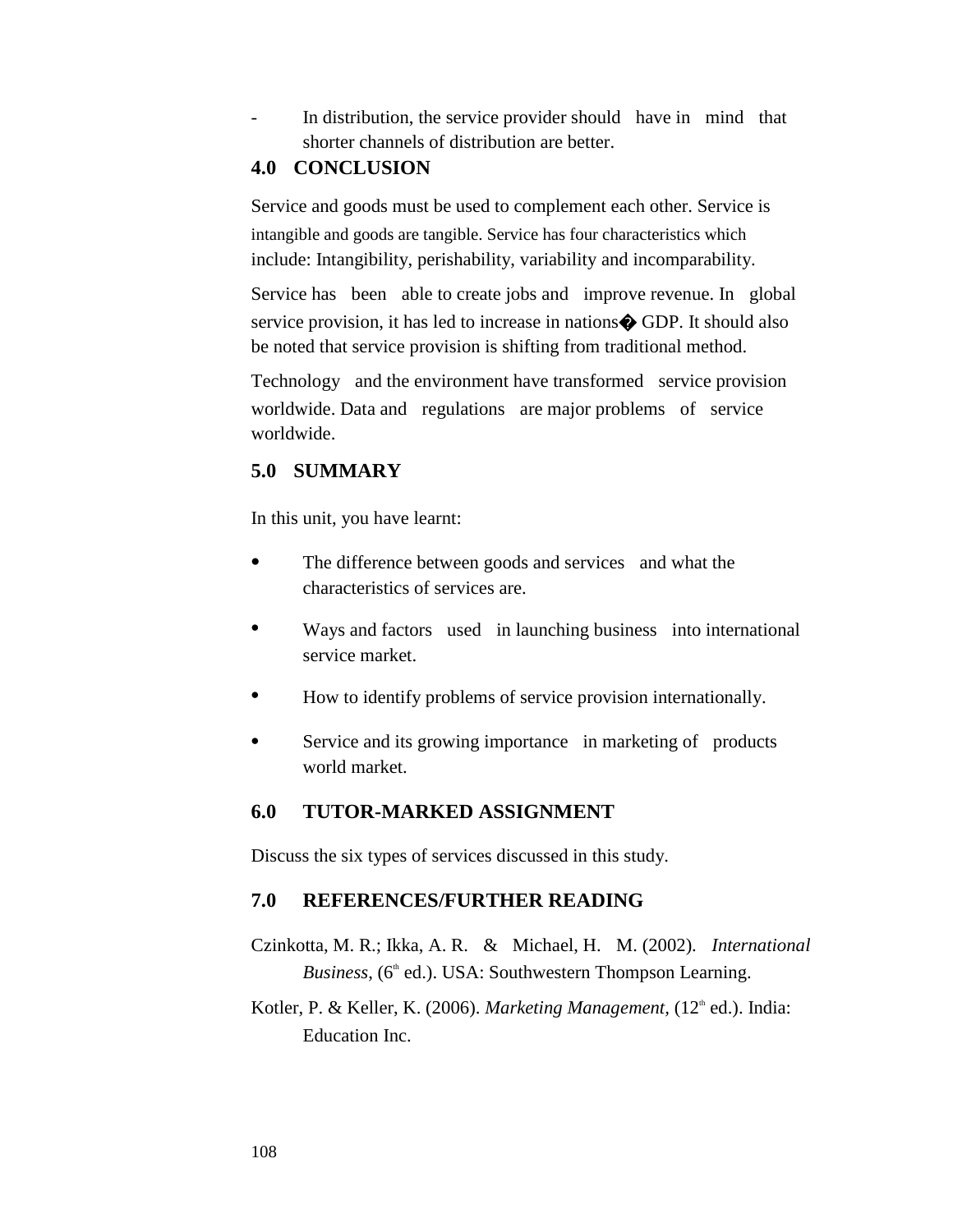# **UNIT 4 PRODUCT POLICY DECISION IN AN INTERNATIONAL BUSINESS**

# **CONTENTS**

- 1.0 Introduction
- 2.0 Objectives
- 3.0 Main Content
	- 3.1 Product Policy Decision
	- 3.2 Communicating With Your Customers
	- 3.3 Product Modification or Standardisation
		- 3.3.1 Product Modification
		- 3.3.2 Product Standardisation
		- 3.3.3 Product Standardisation and World Product **Mandates**
	- 3.4 Branding
		- 3.4.1 Selection of Brand Name
		- 3.4.2 Types of Branding
		- 3.4.3 Steps in Branding
	- 3.5 Brand Piracy
	- 3.6 Packaging
	- 3.7 Five Corporate Strategies to Handle Counterfeiting
- 4.0 Conclusion
- 5.0 Summary
- 6.0 Tutor-Marked Assignment
- 7.0 References/Further Reading

# **1.0 INTRODUCTION**

Products are mostly goods taken to foreign countries for sale; this is called international marketing. This unit will discuss differences between product modification and standardisation. Products can hardly be sold without branding or packaging. This will be examined to know the implication of these two marketing strategies. After sales service is another powerful marketing strategy that is associated with product.

# **2.0 OBJECTIVES**

At the end of the unit, you should be able to:

- $\bullet$ differentiate between product modification and product standardisation and which to use at an appropriate time
- $\bullet$ explain what branding and packaging are, when to use them as marketing strategy in an international business
- $\bullet$ recognise when to apply after-sales service in an international business.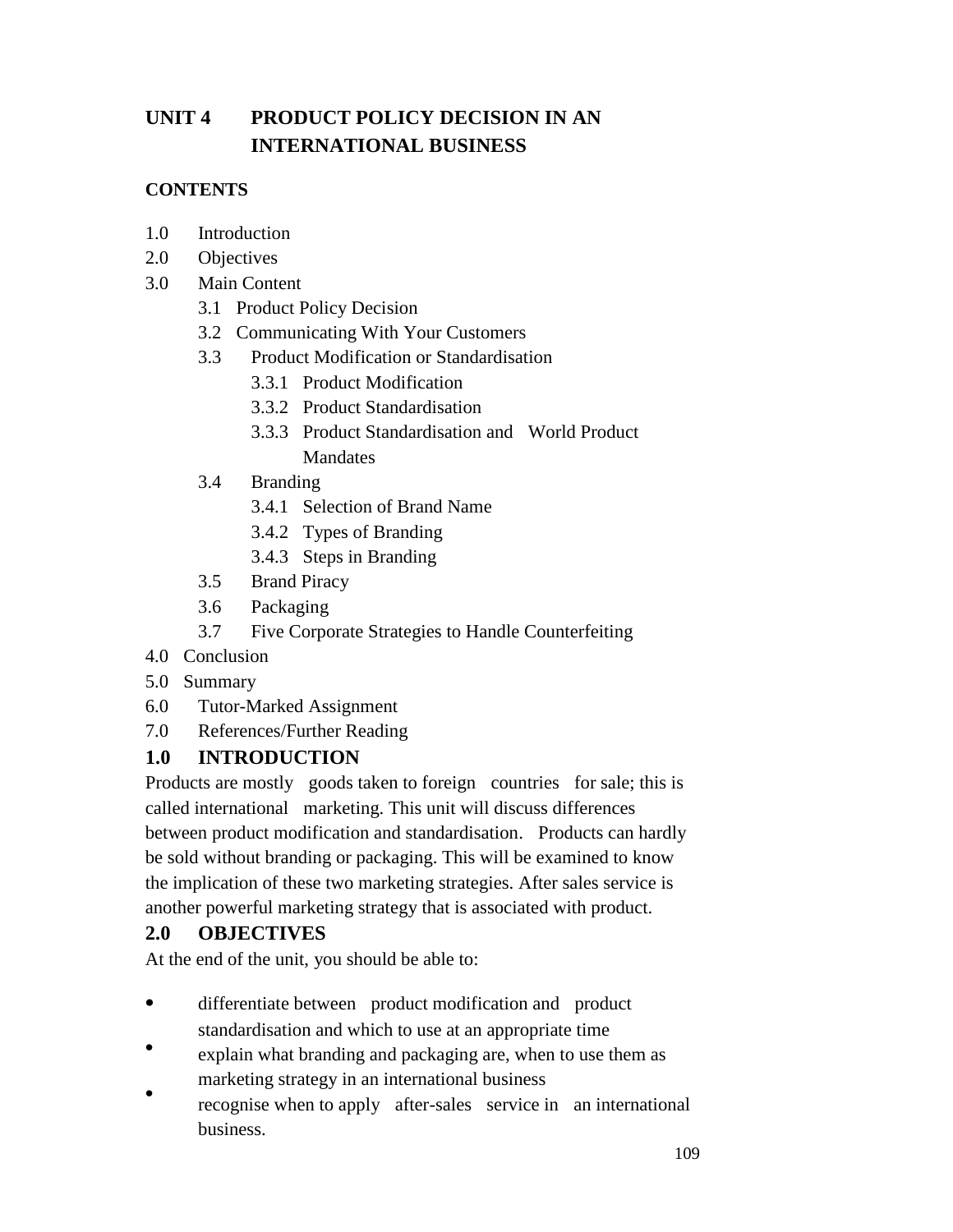## **3.0 MAIN CONTENT**

#### **3.1 Product Policy Decision**

Kotler (I984) defines product as anything that can be offered to a market for attention, acquisition, use or consumption; it includes physical objects, services, personalities, places, organisations and ideas. Product or service differs in terms of tangibility and intangibility sometimes the two are seen as products.

Product policy changes in a company depend largely on the competition in a changing international world. Competition is becoming tensed and this is no more based on product itself. Kotler 1984 says, the new competition is not between what companies produce in their factories but between what they add to their factories  $\bullet$  output in the form of packaging, services, advertisement, customer service, financing, delivery, advertisement, warehousing and other things that people value. The arrival of the Japanese in the world market as a formidable trading nation has contributed immensely to the monitoring of marketing activities so as to modify or change some aspects of marketing. The question to be asked here is why do products fail in the market even after all these monitoring?

These problems include tariff and non-tariff barriers, dumping of products, cultural insensibility, poor planning, poor timing, etc. All these have both positive and negative effects on product policies that companies adopt for their products.

#### **3.2 Communicating With Your Customer**

Communication between manufacturers and consumers matters a lot. In the United States, there is a difference between plain English style and traditional English style. If what is intended to be communicated to the consumer is vague there will be a problem.

Consider the following information about eye drops and see how you understand them:

i. One-two drops to be instilled into eyes every six hours for four days.

Not to be taken

Discard 28 days after opening.

ii. Drop one or two drops into eyes four times a day. Do this at regular intervals for four days.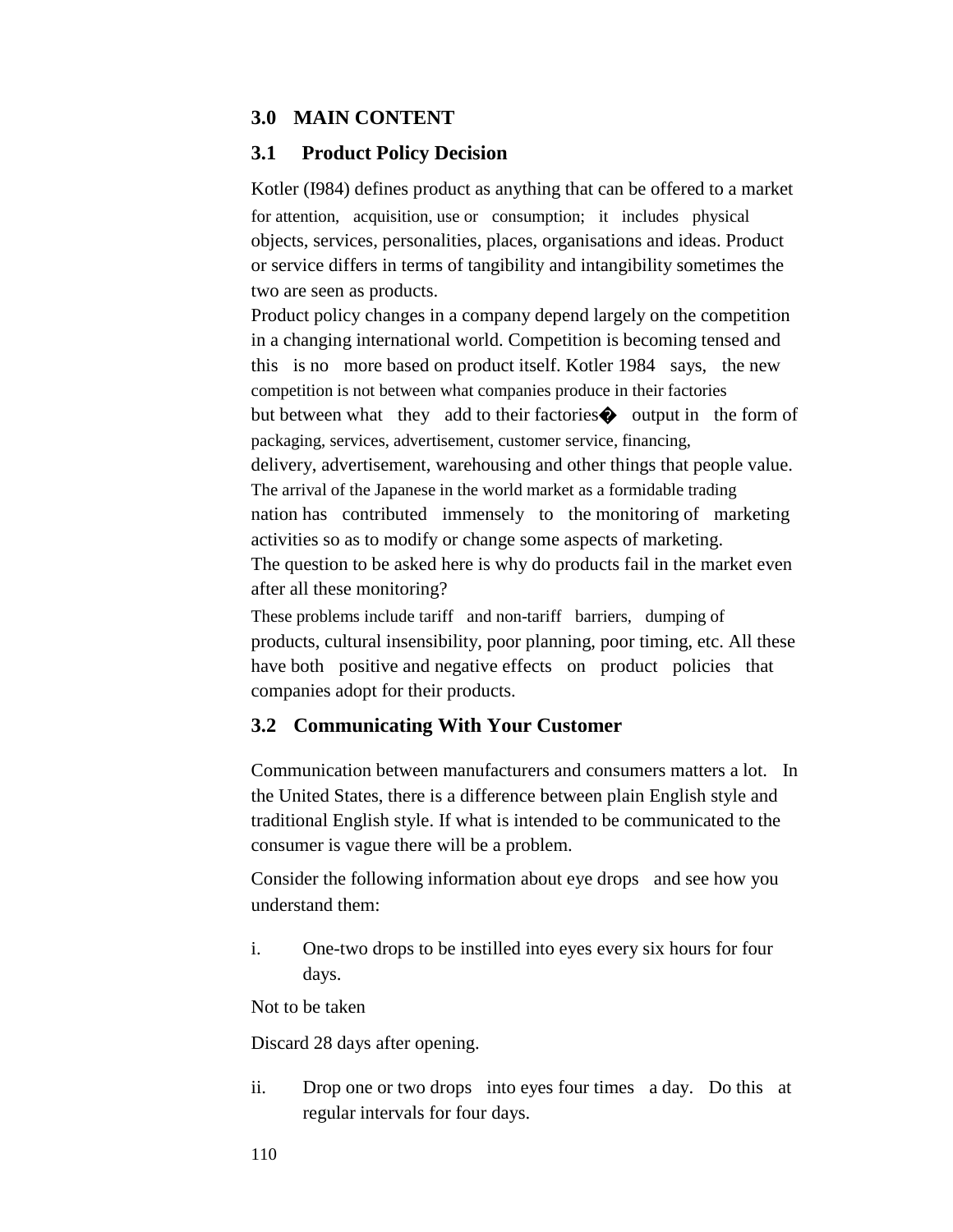Don $\bullet$ t swallow this.

Throw this away one-month after opening.

The information in these two are the same if care is not taken, the first may be misinterpreted. It is therefore advised that a company should state, clear, concise, brief and straightforward language on its products.

#### **SELF ASSESSMENT EXERCISE 1**

State five benefits of clear communication with your customers.

# **3.2 Product Modification or Standardisation**

Product modification and standardisation is to make product conform to an acceptable world standard. Of recent, inflammable products have been modified to include ozone layer friendly chemicals, businessmen worldwide must accept such. Fuel that is being imported into Nigeria must have between 5 percent- 10 percent ethanol. It was not so before, because of worldwide practice that ethanol must be accepted in petrol. Standardisation is equally to make products to be of the same standard of measurement worldwide, so that size 45 shoes in Nigeria should be 45 in the USA. If not, there should be an acceptable way of conversion so that the standard could be maintained worldwide.

# **3.3.1 Product Modification**

Product modification occurs because of the following reasons:

- Legal requirements.
- Tariffs.
- Nationalism.
- Taxation.
- Climate.

Others include:

- Consumers taste.
- Low personal disposable income.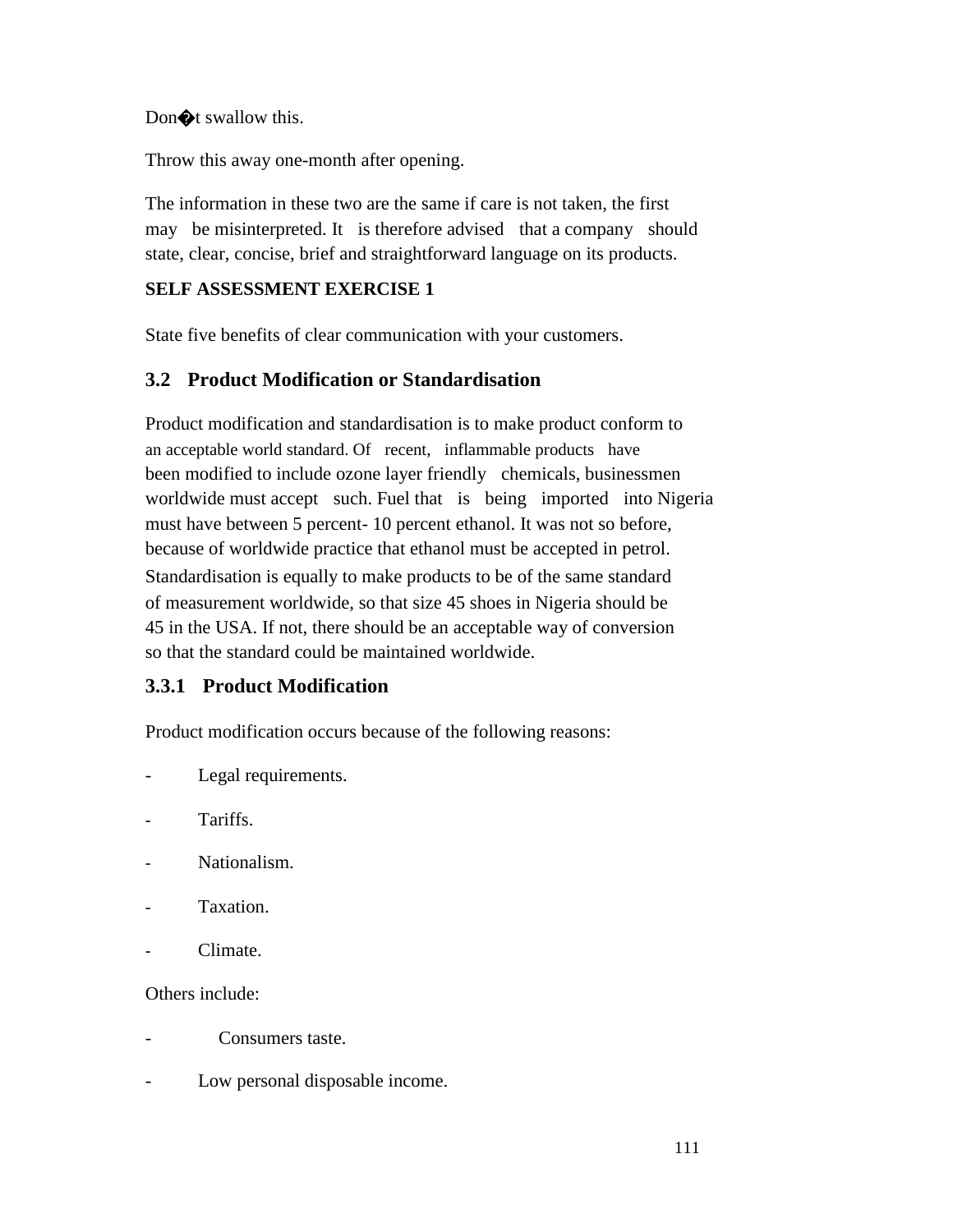- Illiteracy and low level of education.
- Poor maintenance standards will necessitate product change.
- Local labour costs.

## **3.3.2 Product Standardisation**

Factors which encourage product standardisation include the followings.

- Production economy of scale
- Development costs
- Stock costs
- Components that are intangible across product models
- Consumer mobility
- Market homogeneity.

#### **BENEFITS**

Paliwoda (1993) identified three benefits of product standardisation.

- i. Cost saving through experience.
- ii. Curve effects and economies of scale.
- iii. Consistency, with customers acknowledging consumer<sup>•</sup>s mobility and cross-border flows of advertisement.
- iv. The other barriers are common to all markets, such barriers are social convention regarding product use and purchasing patterns.

#### **SELF ASSESSMENT EXERCISE 2**

Discuss four areas of benefit of product standardisation to an international businessman.

#### **3.3.3 Product Standardisation and World Product Mandates**

Paliwoda (1993) defines world product mandates as the full development and production of a new product line in a subsidiary of a multinational company thereby changing the nature of the subsidiary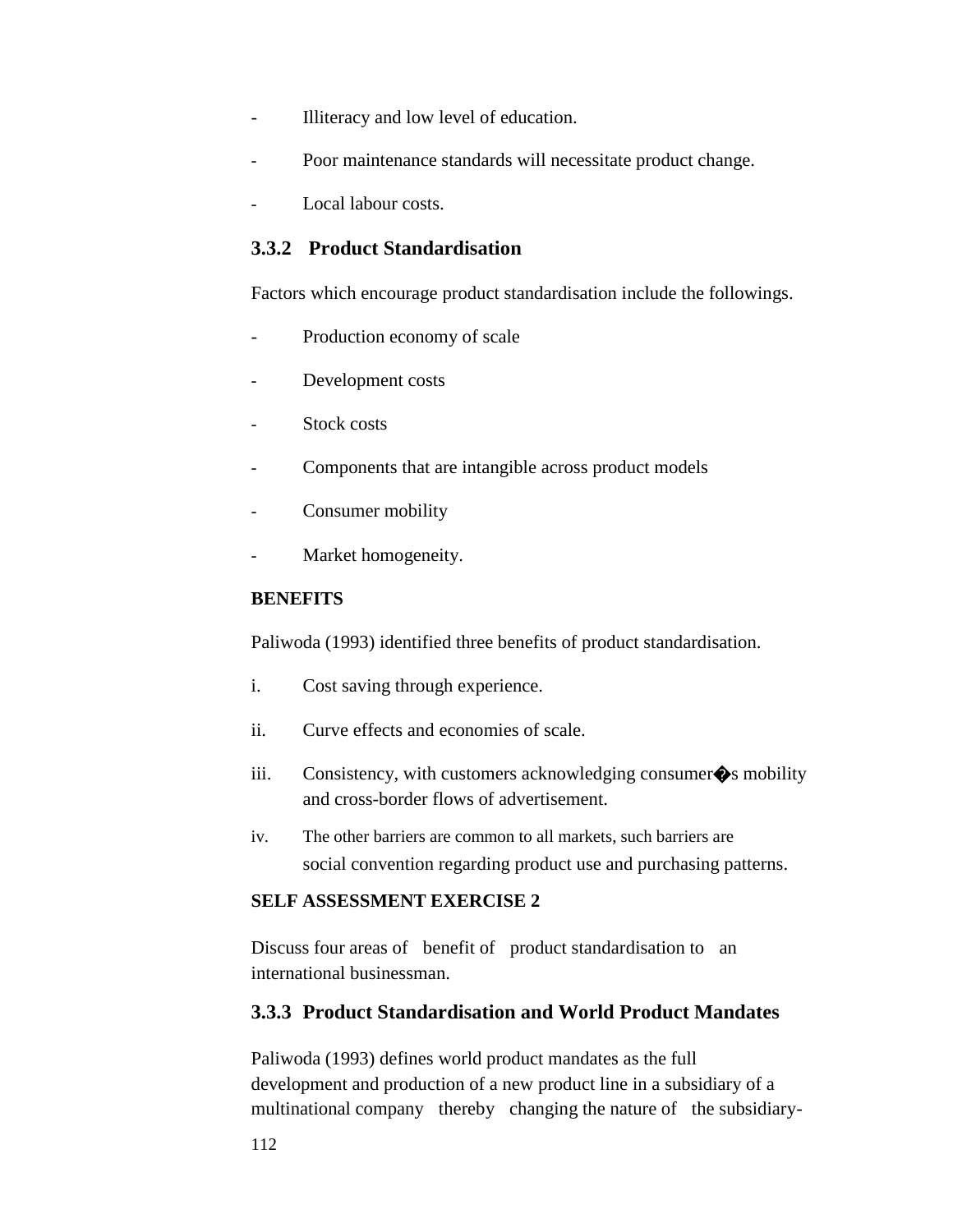parent multinational relationship to that of a strategic business or division.

He went ahead to say that world product mandate permits the subsidiary to be responsible for the development and worldwide marketing of a specific innovation. The subsidiary needs to bargain with its parent to serve a potentially profitable mandate, but once it has, the subsidiary can use the internal market of the multinational organization to distribute and control new process. It is necessary, therefore, to examine the cost benefits from the viewpoint of the three parties involved: host country, subsidiary company and the parent multinational/organisation. Product classification and standardisation are related.

#### **Product classification Degree of standardisation**

Industrial goods. HY Consumers  $\bigcirc$  durables  $\bigcirc$  recent trends T-shirts. Consumers� non-durables used outside home e.g. cosmetics. Consumers� durables � traditional values affect product e.g. formal/work dress. Consumers  $\diamondsuit$  non-durable  $\diamondsuit$  used inside home e.g. instant coffee. HO

# **3.4 Branding**

Branding is a means of distinguishing a company  $\diamond$  s products. It is a means whereby the consumer can identify a particular product, and, if satisfied with it, ask for it by name.

Branding can be seen to fall in these categories.

- i. Descriptive, like cornflakes and British rail.
- ii. Associative, like fruit bursts and intercity.
- iii. Stand alone, like Hob-Nobs or Casey Jones.

International branding from the manufacturer  $\bullet$ s viewpoint according to Poliwoda (1993) has seven types, each with its advantages and disadvantages.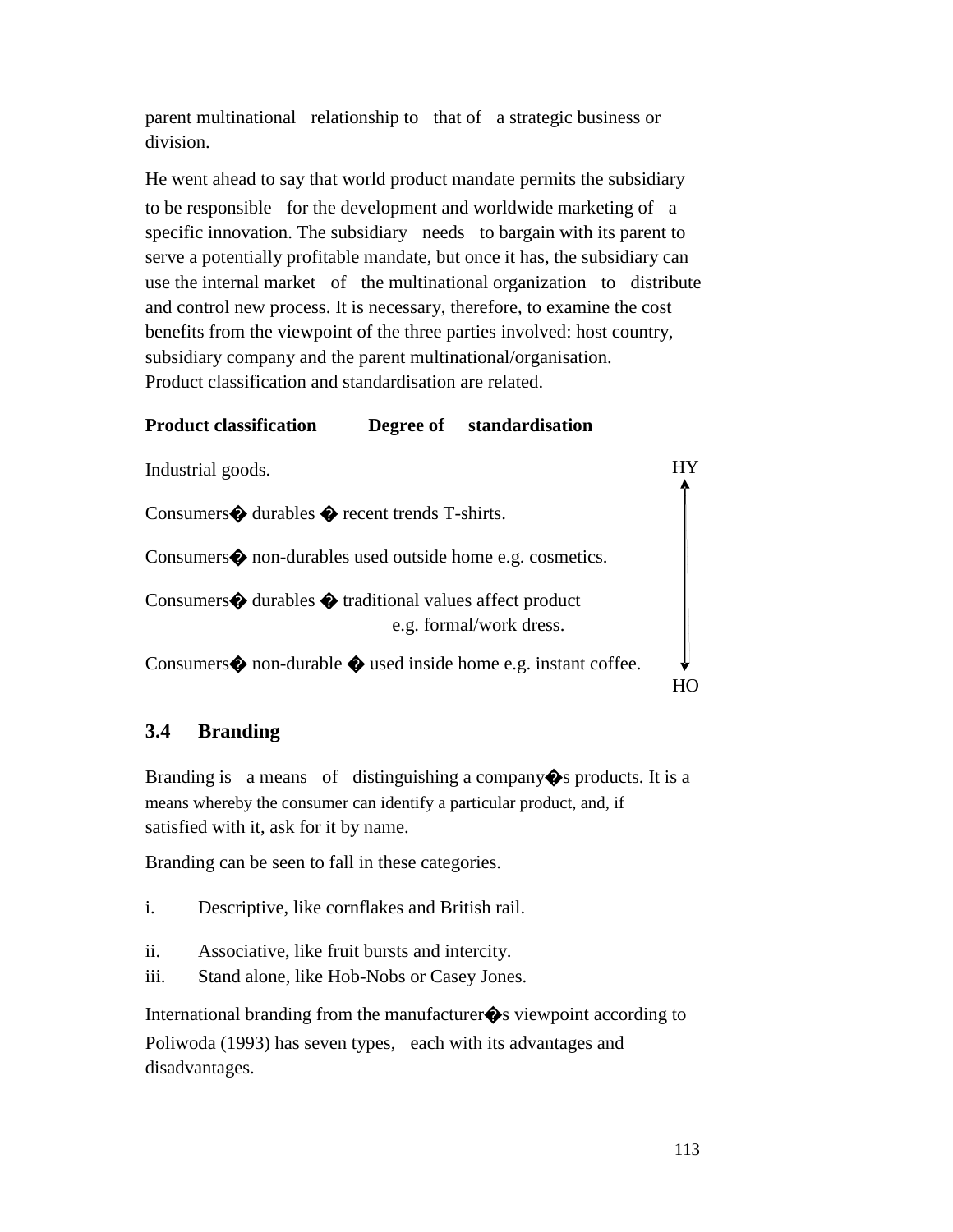# **1. No Brand Products**

| Advantages    | Lower production cost.                               |
|---------------|------------------------------------------------------|
|               | Lower monitoring cost.                               |
|               | Lower legal cost.                                    |
|               | Flexible quality control.                            |
| Disadvantages | At the receiving end of severe price<br>competition. |
|               | Lack of market identity.                             |

# **2. Branded Products**

| Advantages                 |   | Better identification awareness.              |
|----------------------------|---|-----------------------------------------------|
|                            |   | Better chance for production differentiation. |
|                            |   | Possible brand loyalty from consumers.        |
|                            |   | Possible premium pricing.                     |
| Disadvantages              | ❸ | Higher production cost                        |
|                            |   | Higher marketing cost                         |
|                            |   | Higher legal cost                             |
| 3.<br><b>Private Brand</b> |   |                                               |
|                            |   |                                               |

| Advantages    | Better bargain for dealers                                   |
|---------------|--------------------------------------------------------------|
|               | Possibility of larger market share or<br>promotion problems. |
| Disadvantages | At the receiving end of severe price<br>competition          |
|               | Lack of market identity.                                     |

# **4. Manufacturer�s Brand**

Advantages

- Better price due to more price inelasticity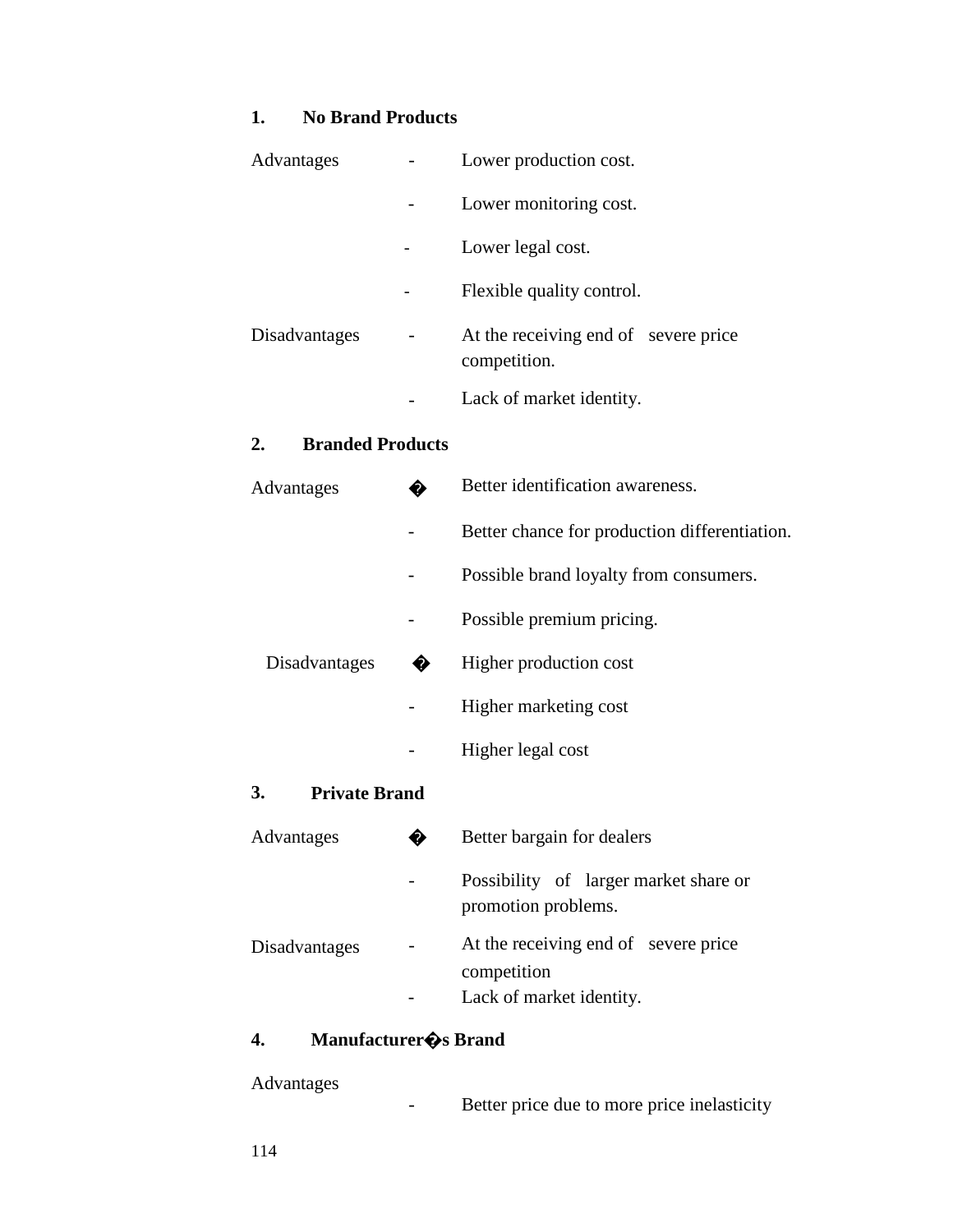|               | Attracts of brand loyalty from consumers                            |
|---------------|---------------------------------------------------------------------|
|               | Better bargaining power                                             |
|               | Better control of distribution                                      |
| Disadvantages | Difficult for small manufacturers<br>with<br>unknown brand identity |
|               | Requiring brand promotion                                           |

#### **5. Multiple Brands (in one market)**

#### Advantages

|               | Market segmented for varying needs               |
|---------------|--------------------------------------------------|
|               | Creates competitive spirit                       |
| Disadvantages | Gaining more retail shelf space                  |
|               | Gives more publicity to existing brands<br>image |
|               | Higher marketing cost                            |
|               | Higher investing cost                            |
|               |                                                  |

#### - Loss of economies of scale.

## **6. Single Brand (in one market)**

#### Advantages

- Marketing efficiency
- Permitting more focused marketing
- Elimination of brand confusion
- Good for products with good reputation (halo effect).

## Disadvantages

- Assuming market homogeneity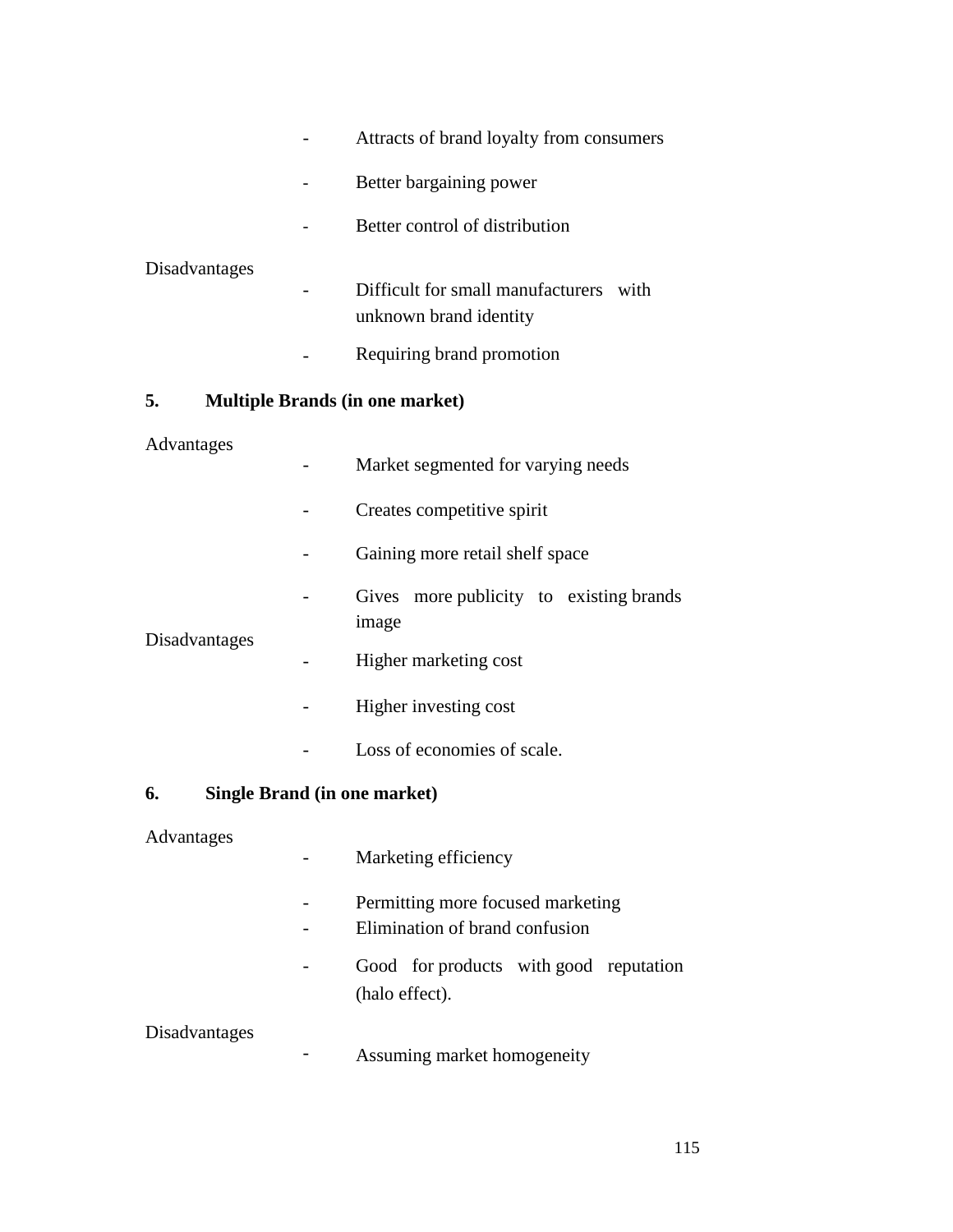- Existing brands image affected negatively when trading plummets
- Limited shelf space life.

#### **7. Local Brands**

# Advantages

|               | Gains strong patronage in local market                        |
|---------------|---------------------------------------------------------------|
|               | Local identification                                          |
|               | Avoidance of taxation on international brand                  |
|               | Allowing variations of quantity and quality<br>across markets |
| Disadvantages |                                                               |
|               | Higher marketing cost                                         |
|               | Higher inventory cost                                         |
|               | Loss of economies of scale                                    |
|               | Diffuse image.                                                |

#### **8. Worldwide Brand**

#### Advantages

|               | Maximum marketing efficiency                      |
|---------------|---------------------------------------------------|
|               | Prediction of advertising costs                   |
|               | Elimination of brand confusion                    |
|               | Acceptable to people across cultures              |
|               | Appeals to upper class people across<br>countries |
|               | Easy identification/recognition for               |
|               | international travellers                          |
|               | Uniform worldwide image.                          |
| Disadvantages |                                                   |
|               | Assuming market homogeneity                       |
|               |                                                   |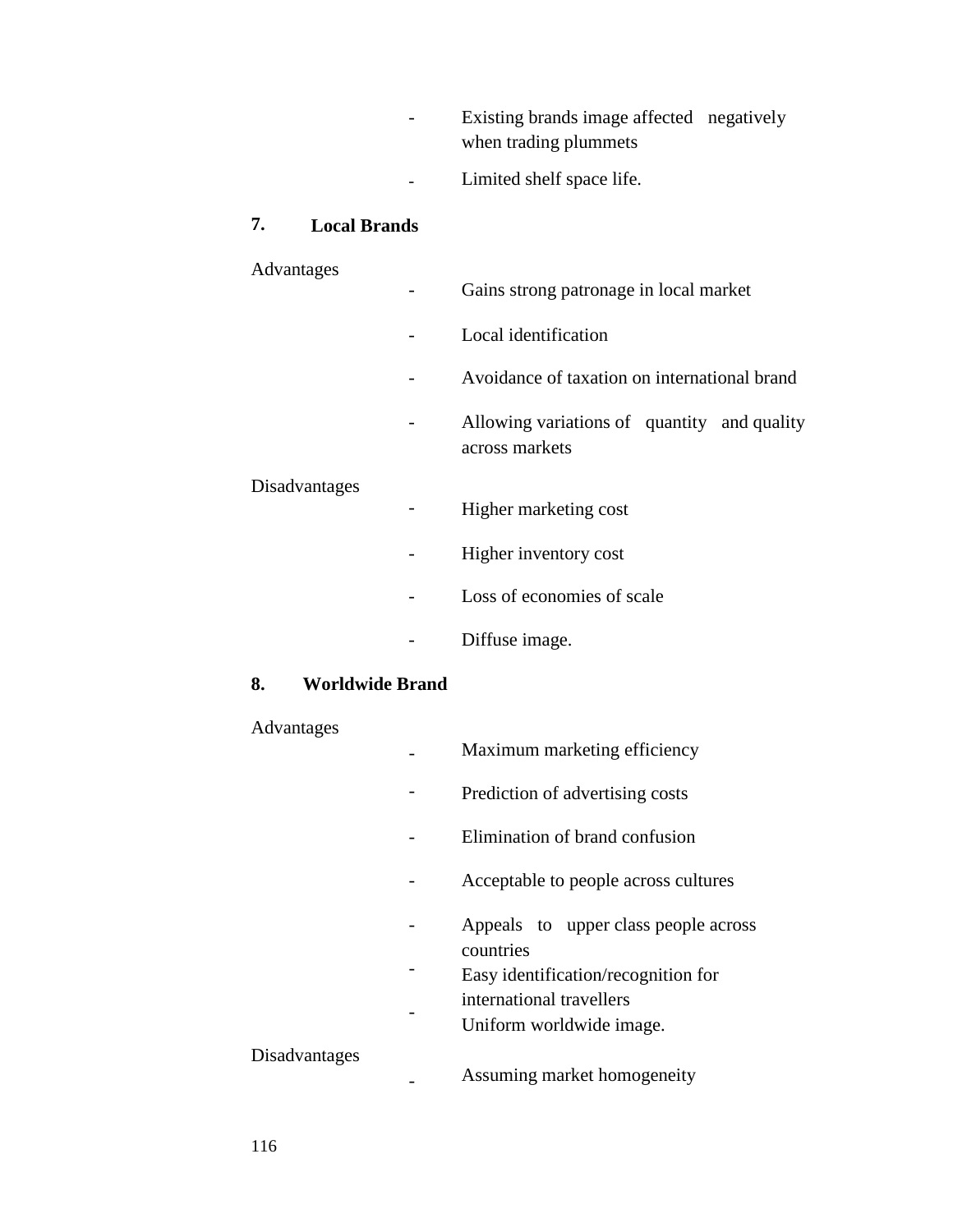- Problems with black and gray markets
- Possibility of negative connotation
- Requiring quality and quantity consistency
- Legal complications.

#### **SELF ASSESSMENT EXERCISE 3**

What are the pros and cons of using a local brand while marketing internationally?

#### **3.4.1 Selection of Brand Name**

A brand name when selected should be able to meet some of these criteria. A good brand name should:

- be short
- be unique
- be memorable
- connote quality
- be pleasant to hearing
- be descriptive of the product
- be distinctive
- be pronounceable
- be acceptable
- be legal
- be suggestive of the product it represents
- be easy to remember.

Many products fail this test in an international market.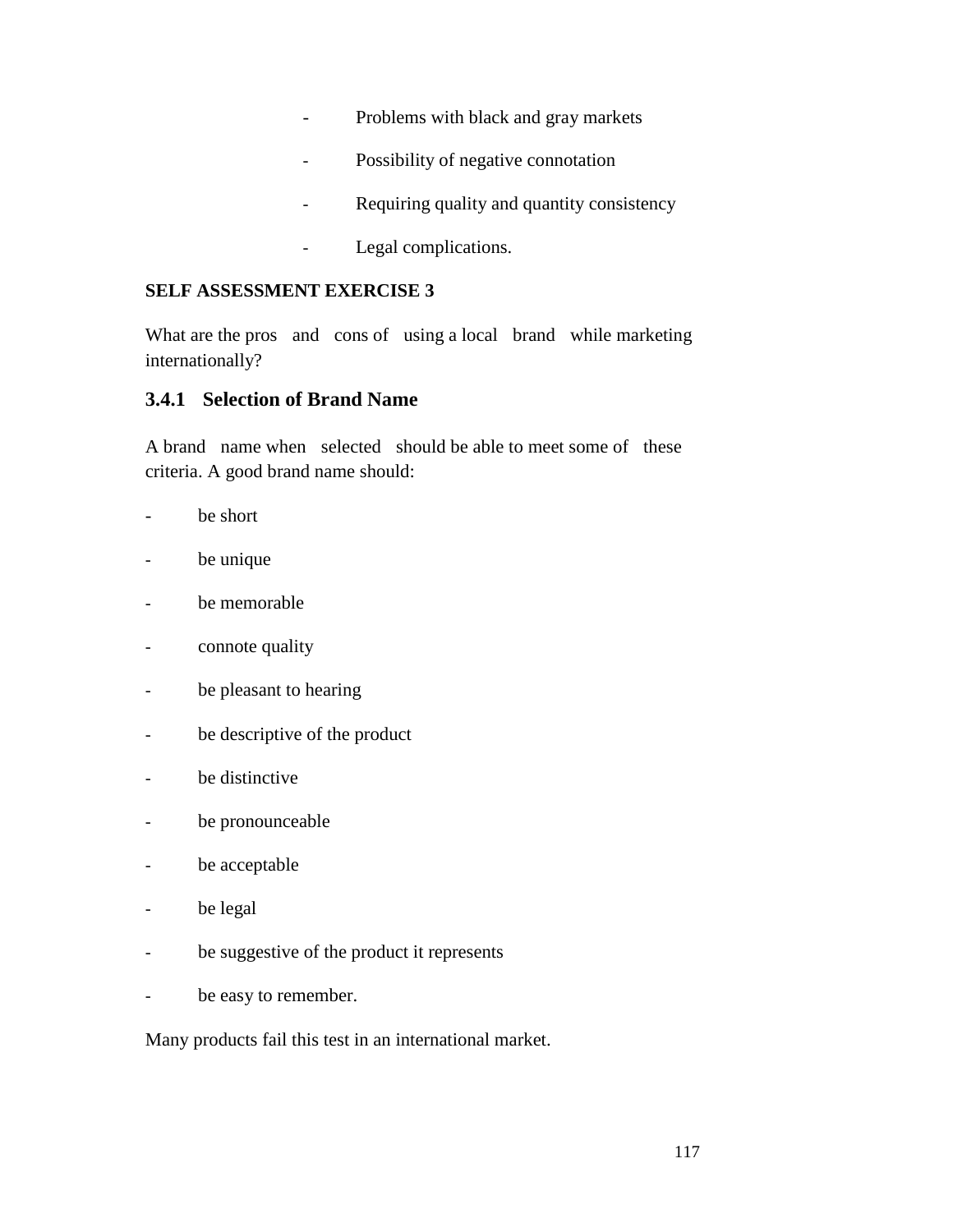Brands that have succeeded worldwide include:

- Coke
- Pepsi
- Honda
- Rolls Royce
- Toyota
- Sony.

## **3.4.2 Types of Branding**

The following are the classification of brands.

i. Individual brand names.

Procter & Gamble gives a different name for different products.

- ii. Blanket family name for all products.
- iii. Separate family names for all products. This is mostly practised by departmental stores.
- iv. Company name and individual product name.

#### **3.4.3 Steps in Branding**

The following steps are used.

- i. Information gathering using one or more in-depth telephone interviews with key members of the organisation
- ii. Old fashion brain storming
- iii. Individual name development
- iv. Feedback and evaluation
- v. Limited trademark search and profanity check
- vi. Report preparation.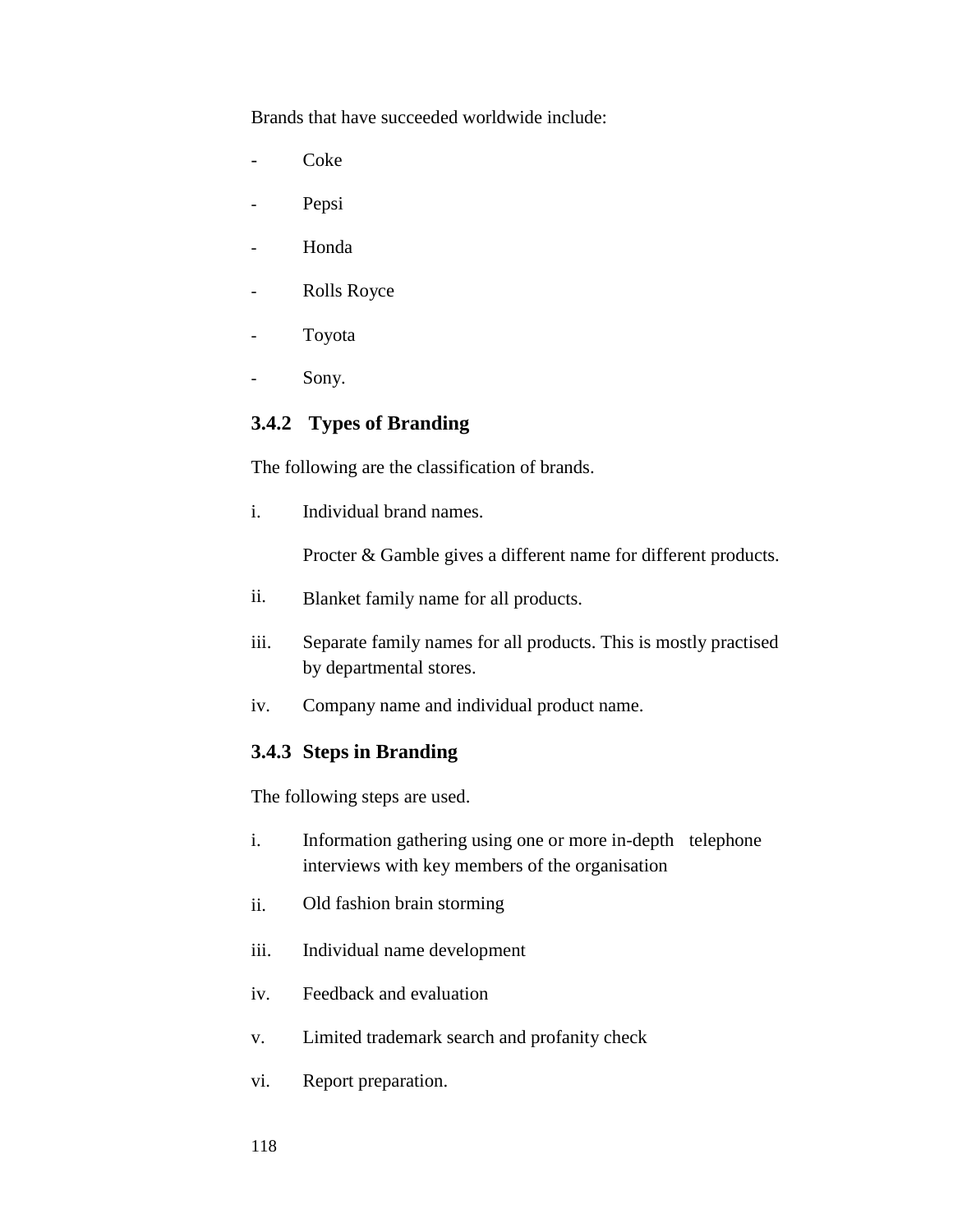## **Avoiding eight great blunders in branding**

- i. People respond most positively to names. Try to avoid abstract names.
- ii. Avoid names devoid of imagination and emotional appeal.
- iii. Avoid names made up of alphabets like AZY, ZYB,GYT, etc.
- iv. Avoid vulgar and abusive names.
- v. Avoid names that are already well known in the market.You should be original in your own brand name.
- vi. Avoid allowing other professionals to give your product a name that has no marketing value.
- vii. Avoid meaningless names.
- viii. Avoid ugly names.

# **3.5 Brand Piracy**

Piracy is copying of other people  $\bullet$ s work. There are four ways competing companies can pirate some brands.

## **i. Outright piracy**

Products look the same in form and trademark as the original.

## **ii. Reverse engineering**

Stripping down the original product and then copying it, underselling the original manufacturer.

## **iii. Counterfeiting**

Altering the products quality without altering the trademark.

## **iv. Passing off**

Modifying both the product and trademark, adapting a trademark that is similar in appearance, aesthetic quality or meaning to the original product.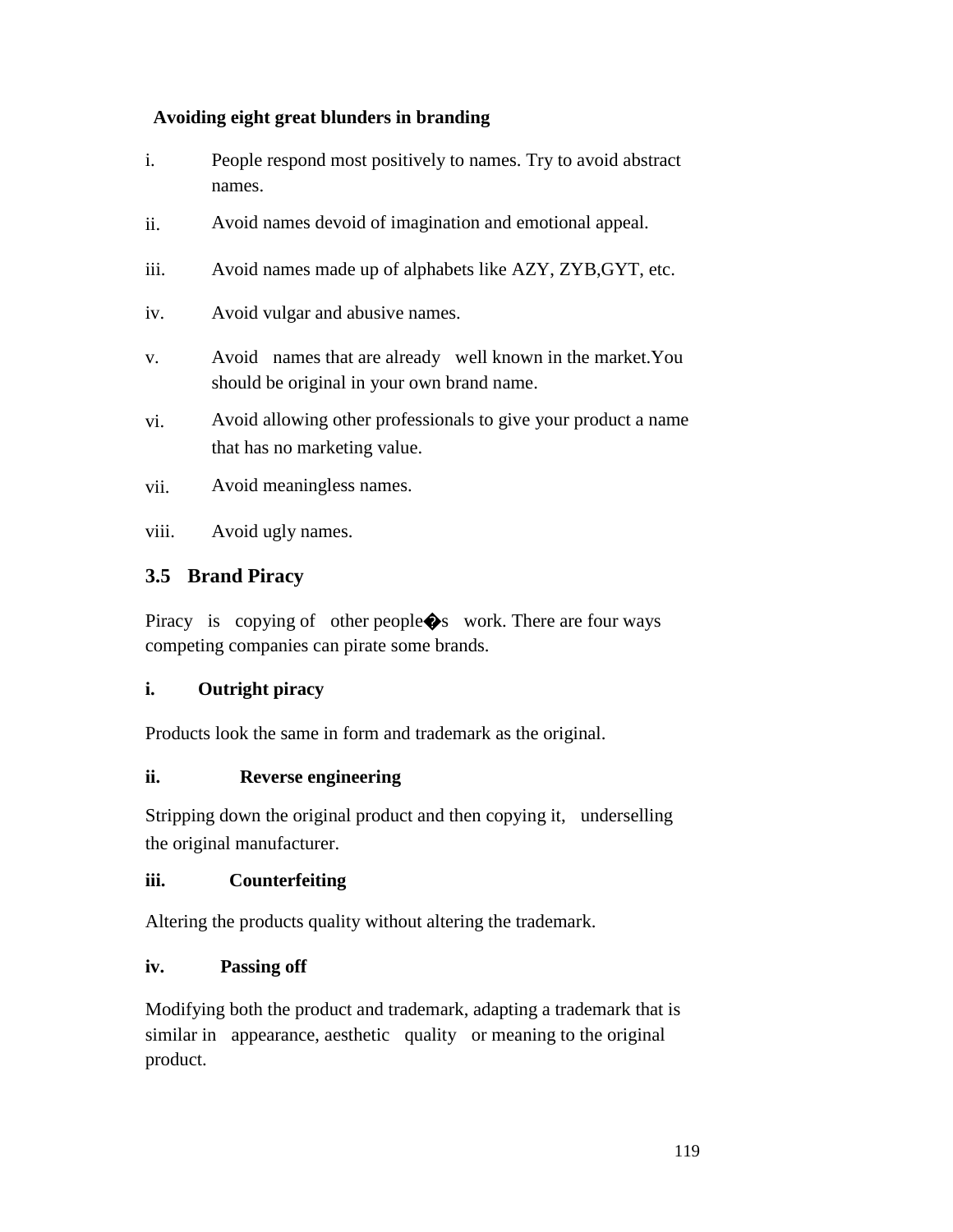#### **v. Wholesale infringement**

This involves the questionable registration of famous brand name overseas rather than the introduction of faked products.

#### **3.6 Packaging**

Packaging in some cases is not seen as a promotional tool, but simply a barrier, a way to protect products from other forces of competition.

Packaging size changes with personal disposable income, but also with available channel of distribution.

Packaging design is affected by:

- type of distribution channel
- climate

Packaging from whichever angle you look at it is to:

- i. protect the product
- ii. use it for promotion.

#### **3.7 Five Corporate Strategies to Handle Counterfeiting**

Paliwoda (1993) identified five strategies to handle counterfeiting.

- (i) Compete and attempt to overcome the opposition.
- (ii) Avoid conflict and withdraw from the fray.
- (iii) Accommodate the opposition, where the objective is appeasement.
- (iv) Collaborate.
- (v) Compromise.

#### **4.0 CONCLUSION**

To go international with a product, you need to package it, brand it in such a way that it will get to consumers safe and sound. These could be used as promotional strategy.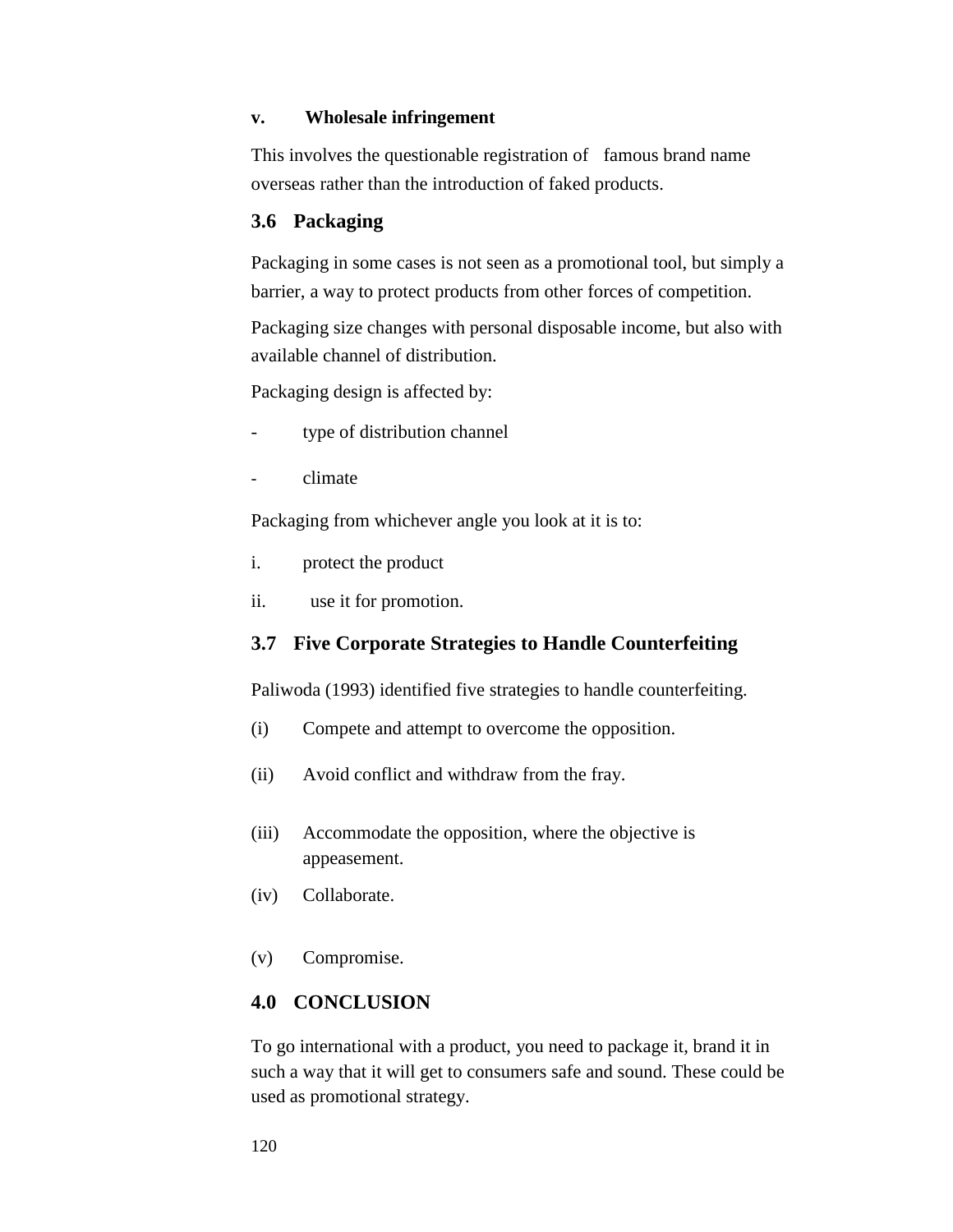Product must conform to international standard by way of standardisation and modification. Brand name must be carefully chosen to suit the occasion; it should be local or international.

# **5.0 SUMMARY**

In this unit you have learnt the following.

- $\bullet$ Product policy decision, product modification and standardisations in an international business.
- $\bullet$ Branding, various methods of branding and criteria for selecting a good brand name for an international business.
- $\bullet$ Packaging and its factors in an international business.

# **6.0 TUTOR-MARKED ASSIGNMENT**

As an international businessman, discuss five ways of branding.

# **7.0 REFERENCES/FURTHER READING**

Paliwoda, S. (1993). *International Marketing*, (4<sup>th</sup> ed.).

Kotler, P. (1984). *Marketing Management; Analysis Planning and Control,* (4th ed.). NJ: Princeton Hall.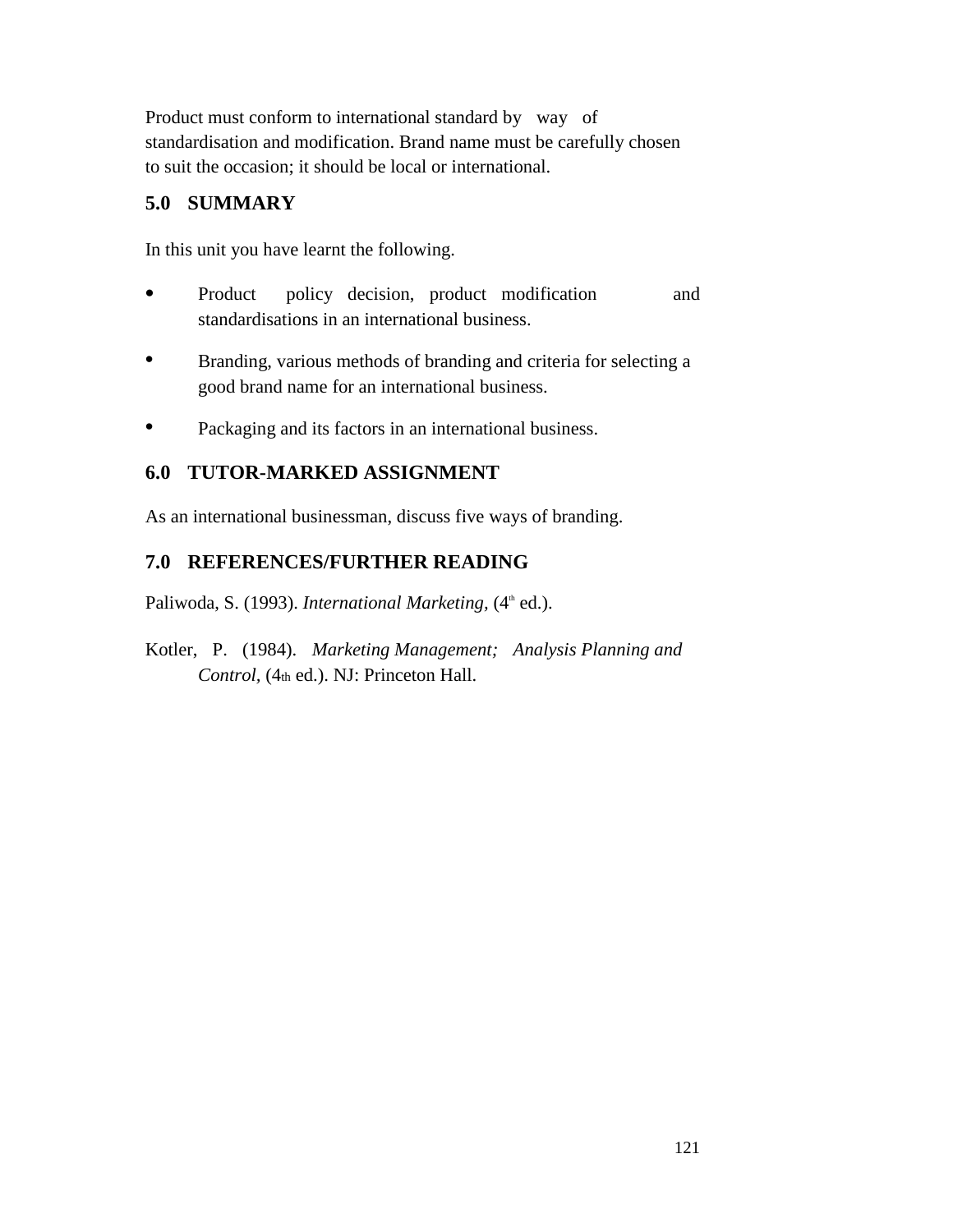# **UNIT 5 NIGERIAN ORGANISATIONS AND INTERNATIONAL BUSINESS**

#### **CONTENTS**

- 1.0 Introduction
- 2.0 Objectives
- 3.0 Main Content
	- 3.1 Nigerian Organisations
	- 3.2 Nigerian Investment Promotion Commission
		- 3.2.1 Functions of NIPC
		- 3.2.2 Services of NIPC
	- 3.3 Nigerian Export Promotion Council (NEPC)
		- 3.3.1 NEPC, Marketing Strategy, Execution and Development
		- 3.3.2 Export for Beginners
	- 3.4 Nigeria Export-Import Bank
		- 3.4.1 Product/Services of NEXIM
	- 3.5 Nigerian Export Processing Zone Scheme
		- 3.5.1 Grants Available for Exporters
		- 3.5.2 The Nigerian Export Processing Zones Scheme (Calabar)
	- 3.6 Central Bank of Nigeria
		- 3.6.1 Objective of CBN
		- 3.6.2 Functions of CBN
		- 3.6.3 Problems of CBN
		- 3.6.4 Advertisement, Vision and Mission of CBN
- 4.0 Conclusion
- 5.0 Summary
- 6.0 Tutor-Marked Assignment
- 7.0 References/Further Reading

#### **1.0 INTRODUCTION**

The Nigerian government has always encouraged Nigerians to go international. As a result of this, relevant agencies have been set up to help in this direction.

There are so many agencies in Nigeria regulating export and import activities and also, there are agencies on how foreigners can set up business in Nigeria.

This unit examines these organisations that aid international business. Some of these agencies are, the Central Bank, Export-Import Bank, Nigerian Export Promotion Council, Nigeria Investment Promotion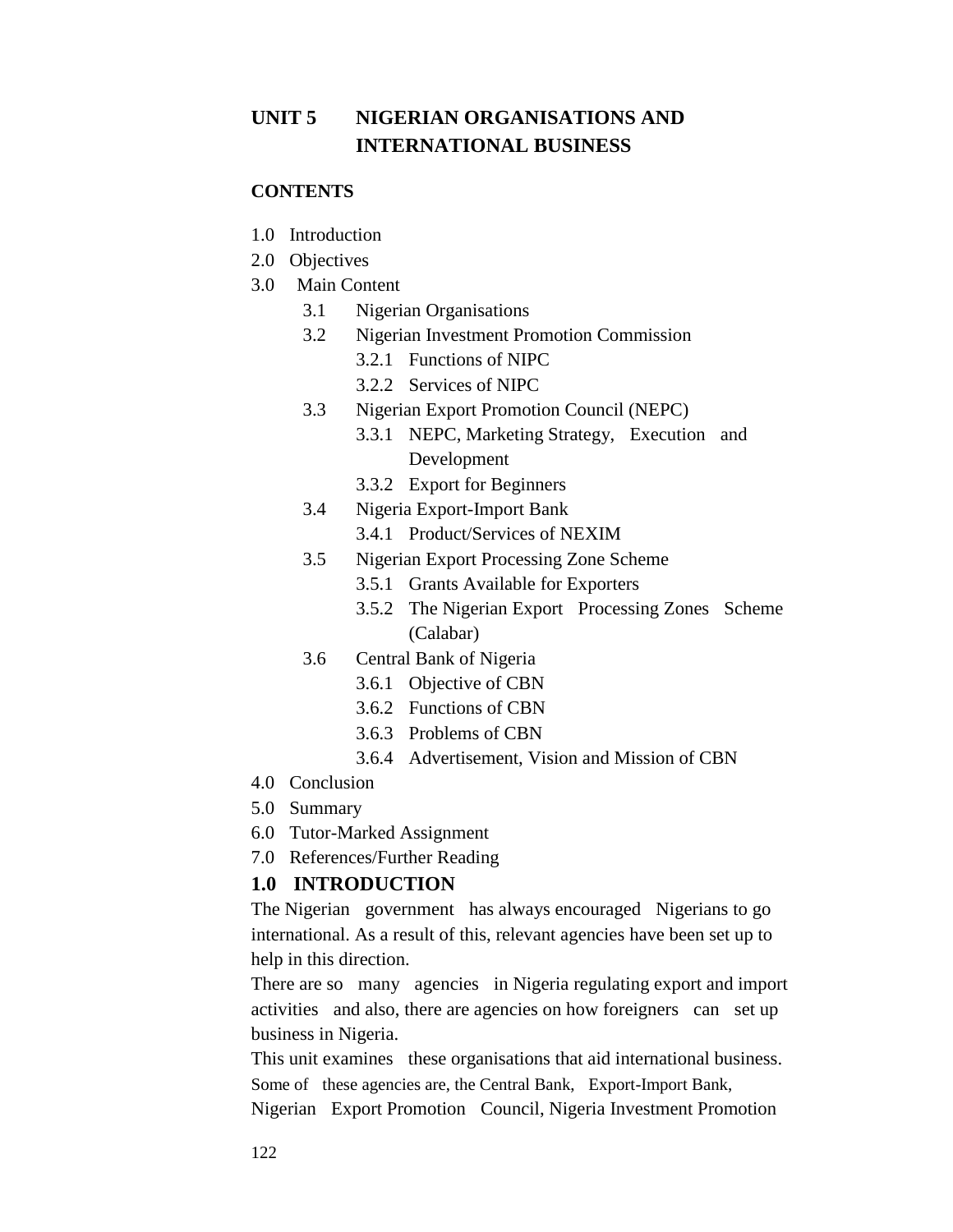Council, among others. Their functions and contributions to international trade are what you are going to study in this unit.

# **2.0 OBJECTIVES**

At the end of this unit, you should be able to:

- $\bullet$ explain what Nigerian Investment Promotion Council is and its contributions to international business
- $\bullet$ explain the contributions of Nigeria Export Promotion Council to boost export in Nigeria
- $\bullet$ explain how Nigeria Export Processing Zone scheme has been able to facilitate export
- $\bullet$ explain the supervisory role of the Central Bank in facilitating international business.

# **3.0 MAIN CONTENT**

# **3.1 Nigerian Organisations**

There are so many organisations involved in the regulation of international business in Nigeria.

Specifically, the organisations you are going to study in this unit are the followings.

- Nigeria Investment Promotion Commission
- Nigeria Export Promotion Council
- Nigeria Export-Import Bank.
- Nigeria Export Processing Zone Scheme
- The Central Bank of Nigeria

# **3.2 Nigerian Investment Promotion Commission (NIPC)**

Making decision whether to invest in a country is never an easy task. It requires crucial information, research and planning. This led to the formation of the Nigerian Investment Promotion Commission (NIPC) in July 1995. The NIPC is an indispensable ally of potential foreign investors. The NIPC is tasked with overcoming the bureaucracy that had previously discouraged foreign investors especially from taking advantage of investment opportunities in Nigeria.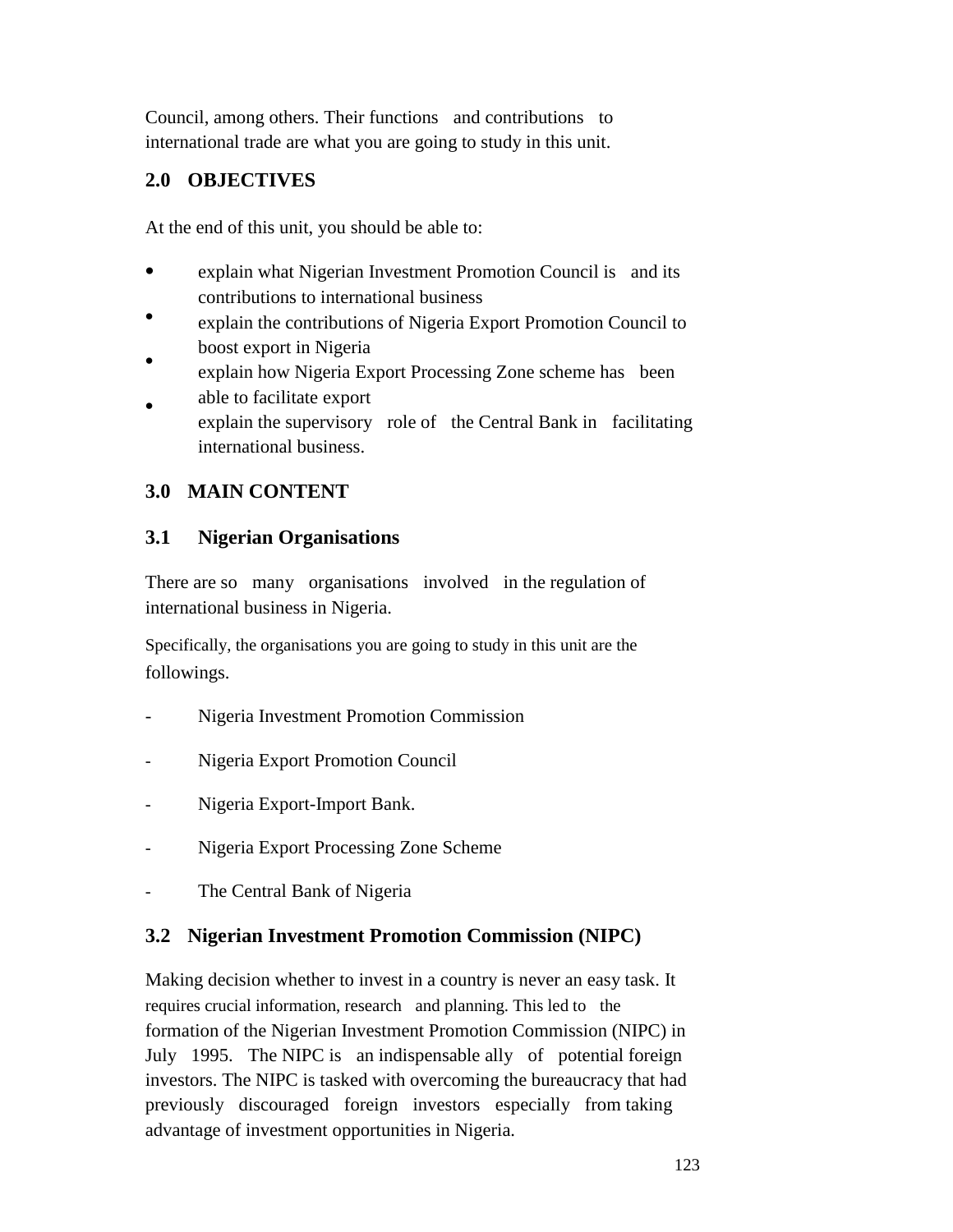Located in Nigeria  $\bullet$ s capital, Abuja, the NIPC building is open, modern and efficient-looking. As a one-stop necessity for potential investors, it serves as a central investment approval agency, streamlining the activities of ministries, government departments and agencies involved in investment promotion. It helps in matters such as registration or incorporation of foreign enterprises, obtaining expatriate quotas or finding out specifics about the different tax regimes for sectors like cargo, oil or mining.

It also serves as a catalyst for injecting the much-desired foreign capital into Nigerian economy through investments. It allows foreigners and local investors alike wishing to own up to 100 percent shares in investments in the country. It also encourages and promotes competition in the economy.

#### **Functions**

The NIPC performs the following functions:

- $\bullet$ advises government on policy issues related to investment.
- $\bullet$ guarantees the protection of foreign interests in Nigeria against expropriation.
- $\bullet$ administers appropriate incentives packages available to investors.
- $\bullet$ guarantees transferability of profits and other funds by investors.
- $\bullet$ initiates, organises and participates in promotional activities such as trade fairs, exhibitions, workshops, conferences and seminars to simulate and attract investment.
- $\bullet$ identifies difficulties and problems encountered by investors, proffer solutions and render assistance to them.

#### **Services**

- Provides up-to-date information on investment opportunities available in the country.
- Links foreign investors with local partner.
- Issues business permits to foreign investors.
- Coordinates the issuance of expatriate quota.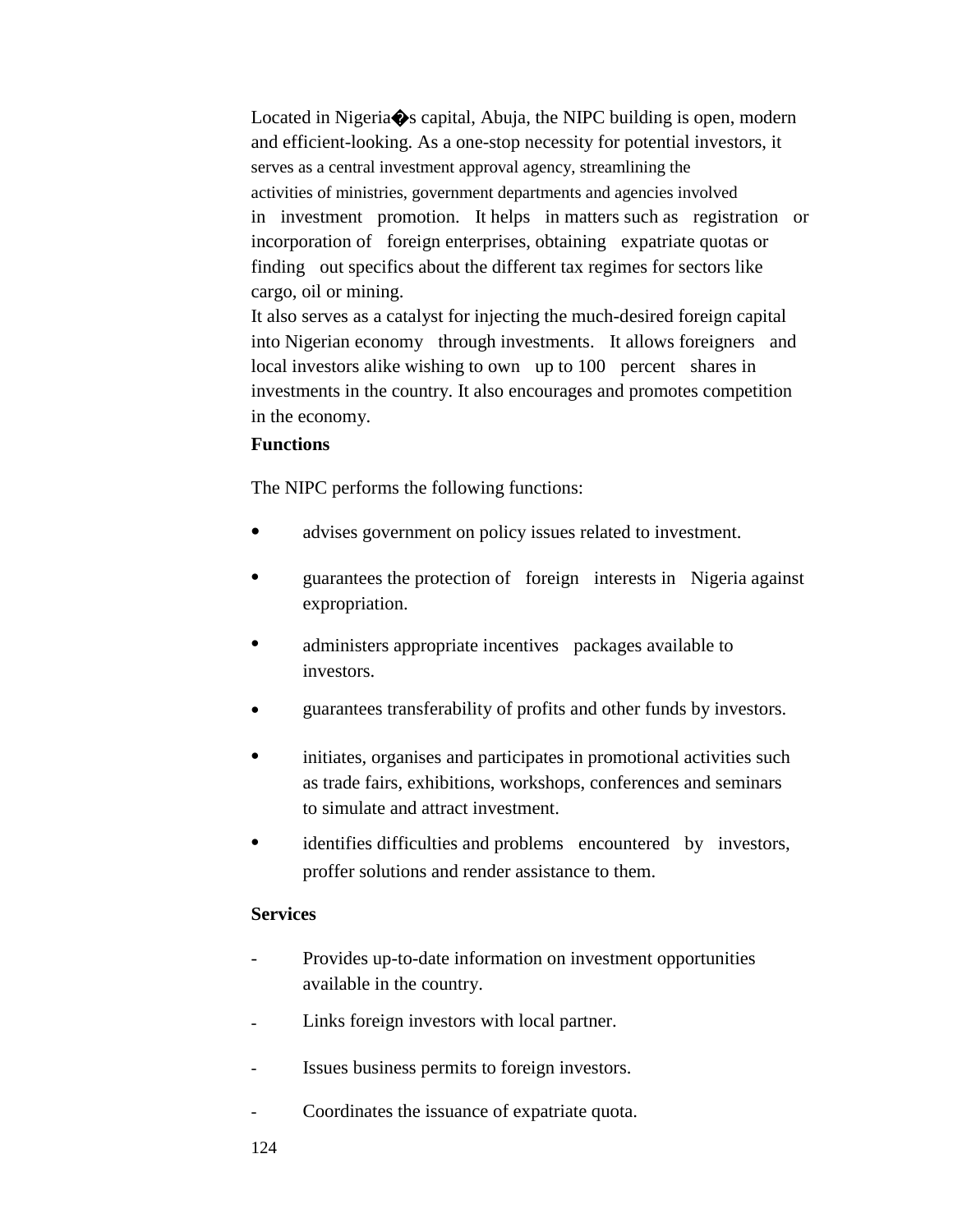- Negotiates in consultation with appropriate government agencies, specific incentive packages for investors.
- Enters directly into bilateral agreement with investors for purposes of investment.
- Identifies specific projects and invites interested investors to partake in them and more.

# **3.3 Nigerian Export Promotion Council (NEPC**)

The Nigerian Export Promotion Council (NEPC) was established through the promulgation of the Nigerian Export Promotion Council Act No. 26 of 1976 and formally inaugurated in March 1977. This Act was amended by decree no. 72 of 1979 and further amended by the Nigerian Export Promotions) Decree no 41 of 1988 and complemented by the Export Promotion Miscellaneous Provisions Decree No. 18 of 1986. Furthermore, the Nigerian Export Promotion Council Amendment Decree No 64 of 1992 was promulgated to enhance the performance of the Council by minimising bureaucratic bottlenecks, and increasing autonomy in dealing with members of the Organised Private Sector. The vision of NEPC is to make the non-oil export sector a significant contributor to Nigeria SGDP, while its vision is to facilitate opportunities for exporters to promote sustainable economic development.

The Nigerian Export Promotion Council (NEPC) is the federal agency charged with the responsibility of developing diversifying and promoting non- oil export products in foreign markets. Alder Consulting was recently engaged to oversee and implement the marketing of the Council locally and internationally.

Preliminary research indicated that the council had no brand standards and there was little awareness of its role in the market. Furthermore, information about NEPC and the export sector in Nigeria was not easily accessible.

#### **SELF ASSESSMENT EXERCISE 1**

Name five services provided by NIPC to international business.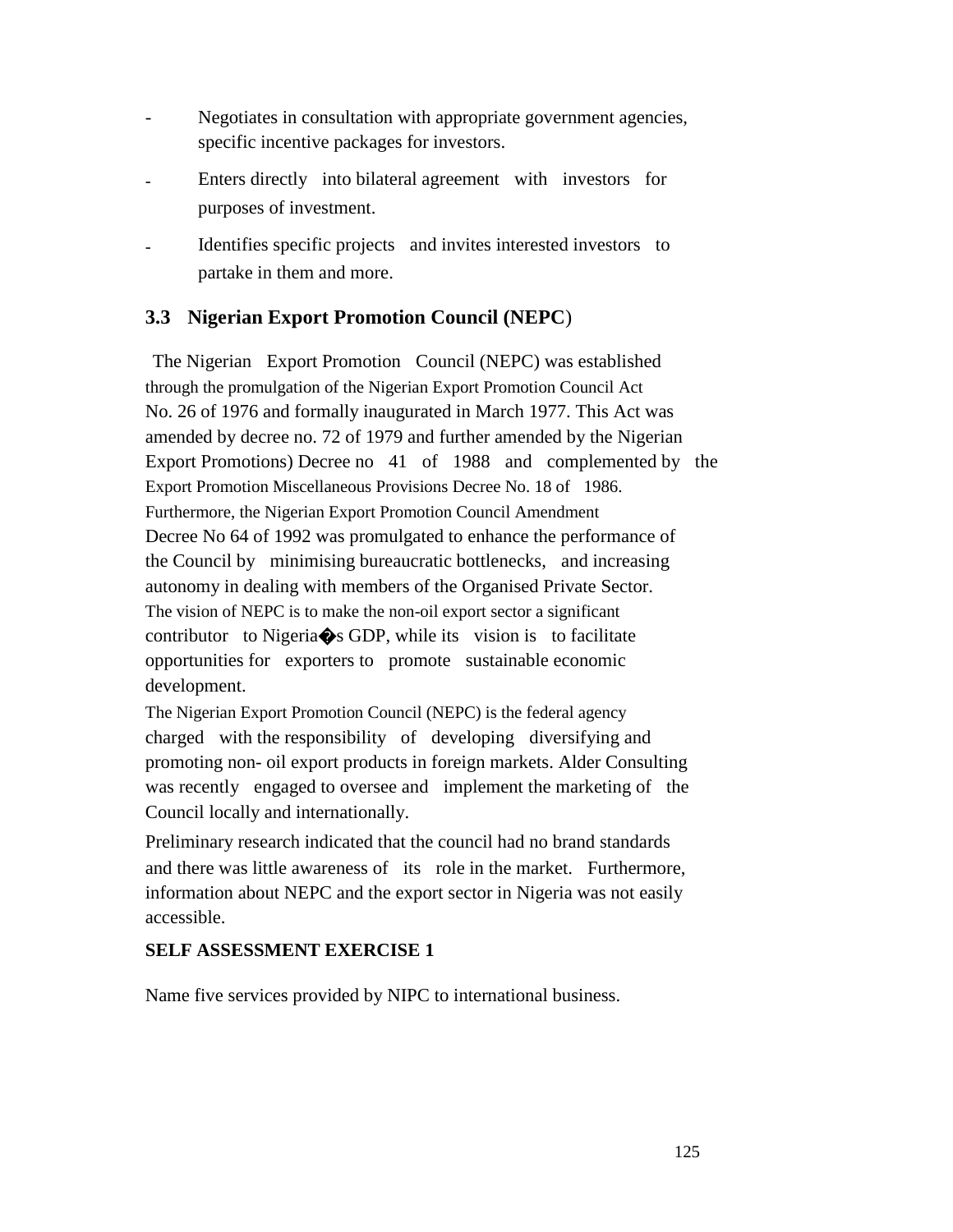## **3.3.1 Export For Beginners**

An exporter is someone who sells goods or services in a foreign market in order to make profit. Exporters can be classified into the following categories.

**Export Merchant:** - An exporter who buys goods or products for export from manufacturers and producers within the country.

**Manufacturing Exporter:** - A company which, apart from manufacturing certain products, is also exporting the product.

#### **Getting Started**

#### Registration with NEPC

The firm which wishes to export has to be registered either as a corporate body or a cooperative society with the Nigerian Export Promotion Council. The NEPC is the federal agency charged with the responsibility of promoting export of made in Nigeria goods. NEPC is also responsible for the registration of new entrants into the exporting business. The relevant application forms, which can be obtained at zonal offices, is to be duly completed and returned to NEPC offices accompanied with the following documents.

- Copy of certificate of incorporation/evidence of registration (applicable to co-operative societies)
- Memorandum and articles of association
- Certified true copy of Form C.O.7 (particulars of directors of the Company)
- Copy of current tax clearance certificate.

Registration takes approximately two weeks after submission of all required documents. The exporter is then issued with a certificate with a code number. Renewal of registration with NEPC as an exporter is compulsory every two years. It can be done by submitting the following documents:

- Current company tax clearance certificate
- Evidence of export performance within the two years
- Certified true copy of Form C.O.7.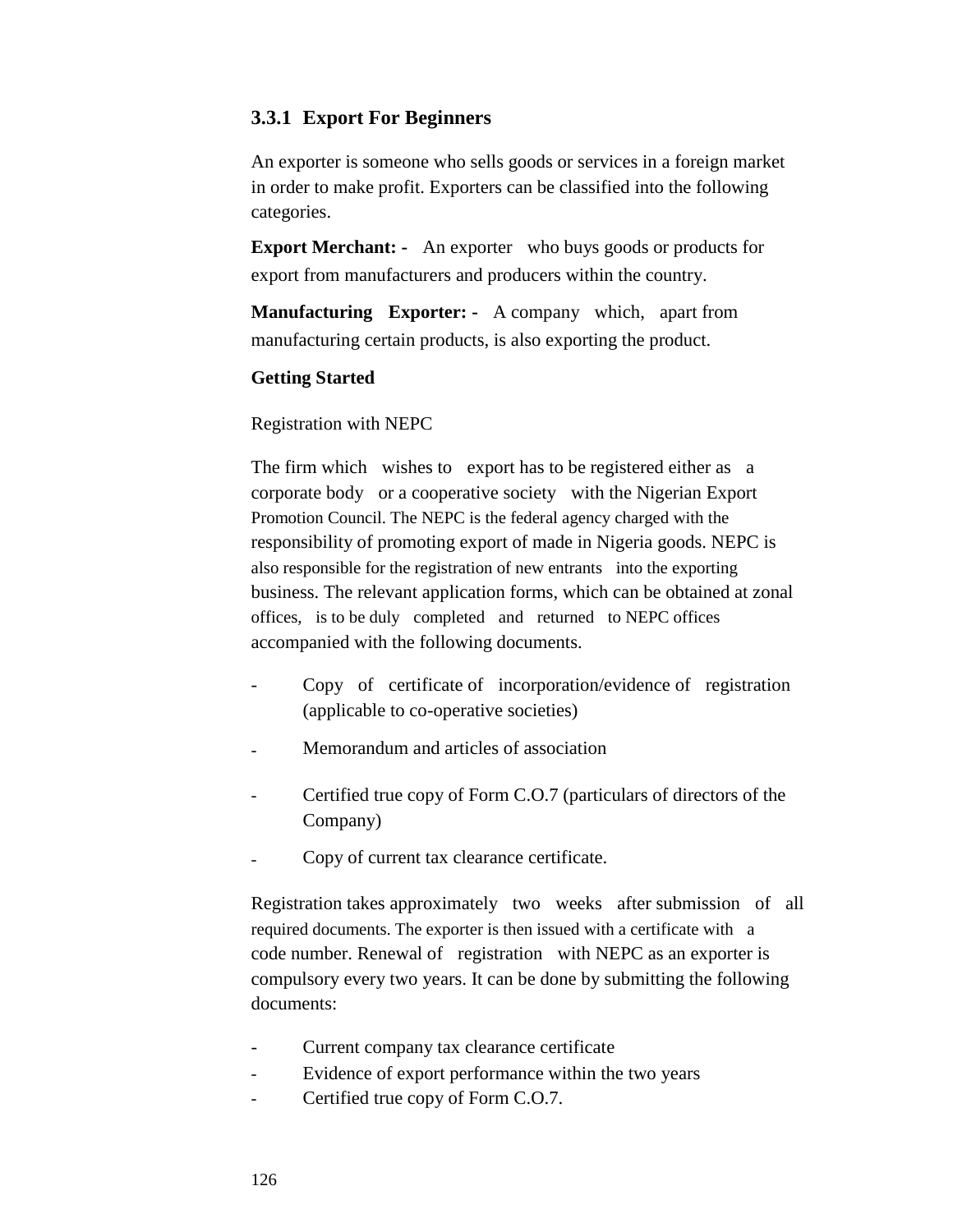Regulated goods to be exported out of the country also have to be duly registered by the National Agency for Drug Administration and Control (NAFDAC) and the Standards Organization of Nigeria (S.O.N). In order to register a regulated product at NAFDAC, the prospective exporter writes to the Director-General of NAFDAC, an application accompanied with the stipulated fees per consignment of intended export attaching the following documents.

- Evidence of registration of the regulated product with NAFDAC
- Registration certificate granted by NEPC

The following details of the goods should also be provided.

- Batch Numbers
- Date of Manufacture
- Expiry date or best before date
- Destination of intended export
- Certificate of analysis of the product batch by batch
- Name and full address of the manufacturer.

The Agency issues an export certificate if:

- establishment maintains the standard requirements of goods manufacturing practice
- the regulated product passes NAFDAC laboratory tests.

Exporters of regulated products also have to contact the nearest Standards Organisation of Nigeria (SON) office and submit the following documents.

- Request for product certification
- Test report.

A product which falls into more than one regulated category will need application for each category. A product certificate is then issued which has a validity of three years from the date of issue. A list of regulated products can be obtained from the SON website.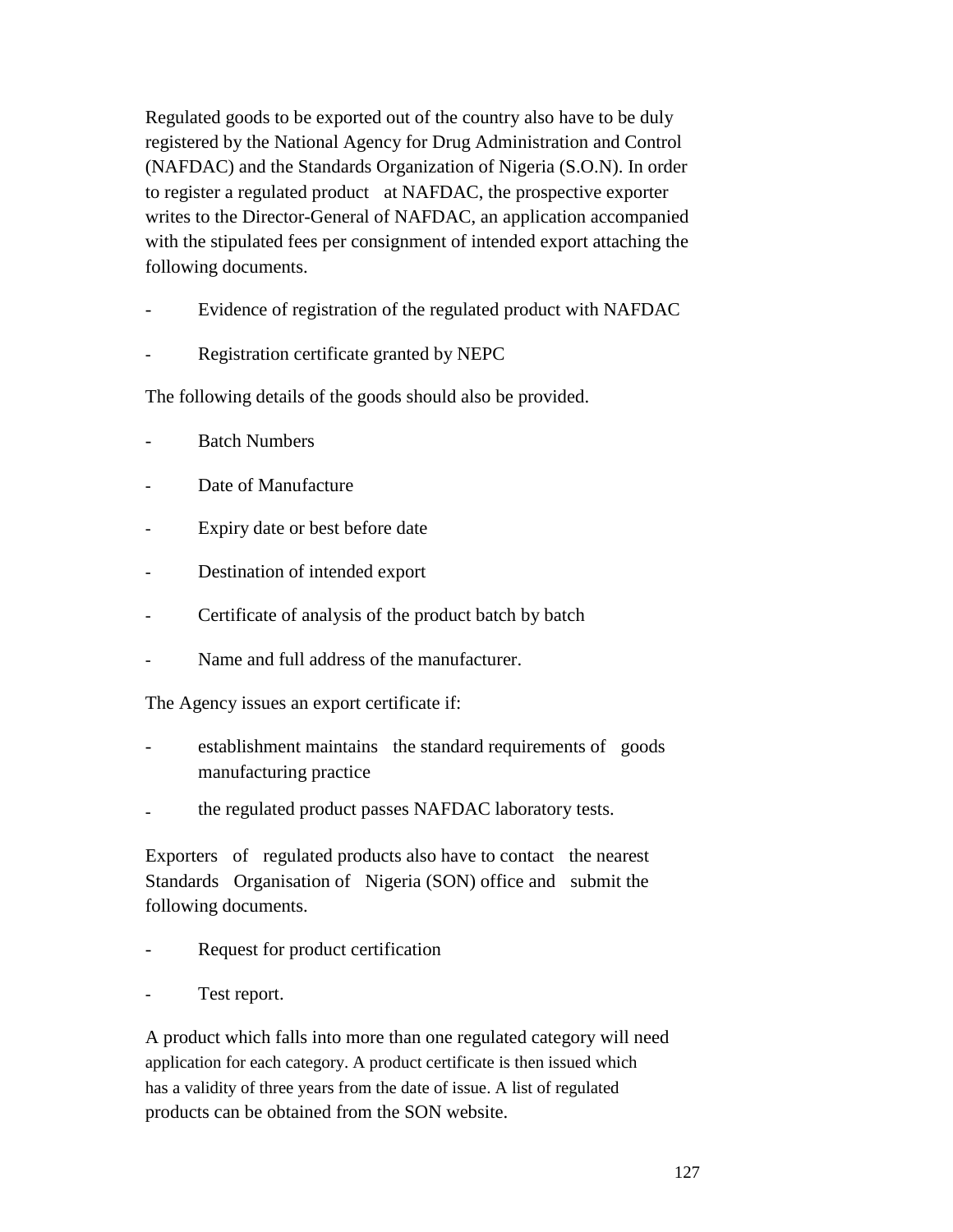## **3.4 Nigerian Export-Import Bank**

The Nigerian Export-Import Bank (NEXIM) was established by Act 38 of 1991 as an Export Credit Agency (ECA) with a share capital of N500,000,000 (Five Hundred Million Naira) held equally by the Federal Government of Nigeria and the Central Bank of Nigeria. The Bank which replaced the Nigerian Export Credit Guarantee and Insurance Corporation earlier set up under Act 15 of 1988 has the following main statutory functions.

- Provision of export credit guarantee and export credit insurance facilities to its clients.
- Provision of credit in local currency of its clients in supports.
- Establishment and management of funds connected with exports.
- Maintenance of a foreign exchange revolving fund for lending to exporters who need to import foreign and also to facilitate export production.
- Maintenance of a trade information system in support of export business.
- Provision of domestic credit insurance where such a facility is likely to assist exports.

The bank, at present, provides short and medium term loans to Nigerian exporters. It also provides short-term guarantees for loans granted by Nigerian banks to exporters as well as credit insurance against political and commercial risks in the event of non-payment by foreign buyers. The bank is also the government $\clubsuit$ s National Guarantor under the ECOWAS Inter-State Road Transit Programme. The bank�s authorised capital as at December 31 2006 was N50 billion with a fully paid-up portion amounting to N11 billion.

#### **3.4.1 Products/Services of NEXIM**

#### **Direct Lending Facility (DLF)**

NEXIM lends money directly to Nigerian exporters to fund their purchase of capital goods, raw materials, packaging materials and spare parts through the direct loans facility. The facility also covers the provision of infrastructure as well as revitalisation and modernisation of plants/machinery. Providers of export services in the areas of consultancy, tourism, oil and gas, etc, are also eligible for support.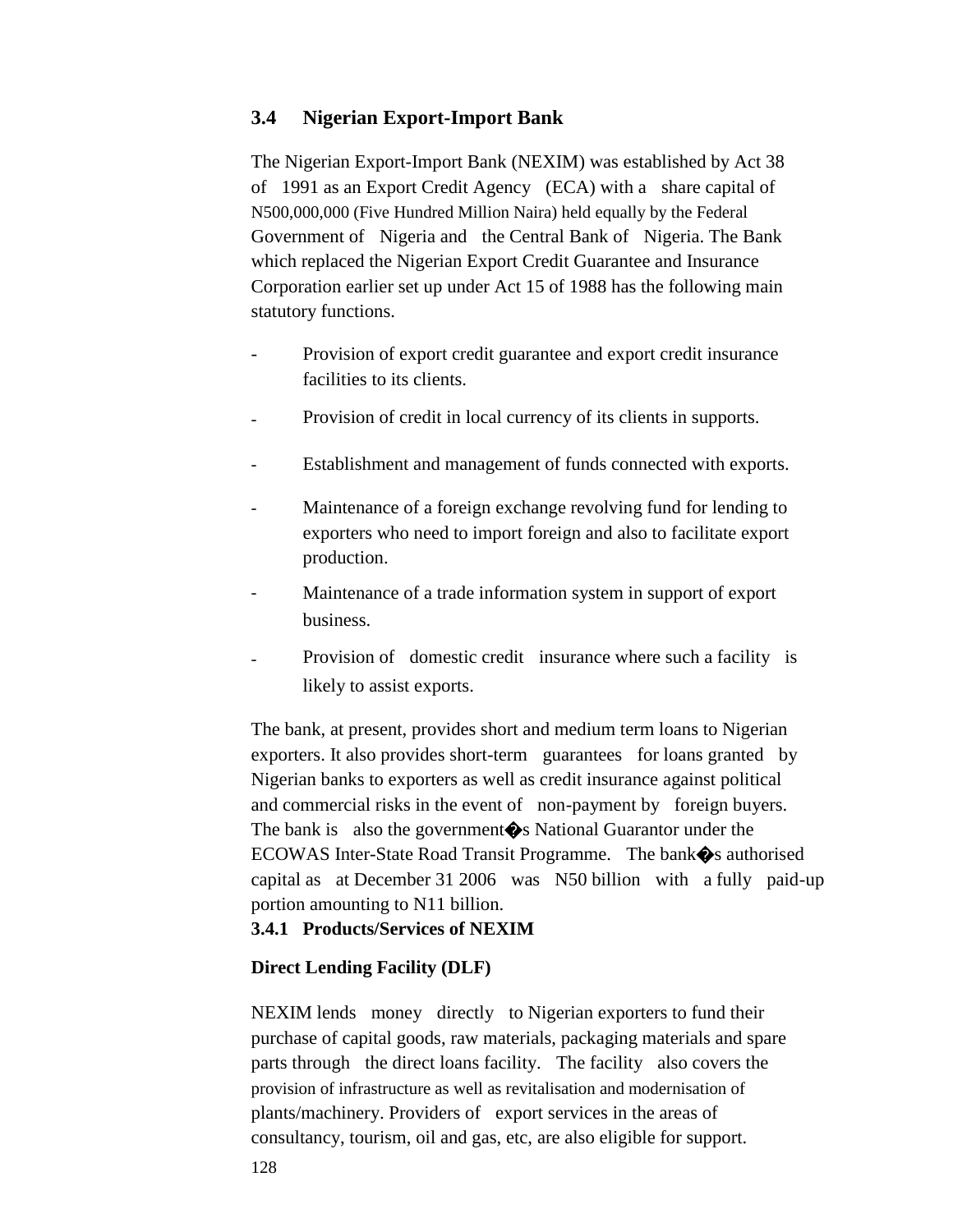It is provided in both local and foreign currency. Typically, NEXIM advances the funds directly to the Nigerian exporter, and these funds are repaid within a maximum period of seven years including a minimum period of two years.

#### **ECOWAS Interstate Road Transit Scheme (ISRT)**

The scheme is designed to promote free flow of goods among member states; free of duties, taxes and restrictions while in waiting, escort system and also to check the diversion of goods consigned for a specific destination.

NEXIM is the national guarantor for Nigeria under this scheme and is responsible for managing the risks. The risks covered include the diversion of goods within a country other than the country of destination, which would result in a loss of import duties/charges that could have been paid to the Customs authorities in the country the diversion occurs. This implies that the risks to be covered by NEXIM in Nigeria is the import duty accruable to the Nigeria Customs Service based on the invoice value of the transiting goods only and not on damage or loss of consignment.

## **Export Credit Guarantee Facility (ECGF)**

NEXIM<sup>2</sup> export credit guarantee facility is designed to protect Nigerian banks against the risks of non-payment for loans or advances granted to exporters to meet short-term export contracts.

Pre-and post � shipment guarantees are available under the facility for a period of 180 days. This facility does not cover the risks of non-payment resulting from any fraudulent act of the exporter or his agents and risk of non-payment resulting from the failure of the exporter to fulfill the terms of the export contract or negligence on his part. Other risks excluded include non-payment as a result of default of the exporter  $\diamond$  agent or collecting banks as well as non-payment resulting from physical damage, which should normally be insured with commercial insurance companies.

## **Export Credit Insurance Facility (ECIF)**

One of the major problems facing exporters is the non-payment for goods exported. Non-payment may result from the buyer�s insolvency or other events outside the control of the exporters and the buyers.  $NEXIM$  $\diamondsuit$  export credit insurance facility is designed to protect Nigerian exporters against the risks of non-payment for goods and services exported on credit terms as a result of commercial/political events.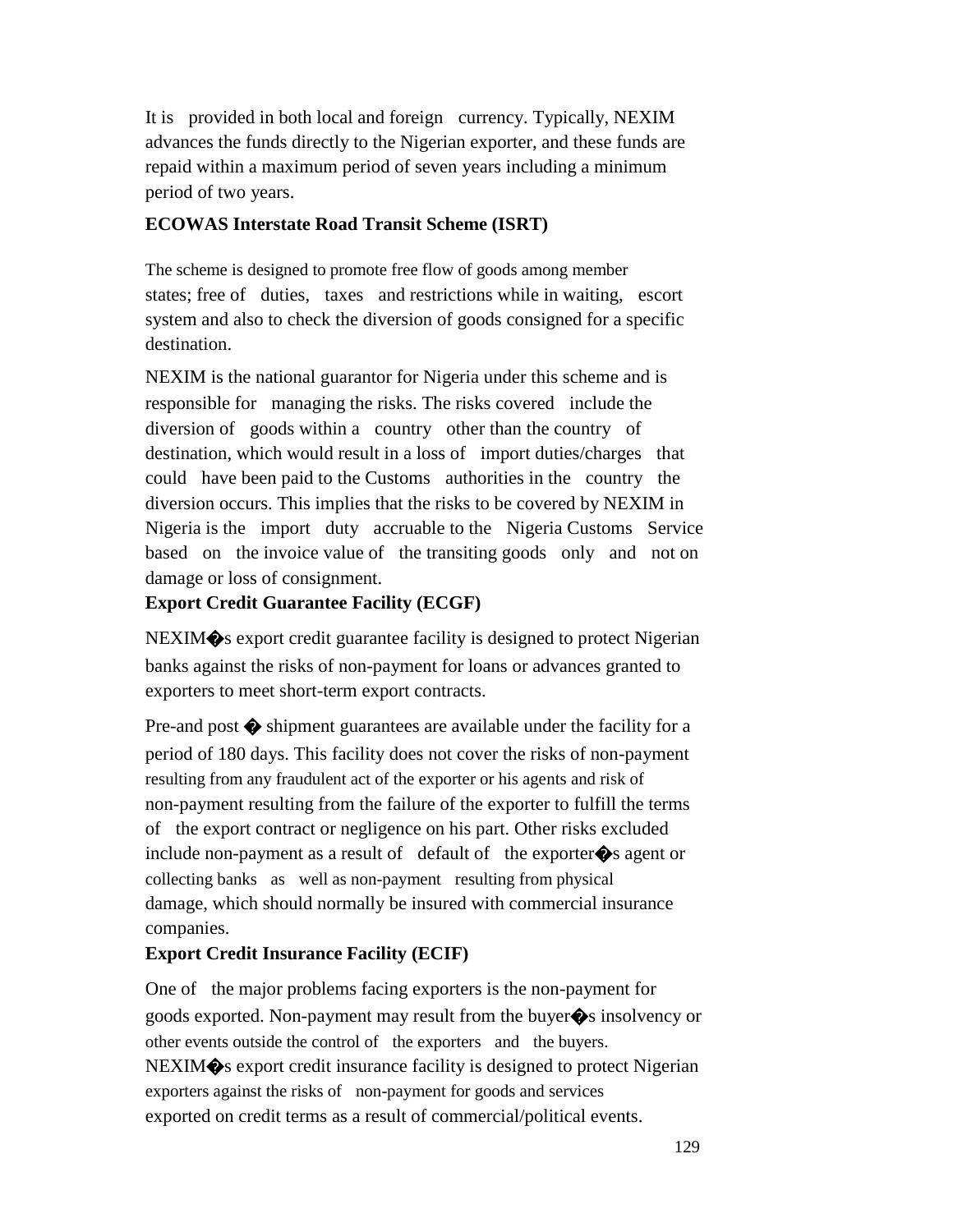The facility covers both pre-and post-shipment risks for maximum period of 180 days. However, the facility excludes the risks normally insured by commercial insurance companies or other government departments, foreign risks, insolvency or default of exporter�s agent or collecting back and failure of the exporter to fulfill the terms of the contract or negligence on his part.

#### **Foreign Input Facility (FIF)**

This provides manufacturers of export products foreign currency loans to import capital equipment, packaging and raw materials to produce finished products for export. The facility has a maximum tenor of seven years inclusive of a moratorium period of not more than two years. It is repayable in foreign currency.

#### **Local Input Facility (LIF)**

This is a medium for long-term facility and is provided in local currency to enable exporters finance capital purchases and other activities that would require more than one year to repay. The facility has a maximum tenor of seven years inclusive of the moratorium period of not more than two years.

#### **NDE Facility (NDEF)**

This facility is designed to provide direct financial assistance to qualified Nigerian graduates (the participants) to enable them undergo tutelage with established exporters under the Start-Your-Own-Business (SYOB) Programme, prior to their exporting eligible goods and services themselves. The objective is to create the required linkage for registered companies/cooperatives owned by jobless graduates to go through practical trainings and guidance with reputable exporters, who may in turn assist them in securing export contracts from overseas and/or outsource some aspects of their businesses to them. **National Sesame Seeds Credit Facility (NSSEP)** 

This is available to provide necessary financial assistance to qualified registered companies under a special credit scheme for the exportation of sesame seeds and to assist the target companies to directly access short-term pre-and post-shipment finance in support of export of sesame seeds with a view to increasing the quantity as well as quality of sesame seeds exported from Nigeria annually.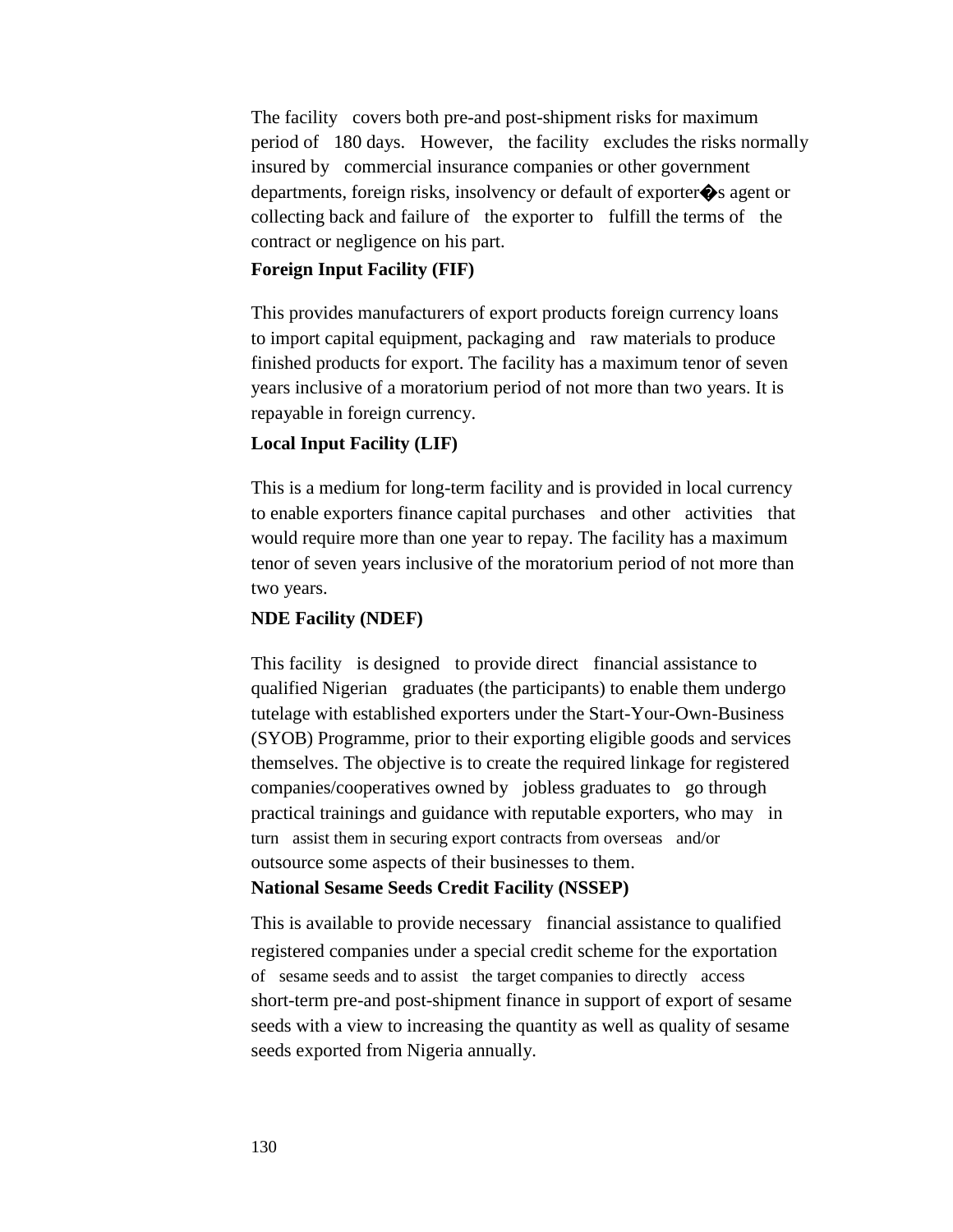# **Rediscounting and Refinancing Facility (RRF)**

This helps banks to provide pre and post-shipment finance in local currency to support non-oil exports. The RRF gives exporters access to the bank�s export portfolios at preferential rates.

The refinancing scheme provides a bank with credit of up to one year. Short-term pre-shipment credit of up to 120 days and post shipment credit of up to 60 days is provided under the rediscounting scheme.

## **Special Cassava Export Credit Facility (SCECF)**

Following the establishment of the Presidential Initiative on cassava export promotion by Mr. President in February 2004, NEXIM was selected as a key member of the Sub-Committee on Finance and Export Proceeds Repatriation and specifically requested to support the initiative.

To this end, the management of NEXIM considered and consented to the establishment of a special cassava export credit facility to allow for direct disbursement of approved loans to qualified exporters of cassava products.

### **Stocking Facility (SF)**

This is provided in local currency and it enables manufacturers of exportable goods to procure adequate stocks of raw materials to keep their production at optimal levels. The stocking facility is available for up to one year and is granted at rates capable of enhancing the competitiveness of manufactured export.

### **Textile Revolving Fund (TRF)**

This is provided in local currency and it enables manufacturers of exportable goods to procure adequate stocks of raw materials to keep their production at optimal levels. The stocking facility is available for up to one year and is granted at rates capable of enhancing the competitiveness of manufactured export.

# **3.5 Nigeria�s Export Processing Free Zone Scheme (EPFZS)**

Since the inception of the new democratic administration led by President Olusegun Obasanjo in May 29, 1999, efforts have been made to attract both local and foreign investors to the country to boost Nigeria $\diamondsuit$  economy. It is stressing the obvious that the path to industrialisation will involve discipline, focus and hard work from all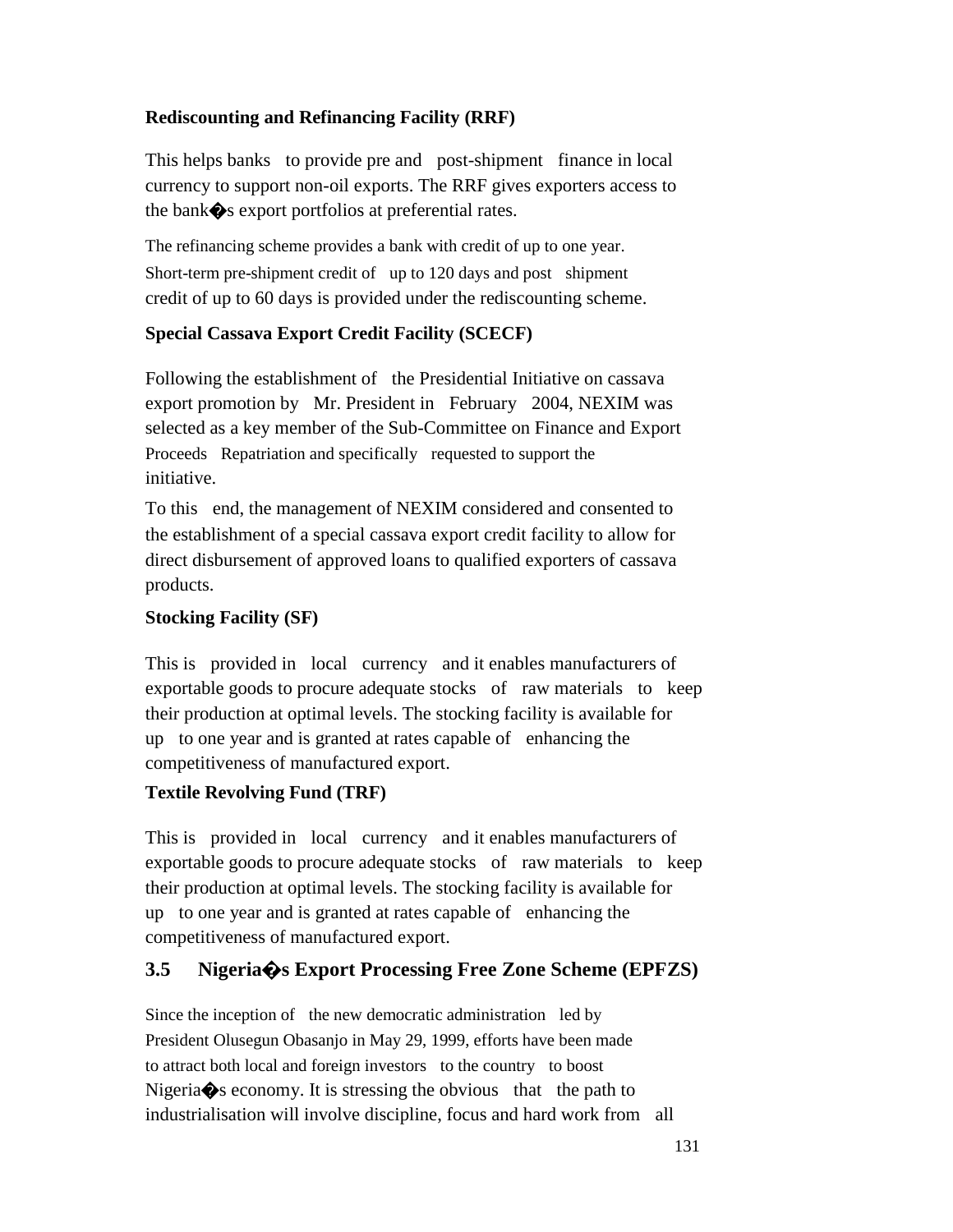sectors of the economy. In this light, the diversification of the economy has led to de-emphasising the role of oil production and exports within the country�s economy. Much needed focus has thus been devoted to other sectors like solid minerals, tourism, telecommunication, commerce and industry.

All these efforts towards economic development led in November 1991 to the establishment of the Export Processing Free Zone Scheme (EPFSZ). This scheme allows for interested persons to set up industries and business within demarcated zones known as Export Processing Zones, (EPZs) principally with the objective of exporting the goods and services manufactured or produced within the zones. However, this novel scheme was slowed down by political manipulations. It thus took another decade before it was inaugurated by the then President Obasanjo. The multi-billion naira Calabar Export Processing Zone (CSPZ) came into being recently.

In a nutshell, the scheme is to promote the diversification of the export base of the nation through the acceleration of export business with attendant loaded incentives; this, it is perceived, will include industrial production, offshore banking, insurance and reinsurance, international stocks, commodities and mercantile exchange, commercial industrial research, agriculture and agro-allied industry, mineral processing, as well as international tourist resort development and operation. The Calabar Zone has been designated as the primary EPZ territory and a total of 80 serviced plots have been reserved for prospective investors for self-built factories.

### **Tax and Other Incentives**

The incentives that come to inventors in the designated EPZ territories are as follows.

- Tax holiday relief, legislative provisions pertaining to taxes.
- Levies, duties and foreign exchange would not apply within EPZs repatriation of foreign capital investment in EPZs at any time capital appreciation of the investment.
- Unrestricted remittance of profits and dividends earned by foreign investors in EPZs.
- No import or export licenses required rent-free land during construction of premises.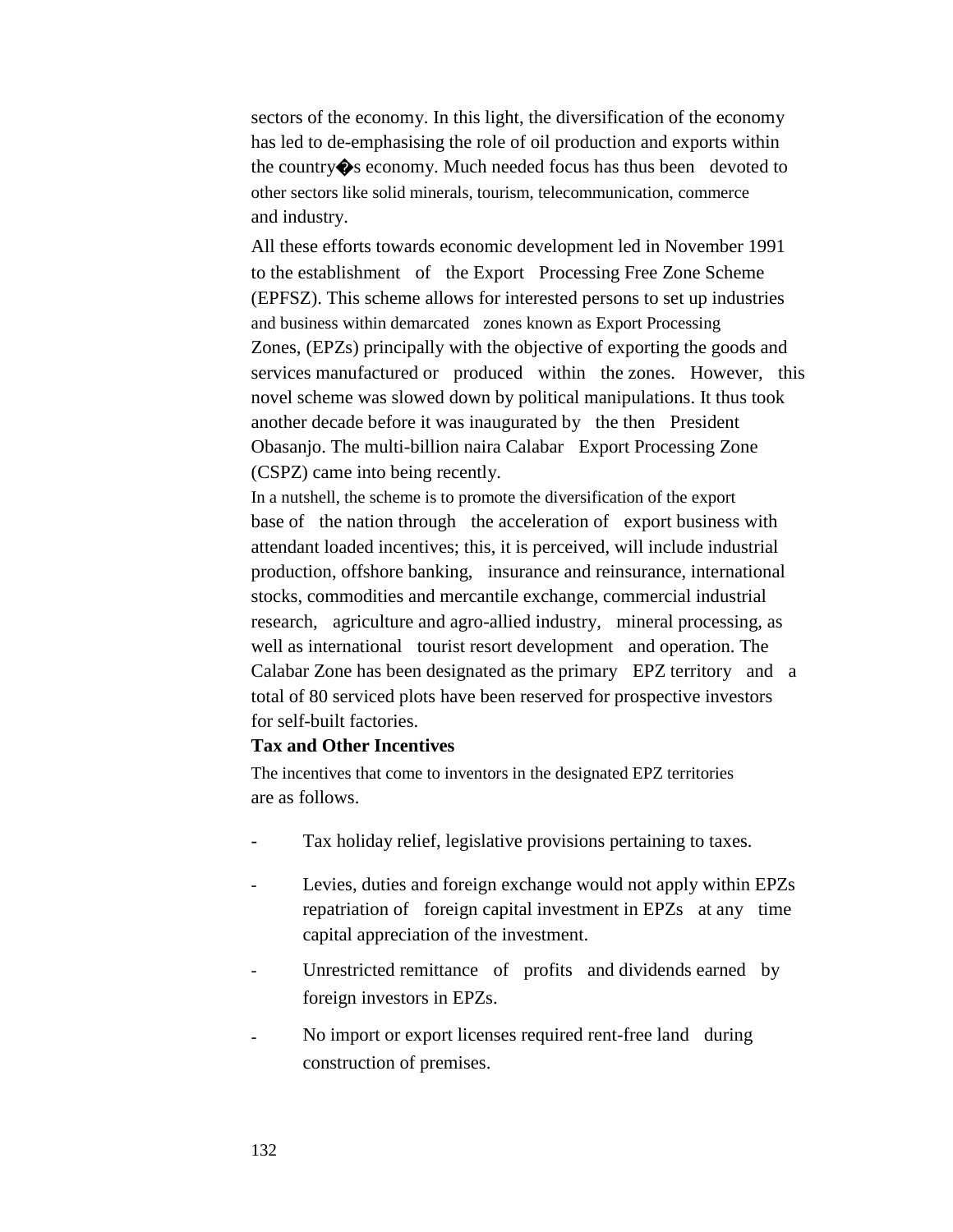- Up to 100 percent foreign ownership of enterprises in EPZs, sale of up to 25 percent of production permitted in domestic market.
- No quotas on products from Nigeria exported to the European Union, (EU) and the United States of America.
- Made in Nigeria goods are entitled to preferential tariffs in the EU.

# **SELF ASSESSMENT EXERCISE 2**

Name five incentives of EPZ to international business.

# **3.5.1 Grants Available For Exporter**

The provision of the Industrial Development (Income Tax Relief) Act with respect to Pioneer Status qualifies for a tax holiday of 3-5 years to any manufacturing exporter who exports at least 50% of his annual production. Additional concessions are also available in the local raw material development, local value-added, labour-intensive or exportoriented activities that involve significant training.

# **Tax Relief on Interest Income**

Interests accruing from loans granted by banks in aid of export activities enjoy favourable tax treatment.

## **Capital Assets Depreciation Allowance**

The law in Nigeria provides an additional annual depreciation allowance of 5 percent on plants and machinery to manufacturing exporters who export at least 50 percent of their annual turnover provided that the product has at least 40 percent local raw material content or 35 percent value added.

## **Investment Protection**

Protection of property is provided by Section 31 of 1999 Constitution. The section states:  $\bigcirc$ No property or other rights will be taken over or compulsorily acquired except under a law which provides for adequate compensation and for a right of access for any claimant to the High Court of the relevant part of Nigeria for the determination of interest in the property and compensation amount.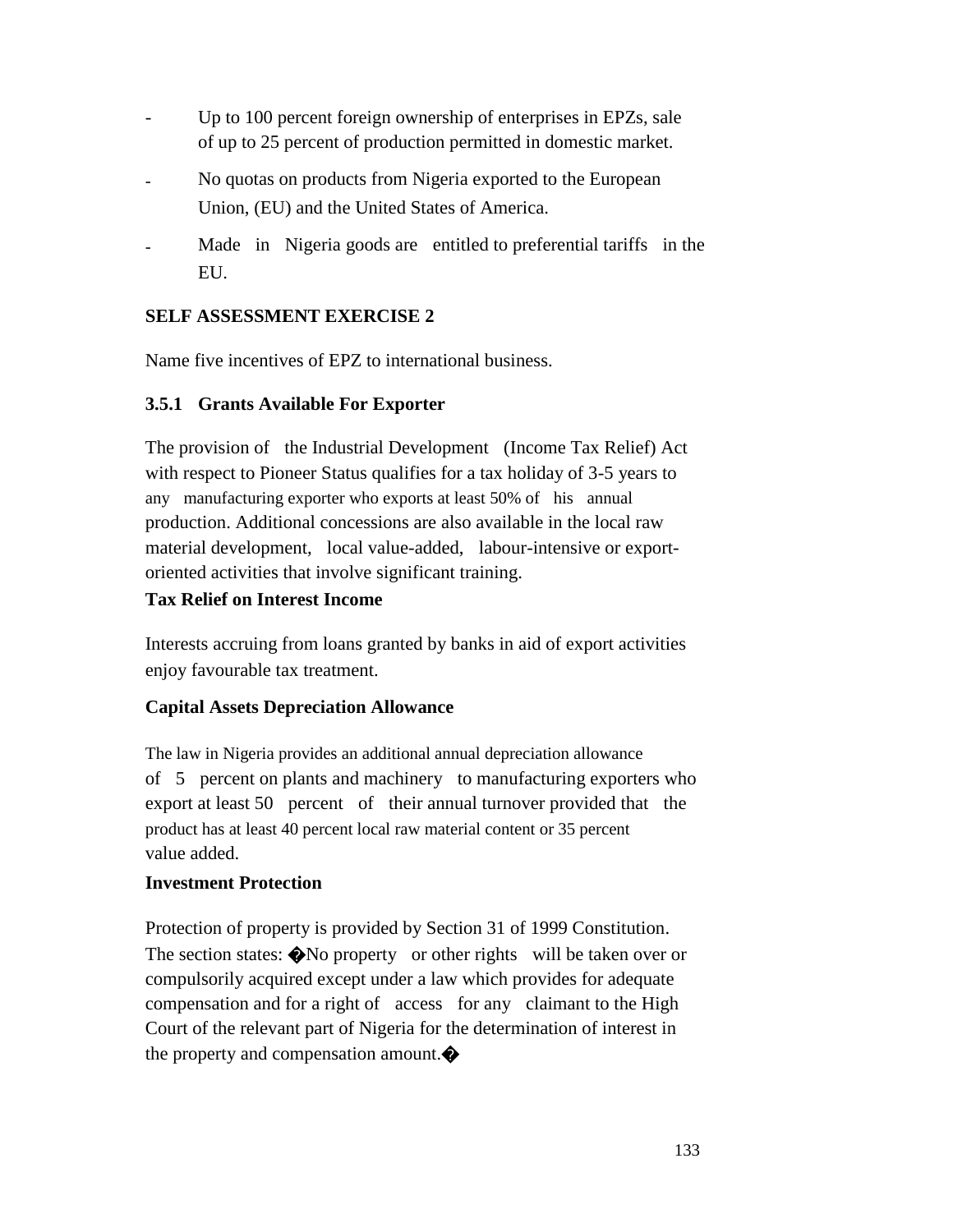#### **Expropriation**

The Nigeria Investment Protection Commission Decree guarantees against nationalisation, expropriation and compulsory purchase.

#### **Disputes Settlement**

Disputes between an investor and any government of the Nigerian federation in this regard which cannot be amicably settled, may be submitted by an aggrieved party to arbitration in accordance with Nigeria�s Arbitration and Conciliation Decree 1988 or within the framework of any bilateral or multilateral agreement on investment protection to which the Federal government and the investor  $\diamondsuit$  s country are parties or in accordance with any other national or international machinery for the settlement of investment disputes as agreed to by the parties. Nigeria�s legal entity with basis on English common law, further upholds the sanctity of contracts and the rule of law.

The scheme operates in a fashion that cuts off the bureaucratic delay that is synonymous with government agencies by allowing the Nigerian Export Processing Zones Authority (NEPZA) to administer, manage, control and coordinate the quick approvals for participating foreign investors while its supporting agencies handle almost all phrases of operations in the zone independent of government. These include issuing application forms and approval, company registration and construction licensing among others.

To facilitate the operation of the Calabar EPZ, the Calabar seaport has been declared as a free port to complement the status of the free trade zone. Among the numerous facilities sited at the 152 hectare Calabar EPZ site, is a new port less than two kilometers away with fully buoyed river channel and an estimated capacity of about 1.5 metric tons of cargo excluding crude oil. Many investors are already eager to set base in Calabar and the government has assured of the existence of several prebuilt standard factories. At the moment, only three companies are operating in the Calabar Zone, so there is plenty of room for new companies. It has been promised that the entire necessary infrastructure will be in place  $\bullet$  plots, roads, street lighting, perimeter fencing, electricity and water facilities.

With a vast population that is rich in human potentials and abundant mineral resources, the success of the EPZs is almost certain from day one, though the elimination of the  $\bigcirc$ Nigerian factor $\bigcirc$  must be a priority concern for the eventual growth of the scheme. Also, the establishment of other zones around the country is being considered in order for wider coverage and developmental impact. Kano and Lagos are veritable 134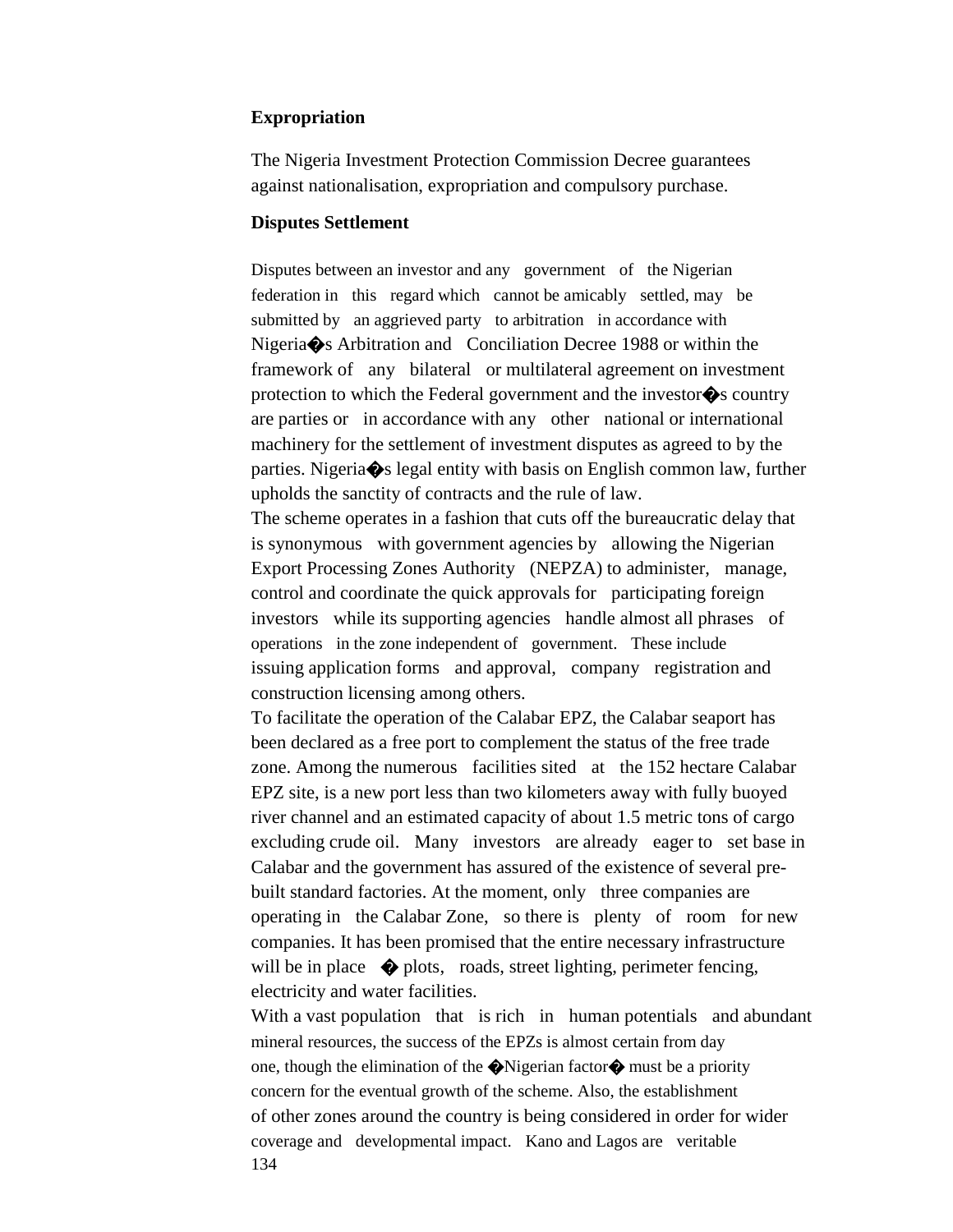locations for such a project with the former catering for the Trans-Sahara trade and latter focusing on export of manufacturing products. The prioritization of quality should not be sacrificed on the altar of quantity and strict monitoring regulations must be formulated to guide participating firms.

### **3.5.2 The Nigerian Export Processing Zones Scheme**

The enabling law for the establishment and management of the Export Processing Zones (EPZ) scheme in Nigeria is the Nigerian Export Processing Zones Authority Decree No. 63 of 1992. By this decree, administration of the Nigerian EPZ programme is vested in the Nigerian Export Processing Zones Authority (NEPZA). NEPZA is thus, empowered to grant all requisite permits and approvals for operators in EPZs to the exclusion of all other government agencies and bodies. The regulatory regime for EPZs in Nigeria is liberal and provided an environment that is conducive for profitable operations. The incentives available to operators in Nigeria�s EPZs compare favourably with the most attractive elsewhere in the world and are the best in the region. They include one hundred percent foreign ownership of investments, �one stop� approvals, no import or export licenses, duty free import of raw materials, unrestricted remittance of capital profits and dividends, tax holidays and no strikes. The country�s pioneer EPZ is the Calabar Processing Zone.

### **Calabar Export Processing Zone**

The Calabar EPZ provides investors with one of the most suitable sites for export manufacture in Africa. The zone provides serviced industrial and administrative facilities at the most competitive rates obtainable for facilities of such standards in Africa. In addition to public supplies of such utilities as power, water and telecommunications, the zone has its own private back-up supply of these essential utilities and services. Calabar, the city in which the EPZ is sited, is an ancient and hist oric city with an enviable past, having served as the capital of the Southern Protectorate of Nigeria before the amalgamation of the Northern and Southern Protectorates in 1914.

The serene and beautiful city served as the centre of operations for the Royal Niger Company during the days of the oil palm trade as well as being an age  $\bigcirc$  long centre of learning. It is at present the capital of Cross River State in South�East Nigeria and is fondly referred to as the  $\bigcirc$ Canaan City $\bigcirc$ , the Biblical land flowing with milk and honey.  $\bigcirc$ Although one is not likely to actually find milk and honey flowing on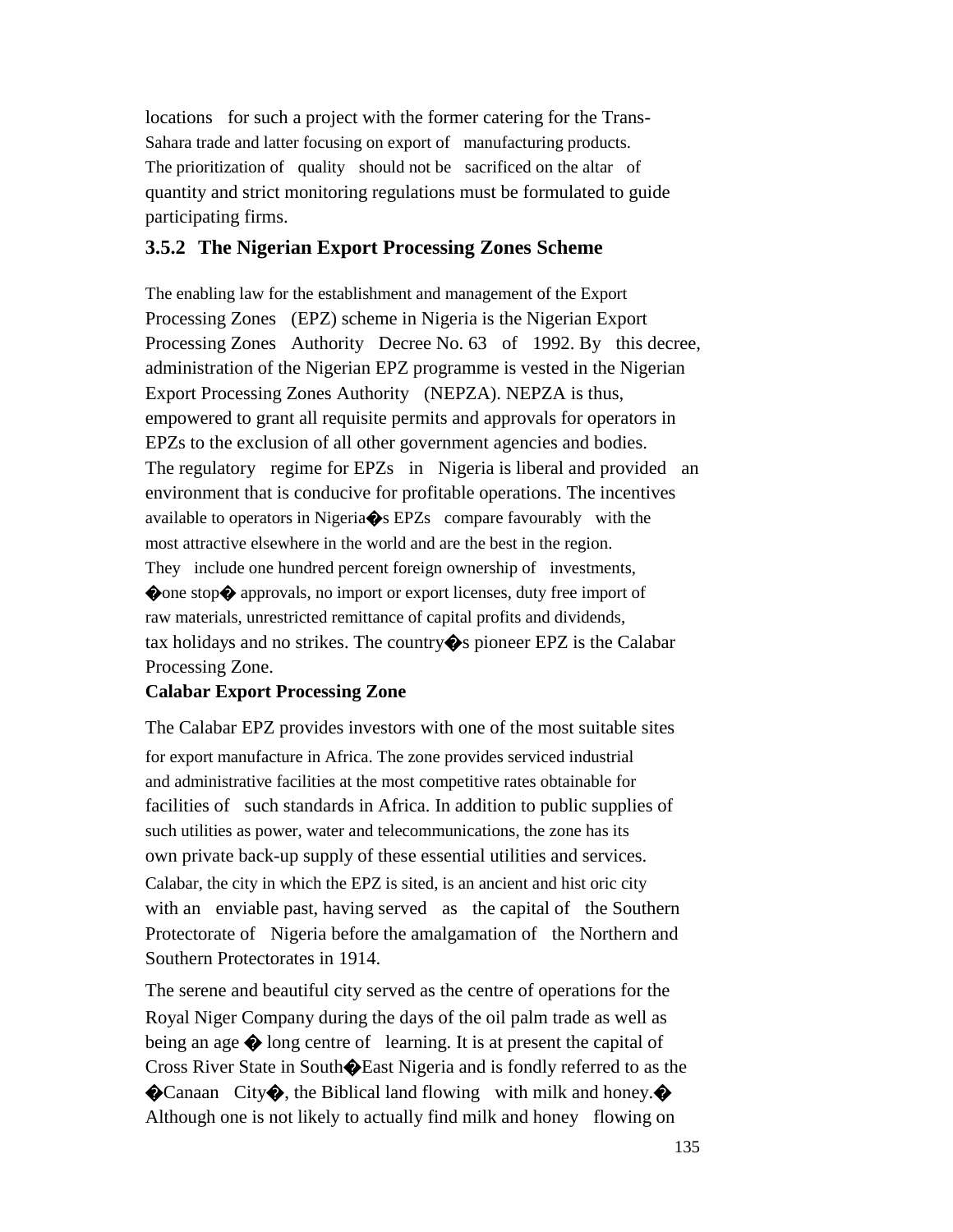the streets of this clean, enchanting and alluring city, one will definitely discover the warmth and hospitality of the people of Calabar in abundance.

There are other attributes, which make the choice of Calabar as the site of Nigeria�s pioneer EPZ an excellent one. The city has good road links with other parts of the country and is traversed by the Trans  $\bigcirc$  African Highway. It is a major gateway to the Republic of Cameroon and other countries of Central Africa. Its modern seaport adjoining the EPZ is of special advantage and will result in significant savings for shipping and haulage services to investors in the Zone. The city $\hat{\mathbf{\diamond}}$ s international airport is less than 20 minutes drive from the site of the Calabar EPZ. Several airlines provide Calabar with international and local air travel services. Arik Airlines is the major operator from Calabar Airport. It operates daily domestic flights to and from Lagos and Port-Harcourt, with connecting international flights to other destinations in Africa. The airline also operates flights to Ghana, Liberia, Sierra Leone and Guinea. Calabar and its environs have a pool of skilled and trainable manpower with significant industrial experience. Such manpower is available at very competitive rates, which rank among the lowest in the world. There are several institutions of higher learning in Calabar and its environs which provide university, technical and vocational education. If the need arises, these institutions can provide any special training needs and support services that producers in the Zone may need. Industrial activity in Calabar is largely in natural resource- based industries such as oil palm, wood, limestone, rubber, cocoa and coffee. However, activities in the oil and gas industry, especially the aluminum smelting plant at Onne, near Ikot Abasi and the activities of Mobil Producing Nigeria Unlimited, at Eket, offer prospects for linkages

between manufactures in the Calabar EPZ and these industries.

Moreover, the disposition of its people, its rich history, culture and several natural attractions make Calabar an ideal tourist location. Attractions in Calabar and within its surrounding include the Abokim Water Falls, Qua Falls, and the Gorilla Sanctuary in the Kanyang National park.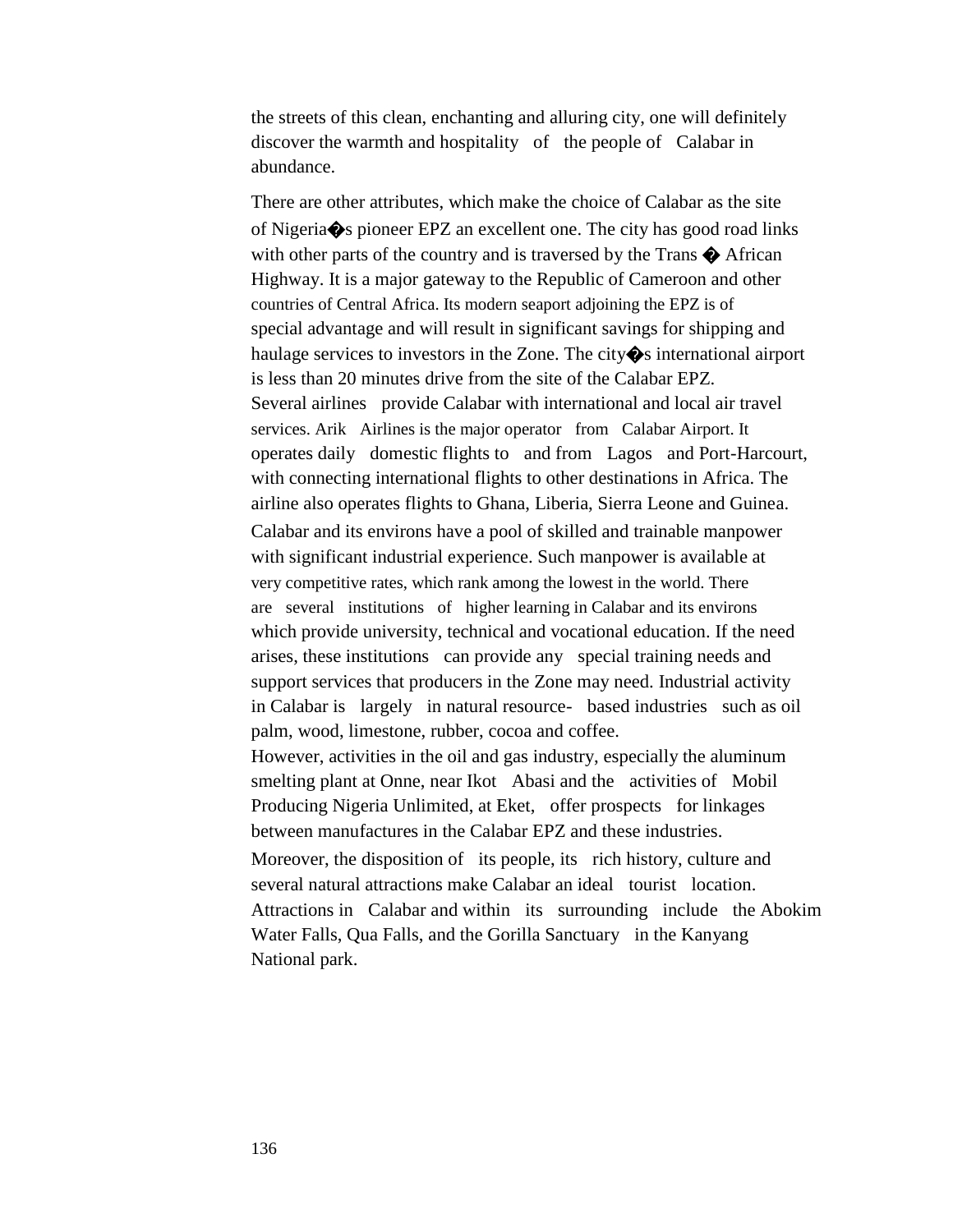### **Facilities within the Zone**

Facilities available in the Calabar EPZ are as follows.

- (a) Service plots;
- (b) Uninterrupted power and water supply;
- (c) Modern and efficient telecommunications system
- (d) Excellent internal road network;
- (e) Built-up factory space
- (f) Modern catering and recreational facilities;
- (f) Banking services; and
- (g) Custom service.

### **Industries Permitted Within the Zone**

Industries permitted within the Calabar EPZ are the following.

- (a) Electrical and electronic products;
- (b) Textile products;
- (c) Garments production;
- (d) Handcrafts;
- (e) Leader products;
- (f) Petroleum products;
- (g) Rubber and plastic products;
- (h) Cosmetic and other chemical products;
- (i) Metal Products
- (j) Educational materials and Sport equipment;
- (k) Printing materials, Communication and office equipment;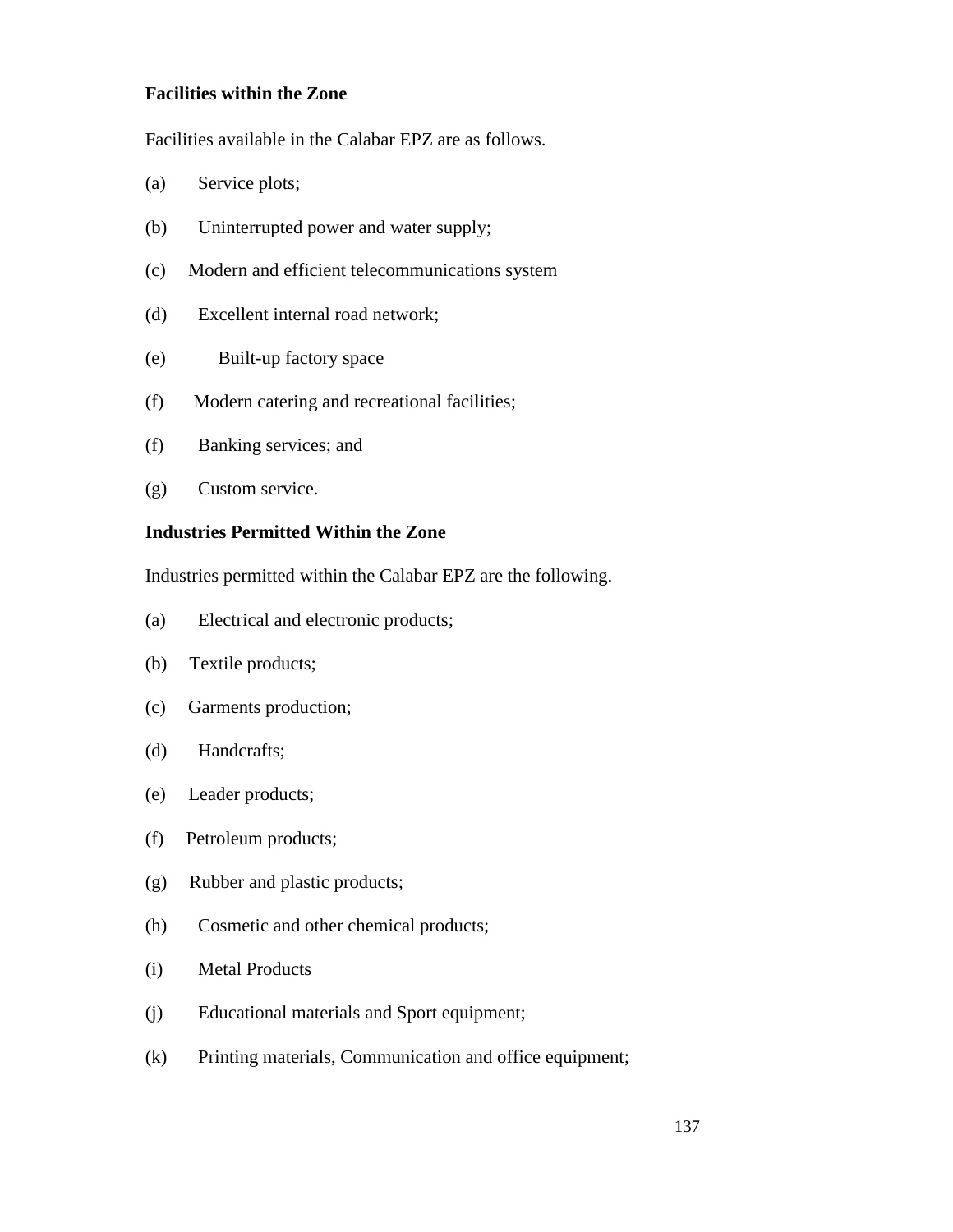- (l) Medical kits, Optical instruments and appliances;
- (m) Biscuits, confectionaries and other foods processing; and,
- (n) Pharmaceutical products. Proposals for industries outside the above listings will be considered on their individual merit.

#### **Summary of Investment Procedure**

The following is a summary of procedures 7, which an investor will normally follow in establishing an industry under the Calabar EPZ.

- 1. Inquiries and obtaining investment application form.
- 2. Inspection of built-up factory space and serviced industrial plots.
- 3. Submission of investment application form.
- 4. Processing of application form.
- 5. Where application is approved, apply for company registration.
- 6(a) Outright purchase of built-up standard factory:

Payment purchase shall be made as follows:

- 10% of the purchase price within 3 months of execution of purchase agreement. The balance of 90% must be paid 5 months after.
- (b) Rent of built-up factory space: Rent shall be paid as follows:
- 1 year rent upon execution of rental agreement. Thereafter, rent shall be payable annually.
- (c) Lease of built-up standard factory: Rent for the lease shall be paid in 3 payments as follows:
- 40% of the rent payable for the lease on or before execution of lease. 30% rent for the lease on or before the end of the  $5<sup>th</sup>$  year of the lease 30% of the rent payable for the lease on or before the end of the  $10<sup>th</sup>$  year of the lease
- (d) Lease of service plots: Rent from the lease shall be paid as follows: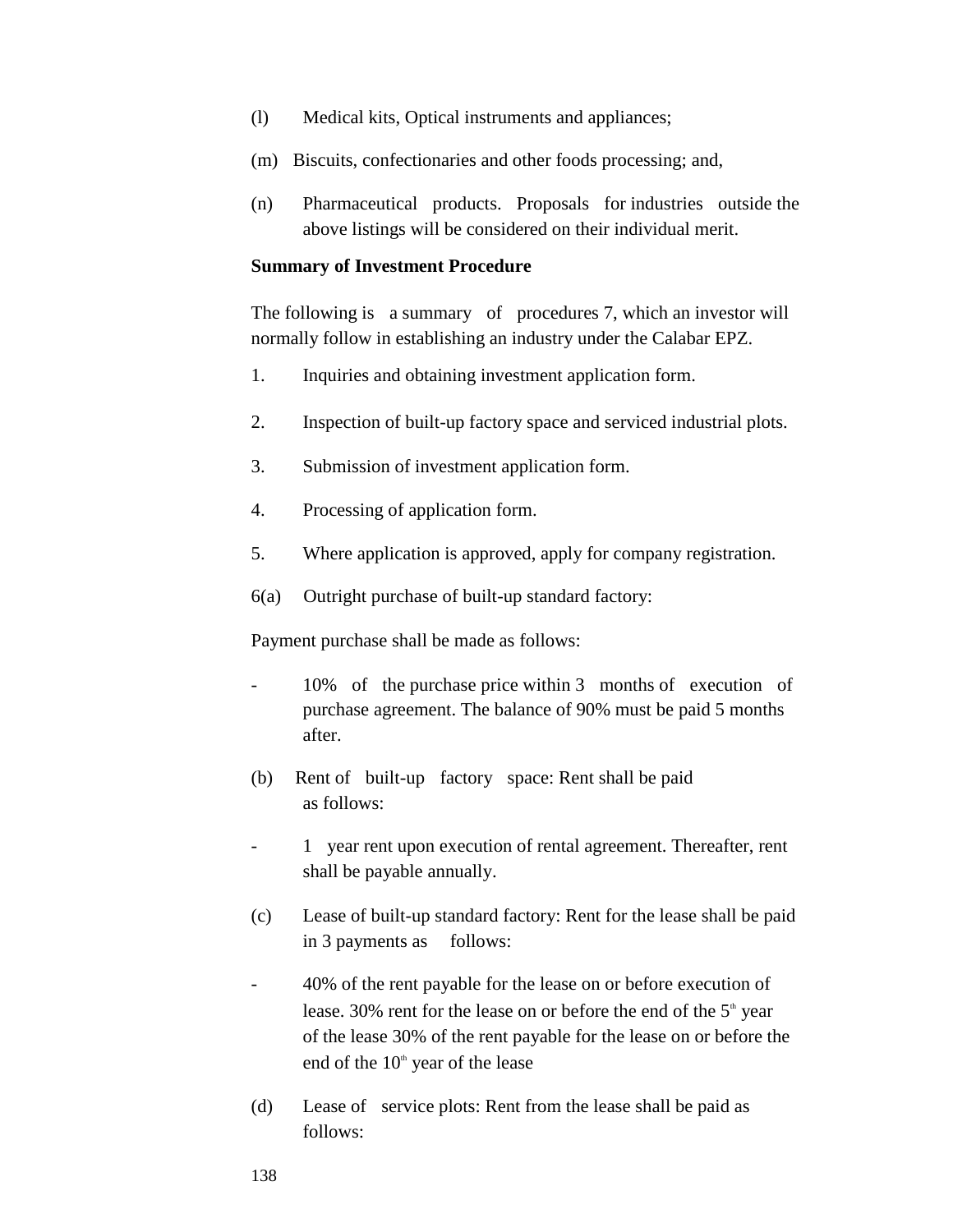- 40% of the rent payable for the lease on or before approval of factory construction 30% of rent payable for the lease at the end of the  $5<sup>th</sup>$  year of the lease.  $\bigcirc$  30% of rent payable for the lease at the end of the  $10<sup>th</sup>$  year of the lease.
- 7. Remittance of Investment Capital.
- 8. Assessment of Investment outlay.
- 9. Pre-production inspection of factory building, plant and machineries before commencement of production.
- 10. Obtain certificate to sell 25% of production in the domestic market.

In conclusion, Nigeria�s continues commitment of the implementation of liberal economic policies that will enhance the development and growth of the export sector coupled with the naira�s favourable exchange rate for exports provided an excellent opportunity for profitable export production from the Calabar EPZ.

## **SELF ASSESSMENT EXERCISE 3**

Discuss five services available to international businessmen in EPZ

## **Central Bank of Nigeria**

Central Bank simply refers to a central monetary authority or an apex financial institution within the entire financial structure of a country promoting its monetary stability and a sound financial system. The Central Bank is one of a variety of structures, functions and powers, which are the by-product of the economic, political and other realities prevailing in a society.

Historically, prior to the establishment of the Central Bank of Nigeria by the CBN Act of 1958, there existed a body known as the West African Currency Board (WACB). This Board, which was established by the then British Colonial Government, was intended to serve as a Central Bank for the Anglophone West African countries. Thus, the Board was charged with the primary responsibility of issuing the West African pound, which served as the legal tender currency in Ghana, Nigeria, Sierra-Leone and Gambia.

Another function performed by WACB was the management of the reserves held in trust for these colonies. Such reserves were invested by the Board on behalf of the West African countries as instruments in the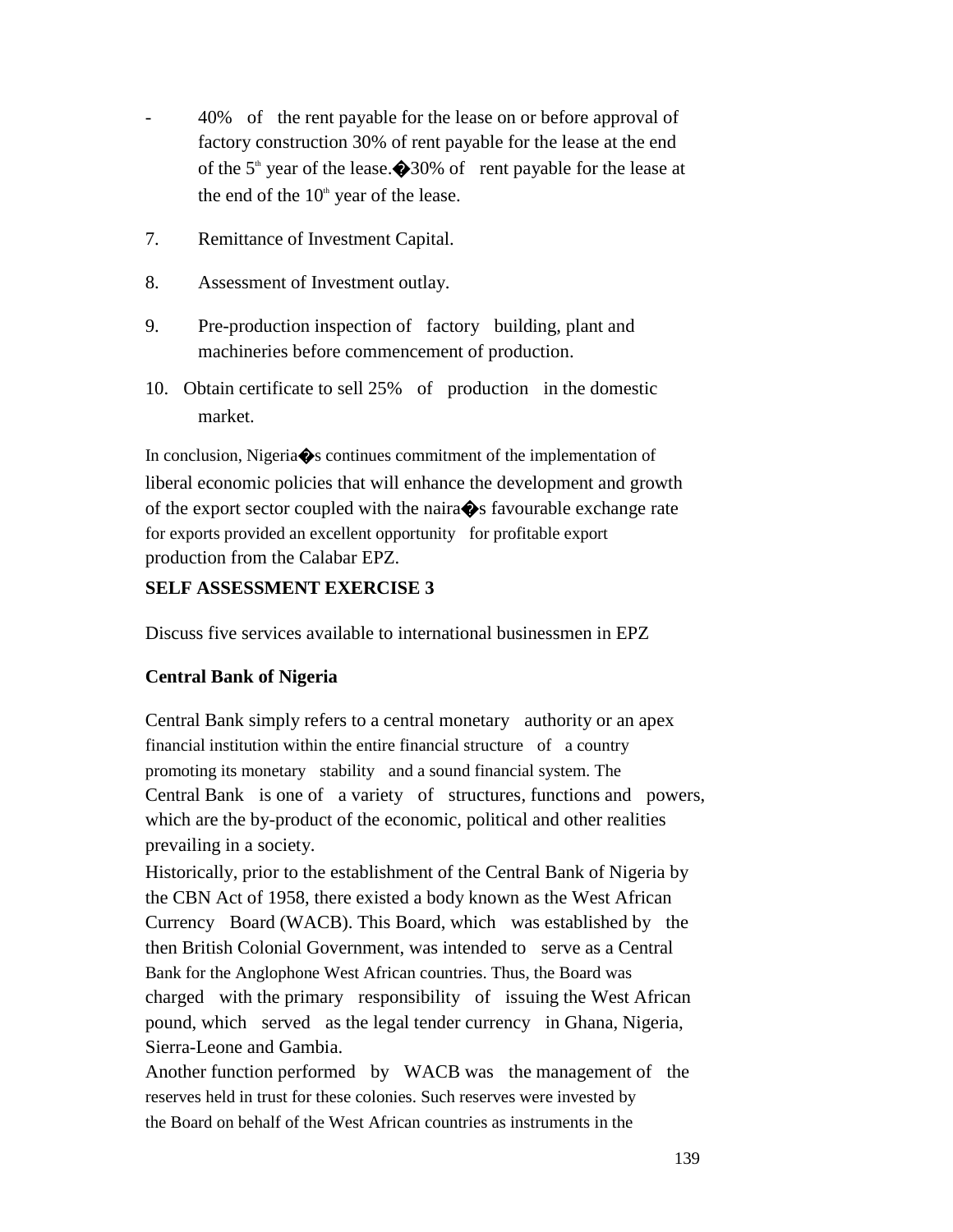London Money Market. The weaknesses of the Board for which it was criticised were as follows.

- $\bullet$ It carried on commercial banking activities alongside other commercial banks;
- $\bullet$ The Board lacked the basic apparatus to control the supply of money;
- $\bullet$ The Board got involved in physical distribution of currency from one point to another;
- $\bullet$ Its activities were considered discriminatory against indigenous West African industrialists:
- $\bullet$ It was not on the development of the colonies and most of its activities were based on commerce and trade.

# **3.5.3 Objectives**

The principal objectives of the Bank as stipulated in the CBN Act 1958 are as follows.

- a. The insurance of legal tender currency in Nigeria.
- b. To maintain the external reserve and value of the legal tender in order to safeguard the international value of the currency.
- c. To promote monetary stability and a sound financial system.
- d. It serves as the banker and financial adviser of the Federal Government.
- e. It is the banker to other banks within Nigeria and abroad.

# **3.5.4 Functions**

To achieve the above objectives, CBN undertakes the following functions as stated in the Act. The basic functions performed by CBN can be broadly categorised into three.

- a. Traditional functions
- b. Regulatory functions and
- c. Development functions.
- 140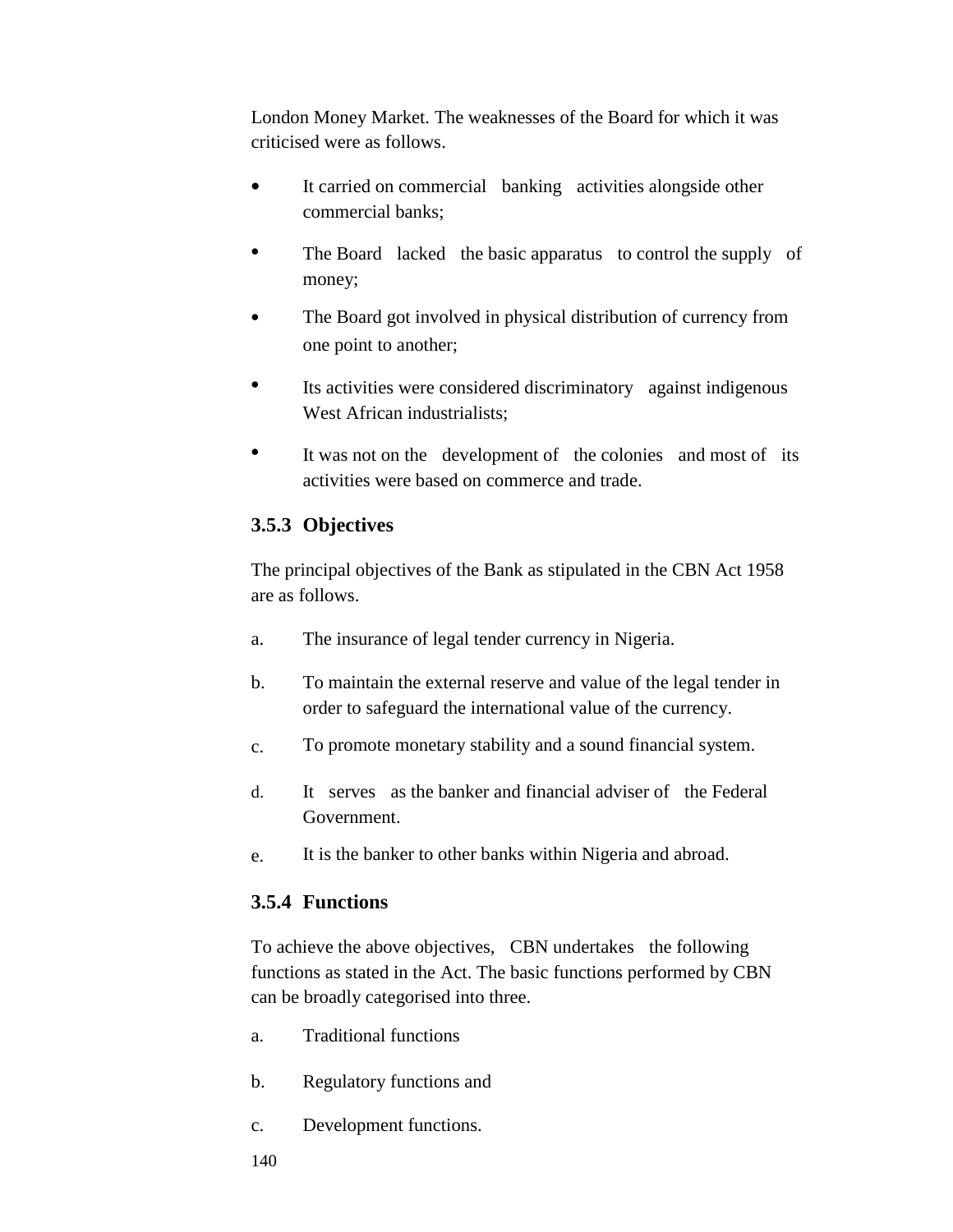### **Traditional Functions**

- i. It issues the legal tender (currencies) naira and kobo.
- ii. It acts as the banker and financial adviser to the Federal Government.
- iii. CBN acts as the banker to other banks and finance institution.
- $\bullet$ Cheque clearing.
- $\bullet$ Lender of last resort.
- iv. It manages the accounts and debts of the country.
- v. CBN manages the banking supervision and examination.

### **Regulatory Functions**

The regulatory functions of the CBN are mainly directed at the objective of promoting and maintaining the monetary and price stability in the economy. To perform this regulatory function, CBN formulates policies to control the amount of money in circulation, control other banks and major players in the financial market, control rates of banks credits and therefore the supply of money in the economy. The instruments used by CBN to achieve these functions are the followings.

- a. Open Market Operation (OMO)
- b. Bank Rate
- c. Rediscount Rate
- d. Direct Control of Bank $\diamond$ s Liquidity
- e. Direct Control of Bank Credit
- f. Special Deposits
- g. Moral Persuasion
- h. Minimum Cash Ratio.

### **Developmental Functions**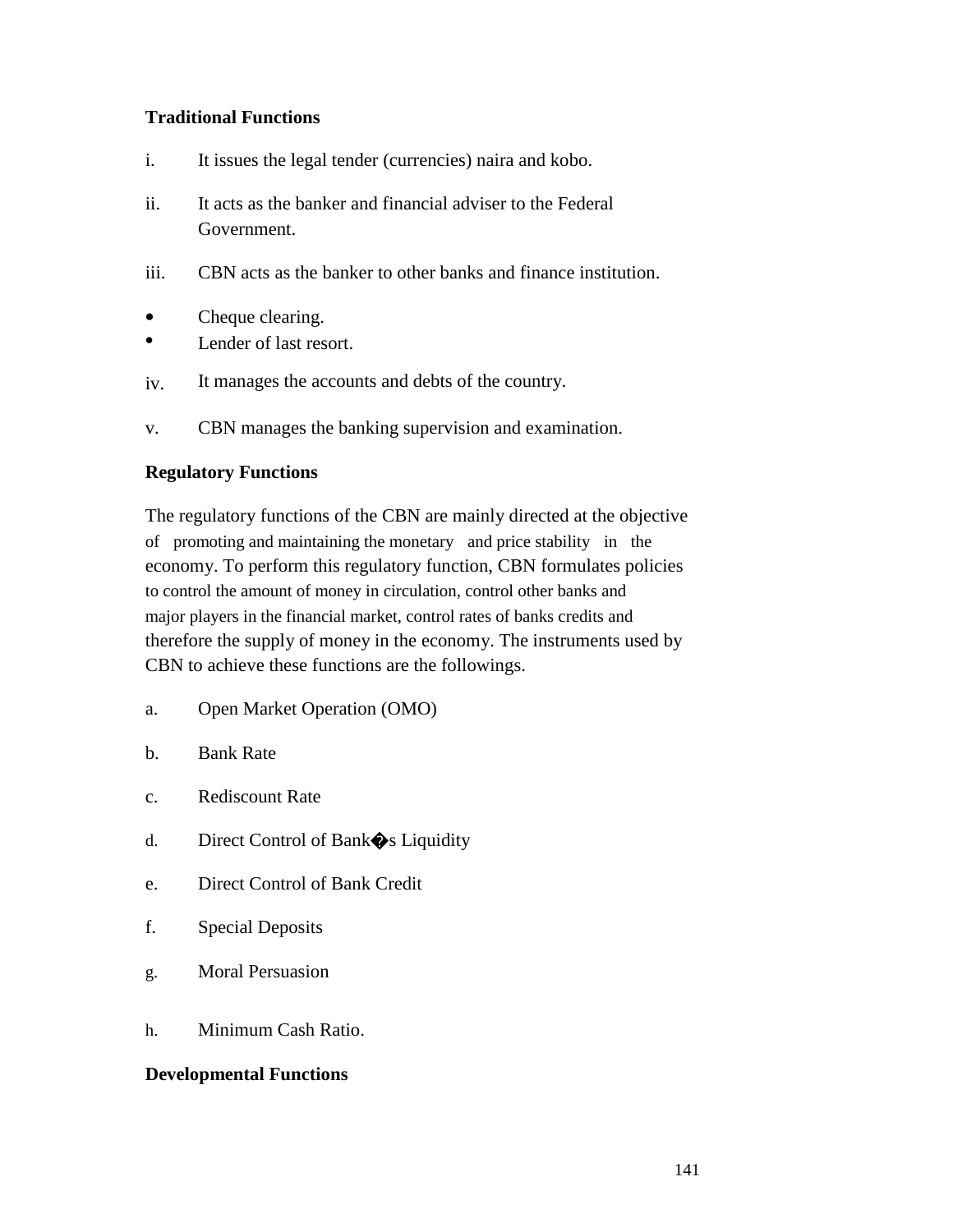The establishment of CBN in 1959 was premised on the need to promote and accelerate the much needed economic growth and development in Nigeria, which would invariably promote the growth of the financial market. This financial market comprises the Money and Capital Markets, assistance to development banks and institutions and the formulation and execution of government economic policies. The Money Market is the market for mobilising short-term funds with instruments such as Treasury Bills, Treasury Certificates, Commercial Papers, Certificate of Deposit (CDs), Eligible Development Stock (EDS) and Bankers $\bigcirc$  Acceptances.

The CBN plays a major role in the Capital Market, which deals with long-term funds by fostering its growth through the annual subvention granted to them.

The CBN also helps to promote and assist the development banks and institutions. These include Bank of Industry (BOI), formerly Nigerian Industrial Development Bank (NIDB), the Nigerian Banks for Commerce and Industry (NBCI), the Nigerian Agricultural Insurance Company (NAIC), the Federal Mortgage Bank of Nigeria (FMBN), the Nigerian Deposit Insurance Corporation (NDIC), the Nigerian Export-Import Bank (NEXIN) and the Securities and Exchange Commission (SEC).

In addition, the CBN is involved in the formulation and execution of viable economic policies and measures for the government. Also since 1970, the Bank has been instrumental in the promotion of wholly owned Nigerian enterprises. Thus, the recent directive to banks to set aside 10 percent of their profits before tax to finance Small and Medium Scale Enterprises can be viewed in this context.

### **3.5.5 Problems**

The CBN is faced with a number of problems in the Nigerian financial sector, among which are the followings.

- a. Its inability to guide against unethical actions of commercial banks in the areas of money laundering, interbank forex exchange.
- b. Inability to curb the current rising inflation rates in the country.
- c. Lack of effective regulatory measures has led to high lending rates imposed by commercial banks on their customers.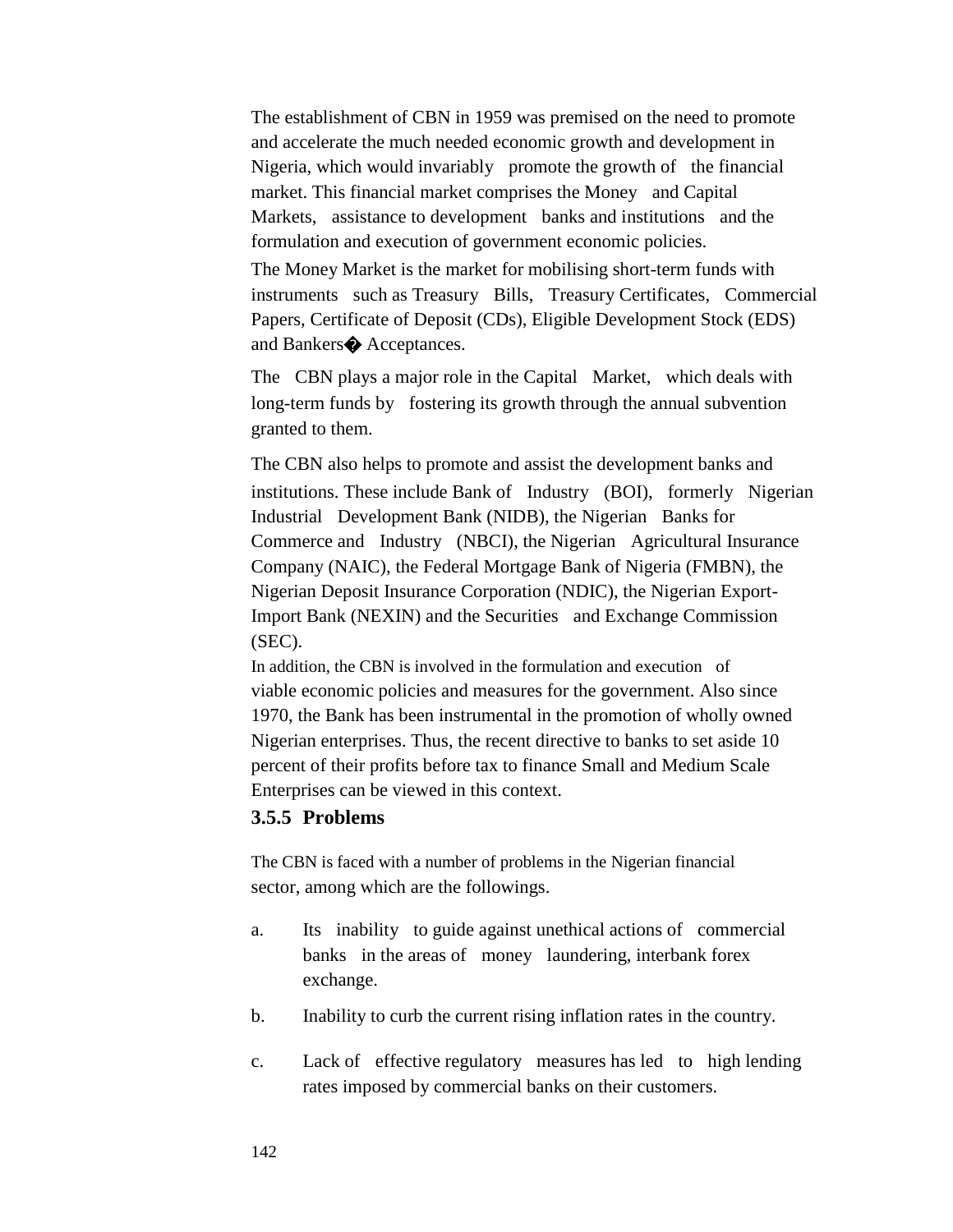- d. Lack of the capacity to effectively execute government economic policies.
- e. Failure to promote and encourage Nigerians to invest in Small and Medium-Scale Enterprises by not giving enough incentives.
- f. Its inability to monitor the skyrocketing foreign exchange rates in the country.
- g. Inability to promote the needed saving culture among Nigerians, which could have helped the nation  $\diamond$ s capital base.
- h. Finally, the CBN has been unable to tap into the information technology super highway of e- banking and e-commerce, which is a major prerequisite for the country to partake in the globalization activities.

## **SELF ASSESSMENT EXERCISE 4**

i. Discuss the contributions of CBN to international business in Nigeria.

## **3.5.6 Achievements, Vision and Mission**

The Central Bank of Nigeria, in its bid to curb banks  $\bigcirc$  unethical actions, has periodically increased its capital base and have instituted the interbank foreign exchange market to check capital flight and to regulate foreign exchange rates.

CBN has also achieved a level of autonomy since the advent of the democratic dispensation in Nigeria. This is reflected in her aggressive execution of government economic policies in the areas of orientating the Nigerian populace to embrace the saving culture, the encouragement of foreign investors by creating an enabling environment/policies for ensuring macroeconomic stability and stable governance.

We must also acknowledge the recent moves by the Central Bank to tap into the limitless opportunity derivable in the information technology world. This is reflected in the massive promotion of universal banking in the country. The CBN took the bull by the horns by first starting a restructuring and reengineering project which is perceived to tackle the business processes in its structural and instructional deficiencies to

The Central Bank of Nigeria  $\bullet$  s restructuring and reengineering involves improved reorganisation of the bank�s business processes with a view to making it more efficient and proactive. It also involves restructuring the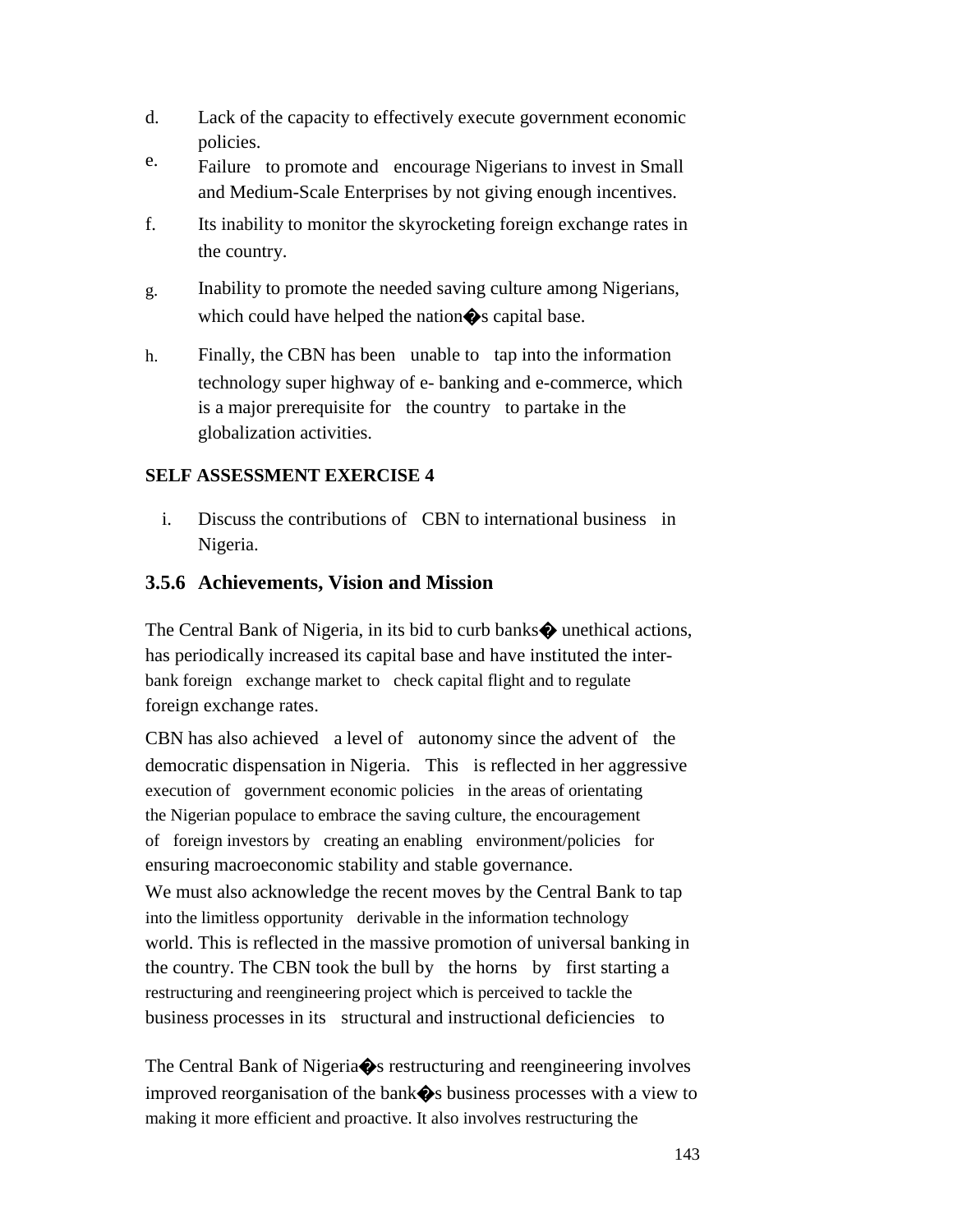assets and liabilities of the bank to promote efficiency, restore integrity and achieve cost effectiveness. To achieve this all important restricting and reengineering, CBN embarked on a project code named  $\bigcirc$ Project EAGLES�.

Project EAGLES is the approach CBN has adopted, recognising the need to gear up its organisation and systems to address strategic issues, achieve a sharper focus on core functions and be an efficient regulator in the 21st Century.

Consequently, the vision of the CBN in the third millennium is:

 $\bigcirc$ To be one of the most efficient and effective among the world�s central banks in promoting and sustaining economic development�.

Arising from the vision is the restructuring/reengineering code named EAGLES which stands for the following:

 $E =$  Efficiency

 $A =$  Accountability

 $G =$  Goal oriented

L= Leadership

 $E =$  Effectiveness

 $S =$ Staff oriented

The mission of Central Bank of Nigeria arising from the vision has been captured as follows.

To be proactive in providing a stable frame-work for the economic development of Nigeria through transparent implementation of monetary policy and achieving efficient and effective price stability for a sound management of the financial system.

The restructuring/reengineering framework adopted for Project EAGLES is the Performance Driven Change mythology (PDC). This method defines and reviews the performance measurement set for each business processes to be sure that process performance is appropriately measured.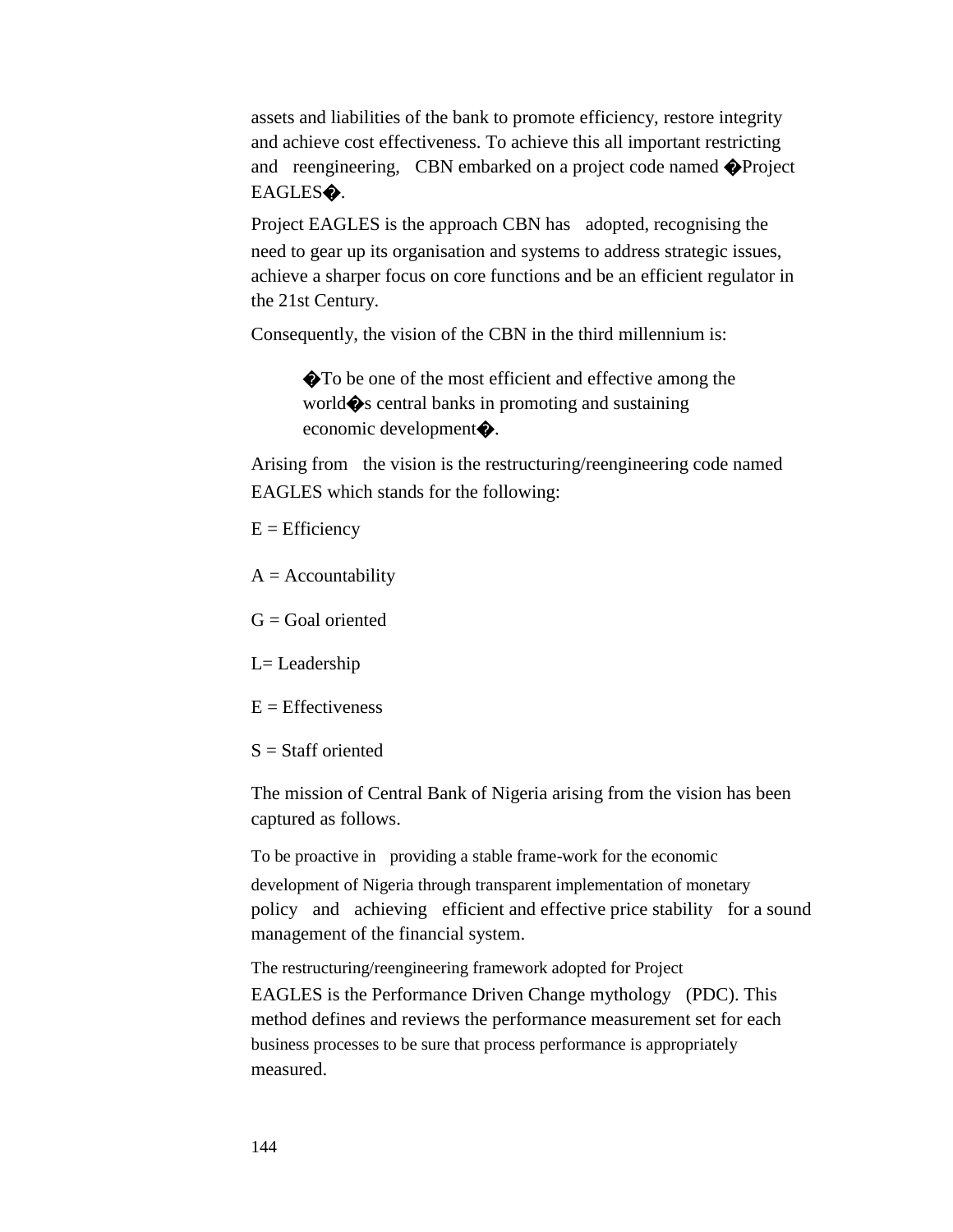According to Chief Joseph Sanusi the former Governor of CBN, the project, which kicked off two years ago, has completed its first phase. The governing board of CBN is satisfied so far. The second phase has also been launched. This project was embarked upon due to the need to change the entire structure of the CBN with a focus towards imbibing a strong culture using modern information technology (IT) as a springboard.

The reengineering exercise according to the former Governor is intended to radically alter the way things are done at present, that is, work ethics and relationship both within and outside the bank, which means, making significant technological changes that will pervade the whole CBN.

# **4.0 CONCLUSION**

The organisations studied no doubt have been able to encourage foreign business between Nigeria and other countries. They have shown the contributions of the Nigerian government in encouraging international business with incentives like tax holidays, investment protection and others.

# **5.0 SUMMARY**

In this unit, you have learnt the followings.

- $\bullet$ The contribution of NIPC and how it has encouraged investors.
- $\bullet$ What NEPC has been doing by encouraging non-oil exports and making Nigeria less dependent on oil.
- $\bullet$ NEXIM (Nigerian Export-Import Bank) and its role in encouraging Nigerians to become international businessmen.
- $\bullet$ EPFZ and its contribution in encouraging exports by Nigerians by granting them various tax reliefs and other incentives to become international business men.
- $\bullet$ The supervisory role of Central Bank of Nigeria (CBN) by way of performing both traditional, regulatory and developmental functions in Nigeria which included all those international businesses that will bring development to Nigeria.

# **6.0 TUTOR-MARKED ASSIGNMENT**

Discuss those products/services provided by NEXIM in assisting an international business.